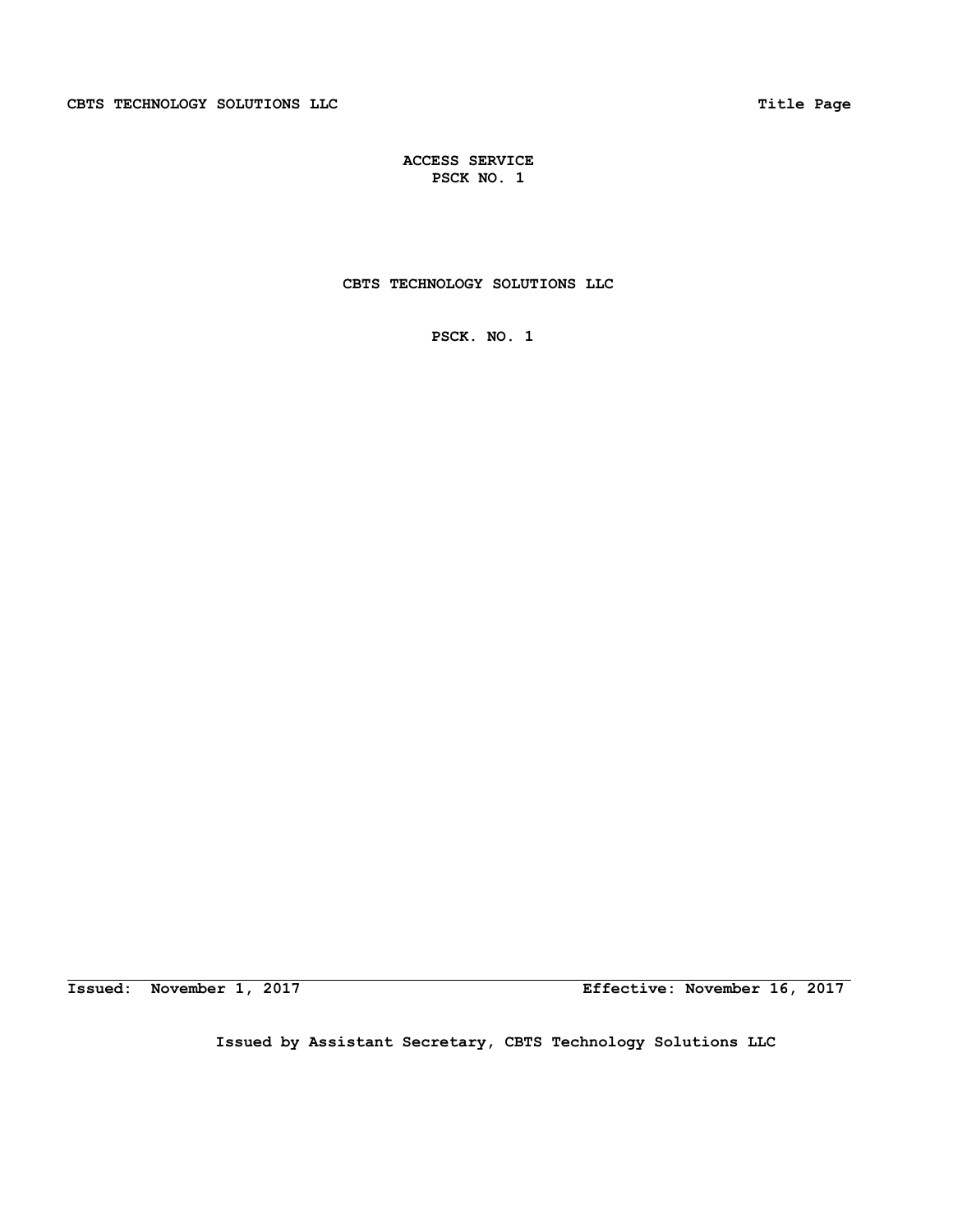# **CHECK SHEET**

|             | Number     |      | Number    |      | Number     |
|-------------|------------|------|-----------|------|------------|
|             | Revision   |      | Revision  |      | Revision   |
|             | Except as  |      | Except as |      | Except as  |
| Page        | Indicated  | Page | Indicated | Page | Indicated  |
|             |            |      |           |      |            |
| $\mathbf 1$ | 1st        | 39   | 1st       | 77   | 1st        |
| $\mathbf 2$ | <b>1st</b> | 40   | 1st       | 78   | 1st        |
| 3           | 1st        | 41   | 1st       | 89   | $1st$      |
| 4           | 1st        | 42   | 1st       | 80   | 1st        |
| 5           | 1st        | 43   | 1st       | 81   | 1st        |
| 6           | <b>1st</b> | 44   | 1st       | 82   | 1st        |
| 7           | 1st        | 45   | 1st       | 83   | <b>1st</b> |
| 8           | 1st        | 46   | 1st       | 84   | <b>1st</b> |
| 9           | <b>1st</b> | 47   | 1st       | 85   | <b>1st</b> |
| 10          | <b>1st</b> | 48   | 1st       | 86   | 1st        |
| 11          | 1st        | 49   | 1st       | 87   | 1st        |
| 12          | <b>1st</b> | 50   | 1st       | 88   | <b>1st</b> |
| 13          | 1st        | 51   | 1st       | 89   | 1st        |
| 14          | 1st        | 52   | 1st       | 90   | 1st        |
| 15          | <b>1st</b> | 53   | 1st       | 91   | <b>1st</b> |
| 16          | 1st        | 54   | $2nd*$    | 92   | 1st        |
| 17          | 1st        | 55   | 1st       | 93   | 1st        |
| 18          | <b>1st</b> | 56   | 1st       | 95   | 1st        |
| 19          | 1st        | 57   | 1st       | 95   | <b>1st</b> |
| 20          | 1st        | 58   | 1st       | 96   | <b>1st</b> |
| 21          | 1st        | 59   | 1st       | 97   | 1st        |
| 22          | 1st        | 60   | 1st       | 98   | 1st        |
| 23          | 1st        | 61   | 1st       |      |            |
| 24          | 1st        | 62   | 1st       |      |            |
| 25          | <b>1st</b> | 63   | 1st       |      |            |
| 26          | 1st        | 64   | 1st       |      |            |
| 27          | 1st        | 65   | 1st       |      |            |
| 28          | 1st        | 66   | 1st       |      |            |
| 29          | <b>1st</b> | 67   | 1st       |      |            |
| 30          | 1st        | 68   | 1st       |      |            |
| 31          | 1st        | 69   | 1st       |      |            |
| 32          | 1st        | 70   | 1st       |      |            |
| 33          | <b>1st</b> | 71   | 1st       |      |            |
| 34          | 1st        | 72   | 1st       |      |            |
| 35          | <b>1st</b> | 73   | 1st       |      |            |
| 36          | 1st        | 74   | 1st       |      |            |
| 37          | 1st        | 75   | 1st       |      |            |
| 38          | 1st        | 76   | 1st       |      |            |

# **\*New or Revised Page**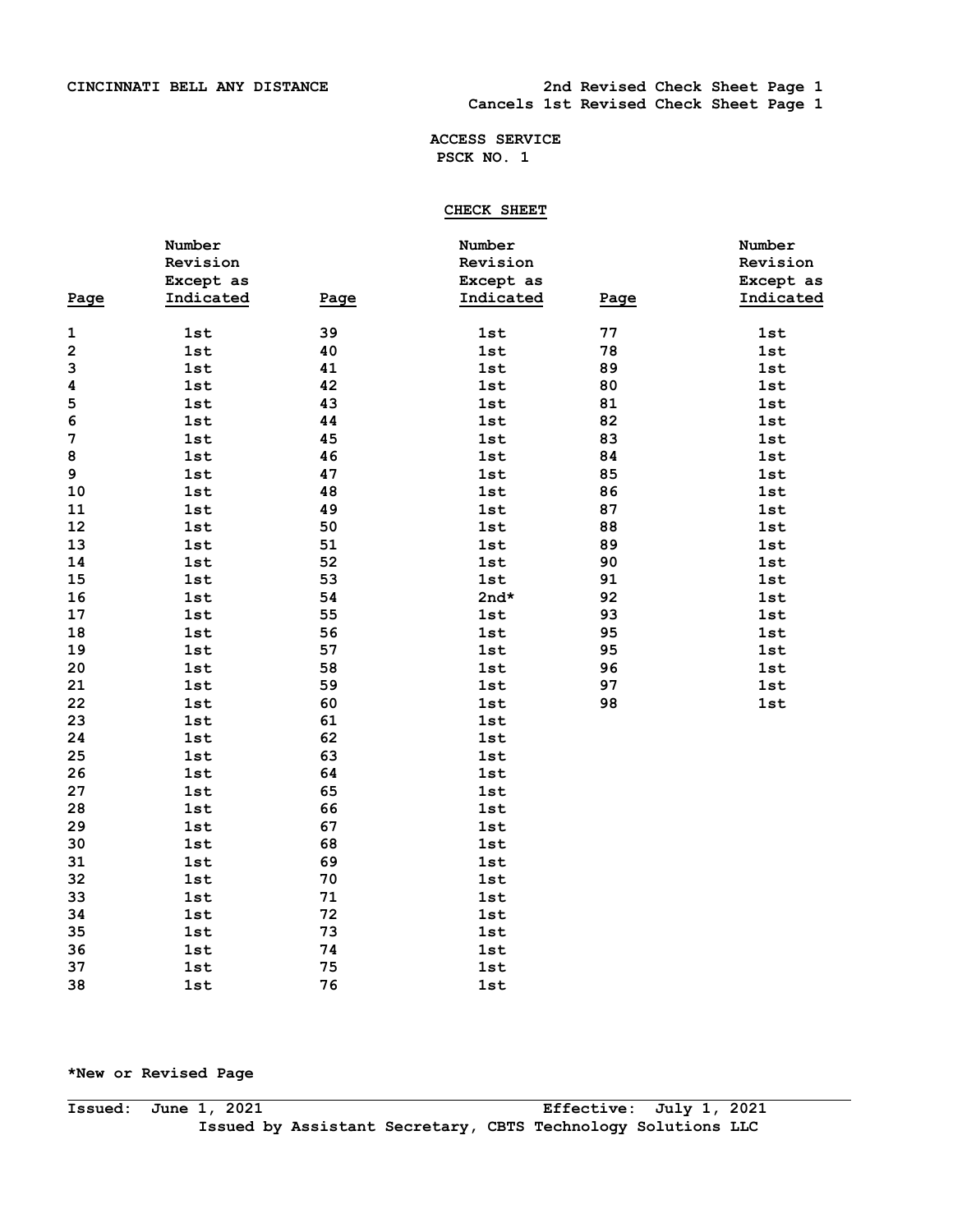**Cancels Original Page 1** 

# **ACCESS SERVICE PSCK NO. 1**

# **TABLE OF CONTENTS**

|                  |     |       |                                            | Page No. |
|------------------|-----|-------|--------------------------------------------|----------|
|                  |     |       |                                            |          |
|                  |     |       | <b>EXPLANATION OF SYMBOLS</b>              | 8        |
| 1.               |     |       | APPLICATION OF TARIFF                      | 8        |
| $\overline{2}$ . |     |       | GENERAL REGULATIONS                        |          |
|                  | 2.1 |       | Undertaking of the Company                 |          |
|                  |     | 2.1.1 | Scope                                      | 9        |
|                  |     | 2.1.2 | Limitations                                | 10       |
|                  |     |       | 2.1.3 Liability                            | 11       |
|                  |     |       | 2.1.4 Provision of Services                | 14       |
|                  |     |       | 2.1.5 Maintenance of Services              | 14       |
|                  |     |       | 2.1.6 Changes and Substitutions            | 15       |
|                  |     | 2.1.7 | Refusal and Discontinuance of Service      | 16       |
|                  | 2.2 | Use   |                                            |          |
|                  |     | 2.2.1 | Unlawful Use                               | 17       |
|                  |     |       | 2.3 Obligations of the Customer            |          |
|                  |     | 2.3.1 | Damages                                    | 17       |
|                  |     | 2.3.2 | Ownership of Facilities and Theft          | 18       |
|                  |     | 2.3.3 | Equipment Space and Power                  | 18       |
|                  |     | 2.3.4 | Availability for Testing                   | 18       |
|                  |     | 2.3.5 | Design of Customer Services                | 18       |
|                  |     | 2.3.6 | References to the Company                  | 19       |
|                  |     | 2.3.7 | Claims and Demands for Damages             | 19       |
|                  | 2.4 |       | Payment Arrangements and Credit Allowances |          |
|                  |     | 2.4.1 | Payment of Rates, Charges and Deposits     | 21       |
|                  |     | 2.4.2 | Minimum Periods                            | 23       |
|                  |     | 2.4.3 | Credit Allowance for Service Interruptions | 24       |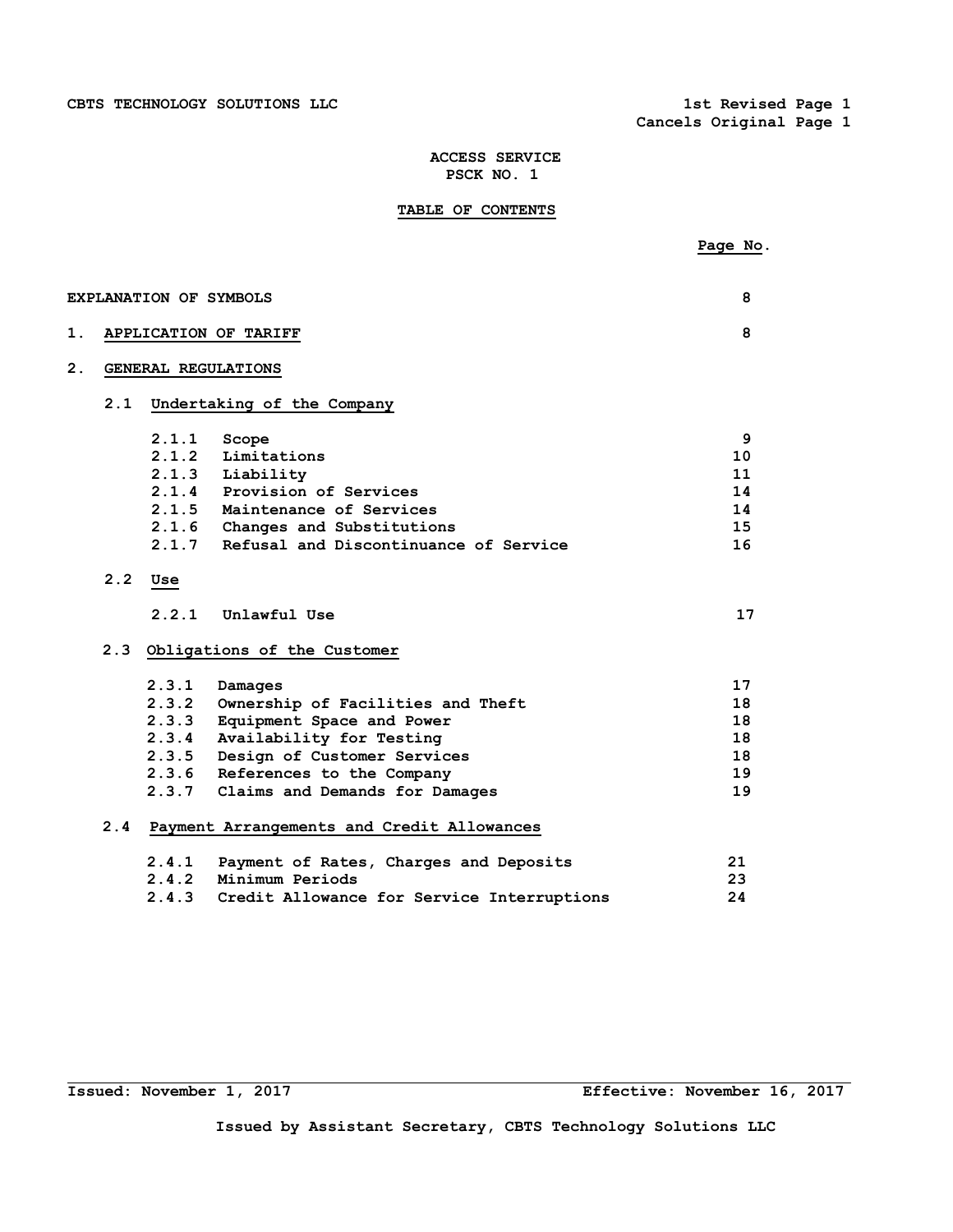# **TABLE OF CONTENTS**

 **Page No.** 

# **2.5 Definitions**

| Access Code                                               | 26 |
|-----------------------------------------------------------|----|
| Access Minutes                                            | 26 |
| Access Tandem                                             | 26 |
| Access tandem trunk Port                                  | 26 |
| Aggregator                                                | 26 |
| Answer/Disconnect Supervision                             | 27 |
| Asynchronous Transfer Mode                                | 27 |
| Attenuation Distortion                                    | 27 |
| Automatic Number Identification (ANI)                     | 27 |
| Balance (100 Type) Test Line                              | 27 |
| <b>Bit</b>                                                | 27 |
| Cable Vault                                               | 28 |
| Ca11                                                      | 28 |
| Call Gapping                                              | 28 |
| Carrier or Common Carrier                                 | 28 |
| Carrier Identification Parameter                          | 28 |
| Central Office                                            | 28 |
| Central Office Prefix                                     | 28 |
| Centralized Automatic Reporting on Trunks Testing         | 29 |
| Channel(s)                                                | 29 |
| Channel Service Unit                                      | 29 |
| Channelize                                                | 29 |
| C-Message Noise                                           | 29 |
| C-Notched Noise                                           | 29 |
| Committed Information Rate                                | 30 |
| Committed Burst Size                                      | 30 |
| Common Channel Signaling                                  | 30 |
| Common Channel Signaling Access Capability                | 30 |
| Common Channel Signaling Access Capability Signaling Link | 30 |
| Common Line                                               | 31 |
| Communications System                                     | 31 |
| Conventional Signaling                                    | 31 |
| Customer(s)                                               | 32 |

 $\Box$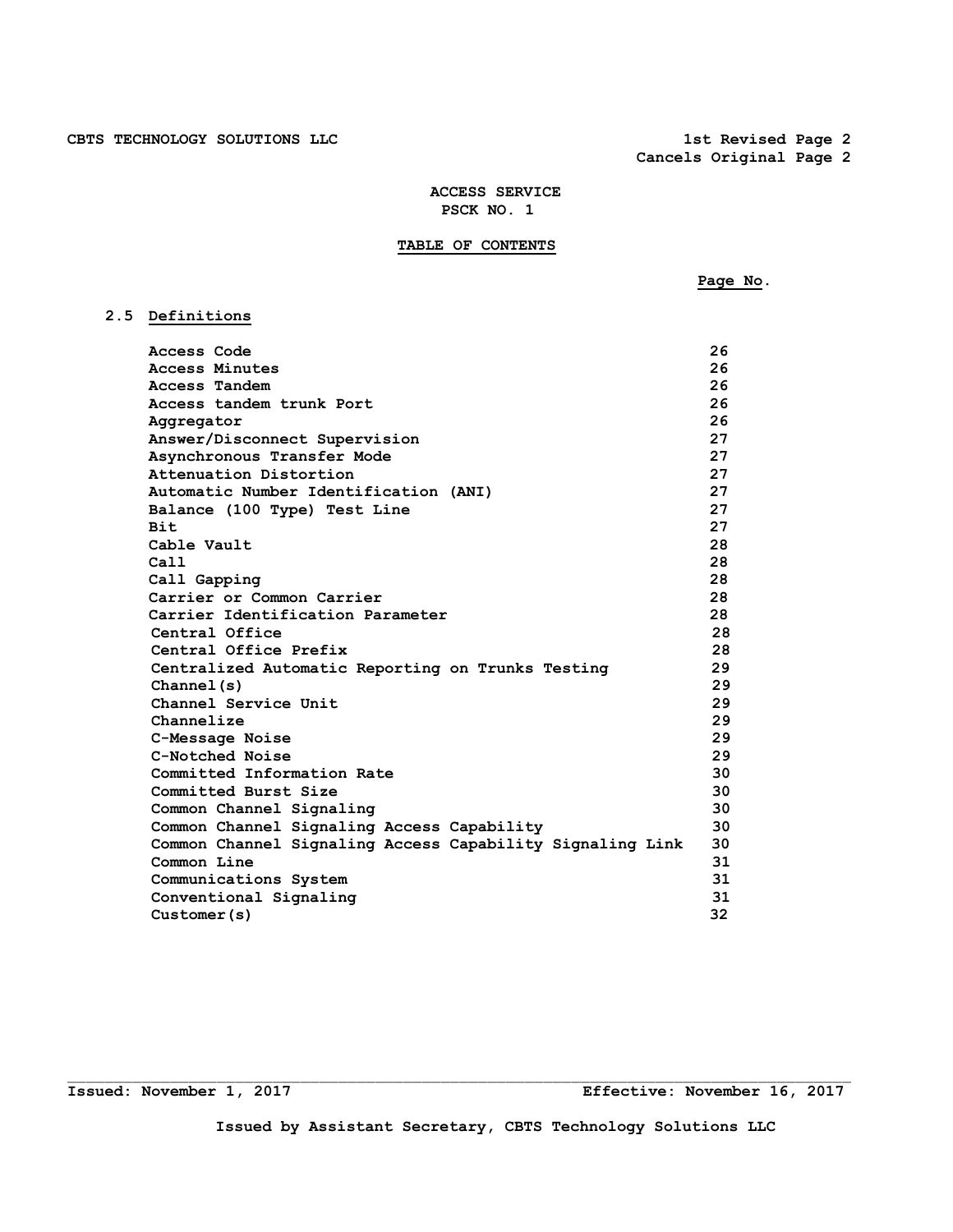## **TABLE OF CONTENTS**

# **2. GENERAL REGULATIONS (Cont'd)**

 **Page No.** 

 **2.5 Definitions (Cont'd)** 

| Data Base Query                                            | 32  |
|------------------------------------------------------------|-----|
| Data Transmission (107 Type) Test Line                     | 32  |
| Decibel                                                    | 32  |
| Decibel Reference Noise C-Message Referenced to 0          | 32  |
| Decibel Reference Noise C-Message Weighting                | 32  |
| Demarcation Point                                          | 32  |
| Design and Construction Work                               | 33. |
| Detail Billing                                             | 33  |
| Direct-Trunked Transport                                   | 33  |
| Echo Control                                               | 33. |
| Echo Path Loss                                             | 34  |
| Echo Return Loss                                           | 34  |
| Effective 2-Wire                                           | 34  |
| Effective 4-Wire                                           | 34  |
| 800 Access Service                                         | 35  |
| <b>Emulated LANs</b>                                       | 35  |
| End Office Switch                                          | 35  |
| End User                                                   | 35  |
| End User Port Charge                                       | 35  |
| Entrance Facility                                          | 35  |
| Envelope Delay Distortion                                  | 36  |
| Equal Level Echo Path Loss                                 | 36  |
| Ethernet LAN                                               | 36  |
| Excess Burst Size                                          | 36  |
| Exchange                                                   | 36  |
| Expected Measured Loss                                     | 36  |
| Exit Message                                               | 36  |
| First Point of Switching                                   | 37  |
| Flexible Automatic Number Identification (Flex ANI)        | 37  |
| Frame                                                      | 37  |
| <b>Frequency Shift</b>                                     | 37  |
| Grandfathered                                              | 37  |
| Host Computer                                              | 37  |
| Host Office                                                | 37  |
| Hundred Call Seconds                                       | 38  |
| Immediately Available Funds                                | 38  |
| Impedance Balance                                          | 38  |
| Impulse Noise                                              | 38  |
| Individual Case Basis                                      | 38  |
| Initial Address Message                                    | 39  |
| Inserted Connection Loss                                   | 39  |
| Interconnector Charge                                      | 39  |
| Interexchange Carrier (IC) or Interexchange Common Carrier | 39  |
| Intermodulation Distortion                                 | 39  |
| Interstate Communications                                  | 30  |
| Intrastate Communications                                  | 40  |
|                                                            |     |

 $\mathcal{L}_\text{max}$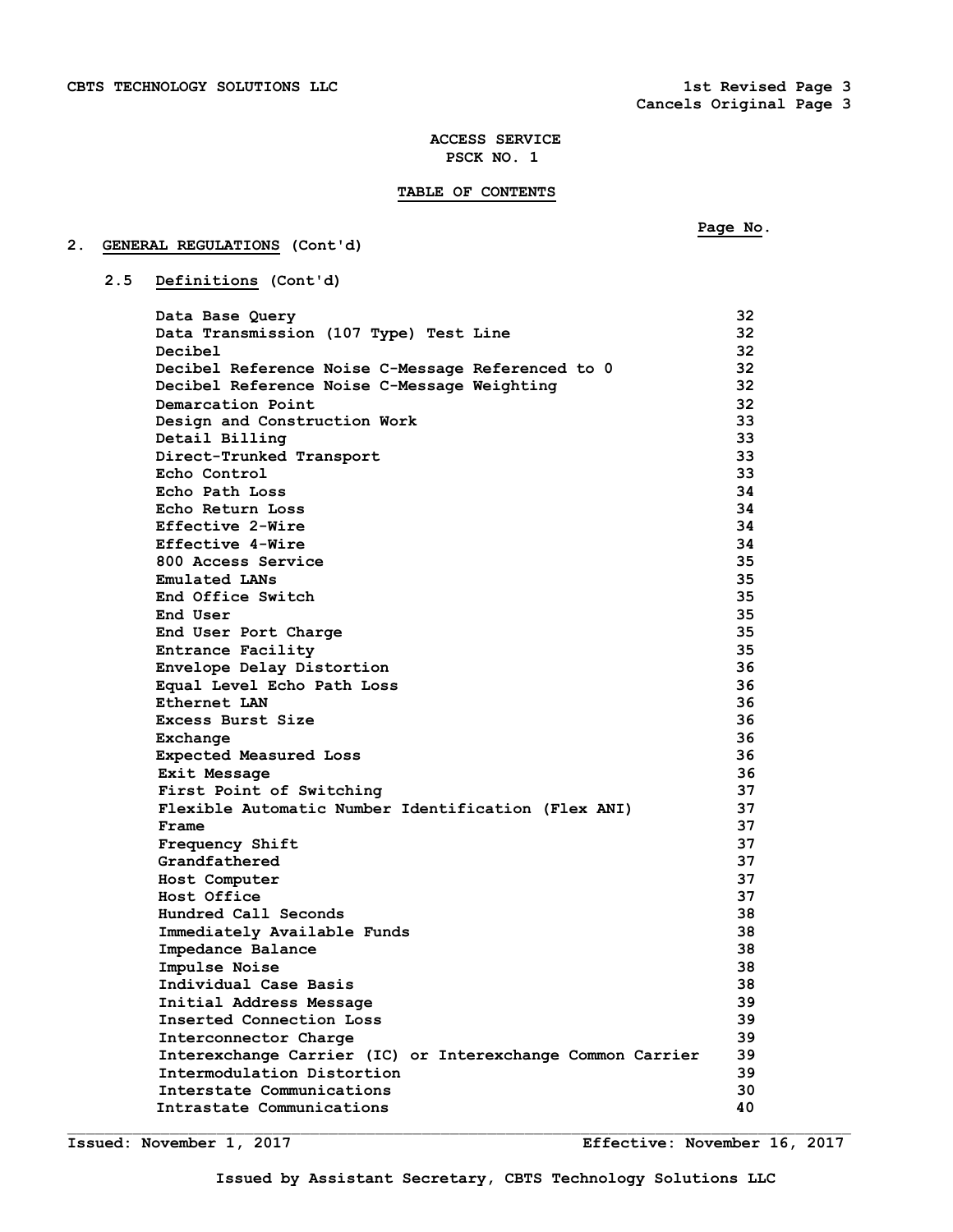# **TABLE OF CONTENTS**

 **Page No.** 

# **2. GENERAL REGULATIONS (Cont'd)**

 **2.5 Definitions (Cont'd)** 

| Letter of Authorization (LOA)          | 40  |
|----------------------------------------|-----|
| Line-Side Connection                   | 40. |
| Local Access and Transport Area        | 40  |
| Local Switching Common Trunk Port      | 40  |
| Local Switching Dedicated Trunk Port   | 40  |
| Local Tandem Switch                    | 40  |
| Loop Around Test Line                  | 41  |
| Loss Deviation                         | 41  |
| Major Fraction Thereof                 | 41  |
| Manhole                                | 41  |
| Metropolitan Area Network (MAN)        | 41  |
| Native Mode                            | 41  |
| LAN Advantage                          | 41  |
| Network Control Signaling              | 42  |
| Network Management Control             | 42  |
| North American Numbering Plan          | 42  |
| Off-Hook                               | 42  |
| On-Hook                                | 42  |
| Open Circuit Test Line                 | 42  |
| Originating Direction                  | 42  |
| Overlap Outpulsing                     | 43  |
| Peaked Service                         | 43  |
| Periodic Inspection                    | 43  |
| Phase Jitter                           | 43  |
| Point of Termination                   | 43  |
| Power, D.C.                            | 43  |
| Premises                               | 44  |
| Primary IC (PIC)                       | 44  |
| Prime Service Vendor                   | 44  |
| Protected Ports                        | 44  |
| Remote Switching Modules and/or Remote |     |
| Switching Systems                      | 44  |
| Return Loss                            | 44  |
| Registered Equipment                   | 44  |

**Issued: November 1, 2017 Effective: November 16, 2017** 

 $\Box$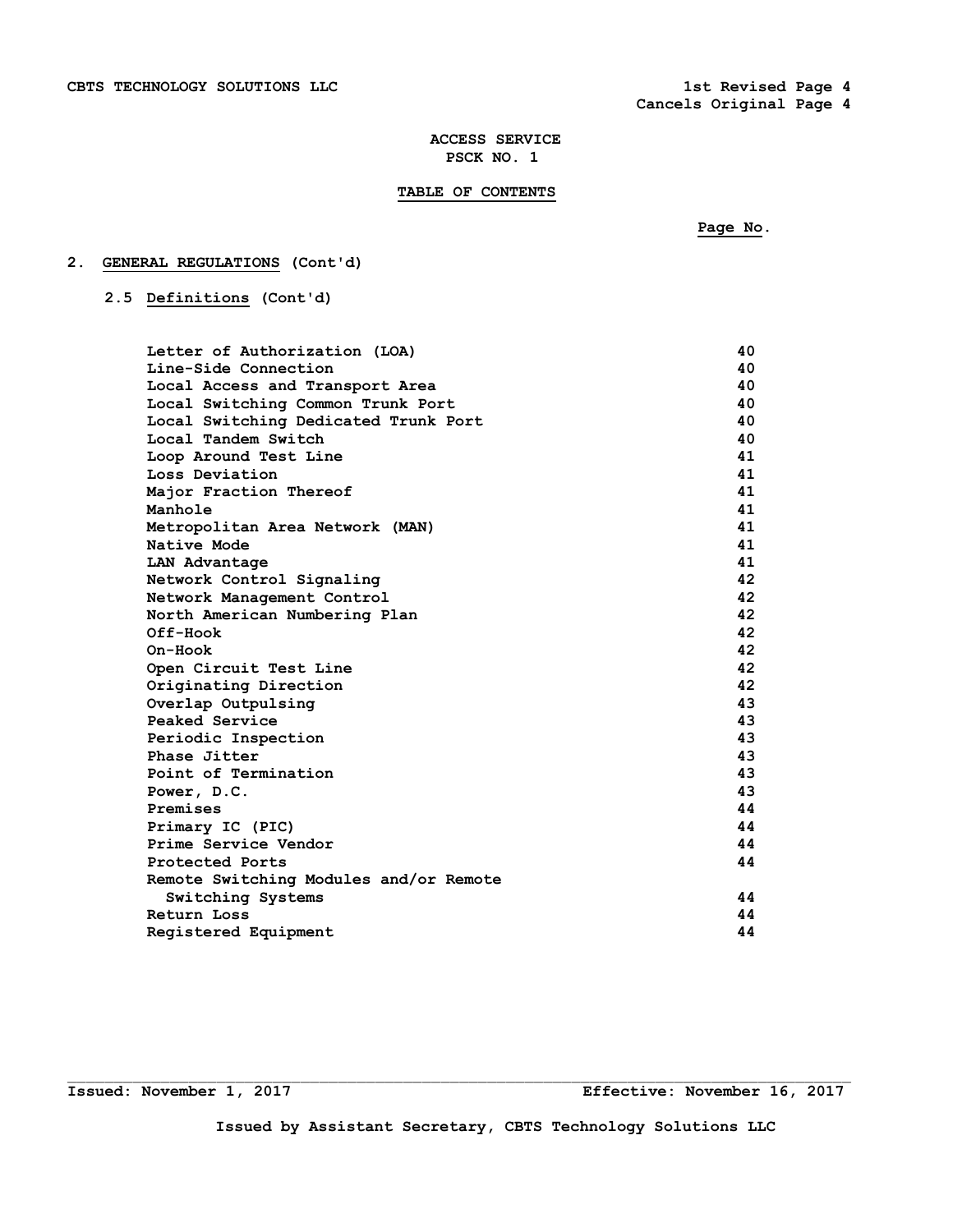# **TABLE OF CONTENTS**

 **Page No.** 

# **2. GENERAL REGULATIONS (Cont'd)**

 **2.5 Definitions (Cont'd)** 

| Service Switching Point                               | 45 |
|-------------------------------------------------------|----|
| Serving Wire Center                                   | 45 |
| Seven Digit Manual Test Line                          | 45 |
| Short Circuit Test Line                               | 45 |
| Signal-To-C-Notched Noise Ratio                       | 45 |
| Signaling Transfer Point                              | 45 |
| Signaling Transfer Point Port Termination             | 46 |
| Signaling Point of Interconnection                    | 46 |
| Signaling System 7                                    | 46 |
| Singing Return Loss                                   | 46 |
| Subcontractor                                         | 46 |
| Switching Systems                                     | 46 |
| Synchronous Optical Network (SONET)                   | 47 |
| Synchronous Transport signal (STS-1)                  | 47 |
| Tandem-Switched Transmission Charge                   | 47 |
| Tandem-Switching Charge                               | 47 |
| Terminating Direction                                 | 47 |
| Transmission Measuring (105 Type) Test Line/Responder | 48 |
| Transmission Path                                     | 48 |
| Trunk                                                 | 48 |
| Trunk Access Limitation                               | 48 |
| Trunk Group                                           | 48 |
| Trunk Side Connection                                 | 48 |
| Two-Wire to Four-Wire Conversion                      | 49 |
| Unauthorized PIC Change                               | 49 |
| Unbundled Network Elements                            | 49 |
| V and H Coordinates Method                            | 49 |
| Virtual LAN (VLAN)                                    | 49 |
| VLAN Tagging                                          | 49 |
|                                                       |    |

**\_Issued: November 1, 2017 Effective: November 16, 2017**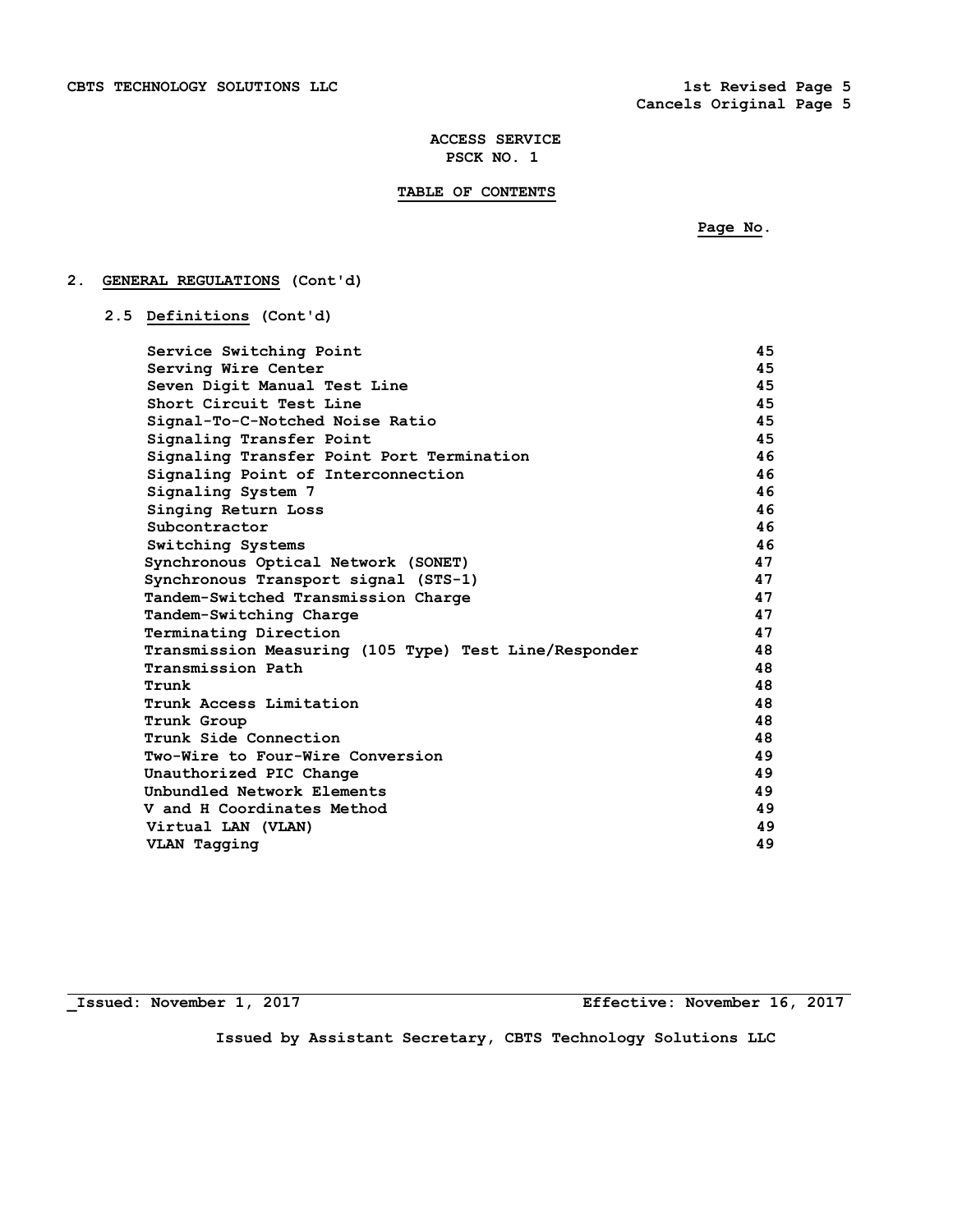# **TABLE OF CONTENTS**

# **3. SWITCHED ACCESS SERVICE**

 **3.1 General** 

|     |       | 3.1.1 Switched Access Arrangements and Manner of Provision     | 50 |
|-----|-------|----------------------------------------------------------------|----|
|     |       | 3.1.2 Rate Categories                                          | 52 |
|     |       | 3.1.3 Design Layout Report                                     | 61 |
|     |       | 3.1.4 Acceptance Testing                                       | 62 |
|     |       | 3.1.5 Ordering Options and Conditions                          | 62 |
|     |       | 3.1.6 CCSAC Testing Requirements                               | 62 |
|     |       | 3.2 Local Switching                                            |    |
|     |       | 3.2.1 Common Switching Optional Features                       | 63 |
| 3.3 |       | Obligations of the Company                                     |    |
|     |       | 3.3.1 Network Management                                       | 70 |
|     |       | 3.3.2 Design and Traffic Routing of Switched Access<br>Service | 71 |
|     |       | 3.3.3 Determination of Number of Transmission Paths            | 71 |
|     |       | 3.3.4 Determination of Number of End Office                    |    |
|     |       | Transport Terminations                                         | 71 |
|     |       |                                                                |    |
|     |       | 3.4 Obligations of the Customer                                |    |
|     | 3.4.1 | Supervisory Signaling                                          | 73 |
|     |       | 3.4.2 Trunk Group Measurement Reports                          | 73 |
|     | 3.4.3 | Design of Switched Access Services                             | 73 |
|     |       | 3.5 Rate Regulations                                           |    |
|     | 3.5.1 | Description of Rates and Charges                               | 74 |
|     | 3.5.2 | Minimum Periods                                                | 80 |
|     | 3.5.3 | Minimum Monthly Charge                                         | 80 |
|     |       | $3.5.4$ Moves                                                  | 81 |
|     | 3.5.5 | Measuring Access Minutes                                       | 81 |
|     |       | 3.5.6 Network Blocking Charge for Feature Group D              | 85 |
|     |       | 3.5.7 Mileage Measurement                                      | 86 |
|     | 3.5.8 | <b>Shared Use</b>                                              | 89 |
|     |       | 3.5.9 Data Base Query                                          | 90 |
| 3.6 |       | Ordering Service                                               |    |
|     |       | 3.6.1 Contact Information                                      | 90 |
| 3.7 |       | Rates and Changes                                              |    |
|     | 3.7.1 | Switched Transport                                             | 91 |
|     | 3.7.2 | Local Switching                                                | 95 |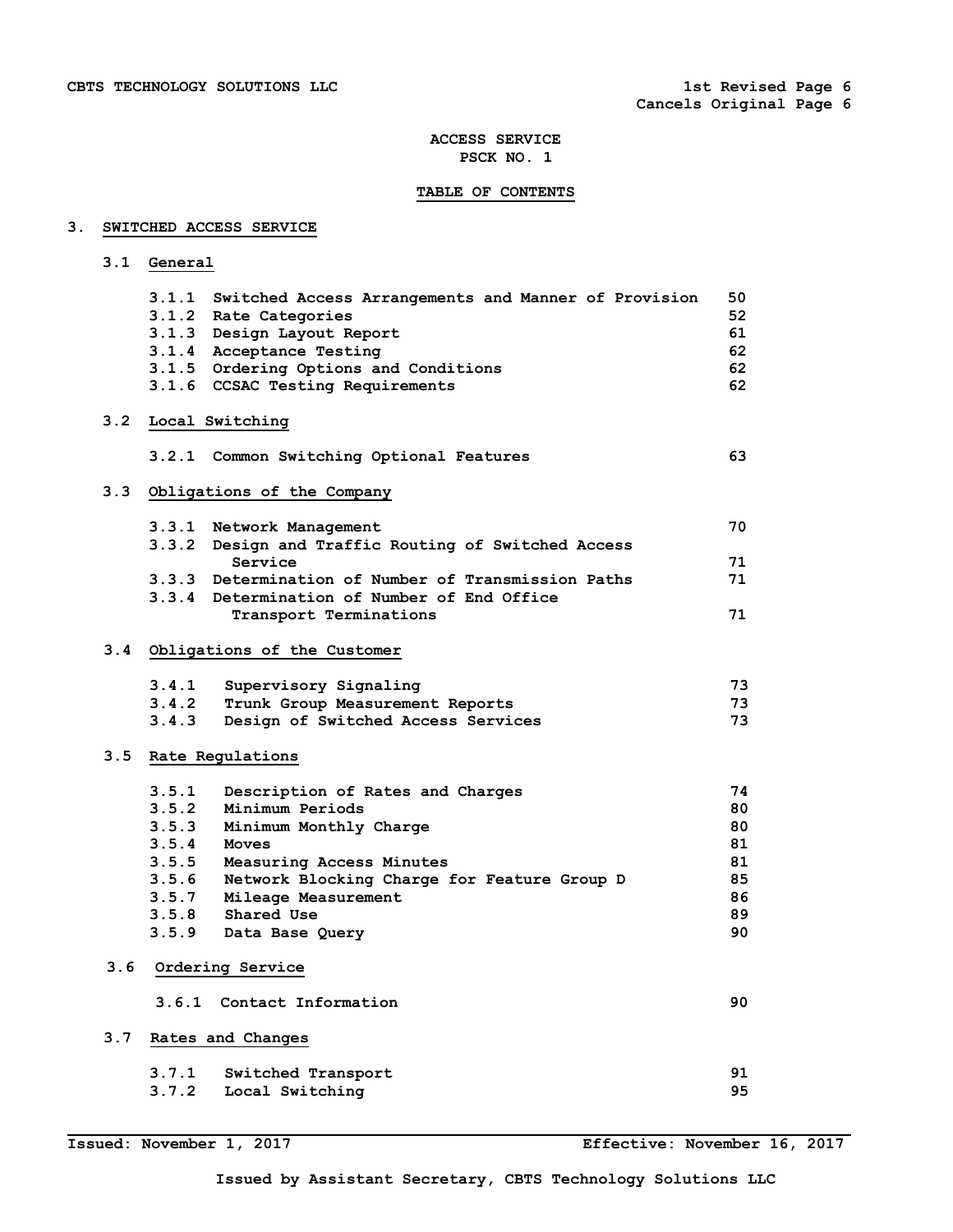**TABLE OF CONTENTS** 

|    |     |                                | Page No. |
|----|-----|--------------------------------|----------|
| 4. |     | SPECIAL ACCESS SERVICE         |          |
|    | 4.1 | General                        |          |
|    |     | 4.1.1 Rate Categories          | 96       |
|    |     | 4.2 Service Descriptions       |          |
|    |     | High Capacity Service<br>4.2.1 | 97       |
|    |     | 4.3 Ordering Service           |          |
|    |     | 4.3.1 Contact Information      | 97       |
|    |     | 4.4 Rates and Charges          |          |
|    |     | 4.4.1 High Capacity Service    | 98       |

**Issued: November 1, 2017 Effective: November 16, 2017**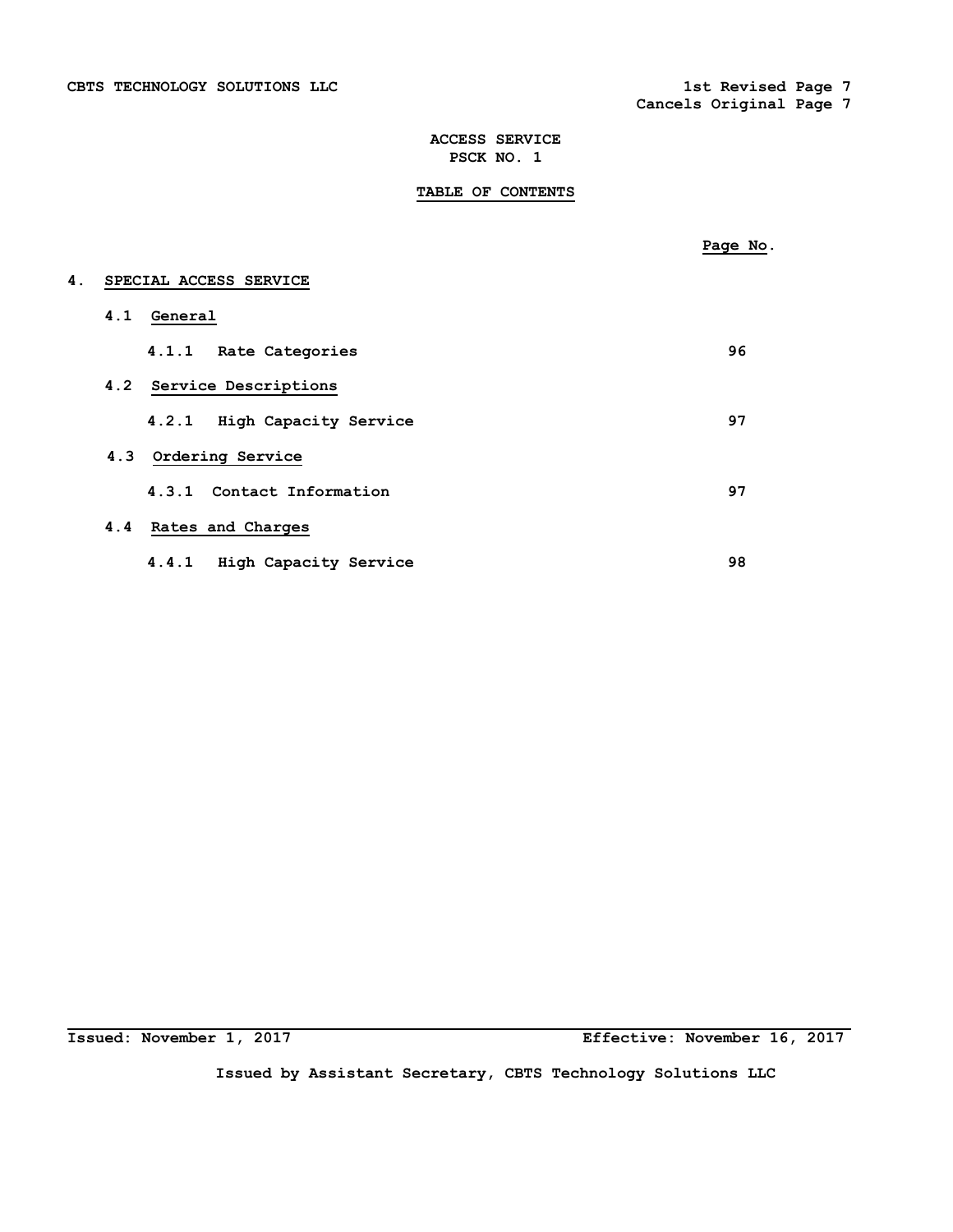# **EXPLANATION OF SYMBOLS**

| (C) | - To signify changed regulation                                   |
|-----|-------------------------------------------------------------------|
| (D) | - To signify discontinued rate or regulation                      |
| (I) | - To signify increase                                             |
| (M) | - To signify matter relocated without change                      |
| (N) | - To signify new rate or regulation                               |
| (R) | - To signify reduction                                            |
| (S) | - To signify reissued matter                                      |
| (T) | - To signify a change in text but no change in rate or regulation |
| (Z) | - To signify a correction                                         |

## **PRINCIPAL OFFICE**

**CBTS TECHNOLOGY SOLUTIONS LLC's principal office is located at 221 East Fourth Street, Cincinnati, Ohio 45202. This tariff is available for public inspection at the above address during regular business hours.** 

# **APPLICATION OF TARIFF**

**1. This tariff contains Regulations, Rates and Charges applying to the provision of Access Services within the State of Kentucky with the exception of the following counties:** 

 **Boone, Kenton, Campbell, Grant, Gallatin, Pendleton**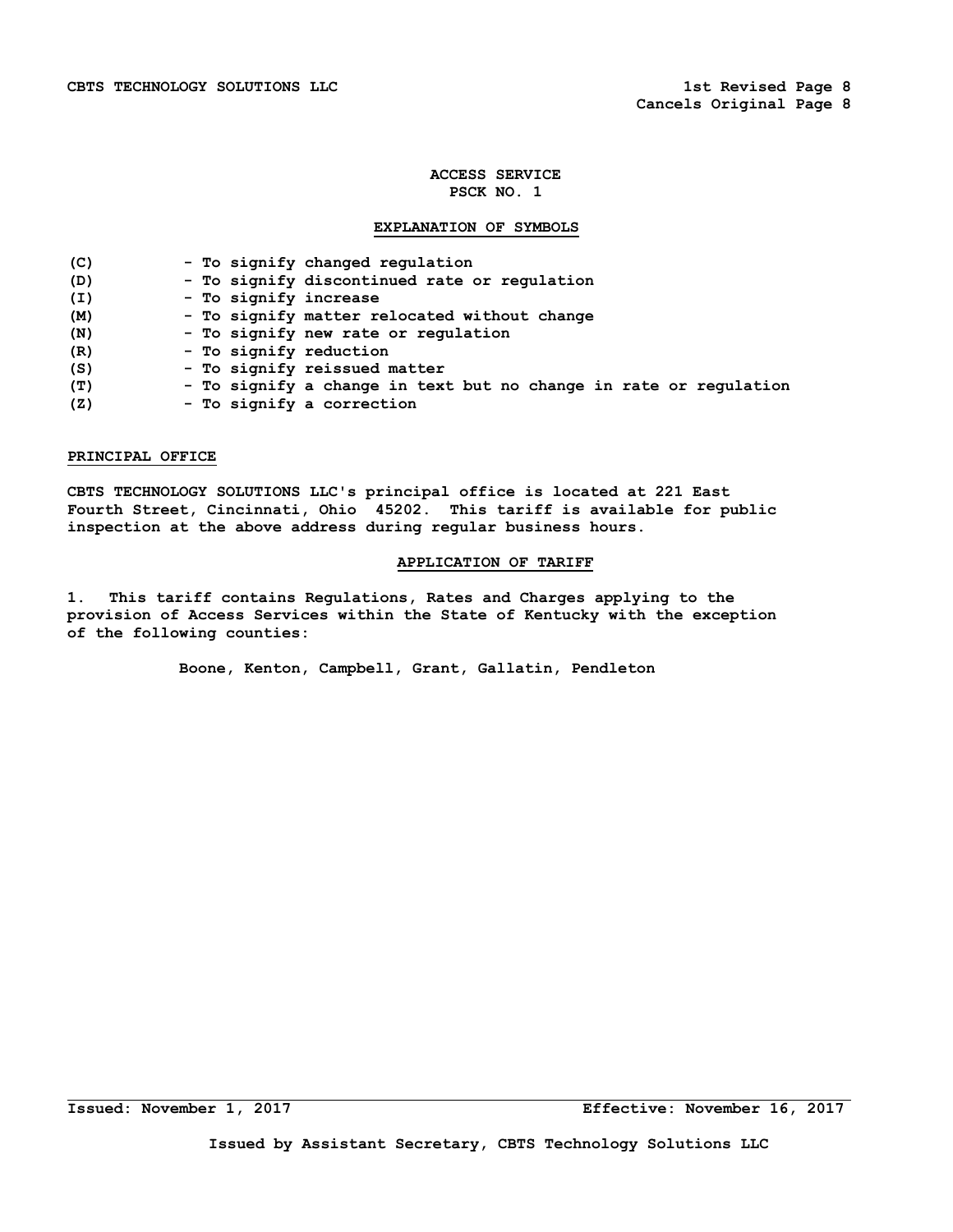**Cancels Original Page 9** 

# **ACCESS SERVICE PSCK NO. 1**

# **2. General Regulations**

# **2.1 Undertaking of the Company**

- **2.1.1 Scope** 
	- **(A) The Company shall be responsible only for the installation, operation, and maintenance of the services it provides.**
	- **(B) The Company will, for maintenance purposes, test its services only to the extent necessary to detect and/or clear troubles.**
	- **(C) Services are provided 24 hours daily, seven days per week, where available, except as set forth in other applicable sections of this tariff.**
	- **(D) The Company does not warrant that its facilities and services meet standards other than those set forth in this tariff.**

**Issued: November 1, 2017 Effective: November 16, 2017**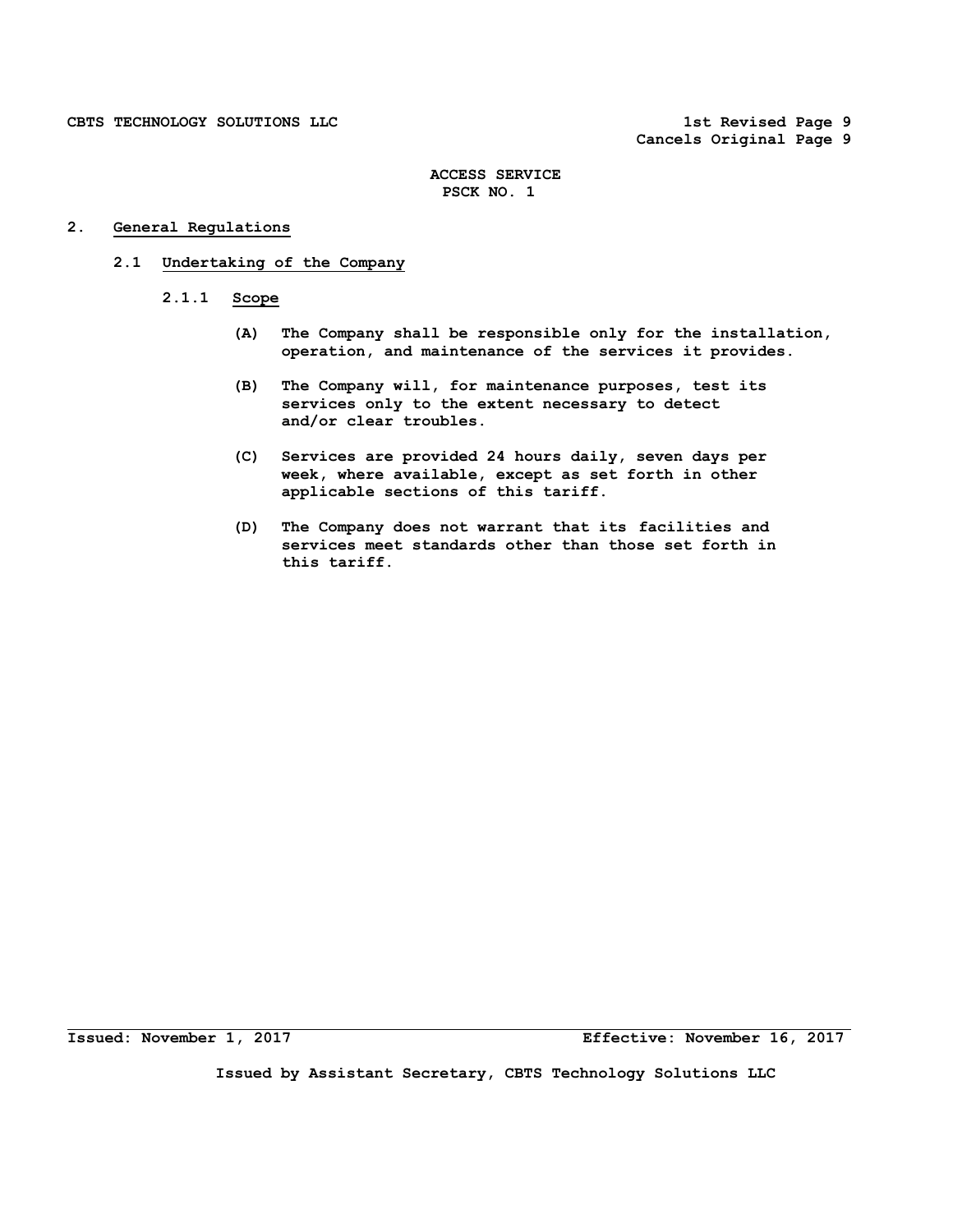## **2. General Regulations (Cont'd)**

### **2.1 Undertaking of the Company (Cont'd)**

## **2.1.2 Limitations**

- **(A) The customer may not assign or transfer the use of services provided under this tariff except as provided herein. Where there is no interruption of use or relocation of the services, such assignment or transfer may be made to:** 
	- **(1) another customer, whether an individual, partnership, association, or corporation, provided the assignee or transferee assumes all outstanding indebtedness for such services, and the unexpired portion of the minimum period and the termination liability applicable to such services, if any; or**
	- **(2) a court-appointed receiver, trustee, or other person acting pursuant to law in bankruptcy, receivership, reorganization, insolvency, liquidation, or other similar proceedings, provided the assignee or transferee assumes the unexpired portion of the minimum period and the termination liability applicable to such services, if any.**

 **In all cases of assignment or transfer, the written acknowledgment of the Company is required prior to such assignment or transfer which acknowledgment shall be made within 15 days from the receipt of notification. All regulations and conditions contained in this tariff shall apply to such assignee or transferee.** 

 **The assignment or transfer of services does not relieve or discharge the assignor or transferor from remaining jointly or severally liable with the assignee or transferee for any obligations existing at the time of the assignment or transfer.**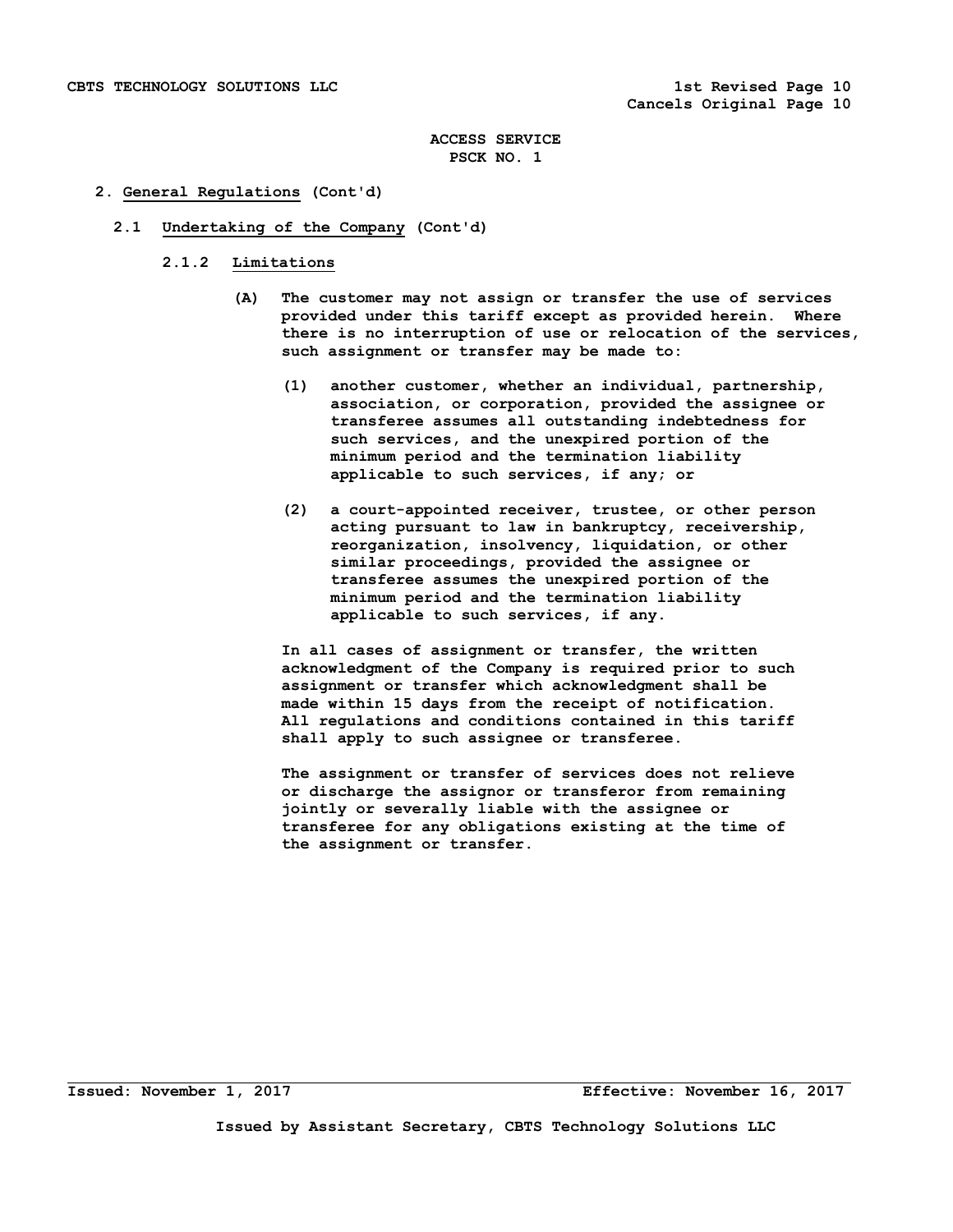## **2. General Regulations (Cont'd)**

- **2.1 Undertaking of the Company (Cont'd)** 
	- **2.1.2 Limitations (Cont'd)** 
		- **(B) Services offered herein will be provided to customers on a first-come, first-served basis.**

 **First-come first-served shall be based upon the received time and date stamped by the Company on complete and accurate customer orders which allow the Company to initiate its ordering process. The customer shall not be penalized for any delay in the Company review process beyond 1 working day of receipt. To the extent the order does not allow the Company to initiate the ordering process, the Company will attempt to complete the ordering process verbally with the customer. Once having been advised of the errors and/or omissions, any delay in correction on the part of the customer shall be added to the received time.** 

# **2.1.3 Liability**

- **(A) The Company's liability, if any, for its willful misconduct is not limited by this tariff. With respect to any other claim or suit, by a customer or by any others, for damages associated with the installation, provision, preemption, termination, maintenance, repair, or restoration of service,**  and subject to the provisions of (B) through (H) following,  **the Company's liability, if any, shall not exceed an amount equal to the proportionate charge for the service for the period during which the service was affected. This liability for damages shall be in addition to any amounts that may otherwise be due the customer under this tariff as a Credit Allowance for a Service Interruption.**
- **(B) The Company shall not be liable for any act or omission of any other carrier or customer providing a portion of a service, nor shall the for its own act or omission hold liable any other carrier or customer providing a portion of a service.**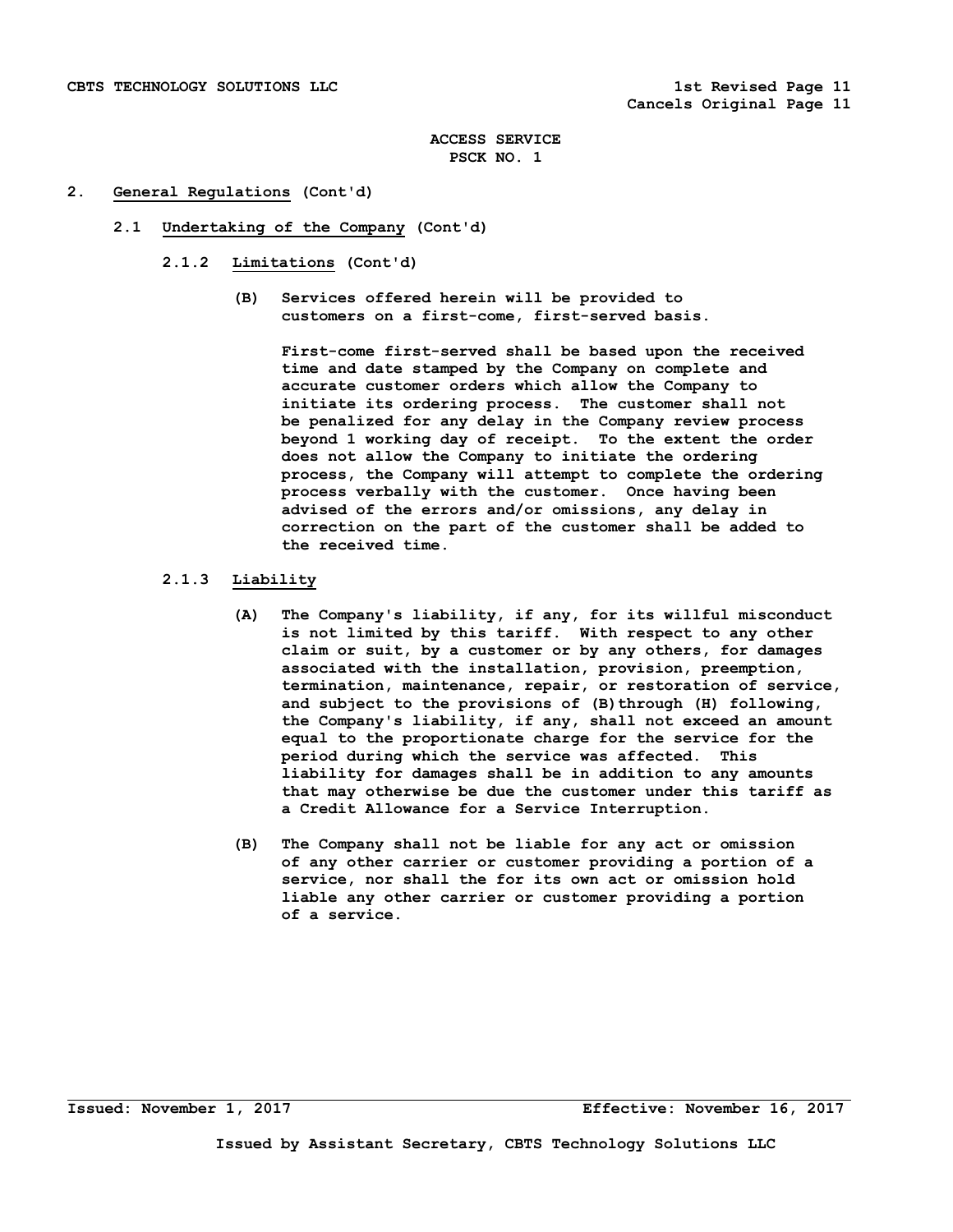## **2. General Regulations (Cont'd)**

- **2.1 Undertaking of the Company (Cont'd)** 
	- **2.1.3 Liability (Cont'd)** 
		- **(C) The Company is not liable for damages to the customer premises resulting from the furnishing of a service, including the installation and removal of equipment and associated wiring, unless the damage is caused by the Company's negligence.**
		- **(D) The Company shall be indemnified, defended and held harmless by the end user against any claim, loss, or damage arising from the end user's use of services offered under this tariff, involving:** 
			- **(1) Claims for libel, slander, invasion of privacy, or infringement of copyright arising from the end user's own communications;**
			- **(2) Claims for patent infringement arising from the end user's acts combining or using the service furnished by the Company in connection with facilities or equipment furnished by the end user or IC or;**
			- **(3) All other claims arising out of any act or omission of the end user in the course of using services provided pursuant to this tariff.**
		- **(E) The Company shall be indemnified, defended and held harmless by the IC against any claim, loss or damage arising from the IC's use of services offered under this tariff, involving:** 
			- **(1) Claims for libel, slander, invasion of privacy, or infringement of copyright arising from the IC's own communications;**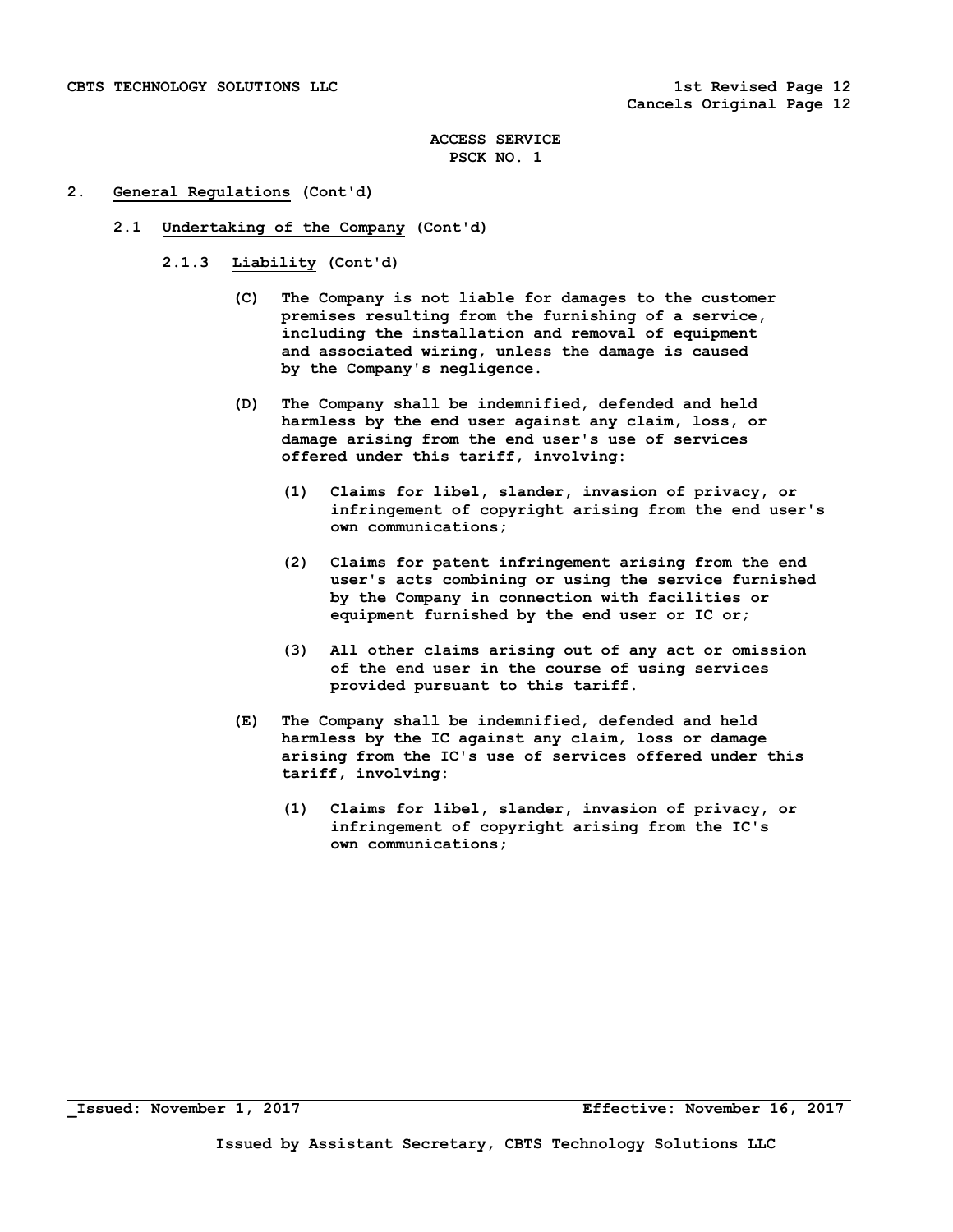## **2. General Regulations (Cont'd)**

- **2.1 Undertaking of the Company (Cont'd)** 
	- **2.1.3 Liability (Cont'd)** 
		- **(E) (Cont'd)** 
			- **(2) Claims for patent infringement arising from the IC's acts combining or using the service furnished by the Company in connection with facilities or equipment furnished by the end user or IC or;**
			- **(3) All other claims arising out of any act or omission of the IC in the course of using services provided pursuant to this tariff.**
		- **(F) The Company does not guarantee or make any warranty with respect to its services when used in an explosive atmosphere. The Company shall be indemnified, defended and held harmless by the customer from any and all claims by any person relating to such customer's use of services so provided.**
		- **(G) No license under patents (other than the limited license to use) is granted by the Company or shall be implied or arise by estoppel, with respect to any service offered under this tariff. The Company will defend the customer against claims of patent infringement arising solely from the use by the customer of services offered under this tariff and will indemnify such customer for any damages awarded based solely on such claims.**
		- **(H) The Company's failure to provide or maintain services under this tariff shall be excused by labor difficulties, governmental orders, civil commotions, criminal actions taken against the Company, acts of God, and other circumstances beyond the Company's reasonable control, subject to the Credit Allowance for a Service Interruption as set forth in 2.4.3 following.**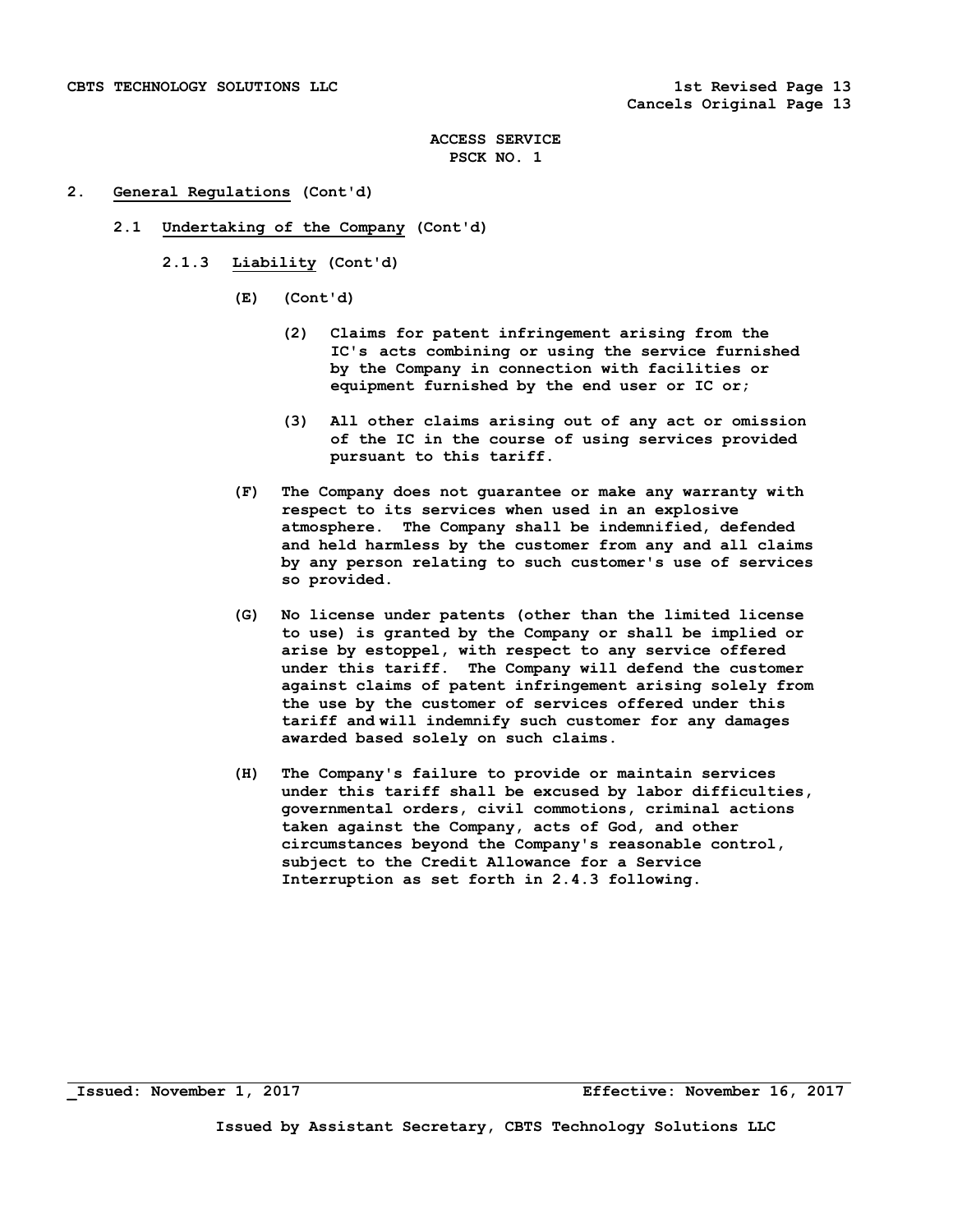### **2. General Regulations (Cont'd)**

## **2.1 Undertaking of the Company (Cont'd)**

## **2.1.4 Provision of Services**

 **The Company, to the extent that such services are or can be made available with reasonable effort, and after provision has been made for the Company's Telephone Exchange Services, will provide to the customer upon reason able notice services offered in other applicable sections of this tariff at rates and charges specified therein.** 

## **2.1.5 Maintenance of Services**

 **The services provided under this tariff shall be maintained by the Company. The customer or others may not rearrange, move, disconnect, remove or attempt to repair any facilities provided by the Company, other than by connection or disconnection to any interface means used, except with the written consent of the Company.** 

**\_Issued: November 1, 2017 Effective: November 16, 2017**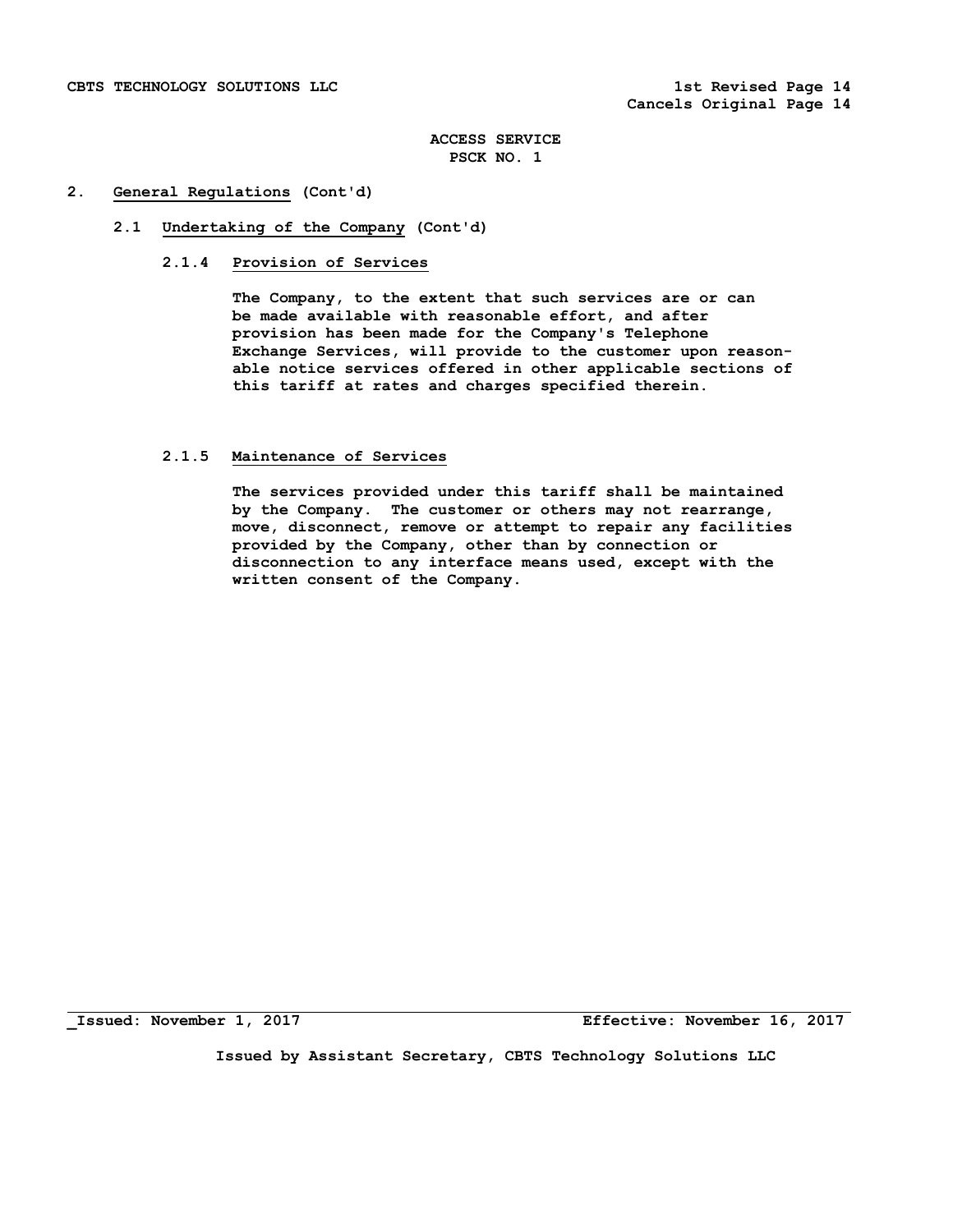## **2. General Regulations (Cont'd)**

## **2.1 Undertaking of the Company (Cont'd)**

## **2.1.6 Changes and Substitutions**

 **Except as provided for equipment and systems subject to FCC Part 68 Regulations at 47 C.F.R. Section 68.110 (b), the Company may, where such action is reasonably required in the operation of its business, (A) substitute, change or rearrange any facilities used in providing service under this tariff, including but not limited to substitution of carrier or derived facilities for wire facilities used to provide services (B) change minimum protection criteria, (C) change operating or maintenance characteristics of facilities or (D) change operations or procedures of the Company.** 

**The Company shall not be responsible if any such substitution, change or rearrangement renders any customer furnished services obsolete or requires modification or alteration thereof or otherwise affects their use or performance. If such substitution, change or rearrangement materially affects the operating characteristics of the facility, the Company will provide reasonable notification to the customer in writing. Reasonable time will be allowed for any redesign and implementation required by the change in operating characteristics. The Company will work cooperatively with the customer to determine reasonable notification requirements.** 

**Issued: November 1, 2017 Effective: November 16, 2017**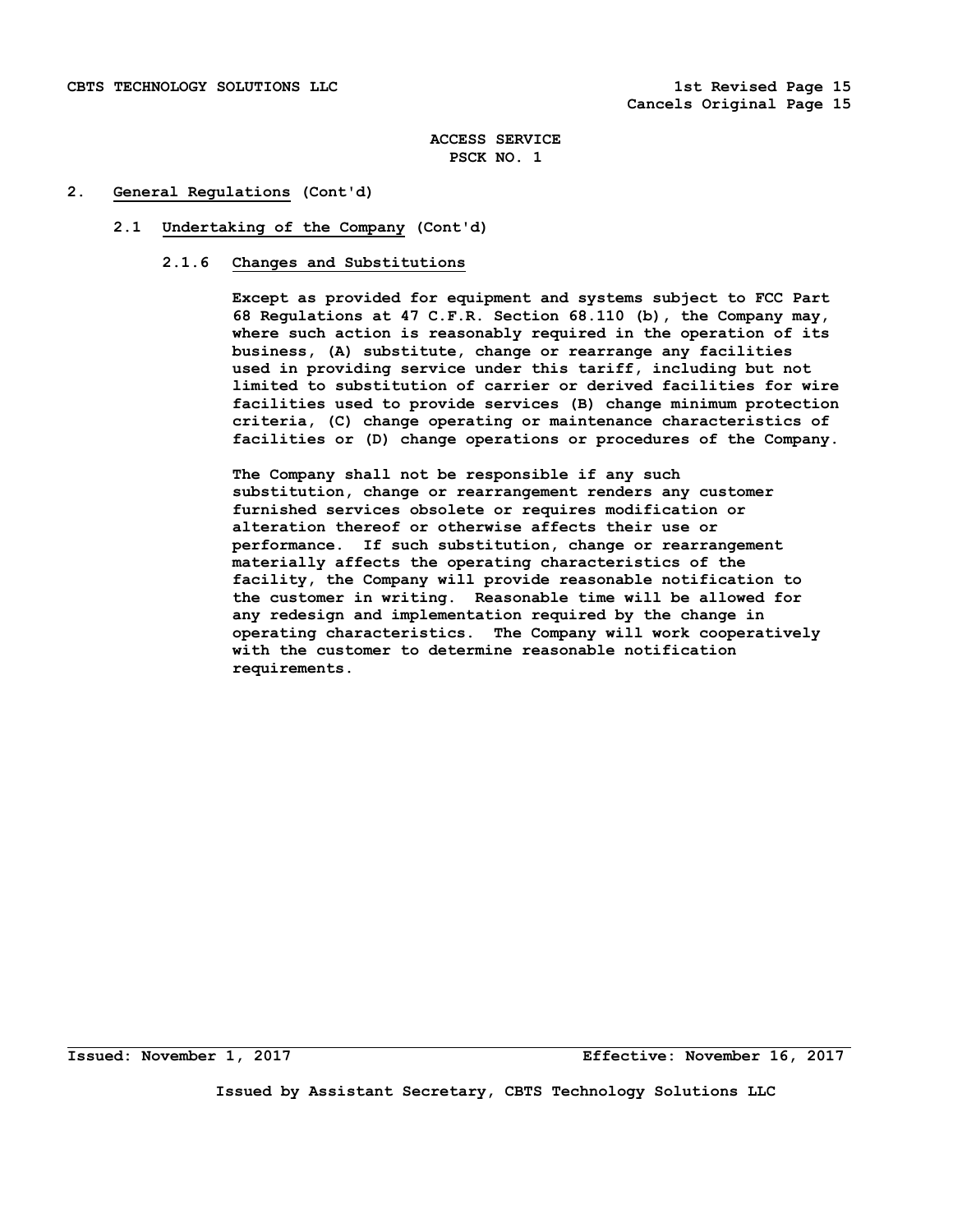## **2. General Regulations (Cont'd)**

 **2.1 Undertaking of the Company (Cont'd)** 

### **2.1.7 Refusal and Discontinuance of Service**

- **(A) When the customer's account is thirty (30) days past due, and the customer fails to comply with the provisions of Section 2, the Telephone Company may send a written notice to the customer regarding such noncompliance. The Telephone Company will send this delinquency notice via overnight Certified U.S. Mail or other commercial courier to the person the customer has designated to receive such notices of noncompliance. If the customer has not designated a person to whom notices should be sent, the Telephone Company will send the notice to the address where it sends invoices to the customer. The Telephone Company will give the customer fifteen (15) days from the day the Telephone Company mails the notice to comply and bring its applicable account current. If the customer does not bring its applicable account current and into compliance by the end of that 15-day period (when the account is 45-days past due), the Telephone Company may refuse additional applications for service, or may refuse to complete pending orders for service, or both. The Telephone Company may process additional applications for service and/or complete orders during the fifteen (15) days. However, nothing contained herein shall preclude the Telephone Company's right to refuse additional applications for service and/or to refuse to complete pending orders for the non-complying customer after this 15-day period without further notice to the customer.**
- **(B) When the account is forty-five (45) days past due, and the customer has not complied and its applicable account is not current, the Telephone Company may send a disconnect notice to the customer. This notice shall give the customer an additional fifteen (15) days from the day the Telephone Company mails the disconnect notice to bring its applicable account current and into compliance. If the customer does not bring its applicable account current and into compliance by the end of this second 15-day period (when the account is 60-days past due), the Telephone Company may discontinue existing services in addition to exercising its rights described above in Part (A). If the Telephone Company does not disconnect the existing services, nothing contained herein shall preclude the Telephone Company's right to disconnect existing services to the non-complying customer without further notice to the customer.**

**Issued: November 1, 2017 Effective: November 16, 2017**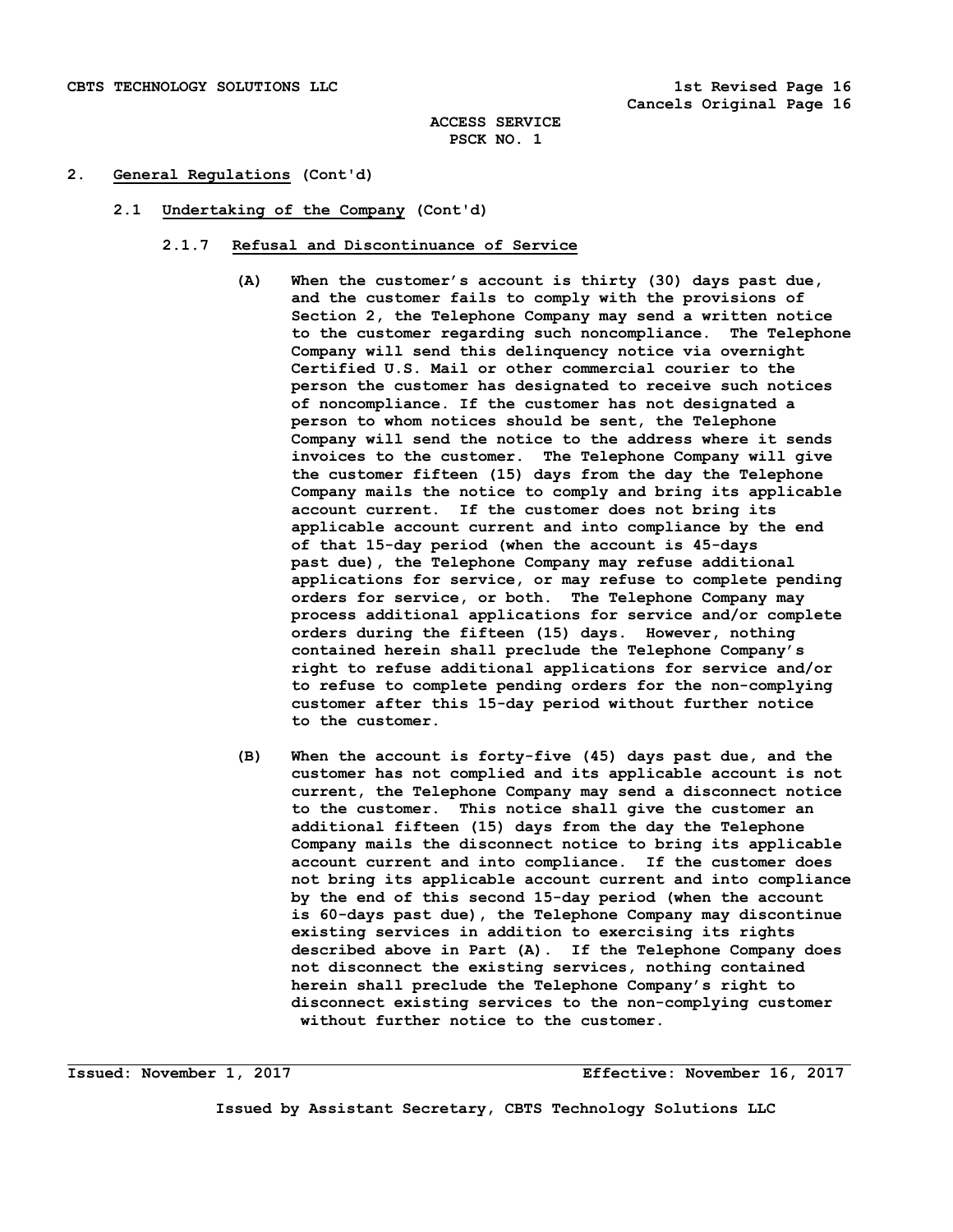## **2. General Regulations (Cont'd)**

- **2.1 Undertaking of the Company (Cont'd)** 
	- **2.1.7 Refusal and Discontinuance of Service (Cont'd)** 
		- **(C) When access service is provided by more than one company, the Companies involved in providing the joint service may individually or collectively deny ser vice to a customer for nonpayment. Where the Company (Companies) affected by the nonpayment is (are) incapable of effecting discontinuance of service without cooperation from the other joint provider(s) of Switched Access Service, such other Company (Companies) will, if technically feasible, assist in denying the joint service to the customer. Service denial for such joint service will only include calls which originate or terminate within, or transit, the operating territory of the Company (Companies) initiating the service denial for nonpayment. When more than one of the joint providers must deny service to effectuate termination for nonpayment, in cases where a conflict exists in the applicable tariff provisions, the tariff regulations of the end office Company shall apply for joint service discontinuance.**

# **2.2 Use**

# **2.2.1 Unlawful Use**

 **The service provided under this tariff shall not be used for an unlawful purpose.** 

# **2.3 Obligation of the Customer**

## **2.3.1 Damages**

 **The customer shall reimburse the Company for damages to Company facilities utilized to provide services under this tariff caused by the negligence or willful act of the customer or resulting from the customer's improper use of the Company facilities, or due to malfunction of any facilities or equipment provided by other than the Company. Nothing in the foregoing provision shall be interpreted to hold one customer liable for another customer's actions. The Company will, upon reimbursement for damages, cooperate with the customer in prosecuting a claim against the person causing such damage and the customer shall be subrogated to the right of recovery by the Company for the damages to the extent of such payment.**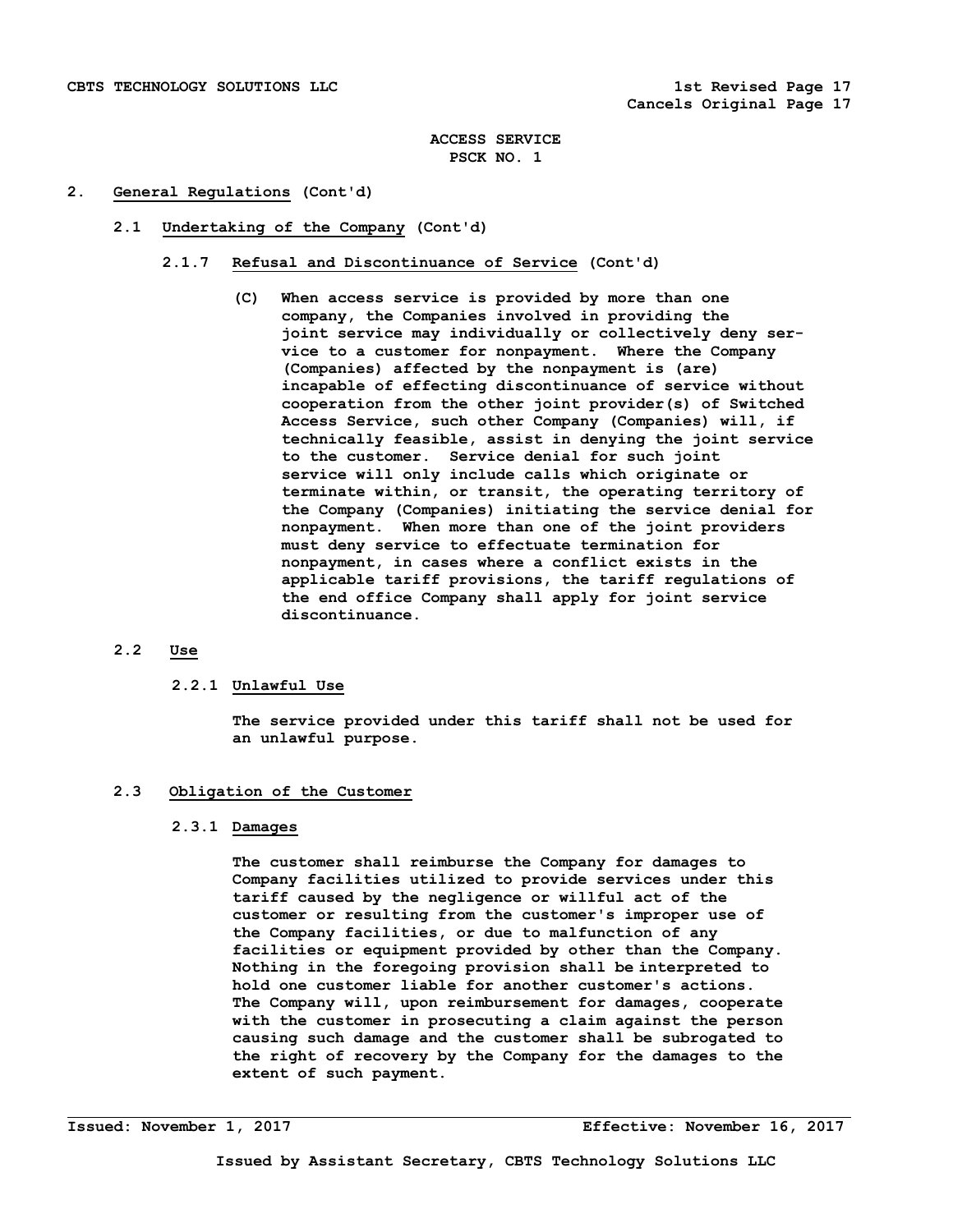## **2. General Regulations (Cont'd)**

## **2.3 Obligations of the Customer (Cont'd)**

## **2.3.2 Ownership of Facilities and Theft**

 **Facilities utilized by the Company to provide service under the provisions of this tariff shall remain the property of the Company. Such facilities shall be returned to the Company by the customer, whenever requested, within a reasonable period following the request in as good condition as reasonable wear will permit.** 

### **2.3.3 Equipment Space and Power**

 **The customer shall furnish or arrange to have furnished to the Company, at no charge, equipment space with suitable environmental characteristics and electrical power required by the Company to provide services under this tariff at the points of termination of such services. The selection of ac or dc power shall be mutually agreed to by the customer and the Company. The customer shall also make necessary arrangements in order that the Company will have access to such spaces at reasonable times for installing, testing, testing, repairing or removing Company services.** 

# **2.3.4 Availability for Testing**

 **The services provided under this tariff shall be available to the Company at times mutually agreed upon in order to permit the Company to make tests and adjustments appropriate for maintaining the services in satisfactory operating condition. Such tests and adjustments shall be completed within a reasonable time. No credit will be allowed for any interruptions involved during such tests and adjustments.** 

### **2.3.5 Design of Customer Services**

 **The customer shall be solely responsible, at its own expense, for the overall design of its services and for any redesigning or rearrangement of its services which may be required because of changes in facilities, operations or procedures of the Company, minimum protection criteria or operating or maintenance characteristics of the facilities.**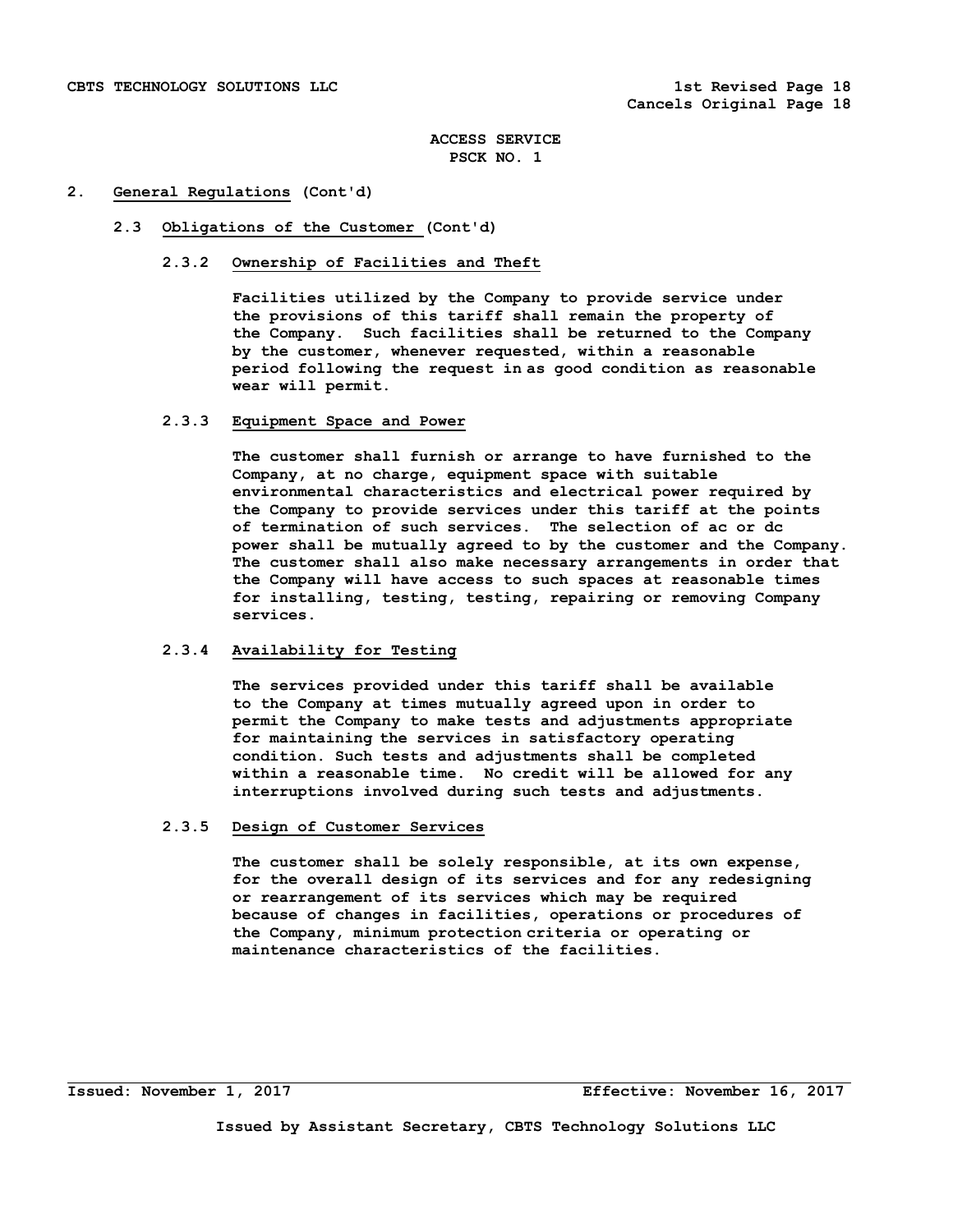## **2. General Regulations (Cont'd)**

### **2.3 Obligations of the Customer (Cont'd)**

 **2.3.6 References to the Company** 

 **The customer may advise End Users that certain services are provided by the Company in connection with the service the customer furnishes to End Users; however, the customer shall not represent that the Company jointly participates in the customer's services** 

- **2.3.7 Claims and Demands for Damages** 
	- **(A) With respect to claims of patent infringement made by third persons, the customer shall defend, indemnify, protect and save harmless the Company from and against all claims arising out of the combining with, or use in connection with, the services provided under this tariff, any circuit, apparatus, system or method provided by the customer.**
	- **(B) The customer shall defend, indemnify and save harmless the Company from and against any suits, claims, losses or damages, and court costs by third persons arising out of the construction, installation, operation, maintenance, or removal of the customer's circuits, facilities, or equipment connected to the Company's services provided under this tariff, including, without limitation, Workmen's Compensation claims, actions for infringement of copyright and/or unauthorized use of program material, libel and slander actions based on the content of communications transmitted over the customer's circuits, facilities or equipment, and proceedings to recover taxes, fines, or penalties for failure of the customer to obtain or maintain in effect any necessary certificates, permits,**

**Issued: November 1, 2017 Effective: November 16, 2017**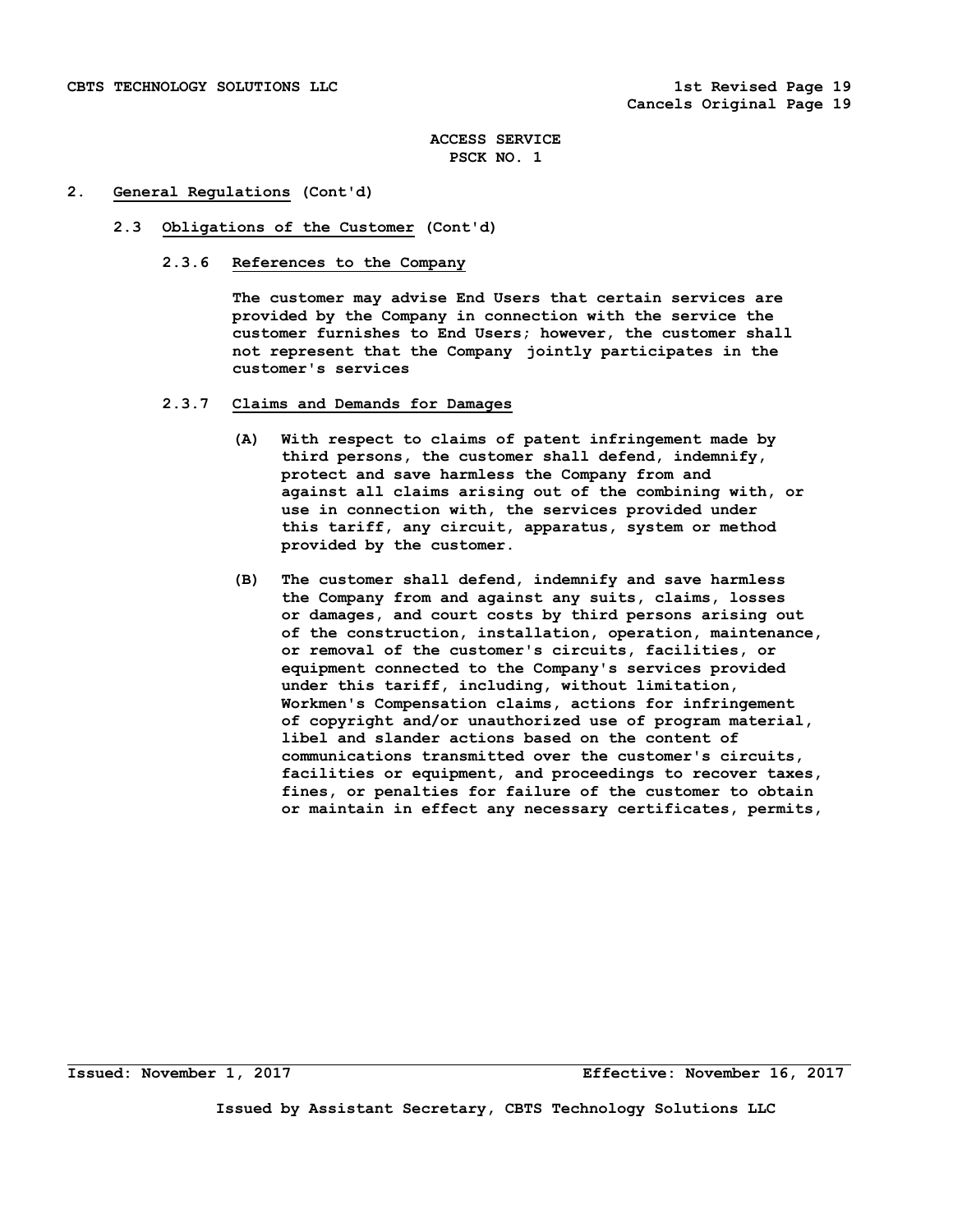## **2. General Regulations (Cont'd)**

- **2.3 Obligations of the Customer (Cont'd)** 
	- **2.3.7 Claims and Demands for Damages (Cont'd)** 
		- **(B) (Cont'd)**

 **licenses, or other authority to acquire or operate the services provided under this tariff; provided, however, the foregoing indemnification shall not apply to suits, claims, and demands to recover damages for damage to property, death, or personal injury unless such suits, claims, or demands are based on the tortious conduct of the customer, its officers, agents or employees.** 

 **(C) The customer shall defend, indemnify and save harmless the Company from and against any suits, claims, losses or damages, including court costs by the customer or third parties arising out of any act or omission of the customer in the course of using services provided under this tariff.**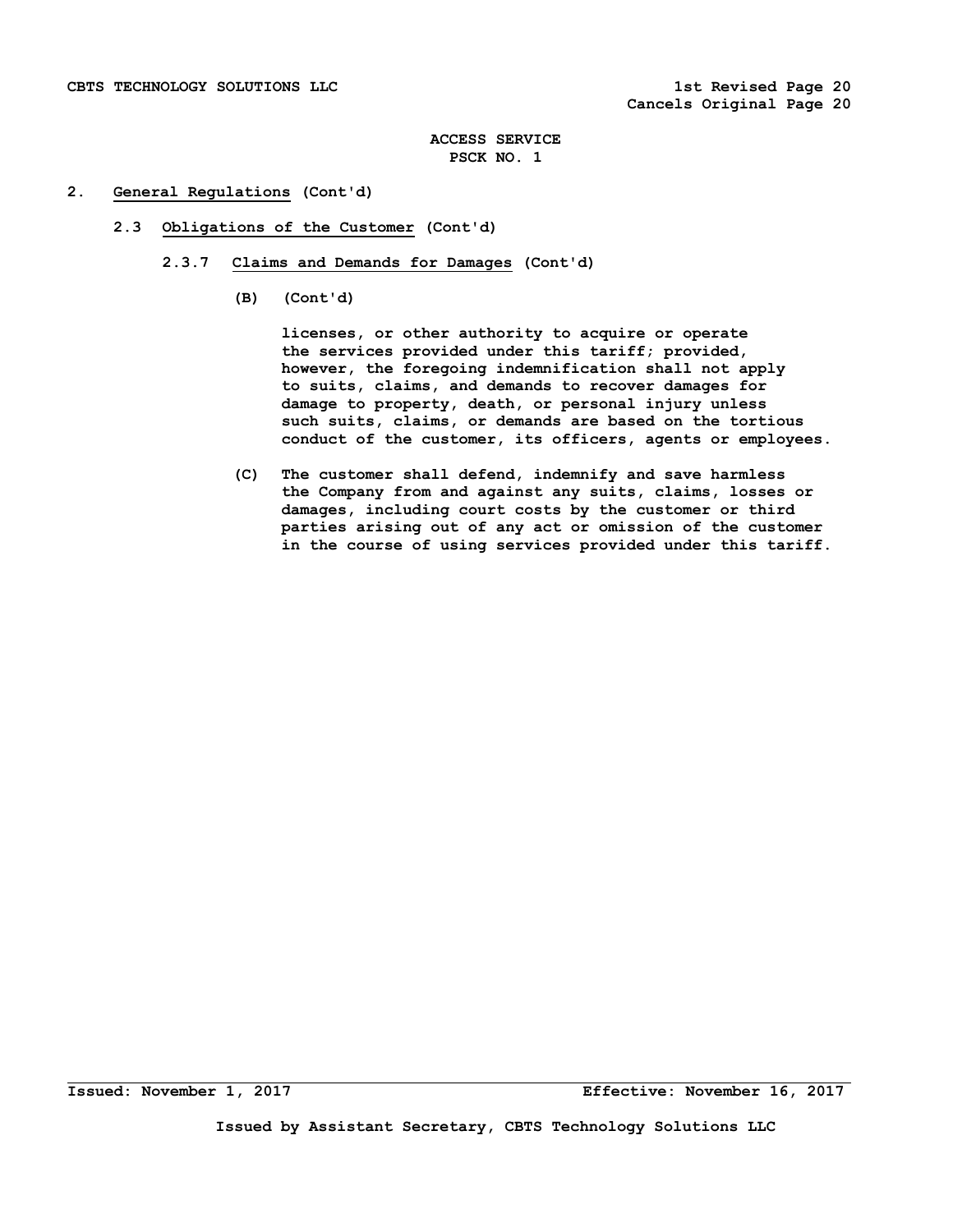## **2. General Regulations (Cont'd)**

### **2.4 Payment Arrangements and Credit Allowances**

# **2.4.1 Payment of Rates, Charges and Deposits**

 **(A) The Telephone Company will, in order to safeguard its interests, require a customer which has a proven history of late payments to the Telephone Company or does not have established credit, to make an advance payment, or make a deposit (prior to or at any time after the provision of a service to the customer) to be held by the Telephone Company as a guarantee of the payment of rates and charges. No such advance payment, or deposit will be required of a customer which is a successor of a company which has established credit and has no history of late payments to the Telephone Company. Such advance payment or deposit may not exceed the actual or estimated rates and charges for the service for a two-month period. The fact that a deposit has been made in no way relieves the customer from complying with the Telephone Company's regulations as to the prompt payment of bills. At such time as the provision of the service to the customer is terminated, the remaining amount of the advance payment or deposit will be credited to the customer's account and any credit balance which may remain will be refunded.** 

 **A deposit may be refunded or credited the account when the customer has established credit or, in any event, after the customer has established a one-year prompt payment record at any time prior to the termination of the provision of the service to the customer. In case of a cash deposit, for the period the deposit is held by the Telephone Company, the customer will receive interest at the same percentage rate as that set forth in (B)(3)(b)(I) or in (B)(3)(b)(II), whichever is lower. The calculation will be based on the number of days from the date the customer deposit is received by the Telephone Company to and including the date such deposit is credited to the customer's account or the date the deposit is refunded by the Telephone Company. Should a deposit be credited to the customer's account, as indicated above, no interest will accrue on the deposit from the date such deposit is credited to the customer's account. Advance payments of a customer's account will not receive interest.** 

**Issued: November 1, 2017 Effective: November 16, 2017**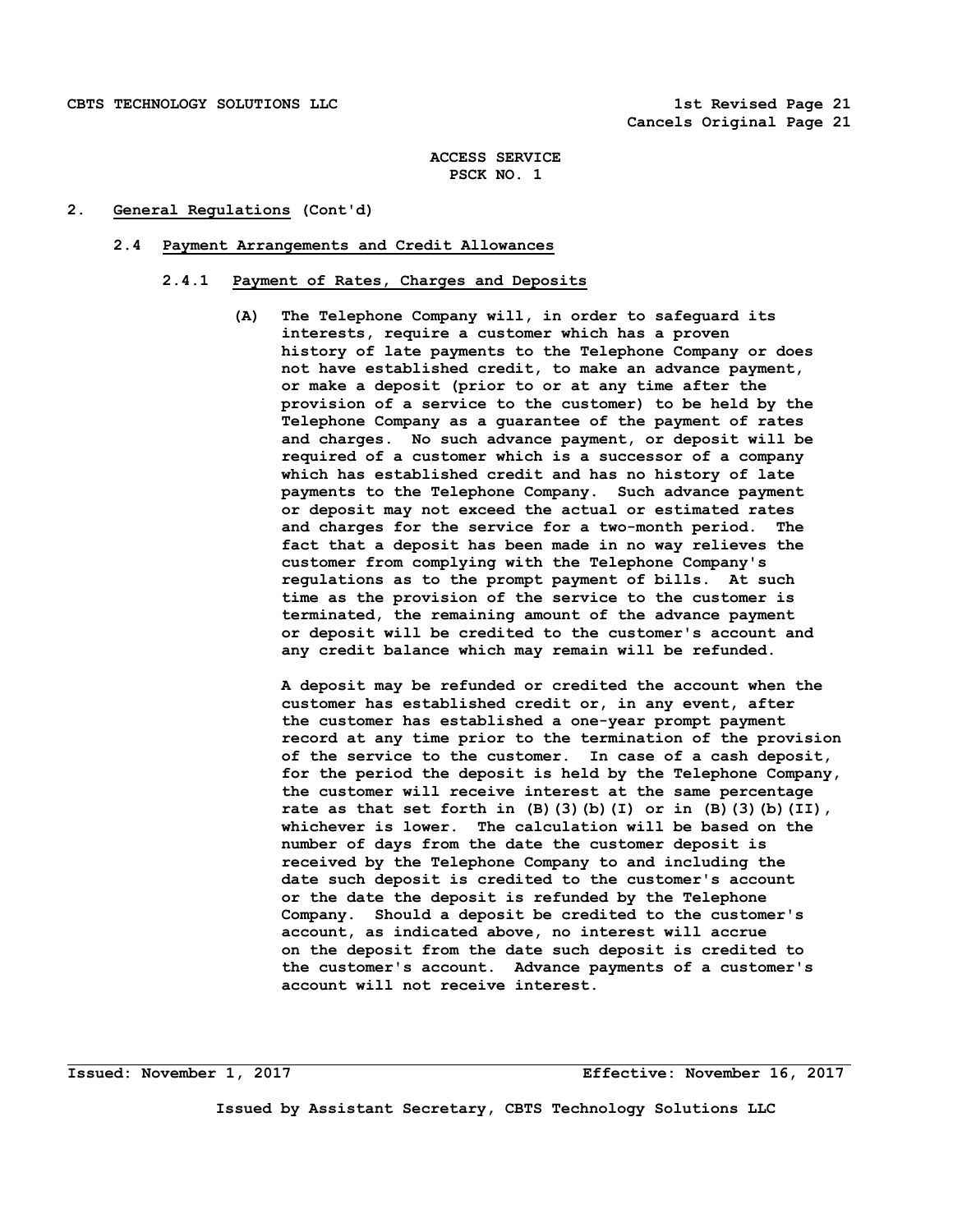## **2. General Regulations (Cont'd)**

- **2.4 Payment Arrangements and Credit Allowances (Cont'd)** 
	- **2.4.1 Payment of Rates, Charges and Deposits (Cont'd)** 
		- **(B) The Telephone Company shall bill on a current basis all charges incurred by and credits due to the customer under this tariff attributable to services established or discontinued during the preceding billing period. In addition, the Telephone Company shall bill in advance charges for all services to be provided during the ensuing billing period. The bill day (i.e., the billing date of a bill for a customer for Access Service under this tariff), the period of service each bill covers and the payment date will be as follows:** 
			- **(1) The Telephone Company will establish a bill day each month for each customer account.**
			- **(2) Amounts not paid within 31 days of invoice will be considered past due. Interest at a rate of 1.5% per month may be applied to any unpaid amount commencing 31 days after the statement date.**
			- **3) A check return charge will be assessed for checks with insufficient funds or non-existing accounts.**

 **Check Return Charge \$20.00** 

 **(C) Adjustments for the quantities of services established or discontinued in any billing period beyond the minimum period set forth for services in other sections of this tariff will be prorated to the number of days or major fraction of days based on a 30 day month. Company will, upon request and if available, furnish such detailed information as may reasonably be required for verification of any bill.** 

**Issued: November 1, 2017 Effective: November 16, 2017**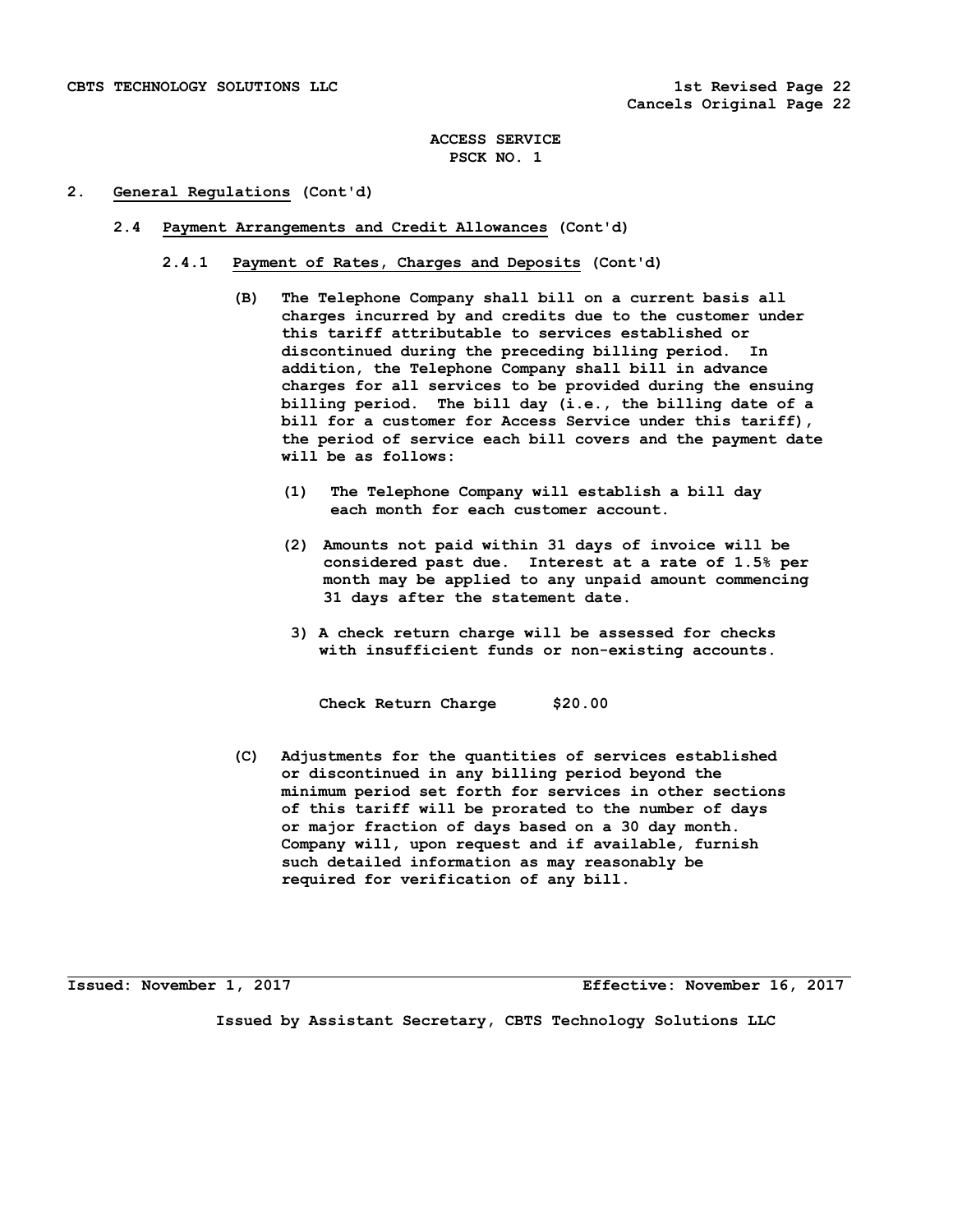# **2. General Regulations (Cont'd)**

- **2.4 Payment Arrangements and Credit Allowances (Cont'd)** 
	- **2.4.2 Minimum Periods**

 **The minimum period for which services are provided and for which rates and charges are applicable is one month except as noted otherwise.** 

 **When a service is discontinued prior to the expiration of the Minimum period, a one month charge will apply at the rate level in effect at the time service is discontinued.** 

**Issued: November 1, 2017 Effective: November 16, 2017**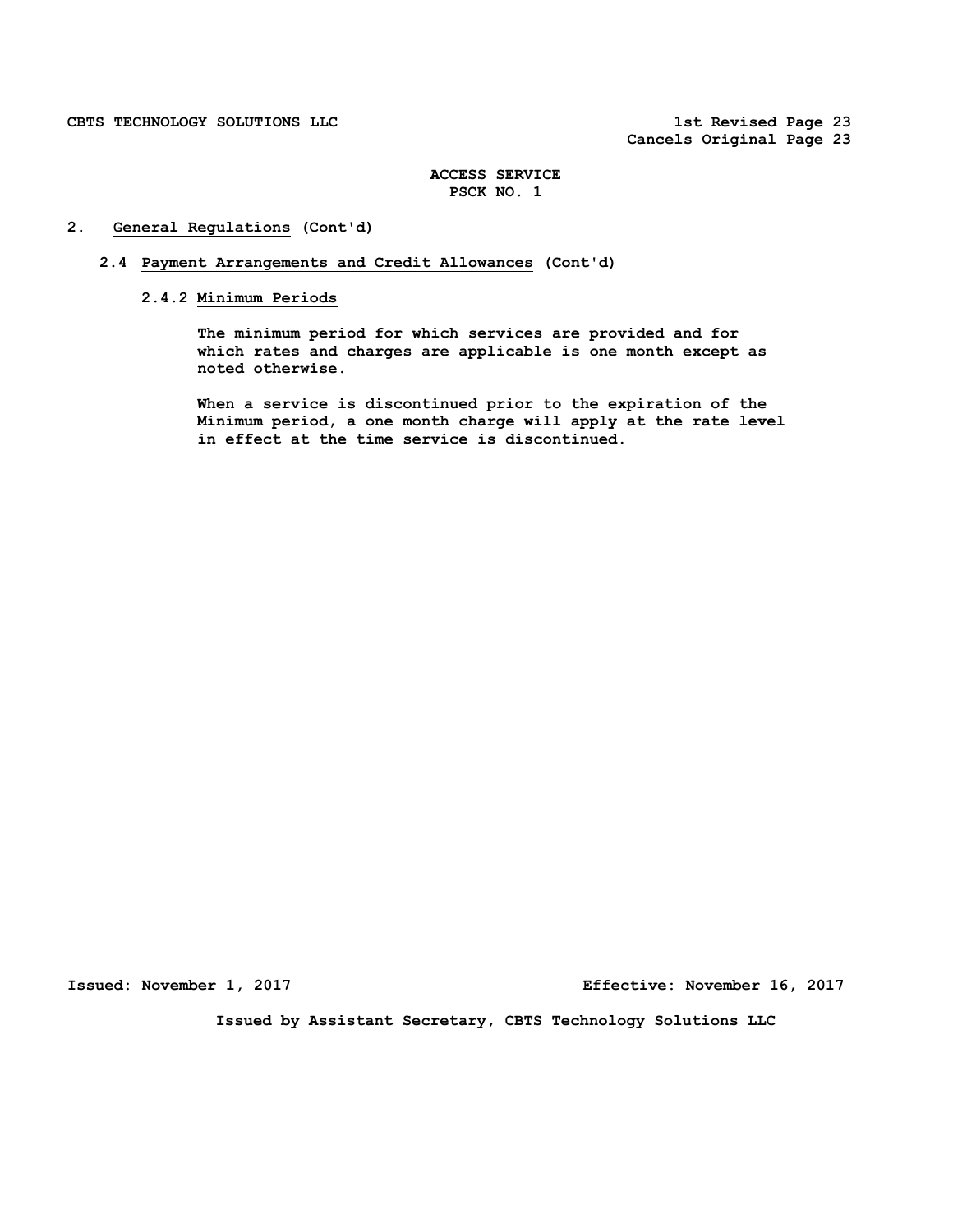## **2. General Regulations (Cont'd)**

- **2.4 Payment Arrangements and Credit Allowances (Cont'd)** 
	- **2.4.3 Credit Allowance for Service Interruptions** 
		- **(A) General**

 **A service is interrupted when it becomes unusable to the customer because of a failure of a facility component used to furnish service under this tariff or in the event that the protective controls applied by the Company result in the complete loss of service by the customer. An interruption period starts when an inoperative service is reported to the Company, and ends when the service is operative.** 

## **(B) When a Credit Allowance Applies**

 **In case of an interruption to any service, allowance for the period of interruption, if not due to the negligence of the customer, shall be as follows:** 

 **(1) For DS1 and DS3 service, no credit shall minutes. The customer shall be credited for an interruption of 30 minutes or more at the rate of 1/1440 of the monthly charges for the facility or service for each period of 30 minutes or major fraction thereof that the interruption continues.** 

 **The monthly charges used to determine the credit shall be as follows:** 

 **(a) For DS1 and DS3 services, the monthly charge shall be the total of all the monthly rate element charges associated with the service.** 

**Issued: November 1, 2017 Effective: November 16, 2017**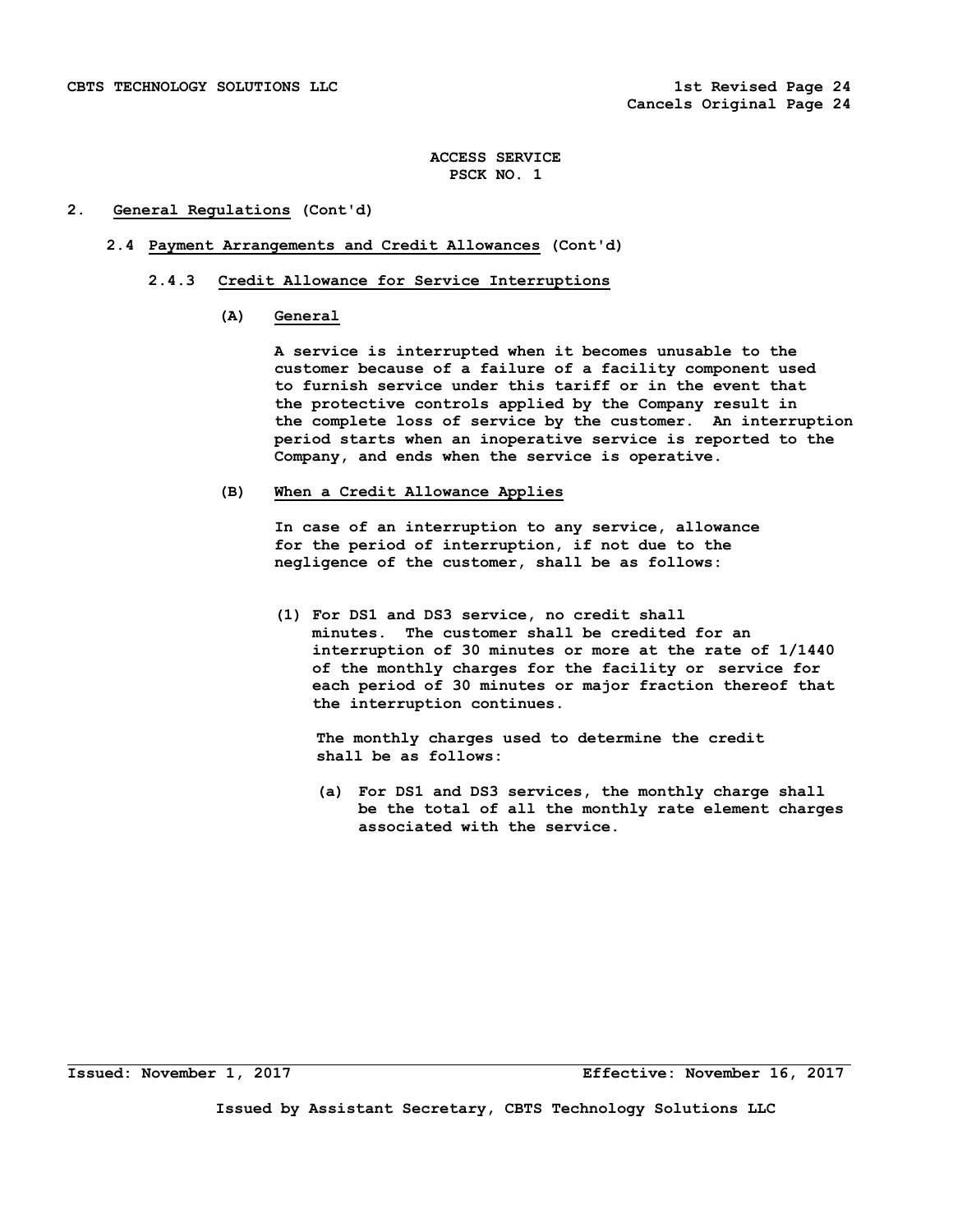## **2. General Regulations (Cont'd)**

- **2.4 Payment Arrangements and Credit Allowances (Cont'd)** 
	- **2.4.3 Credit Allowance for Service Interruptions (Cont'd)** 
		- **(C) When A Credit Allowance Does Not Apply**

 **No credit allowance will be made for:** 

- **(1) Interruptions caused by the negligence of the customer.**
- **(2) Interruptions of a service due to the failure of equipment or systems provided by the customer or others.**
- **(3) Interruptions of a service during any period in which the Company is not afforded access to the premises where the service is terminated.**
- **(4) Interruptions of a service when the customer has released that service to the Company for maintenance purposes, to make rearrangements, or for the implementation of an order for a change in the service during the time that was negotiated with the customer prior to the release of that service. Thereafter, a credit allowance as set forth in (B) preceding applies.**
- **(5) Periods when the customer elects not to release the service for testing and/or repair and continues to use it on an impaired basis.**
- **(6) An interruption or a group of interruptions, resulting from a common cause, for amounts less than one dollar.**
- **(D) Temporary Surrender of a Service**

 **In certain instances, the customer may be requested by the Company to surrender a service for purposes other than maintenance, testing or activity relating to a service order. If the customer consents, a credit allowance will be granted. The credit allowance will be 1/1440 of the monthly rate for each period of 30 minutes or fraction thereof that the service is surrendered. In no case will the credit allowance exceed the monthly rate for the service surrendered in any one monthly billing period.**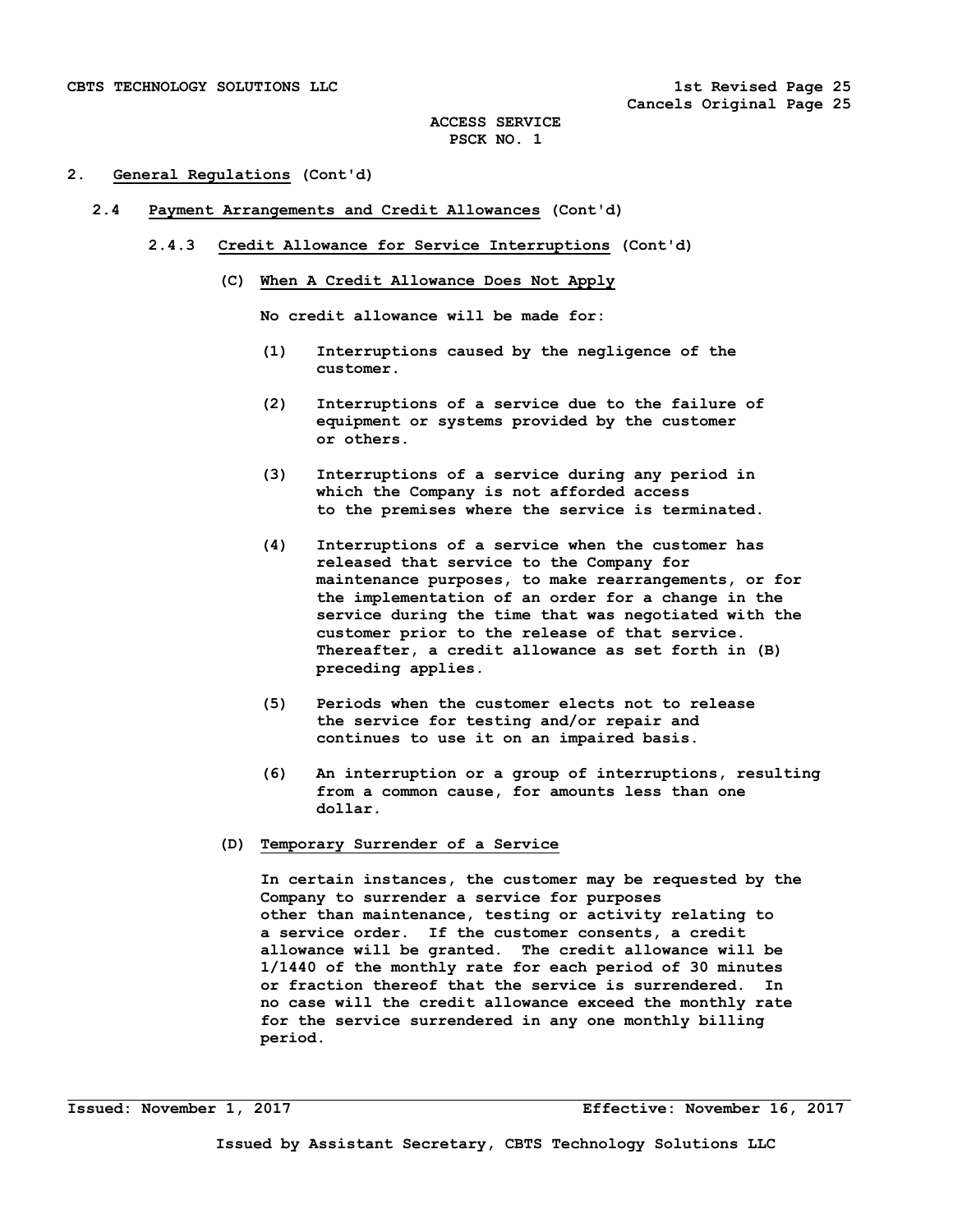## **2.5 Definitions**

**Certain terms used herein are defined as follows:** 

### **Access Code**

 **The term "Access Code" denotes a uniform five or seven digit code assigned by the Company to an individual customer. The five digit code has the form 10XXX, and the seven digit code has the form 101XXXX and 950-XXXX.** 

### **Access Minutes**

 **The term "Access Minutes" denotes that usage of exchange facilities in interstate or foreign service for the purpose of calculating chargeable usage. On the originating end of an interstate or foreign call, usage is measured from the time the originating end user's call is delivered by the Company to and acknowledged as received by the customer's facilities connected with the originating exchange. On the terminating end of an interstate or foreign call, usage is measured from the time the call is received by the end user in the terminating exchange. Timing of usage at both originating and termi nating ends of an interstate or foreign call shall terminate when the calling or called party disconnects, whichever event is recognized first in the originating and terminating exchanges, as applicable.** 

### **Access Tandem**

 **The term "Access Tandem" denotes a Company switching system that provides a concentration and distribution function for originating or terminating traffic between end offices and a customer's premises.** 

## **Access Tandem Trunk Port**

 **The Access Tandem Trunk Port is a port for each dedicated trunk on the serving Wire Center side of the access tandem.** 

## **Aggregator**

 **The term "Aggregator" denotes any person that, in the ordinary course of operations, makes telephones available to the public or to trans ient users of its premises, for interstate telephone calls using a provider of operator services as defined under Part 64.708(b) of the FCC Rules and Regulations. Further included in this definition are universities, hospitals, hotels, and other entities which provide services to the general public for users of its premises for inter state calls.** 

**Issued: November 1, 2017 Effective: November 16, 2017**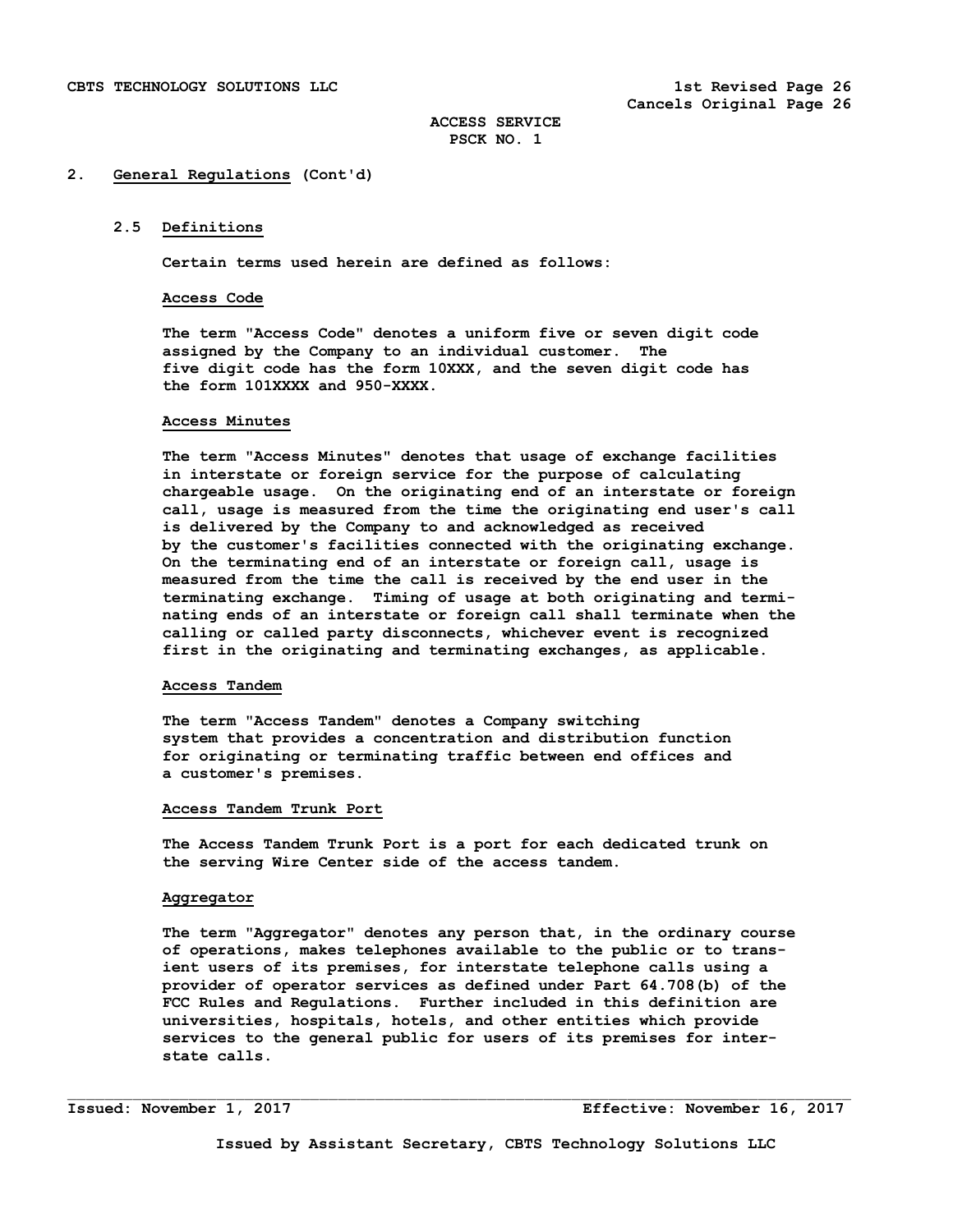## **2.5 Definitions (Cont'd)**

# **Answer/Disconnect Supervision**

 **The term "Answer/Disconnect Supervision" denotes the transmission of the switch trunk equipment supervisory signal (off-hook or on-hook) to the customer's point of termination as an indication that the called party has answered or disconnected.** 

### **Asynchronous Transfer Mode**

**Asynchronous Transfer Mode means a high-speed, cell-based, connectionoriented, packet transmission protocol for handling data with varying bursts and bit rates.** 

# **Attenuation Distortion**

 **The term "Attenuation Distortion" denotes the difference in loss at specified frequencies relative to the loss at 1004 Hz, unless otherwise specified.** 

### **Automatic Number Identification (ANI)**

 **The term "Automatic Number Identification (ANI)" denotes the provision of automatic transmission of a seven or ten digit number and information digits to the customer's premises for calls originating in the LATA, to identify the calling station. Also see "Flexible Automatic Number Identification".** 

## **Balance (100 Type) Test Line**

 **The term "Balance (100 Type) Test Line" denotes an arrangement in an end office which provides for balance and noise testing.** 

## **Bit**

 **The term "Bit" denotes the smallest unit of information in the binary system of notation.** 

**Issued: November 1, 2017 Effective: November 16, 2017** 

**Issued by Assistant Secretary, CBTS Technology Solutions LLC**

 $\Box$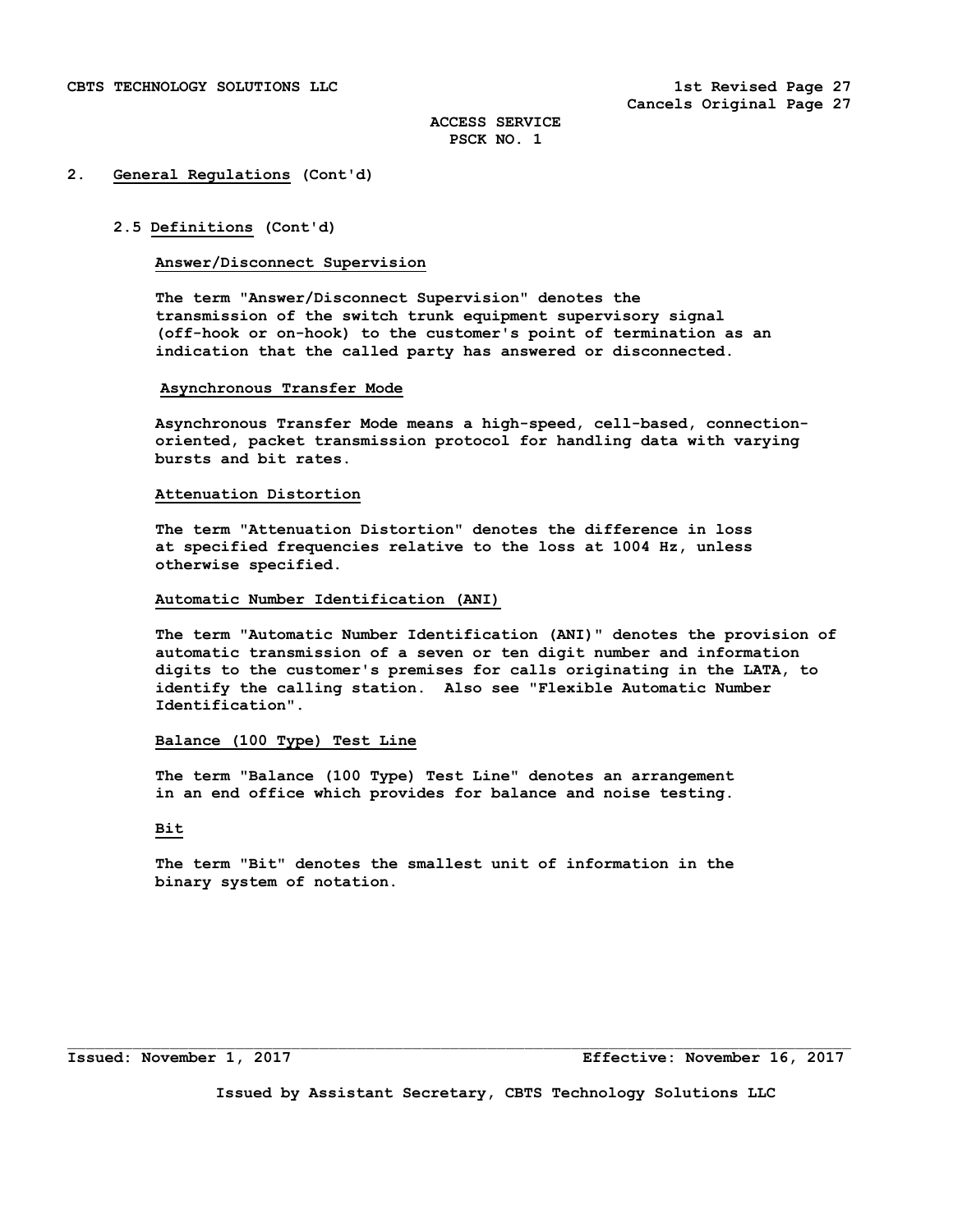## **2. General Regulations (Cont'd)**

## **2.5 Definitions (Cont'd)**

# **Cable Vault**

 **A space designated by the Company which serves as the cable entrance to the Serving Wire Center.** 

## **Call**

 **The term "Call" denotes a customer attempt for which the complete address code (e.g., 0-, 911, or 10 digits) is provided to the serving dial tone office.** 

### **Call Gapping**

 **The term "Call Gapping" denotes the routing of originating calls to all transmission paths in a trunk group at a prescribed rate of flow, e.g., one call every five seconds, in order to limit (choke) the completion of such traffic. Calls which are denied access, i.e., the choked calls, would be routed to a no-circuit announcement.** 

### **Carrier or Common Carrier**

 **See Interexchange Carrier.** 

### **Carrier Identification Parameter**

 **A feature allowing the CCS/SS7 call setup protocol to carry the Carrier Identification Code (CIC) through interconnected networks.** 

### **Central Office**

 **The term "Central Office" denotes a local Company switching system where Telephone Exchange Service customer station loops are terminated for purposes of interconnection to each other and to trunks.** 

## **Central Office Prefix**

 **The term "Central Office Prefix" denotes the first three digits (NXX) of the seven digit telephone number assigned to a customer's Telephone Exchange Service when dialed on a local basis. )**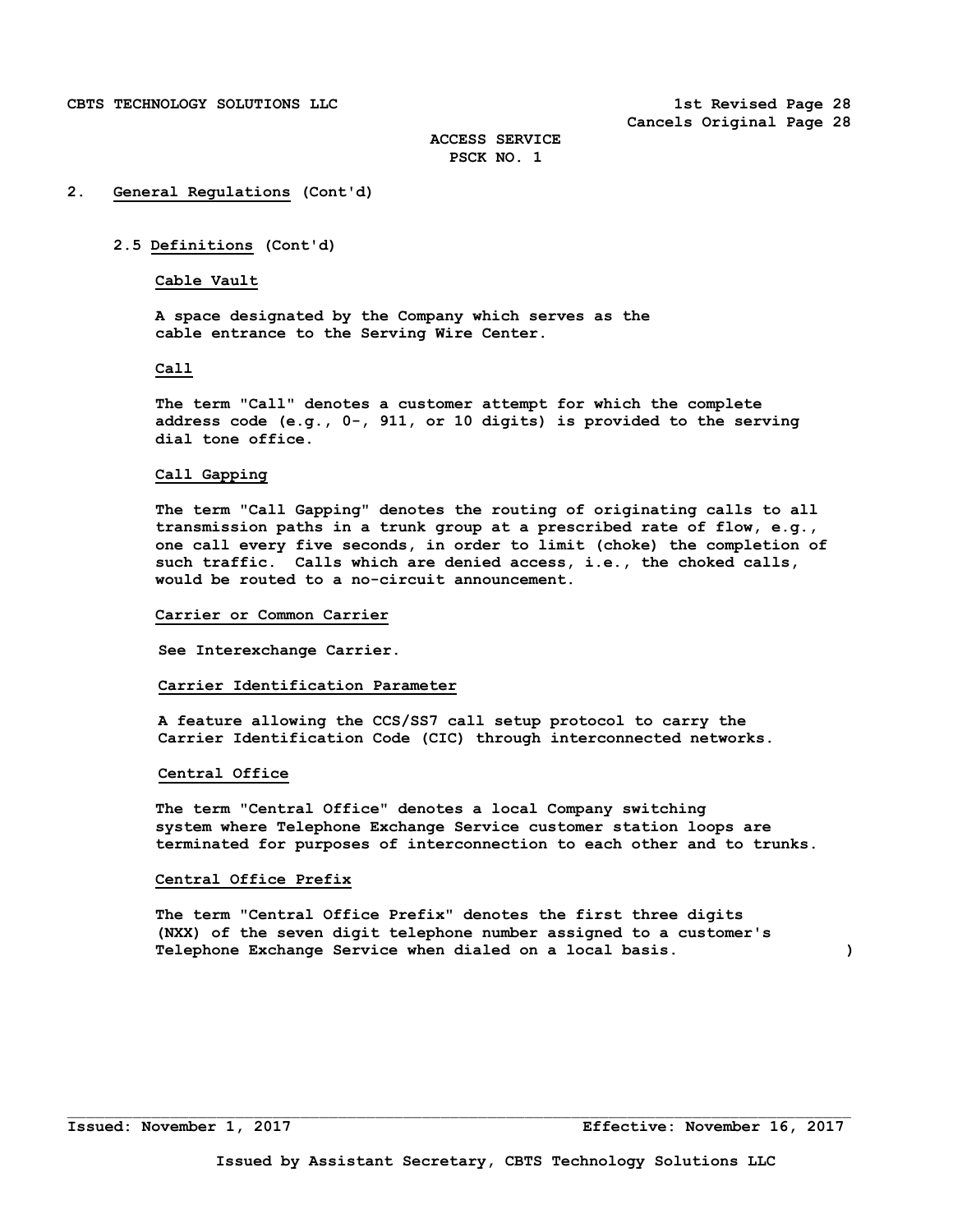# **2.5 Definitions (Cont'd)**

**Centralized Automatic Reporting on Trunks Testing** 

 **The term "Centralized Automatic Reporting on Trunks Testing" denotes a type of testing which includes the capacity for measuring operational and transmission parameters.** 

### **Channel(s)**

 **The term "Channel(s)" denotes an electrical or photonic, in the case of fiber optic-based transmission systems, communications path between two or more points of termination.** 

### **Channel Service Unit**

 **The term "Channel Service Unit" denotes equipment which performs one or more of the following functions: termination of a digital faci lity, regeneration of digital signals, detection and/or correction of signal format errors and remote loop back.** 

### **Channelize**

 **The term "Channelize" denotes the process of multiplexing demultiplexing wider bandwidth or higher speed channels into narrower bandwidth or lower speed channels.** 

## **C-Message Noise**

 **The term "C-Message Noise" denotes the frequency weighted average noise within an idle voice channel. The frequency weighting, called C-message, is used to simulate the frequency characteristic of the 500-type telephone set and the hearing of the average subscriber.** 

### **C-Notched Noise**

 **The term "C-Notched Noise" denotes the C-message frequency weighted noise on a voice channel with a holding tone, which is removed at the measuring end through a notch (very narrow band) filter.** 

**Issued by Assistant Secretary, CBTS Technology Solutions LLC** 

 $\mathcal{L}_\text{max}$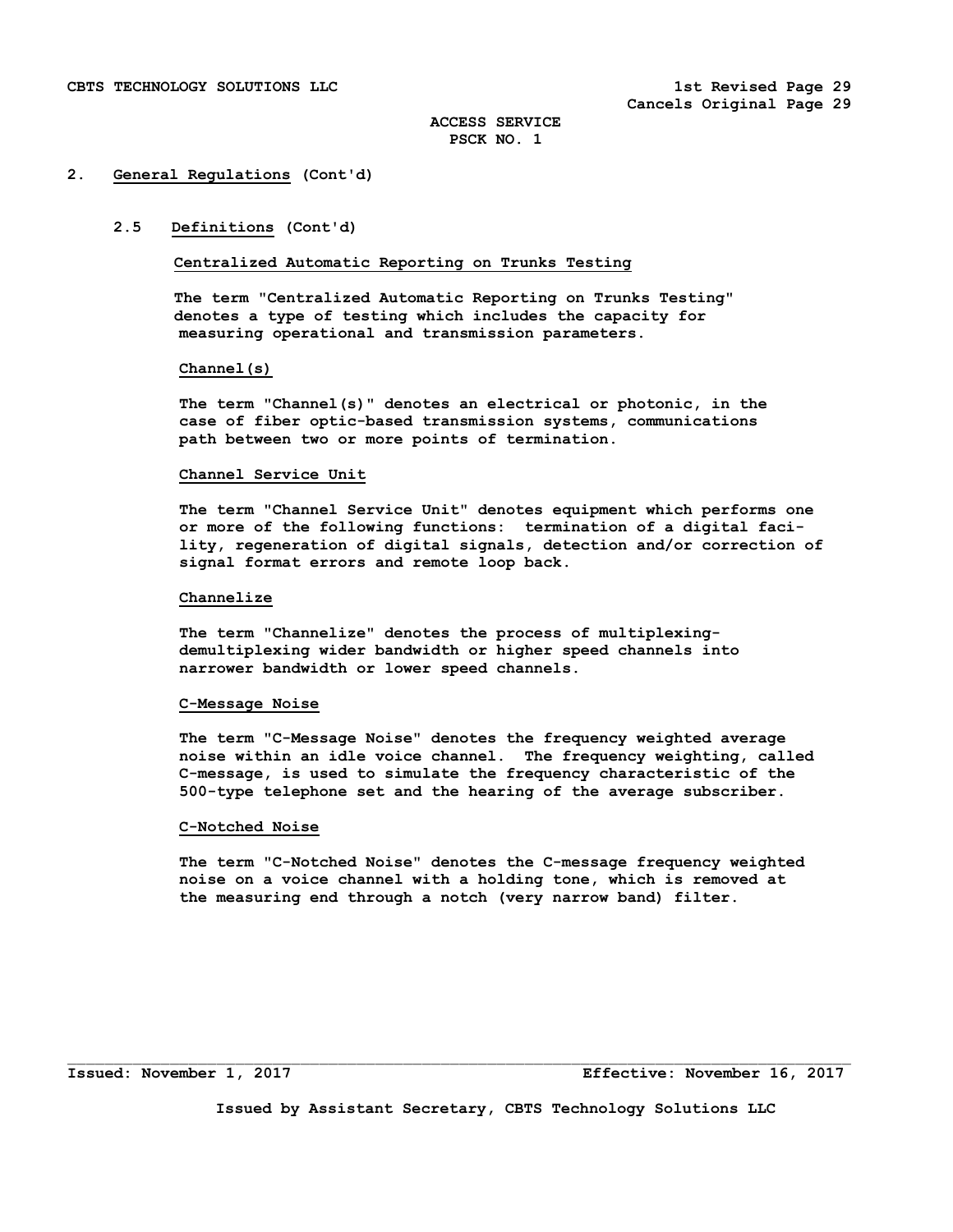## **2.5 Definitions (Cont'd)**

## **Committed Information Rate (CIR)**

 **The user's throughput that the network commits to support under normal network conditions. This is measured in bits per second.** 

### **Committed Burst Size (CBS)**

 **The maximum amount of user data that the network agrees to trans fer, under normal conditions, during one second. This is equal to the special access circuit interface speed.** 

### **Common Channel Signaling**

 **The term "Common Channel Signaling" (CCS) denotes a high speed packet switched communications network which is separate (out of band) from the public packet switched and message networks. Its purpose is to carry addressed signaling messages for individual trunk circuits and/or database related services between Signaling Points in the CCS network.** 

## **Common Channel Signaling Access Capability**

 **The term "Common Channel Signaling Access Capability" (CCSAC) denotes option which allows customers access to the CCS signaling network to transmit/receive signals for call set-up out of band. The Signaling links established between the signaling point of interconnection and the signaling transfer points and the Signaling Transfer Point Port Terminations are requirements of the capability.** 

## **Common Channel Signaling Access Capability Signaling Link**

 **The "Common Channel Signaling Access Capability (CCSAC) Signaling Link" provides a 56 kbps Facility dedicated to a single customer which originates at the customer's signaling point of interface in a LATA and terminates at the Company's Signaling Transfer Point (STP). This facility connects the customer to the STP and is a requirement with the CCSAC option.** 

**Issued: November 1, 2017 Effective: November 16, 2017** 

**Issued by Assistant Secretary, CBTS Technology Solutions LLC** 

 $\mathcal{L}_\text{max}$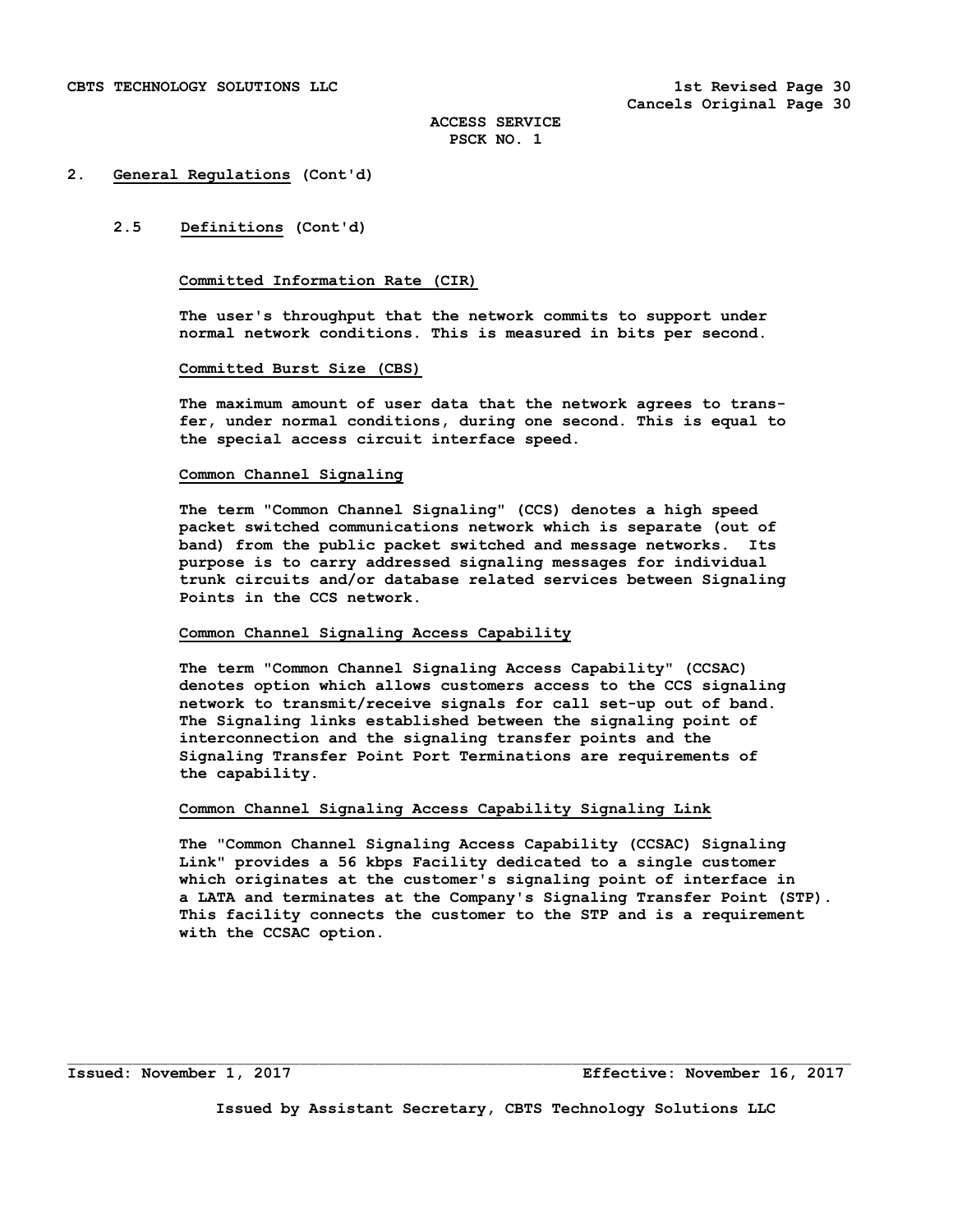## **2.5 Definitions (Cont'd)**

### **Common Line**

 **The term "Common Line" denotes a line, trunk, pay telephone line or other facility provided under the general and/or local exchange service tariffs of the Company, terminated on a central office switch. A common line-residence is a line or trunk provided under the regulations of the general and/or local exchange service tariffs for a residence Class of Service. A common line-business is a line provided under the regulations of the general and/or local exchange service tariffs for a nonresidence Class of Service. For purposes of this tariff, any reference to "business" is con sidered to reference "nonresidence".** 

### **Communications System**

**The term "Communications System" denotes channels and other facili ties which are capable of communications between terminal equip ment.** 

## **Conventional Signaling**

 **The inter-machine signaling system which has been traditionally used in North America for the purpose of transmitting the called number's address digits from the originating end office to the switching machine which will terminate the call. In this system, all of the dialed digits are received by the originating switching machine, a path is selected, and the sequence of supervisory signals and outpulsed digits is initiated. No overlap outpulsing, ten-digit ANI, ANI information digits, or acknowledgement wink are included in this signaling sequence.** 

 $\Box$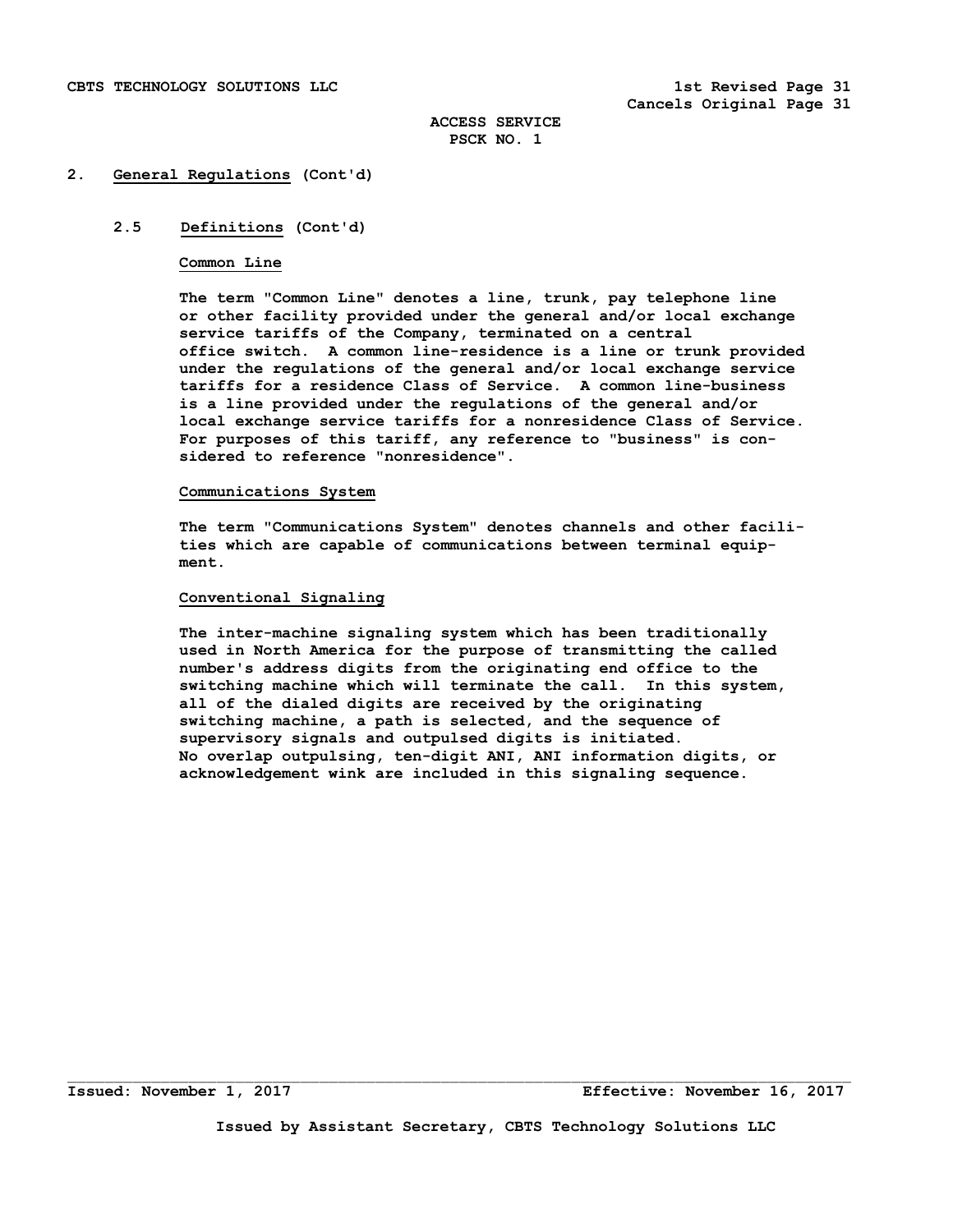# **2.5 Definitions (Cont'd)**

**Customer(s)** 

 **The term "Customer(s)" denotes any individual, partnership, association, joint-stock company, trust, corporation, or governmental entity or other entity which subscribes to the services offered under this tariff, including, but not limited to, Interexchange Carriers (ICs), End Users, and Enhanced Service Providers (ESPs).** 

### **Data Base Query**

 **The term "Data Base Query" denotes a Signaling System 7 (SS7) message launched from a Service Switching Point (SSP) requesting processing instructions or service data contained in a centralized data base.** 

### **Data Transmission (107 Type) Test Line**

 **The term "Data Transmission (107 Type) Test Line" denotes an arrangement which provides for a connection to a signal source which provides test signals for one-way testing of data and voice transmission parameters.** 

## **Decibel**

 **The term "Decibel" denotes a unit used to express relative difference in power, usually between acoustic or electric**  signals, equal to ten (10) times the common logarithm of the **ratio of two signal powers.** 

### **Decibel Reference Noise C-Message Referenced to 0**

**The term "Decibel Reference Noise C-Message Referenced to 0" denotes noise power in "Decibel Reference Noise C-Message Weighting" referred to or measured at a zero transmission level point.** 

## **Decibel Reference Noise C-Message Weighting**

**The term "Decibel Reference Noise C-Message Weighting" denotes noise power measurements with C-Message Weighting in decibels relative to a reference 1000 Hz tone of 90 dB below 1 milliwatt.** 

 $\Box$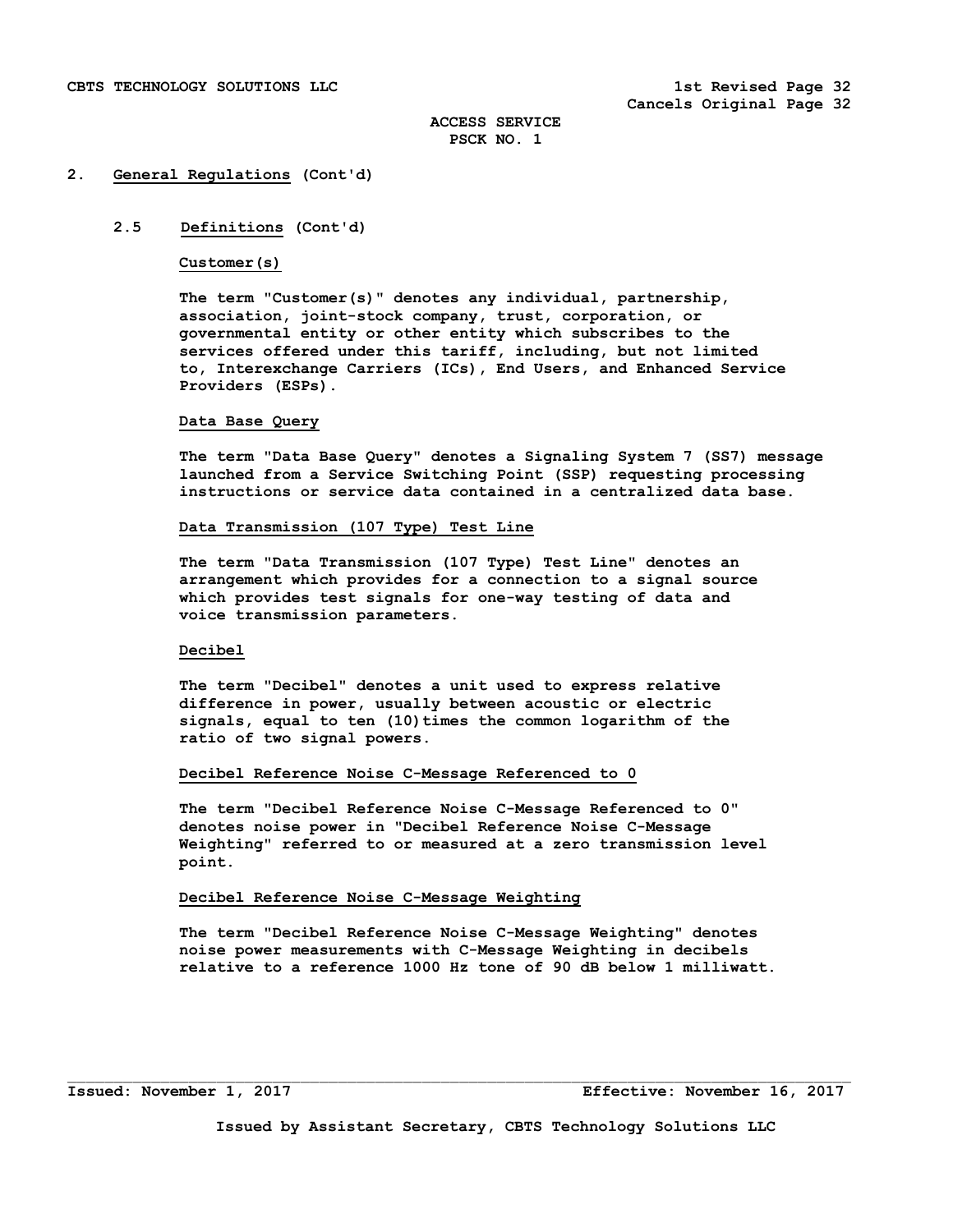## **2.5 Definitions (Cont'd)**

### **Demarcation Point**

 **Demarcation Point means the point of physical separation of CBT's network, and associated responsibilities, from Customer's network and associated responsibilities. The location of the Demarcation Point shall be the physical interface for LAN Advantage service presented by CBT to Customer.** 

### **Design and Construction Work**

 **All work by the Company, including but not limited to, space design and preparation, the rearrangement of existing facilities, design and placement of required support structure or any other activity required to accommodate the installation of an Interconnector's facilities in the Company's space(s) covered under this tariff. Similar work required or requested by Interconnector after initial installation solely because of the existence of the Interconnector's facilities shall be referred to as "Additional Design and Construction", and shall be at Interconnector's expense.** 

## **Detail Billing**

 **The term "Detail Billing" denotes the listing of each message and/or rate element for which charges to a customer are due on a bill prepared by the Company.** 

## **Direct - Trunked Transport Facility**

 **The term "Direct-Trunked Transport Facility" denotes a Switched Transport facility between a customer's premises serving wire center and an end office or between a customer's serving wire center and an access tandem that provides a customer with dedicated switched access transport.** 

## **Echo Control**

 **The term "Echo Control" denotes the control of reflected signals in a telephone transmission path.** 

**Issued: November 1, 2017 Effective: November 16, 2017**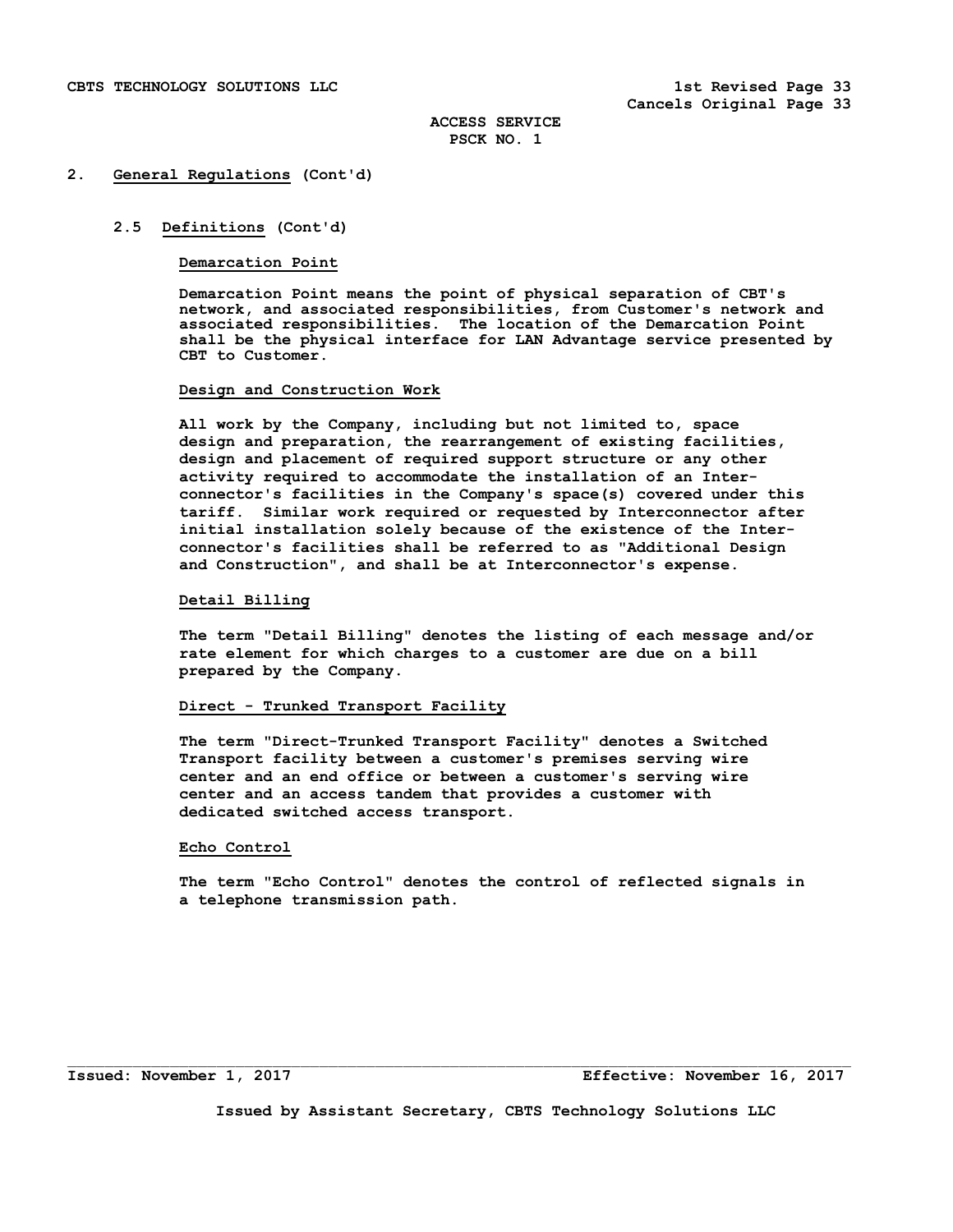## **2.5 Definitions (Cont'd)**

### **Echo Path Loss**

 **The term "Echo Path Loss" denotes the measure of reflected signal at a 4-wire point of termination without regard to the send and receive Transmission Level Point.** 

### **Echo Return Loss**

 **The term "Echo Return Loss" denotes a frequency weighted measure of return loss over the middle of the voiceband (approximately 500 to 2500 Hz), where talker echo is most annoying.** 

### **Effective 2-Wire**

 **The term "Effective 2-Wire" denotes a condition which permits the simultaneous transmission in both directions over a channel, but it is not possible to insure independent information transmission in both directions. Effective 2-wire channels may be terminated with 2-wire or 4-wire interfaces.** 

### **Effective 4-Wire**

 **The term "Effective 4-Wire" denotes a condition which permits the simultaneous independent transmission of information in both directions over a channel. The method of implementing effective 4-wire transmission is at the discretion of the Company (physical, time domain, frequency-domain separation or echo cancellation techniques). Effective 4-wire channels may be terminated with a 2-wire interface at the customer's premises. However, when terminated 2-wire, simultaneous independent transmission cannot be supported because the two wire interface combines the transmission path into a single path.** 

 $\Box$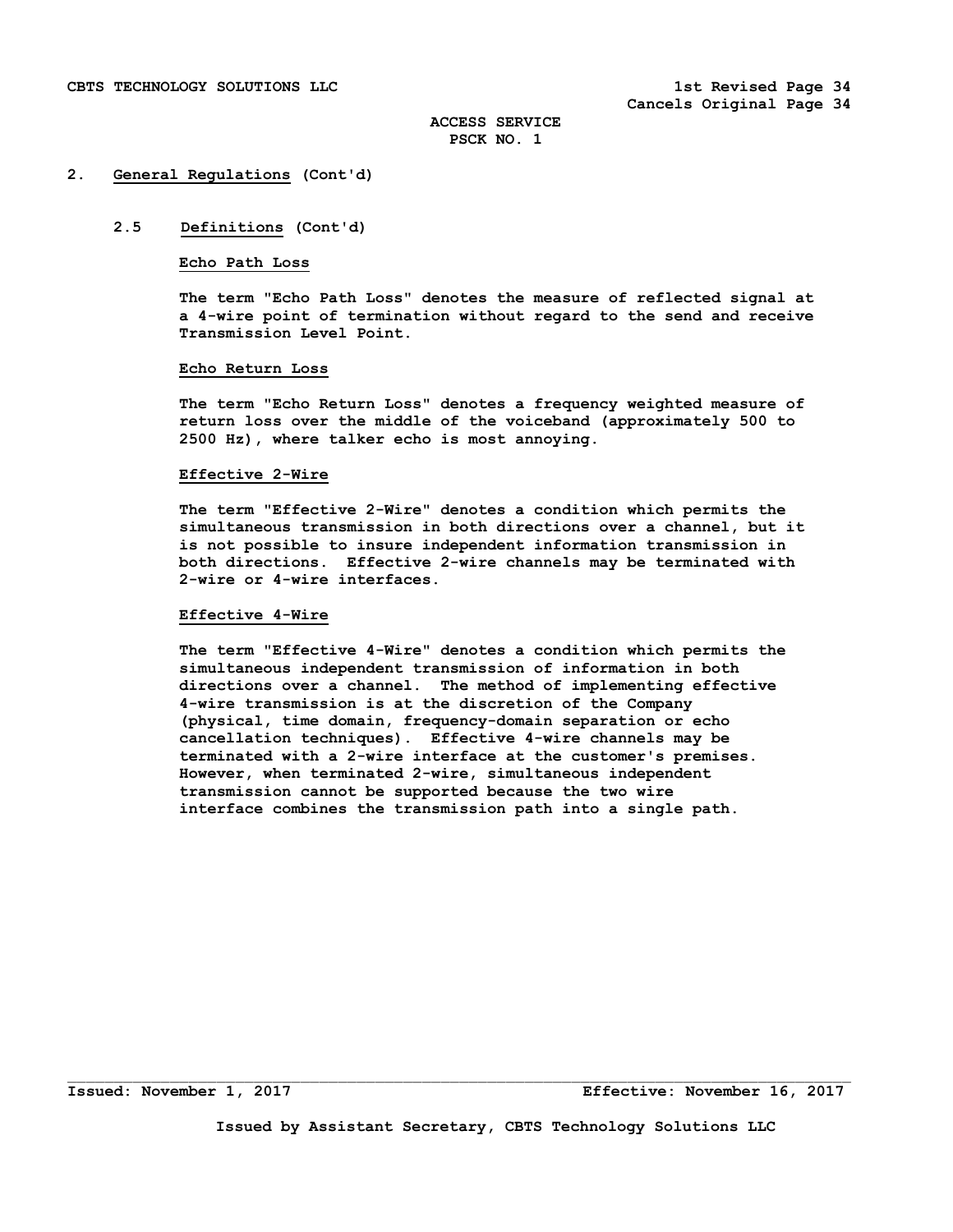# **2.5 Definitions (Cont'd)**

## **800 Access Service**

 **800 Access Service denotes a service which provides 10-digit screen ing as an originating switched access service. This 10-digit screening determines the Interexchange Carrier to which a call is routed.** 

# **End Office Switch**

 **The term "End Office Switch" denotes a local Company switching system where Telephone Exchange Service customer station loops are terminated for purposes of interconnection to trunks. Included are Remote Switching Modules and Remote Switching Systems served by a host office in a different wire center.** 

#### **End User**

**The term "End User" denotes any customer of an interstate or foreign telecommunications service that is not a carrier, except that a carrier other than a Company shall be deemed to be an "end user" when such carrier uses a telecommunications service for administrative purposes and a person or entity that offers tele communications services exclusively as a reseller shall be deemed to be an "end user" if all resale transmissions offered by such reseller originate on the premises of such reseller.** 

#### **End User Port Charge**

 **The End Use Port charge applies to ISDN lines only.** 

#### **Entrance Facility**

 **The term "Entrance Facility" denotes a Switched Transport dedicated facility between a customer premises and a customer's premises serv ing wire center that provides a customer with switched access trans port between the customer's premises and its serving wire center.** 

#### **Envelope Delay Distortion**

 **The term "Envelope Delay Distortion" denotes a measure of the linearity of the phase shift versus frequency of a channel.**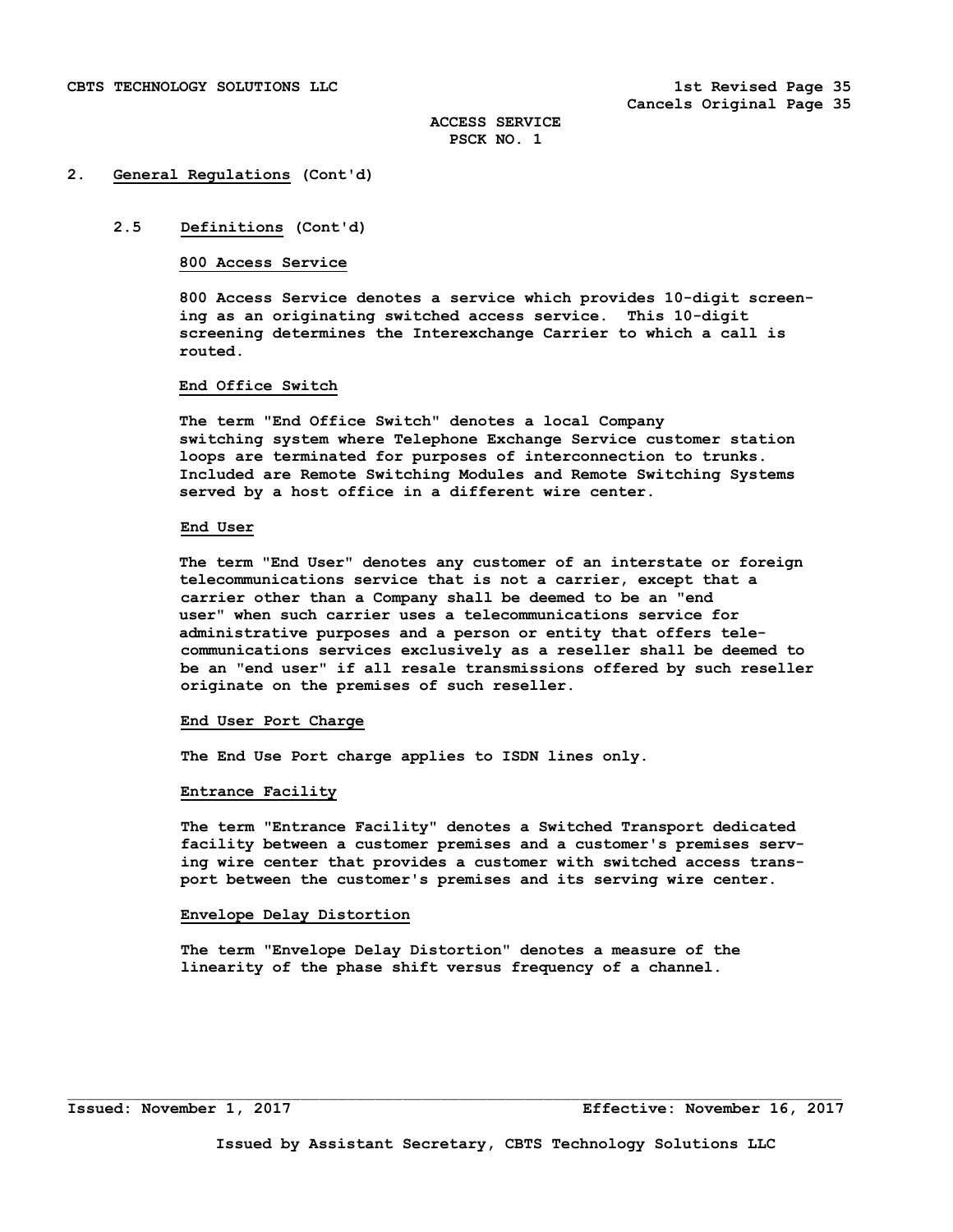#### **2.5 Definitions (Cont'd)**

**Equal Level Echo Path Loss** 

 **The term "Equal Level Echo Path Loss" (ELEPL) denotes the measure of Echo Path Loss (EPL) at a 4-wire interface which is corrected by the difference between the send and receive Transmission Level Point (TLP). [ELEPL = EPL - TLP (send) + TLP (receive)]** 

#### **Ethernet LAN**

**Ethernet LAN means a type of LAN whereby a workstation on the LAN, prior to sending a message to another workstation on the LAN, "listens" to determine if any other workstation is sending a message. If the first workstation "hears" no other messages being sent, it is permitted to send a message. If two or more workstations begin sending messages simultaneously, then each workstation ceases sending the message and a pre-set amount of time must elapse before either workstation may attempt to send again. Ethernet LAN meets IEEE standards 802.3 and 802.3u and operates at a variety of speeds.** 

#### **Excess Burst Size (EBS)**

 **The maximum amount of uncommitted data exceeding the CBS that the network will attempt to deliver during one second.** 

#### **Exchange**

 **The term "Exchange" denotes a unit generally smaller than a Local Access and Transport Area, established by the Company for the administration of communications service in a specified area which usually embraces a city, town or village and its environs. It consists of one or more central offices together with the associated facilities used in furnishing communications service within that area. One or more designated exchanges comprise a given Local Access and Transport Area.** 

#### **Expected Measured Loss**

 **The term "Expected Measured Loss" denotes a calculated loss which specifies the end-to-end 1004-Hz loss on a terminated test connec tion between two readily accessible manual or remote test points. It is the sum of the inserted connection loss and test access loss including any test pads.** 

# **Exit Message**

 **The term "Exit Message" denotes a SS7 message sent to an end office by the Company's tandem switch to mark the Carrier Connect Time when the Company's tandem switch sends an Initial Address Message to an Interexchange customer.**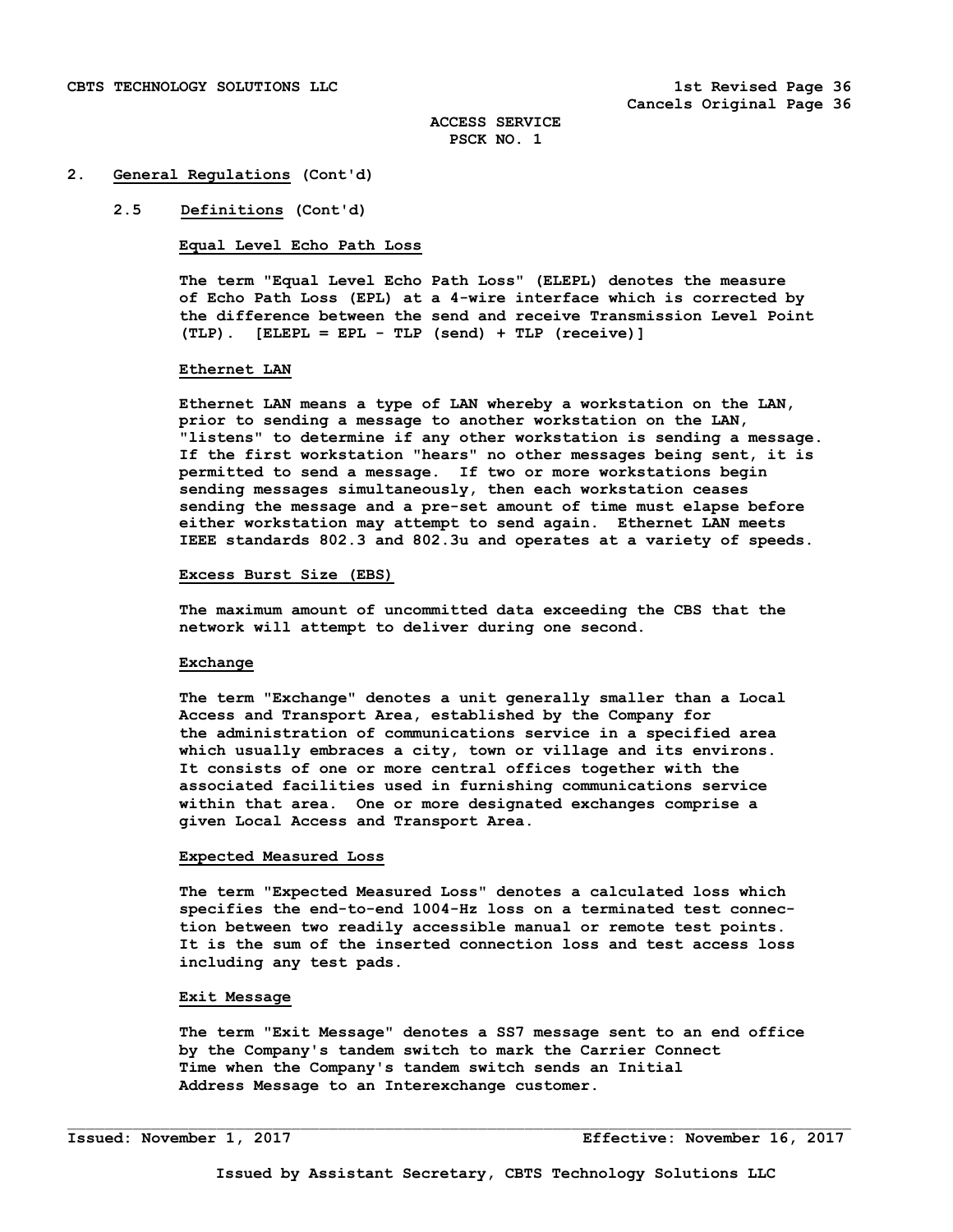## **2. General Regulations (Cont'd)**

#### **2.5 Definitions (Cont'd)**

## **First Point of Switching**

 **The term "First Point of Switching" denotes the first Company location at which switching occurs on the terminating path of a call proceeding from the customer premises to the terminating end office and, at the same time, the last Company location at which switching occurs on the originating path of a call proceeding from the originating end office to the customer premises.** 

#### **Flexible Automatic Number Identification (Flex ANI)**

**The term "Flexible Automatic Number Identification" denotes the provision of additional values for the information indicator digits available with the Automatic Number Identification feature on origi nating calls. The additional information digits are used to identify the class or type of service from which the call originated.** 

#### **Frame**

 **In Frame Relay Service, the term "Frame" denotes a group of data bits in a specific format, which enables network equipment to recognize the meaning and purpose of the specific bits.** 

#### **Frequency Shift**

 **The term "Frequency Shift" denotes the change in the frequency of a tone as it is transmitted over a channel.** 

#### **Grandfathered**

 **The term "Grandfathered" denotes Terminal Equipment, Multiline Terminating Systems and Protective Circuitry directly connected to the facilities utilized to provide services under the provisions of this tariff, and which are considered grandfathered under Part 68 of the F.C.C.'s Rules and Regulations.** 

#### **Host Computer**

 **The term "Host Computer" denotes one or more processor(s) and its (their) associated software and peripheral equipment which together form an intelligent processor or device connected to a network that satisfies the needs of remote users connected to such processor or device.**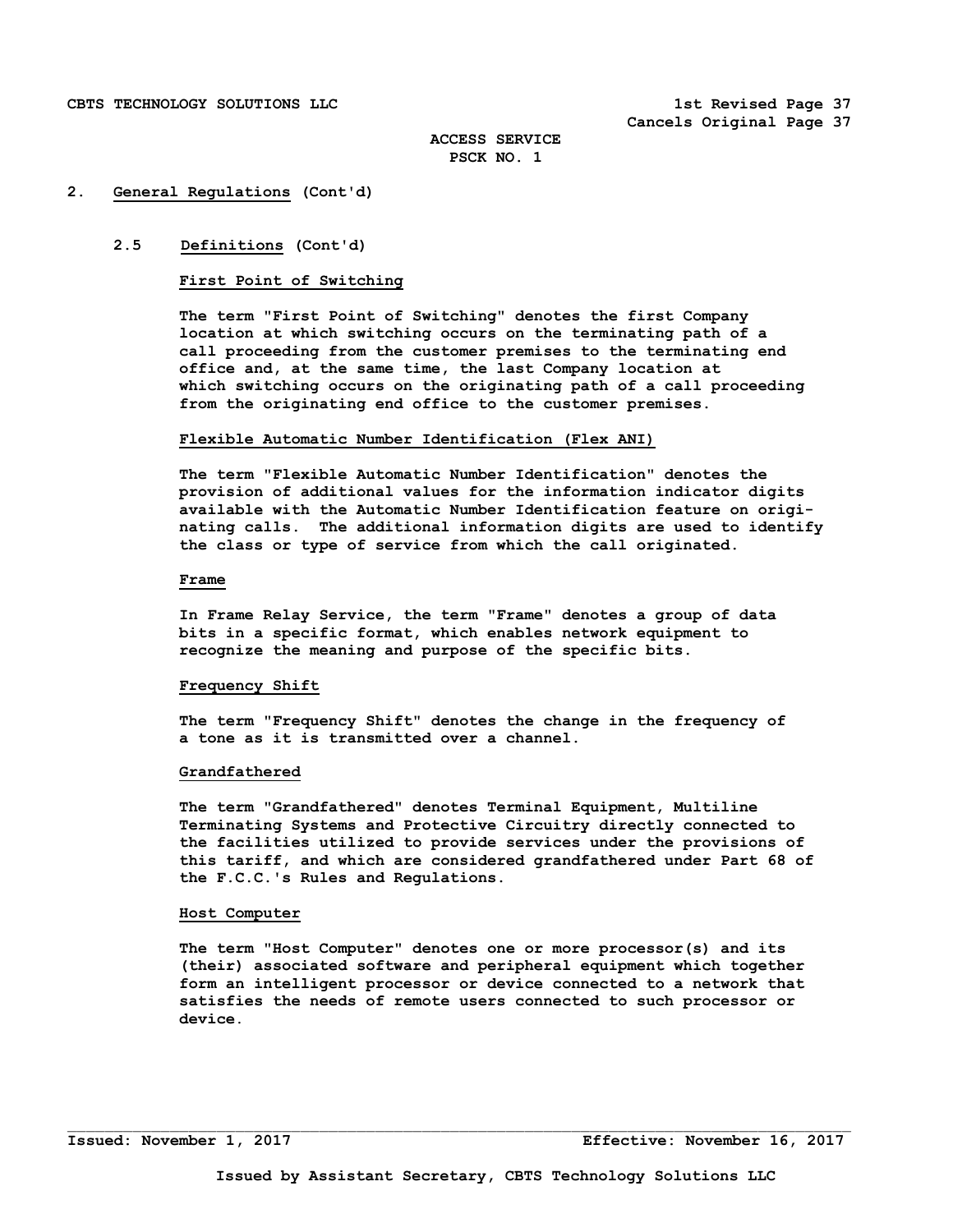# **2.5 Definitions (Cont'd)**

#### **Host Office**

 **The term "Host Office' denotes an electronic switching system which provides call processing capabilities for one or more Remote Switching Modules or Remote Switching Systems.** 

#### **Hundred Call Seconds**

 **A standard unit of traffic load that is equal to 100 seconds of usage or capacity of a group of servers (e.g., trunks).** 

#### **Immediately Available Funds**

 **The term "Immediately Available Funds" denotes a corporate or personal check drawn on a bank account and funds which are available for use by the receiving party on the same day on which they are received and include U.S. Federal Reserve bank wire transfers, U.S. Federal Reserve Notes (paper cash), U.S. coins, U.S. Postal Money Orders and New York Certificates of Deposit.** 

## **Impedance Balance**

 **The term "Impedance Balance" denotes the method of expressing Echo Return Loss and Singing Return Loss at a 4-wire interface whereby the gains and/or loss of the 4-wire portion of the transmission path, including the hybrid, are not included in the specification.** 

#### **Impulse Noise**

 **The term "Impulse Noise" denotes any momentary occurrence of noise on a channel over a specified threshold level. It is evaluated by counting the number of occurrences which exceed the threshold.** 

## **Individual Case Basis**

 **The term "Individual Case Basis" denotes a condition in which the regulations, if applicable, rates and charges for an offering under the provision of this tariff are developed based on the circumstances in each case.**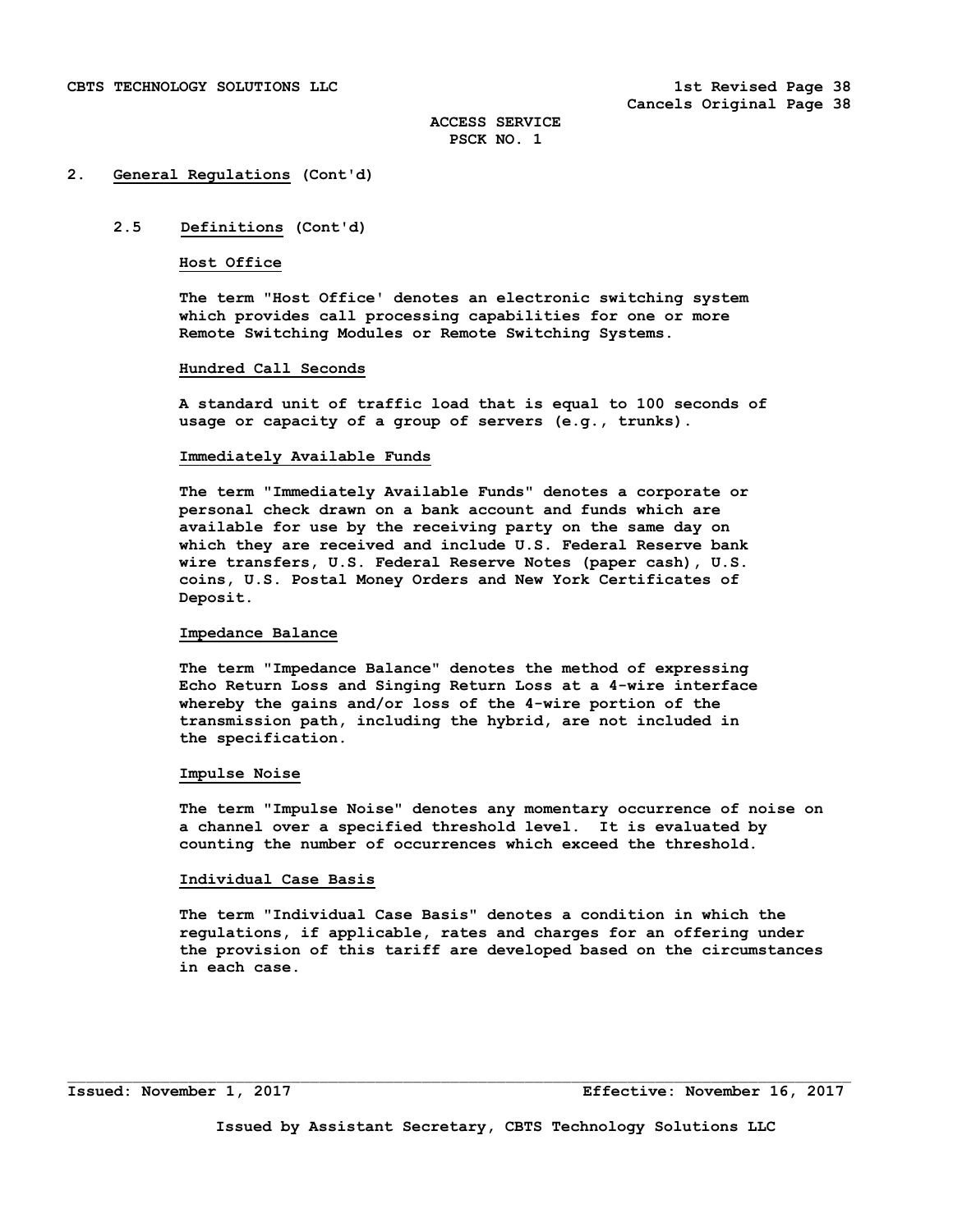## **2.5 Definitions (Cont'd)**

## **Initial Address Message**

 **The term "Initial Address Message" denotes a SS7 message sent in the forward direction to initiate trunk set up with the busying of an outgoing trunk which carries the information about that trunk along with other information relating to the routing and handling of the call to the next switch.** 

#### **Inserted Connection Loss**

 **The term "Inserted Connection Loss" denotes the 1004 Hz power difference (in dB) between the power at the originating end and the power reaching the terminating end through the inserted connection.** 

#### **Interconnection Charge**

 **The Interconnection Charge recovers the costs associated with Switched Transport that are not recovered by the Entrance Facilities, Direct- Trunked Transport, Tandem-Switched Transport, Multiplexing, or CCSAC rates. The Interconnection Charge applies to all access minutes of use (i.e., both Tandem-Switched and Direct Trunked).** 

## **Interexchange Carrier (IC) or Interexchange Common Carrier**

 **The terms "Interexchange Carrier" (IC) or "Interexchange Common Carrier" denote any individual, partnership, association, joint-stock company, trust, governmental entity or corporation engaged for hire in interstate or foreign communications by wire or radio, between two or more exchanges.** 

#### **Intermodulation Distortion**

 **The term "Intermodulation Distortion" denotes a measure of the non linearity of a channel. It is measured using four tones, and evaluating the ratios (in dB) of the transmitted composite four-tone signal power to the second-order products of the tones (R2), and the third-order products of the tones (R3).** 

## **Interstate Communications**

 **The term "Interstate Communications" denotes both interstate and foreign communications.**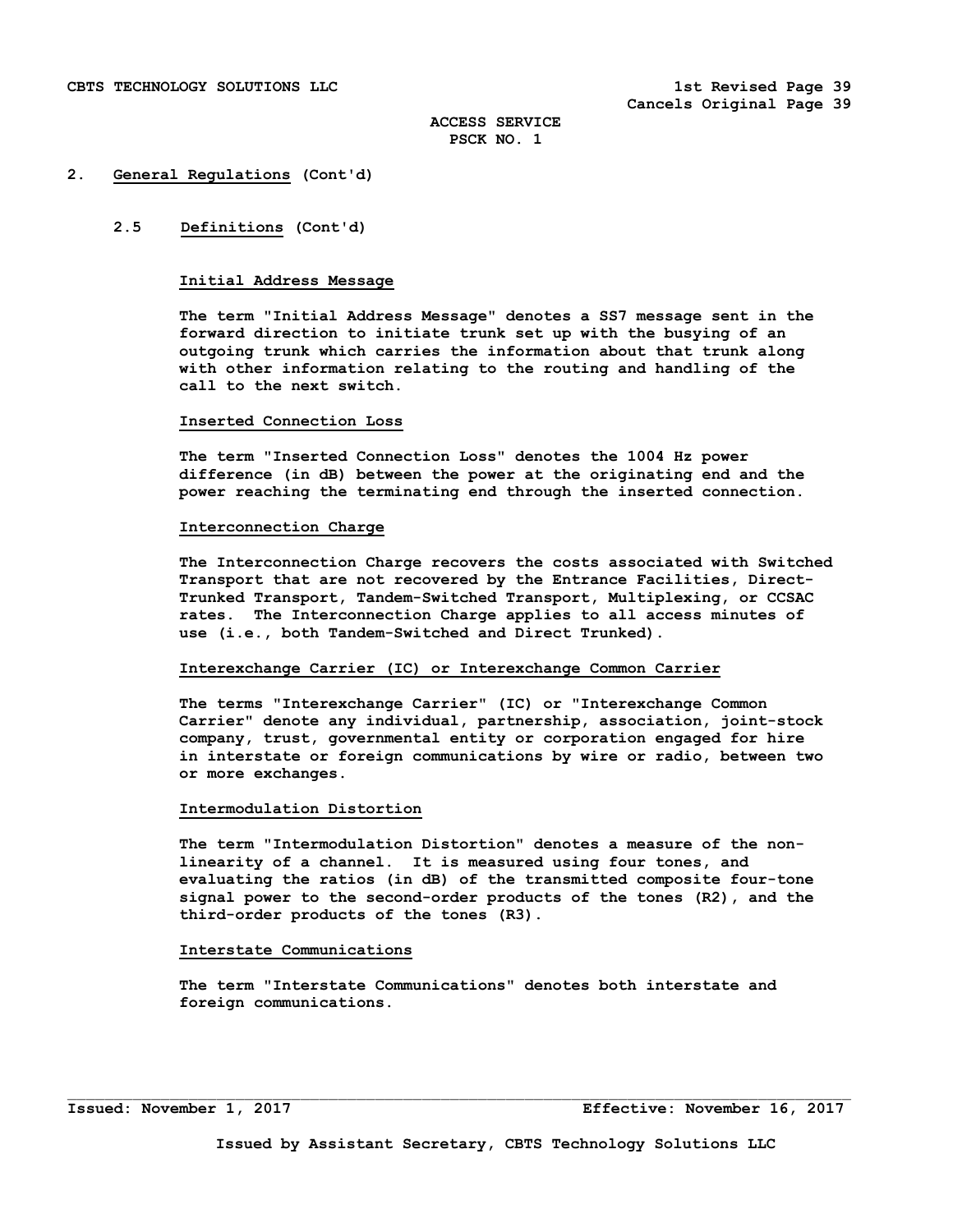#### **2.5 Definitions (Cont'd)**

#### **Intrastate Communications**

 **The term "Intrastate Communications" denotes any communications within a state subject to oversight by a state regulatory commission as provided by the laws of the state involved.** 

#### **Letter of Authorization (LOA)**

 **The term "Letter of Authorization" (LOA) denotes the signed authori zation form from a customer designating the primary IC (PIC) for interLATA access.** 

#### **Line-Side Connection**

 **The term "Line-Side Connection" denotes a connection of a transmission path to the line side of a local exchange switching system.** 

# **Local Access and Transport Area**

 **The term "Local Access and Transport Area" denotes a geographic area established for the purpose of defining the area within which the Company will offer its telecommunications services** 

#### **Local Switching Dedicated Trunk Port**

 **The Local Switching Dedicated Trunk Port provides for termination of a dedicated trunk in the end office port.** 

#### **Local Switching Common Trunk Port**

 **The Local Switching Shared Trunk Port provides for the use of the shared end office trunk ports for terminating of common transport trunks for tandem switched traffic.** 

# **Local Tandem Switch**

 **The term "Local Tandem Switch" denotes a local Telephone Company switching unit by which local or access telephonic communications are switched to and from an End Office Switch.**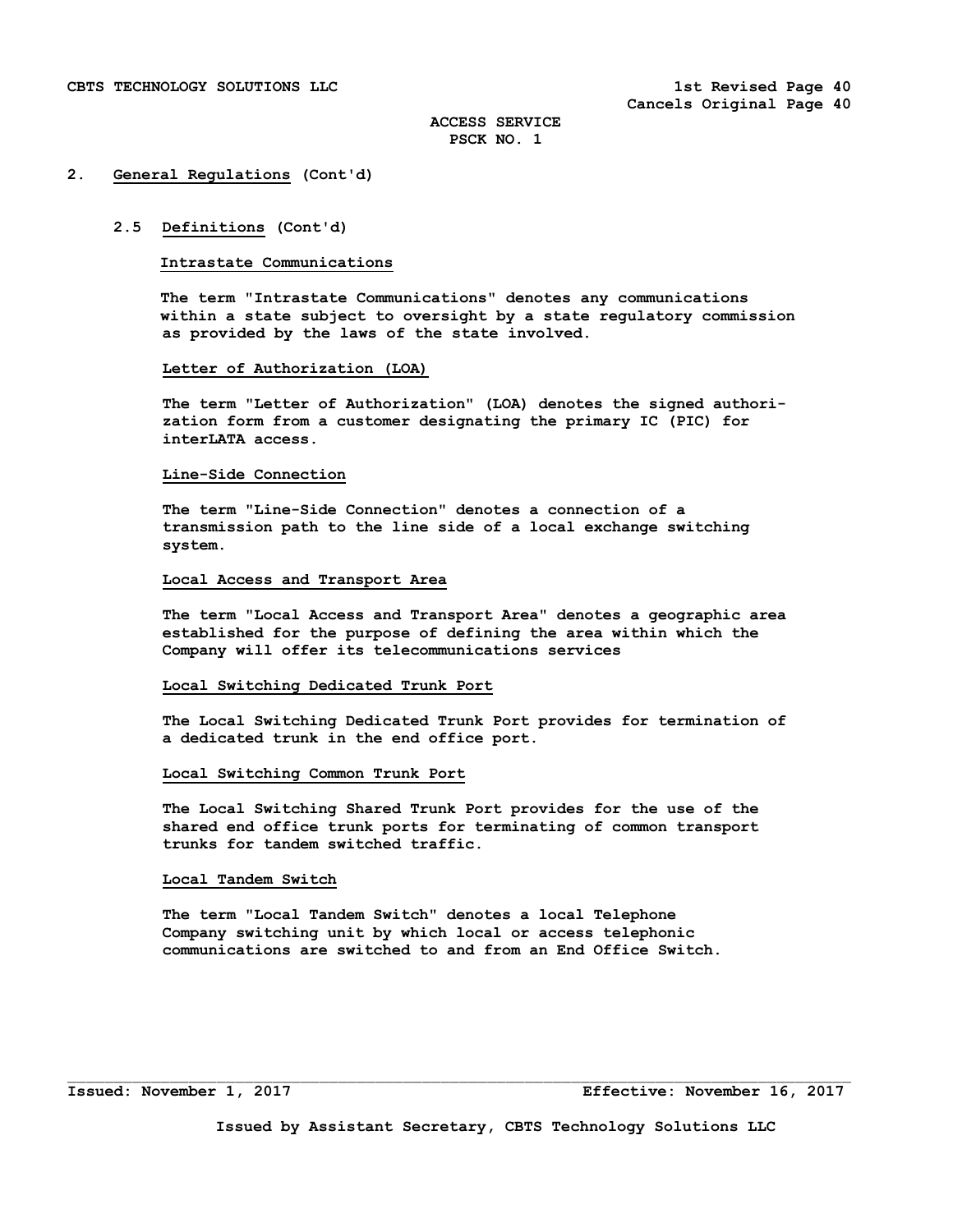## **2.5 Definitions (Cont'd)**

## **Loop Around Test Line**

 **The term "Loop Around Test Line" denotes an arrangement utilizing a Company central office to provide a means to make certain two-way transmission tests on a manual basis. This arrangement has two central office terminations, each reached by means of separate telephone numbers and does not require any specific customer premises equipment. Equipment subject to this test arrangement is at the discretion of the customer.** 

#### **Loss Deviation**

 **The term "Loss Deviation" denotes the variation of the actual loss from the designed value.** 

#### **Major Fraction Thereof**

 **The term "Major Fraction Thereof" is any period of time in excess of 1/2 of the stated amount of time. As an example, in considering a period of 24 hours, a major fraction thereof would be any period of time in excess of 12 hours exactly. Therefore, if a given service is interrupted for a period of thirty six hours and fifteen minutes, the customer would be given a credit allowance for two twenty-four hour periods for a total of forty eight hours.** 

#### **Manhole**

 **An underground enclosure where the feeder route conduit system terminates and which provides ready access to the Conduit Space.** 

#### **Metropolitan Area Network (MAN)**

 **Metropolitan Area Network (MAN) means a network connecting computers and other peripheral equipment for data communications over a larger geographical area than a LAN, usually within a city or region.** 

## **Native Mode**

 **"Native Mode" of a LAN means the operating speed of the communication on the originating or terminating LAN.** 

## **LAN Advantage**

 **"LAN Advantage" means the engineering, configuration, installation, maintenance and repair services provided by CBT to Customer necessary to interconnect multiple LANs to form a MAN for data transmission.**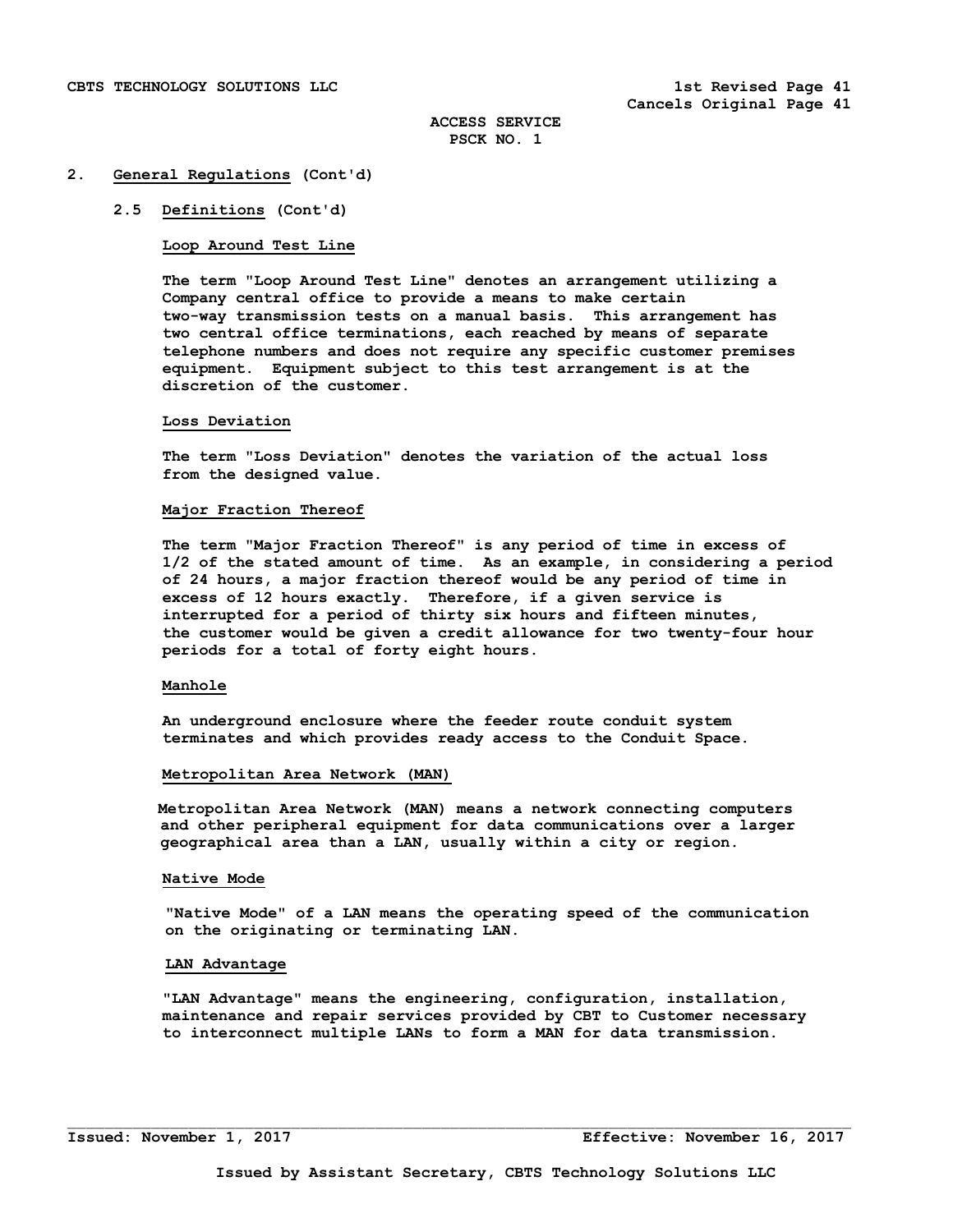## **2.5 Definitions (Cont'd)**

## **Network Control Signaling**

 **The term "Network Control Signaling" denotes the transmission of signals used in the telecommunications system which perform functions such as supervision (control, status, and charge signals), address signaling (e.g., dialing), calling and called number identifications, rate of flow, service selection error control and audible tone signals (call progress signals indicating re-order or busy condi tions, alerting, coin denominations, coin collect and, coin return tones) to control the operation of the telecommunications system.** 

#### **Network Management Control**

 **The term "Network Management Control" denotes the type of control that the Company may need to implement when a substantial number of calls are expected during a short period of time.** 

# **North American Numbering Plan**

 **The term "North American Numbering Plan" denotes a three-digit area (Numbering Plan Area) code and a seven-digit telephone number made up of a three-digit Central Office code plus a four-digit station number.** 

#### **Off-hook**

 **The term "Off-hook" denotes the active state of a Switched Access or a Telephone Exchange Service line.** 

#### **On-hook**

 **The term "On-hook" denotes the idle state of a Switched Access or a Telephone Exchange Service line.** 

## **Open Circuit Test Line**

 **The term "Open Circuit Test Line" denotes an arrangement in an end Office which provides termination of a trunk or line by means of an inductor of several Henries. The impedance is so high as to be virtually an open circuit to alternating current at the frequencies used in voice communications.** 

#### **Originating Direction**

 **The term "Originating Direction" denotes the use of Access Service for the origination of calls from an end users premises to an IC premises.** 

i<br>S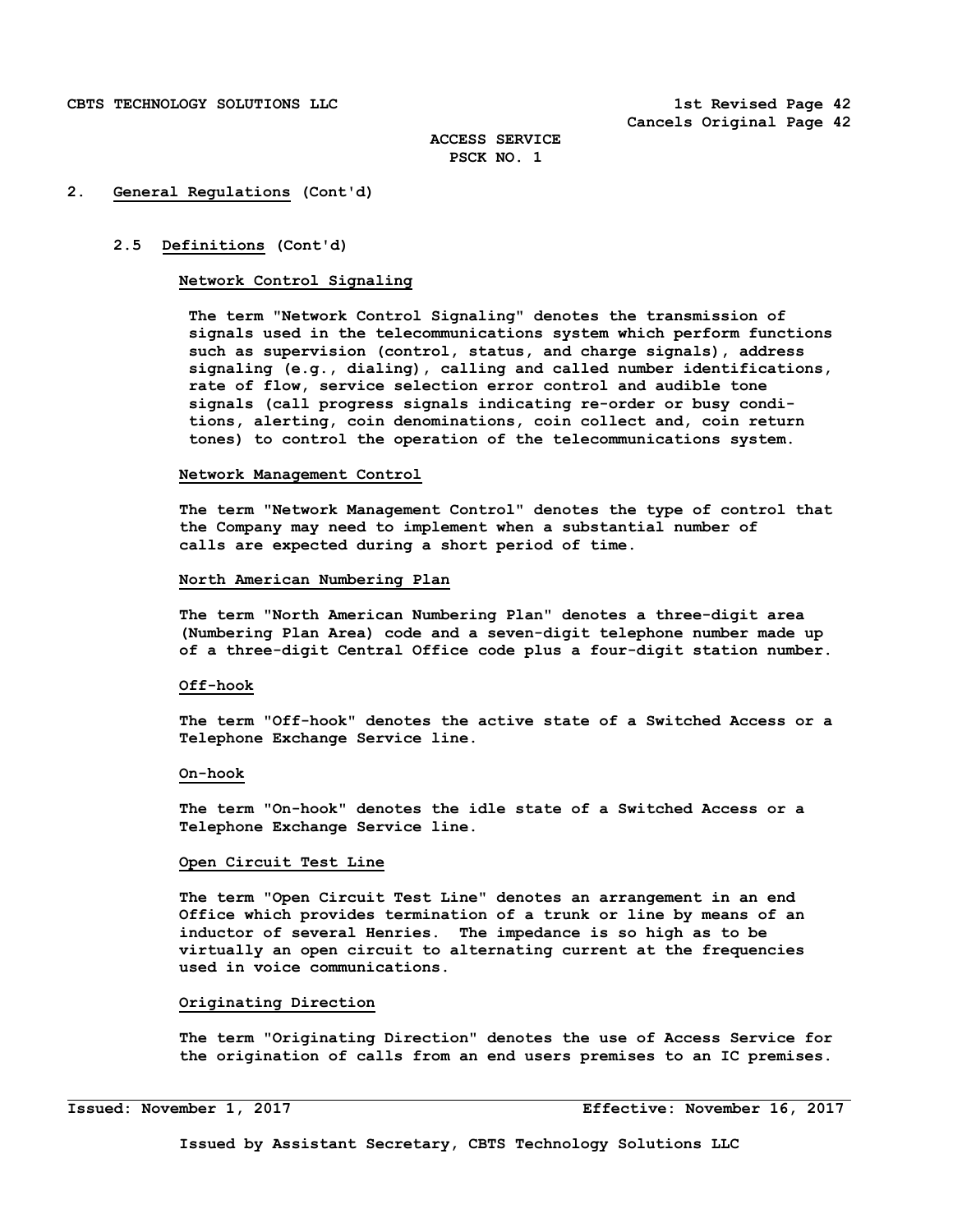## **2. General Regulations (Cont'd)**

# **2.5 Definitions (Cont'd)**

# **Overlap Outpulsing**

 **The feature of the equal access signaling system which permits initiation of pulsing to the customer's premises before the calling subscriber has completed dialing an originating call.** 

#### **Peaked Service**

 **The term "Peaked Service" denotes a service that will produce a substantial call volume during a short period of time, e.g., media stimulated events, that may cause excessive network congestion.** 

#### **Periodic Inspection**

 **Work activities performed by the Company at irregular intervals to determine that the Interconnector's Facilities are authorized and are installed and maintained in conformance with the Company's required standards. The Company will notify the Interconnector by phone, with confirmation in writing, five (5) business days in advance of such inspections and the Interconnector shall have the right to be present at the time of inspection.** 

#### **Phase Jitter**

 **The term "Phase Jitter" denotes the unwanted phase variations of a signal.** 

## **Point of Termination**

 **The term "Point of Termination" denotes the point of demarcation within a customer-designated premises at which the Telephone Company's responsibility for the provision of Access Service ends.** 

## **Power, D.C.**

 **Nominal 48-volt power derived from the Company's rectifier and battery DC plant voltage with generator backup. D.C. Power can vary between 54.00 volts (high voltage shutdown) and 44.64 volts (5E shutdown). Normal plant float voltage is 52.08 volts.** 

**Issued: November 1, 2017 Effective: November 16, 2017**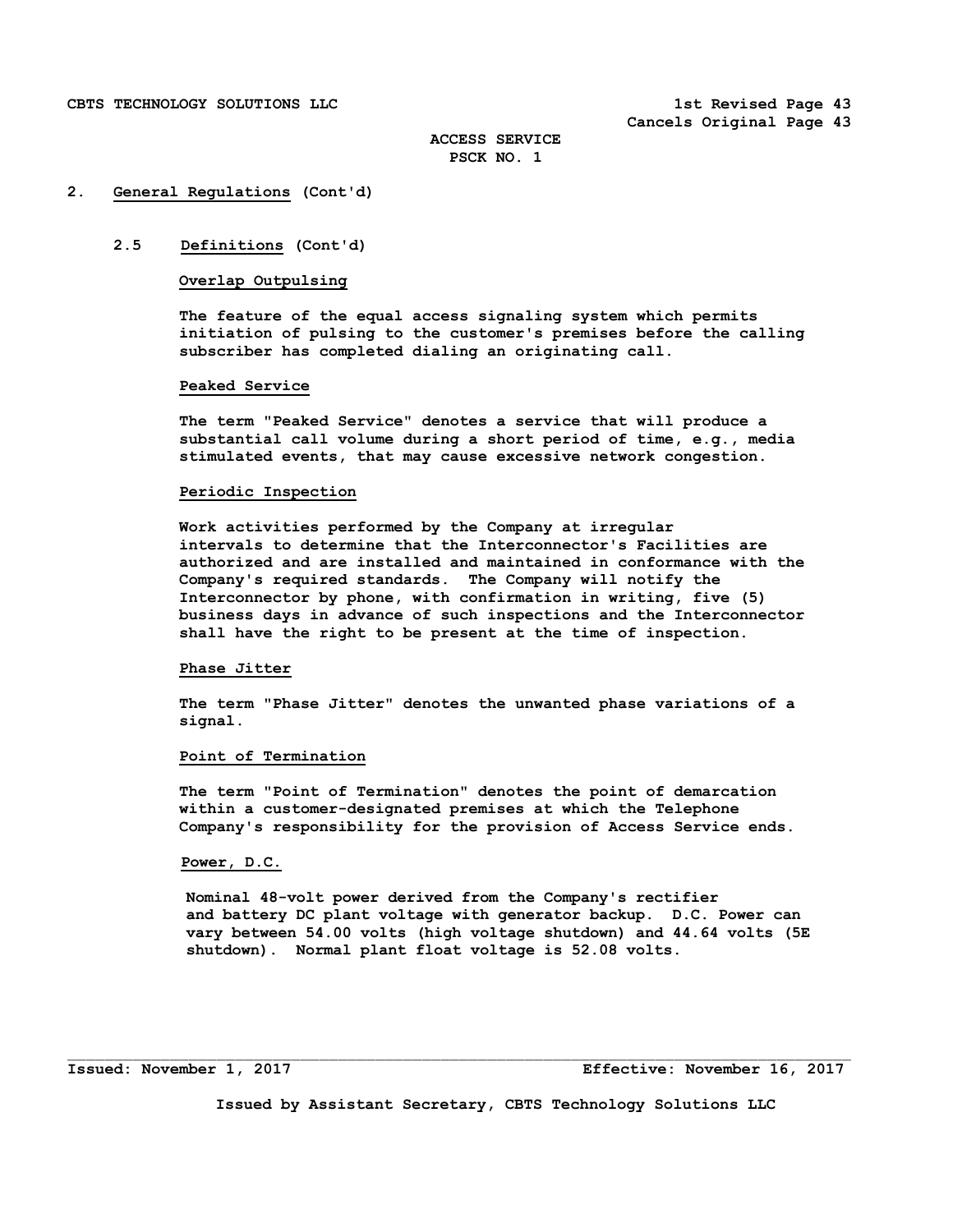# **2.5 Definitions (Cont'd)**

# **Premises**

 **The term "Premises" denotes a building or a portion of a building in a multi-tenant building, or buildings on continuous property (except railroad right-of-way, etc.) not separated by a public highway.** 

## **Primary IC (PIC)**

 **The term "Primary IC" (PIC) denotes a customer designated Interex change Carrier (IC). The PIC is designated by the customer on a signed Letter of Authorization (LOA) or verbally through the Business Service Center. The PIC allows a customer to access interLATA calls without dialing an access code.** 

#### **Prime Service Vendor**

 **The term "Prime Service Vendor" denotes the status of the Telephone Company when contracting directly with the user of TSP service.** 

#### **Protected Ports**

**Protected Ports" provides customers with a primary and secondary port in both the central office and at the customer's location, which enables traffic to recover to a secondary route automatically in the event of a primary route failure, therefore protecting all of the customer's data.** 

#### **Remote Switching Modules and/or Remote Switching Systems**

 **The term "Remote Switching Modules and/or Remote Switching Systems" denotes remotely controlled electronic end office switches which obtain their call processing capability from an ESS-type Host Office. The Remote Switching Modules and/or Remote Switching Systems cannot accommodate direct trunks to a customer.** 

#### **Return Loss**

 **The term "Return Loss" denotes a measure of the similarity between the two impedances at the junction of two transmission paths. The higher the return loss, the greater the similarity.** 

#### **Registered Equipment**

 **The term "Registered Equipment" denotes the customer's premises equip ment which complies with and has been approved within the Registration Provisions of Part 68 of the F.C.C.'s Rules and Regulations.**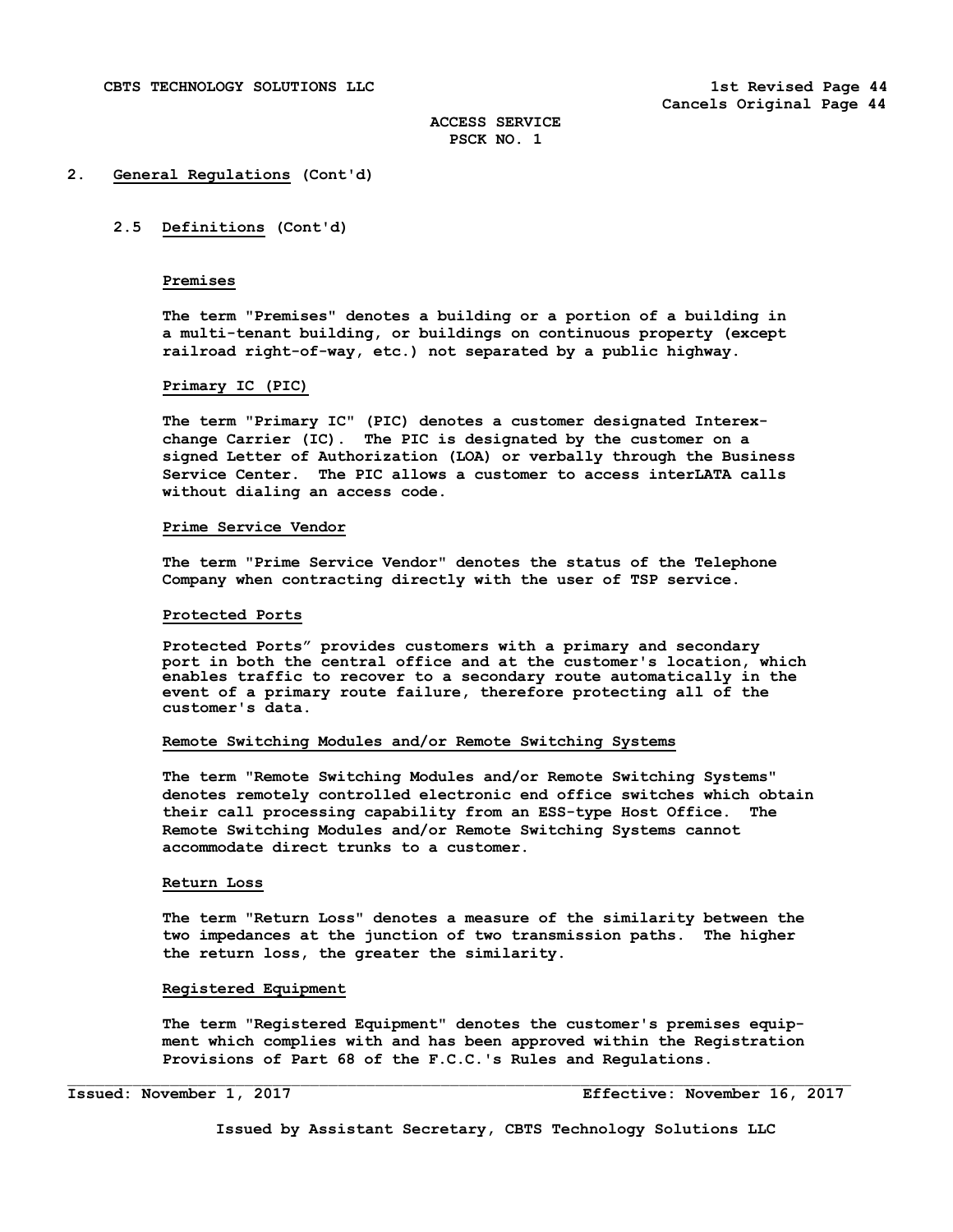## **2. General Regulations (Cont'd)**

#### **2.5 Definitions (Cont'd)**

#### **Service Switching Point**

 **The term "Service Switching Point" (SSP) denotes a switch in the Company's Common Channel Signaling (CCS) network equipped with the functionality to interact with a data base using Signaling System 7 (SS7) messages to obtain call routing information.** 

#### **Serving Wire Center**

 **The term "Serving Wire Center" denotes the wire center from which the customer designated premises would normally obtain dial tone from the Company.** 

#### **Seven Digit Manual Test Line**

 **The term "Seven Digit Manual Test Line" denotes an arrangement which allows the customer to select balance, milliwatt and synchronous test lines by manually dialing a seven digit number over the associated access connection.** 

#### **Short Circuit Test Line**

 **The term "Short Circuit Test Line" denotes an arrangement in an end office which provides termination of a trunk or line by means of a capacitor of at least four microfarads. The impedance is so low as to be virtually a short circuit to alternating current at the fre quencies used in voice communications.** 

## **Signal-to-C Notched Noise Ratio**

 **The term "Signal-to-C Notched Noise Ratio" denotes the ratio in dB of a test signal to the corresponding C-Notched Noise, i.e., the level in dB by which the signal exceeds the noise.** 

## **Signaling Transfer Point**

 **The term "Signaling Transfer Point" denotes a specialized switch which provides CCS network access and performs SS7 message screening, routing, and/or transferring of such signaling information through the common channel signaling network.**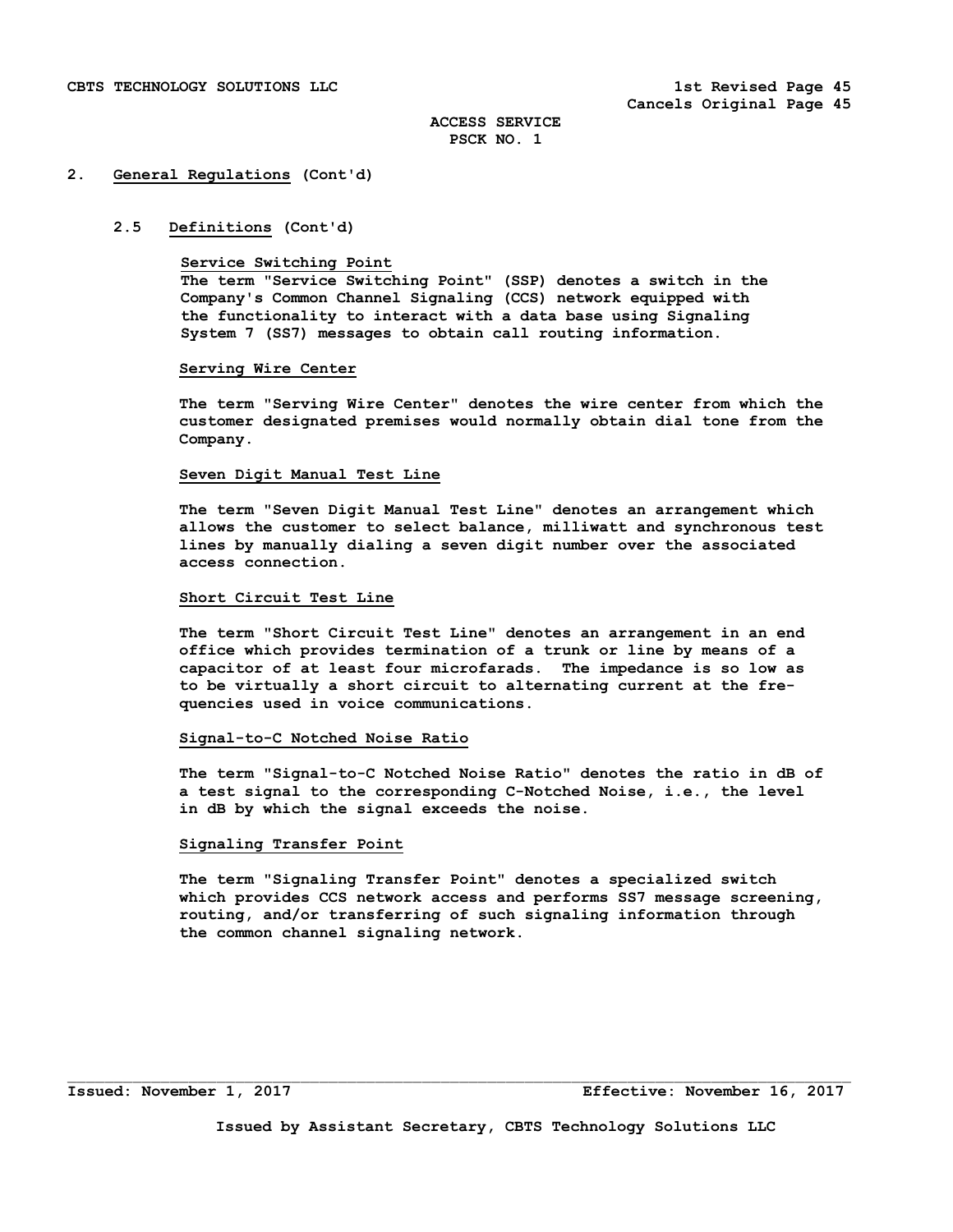# **2.5 Definitions (Cont'd)**

# **Signaling Transfer Point Port Termination**

 **The "Signaling Transfer Point Port Termination" provides a customer dedicated point of interface at the Company's STP for each of the customer's CCSAC Signaling Links.** 

#### **Signaling Point of Interconnection**

 **The term "Signaling Point of Interconnection" denotes the customer designated location where SS7 signaling information is exchanged between the Company and the Customer.** 

#### **Signaling System 7**

 **The term "Signaling System 7" denotes common channel out of band signal ing using the SS7 protocol developed by the Consultative Committee for International Telephone and Telegraph (CCITT) and the American National Standards Institute (ANSI).** 

# **Singing Return Loss**

 **The term "Singing Return Loss" denotes the frequency weighted measure of return loss at the edges of the voiceband (200 to 500 Hz and 2500 to 3200 Hz), where singing (instability) problems are most likely to occur.** 

#### **Subcontractor**

 **The term "Subcontractor" denotes the status of the Company when contracting directly with a Prime Service Vendor to provide TSP to a service user.** 

#### **Switching Systems**

 **The term "Switching System" denotes the hardware and/or software utilized by the Company for the establishment and maintenance of a given central office.**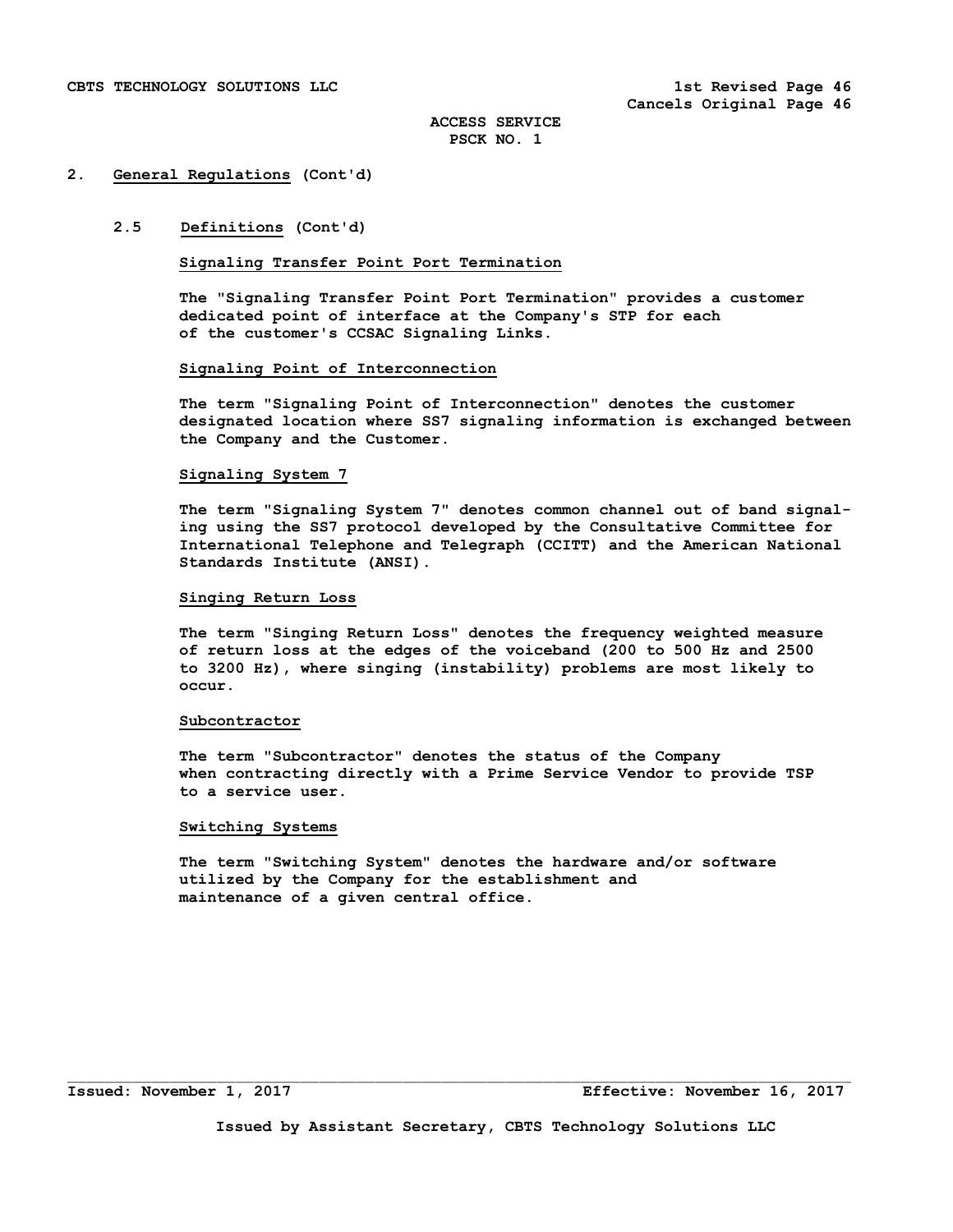# **2.5 Definitions (Cont'd)**

## **Synchronous Optical Network (SONET)**

**A set of international standards for fiber optic-based transmission systems. SONET defines standard optical carrier transmission rates and utilizes a modular multiplexing approach based on the application of Synchronous Transport Signals (STS).** 

#### **Synchronous Test Line**

 **The term "Synchronous Test Line" denotes an arrangement in an end office which performs marginal operational tests of supervisory and ring-tripping functions.** 

 **Synchronous Transport Signal (STS-1)- a 51.84 Mbps signal within a SONET optical carrier signal. The STS-1 signal consists of overhead and synchronous payload envelope (SPE). The overhead part of the signal is used for controlling, framing and maintaining the signal. The SPE is used to transport the customer's data.** 

## **Tandem-Switched Transmission Charge**

 **The Tandem-Switched Transmission charge is a mileage sensitive, per minute of use rate which applies to the transmission of the cus tomer's traffic from the customer's serving wire center, through the Company's Access Tandem, to the customer designated Company end office(s), or from the Access Tandem to the end office(s).** 

#### **Tandem-Switching Charge**

 **The Tandem-Switching charge is a per minute of use rate element which applies to the switching used to move a customer's traffic through the Access Tandem to the Company's end office(s).** 

## **Terminating Direction**

 **The term "Terminating Direction" denotes the use of Access Service for the completion of calls from a customer premises to an end user premises.**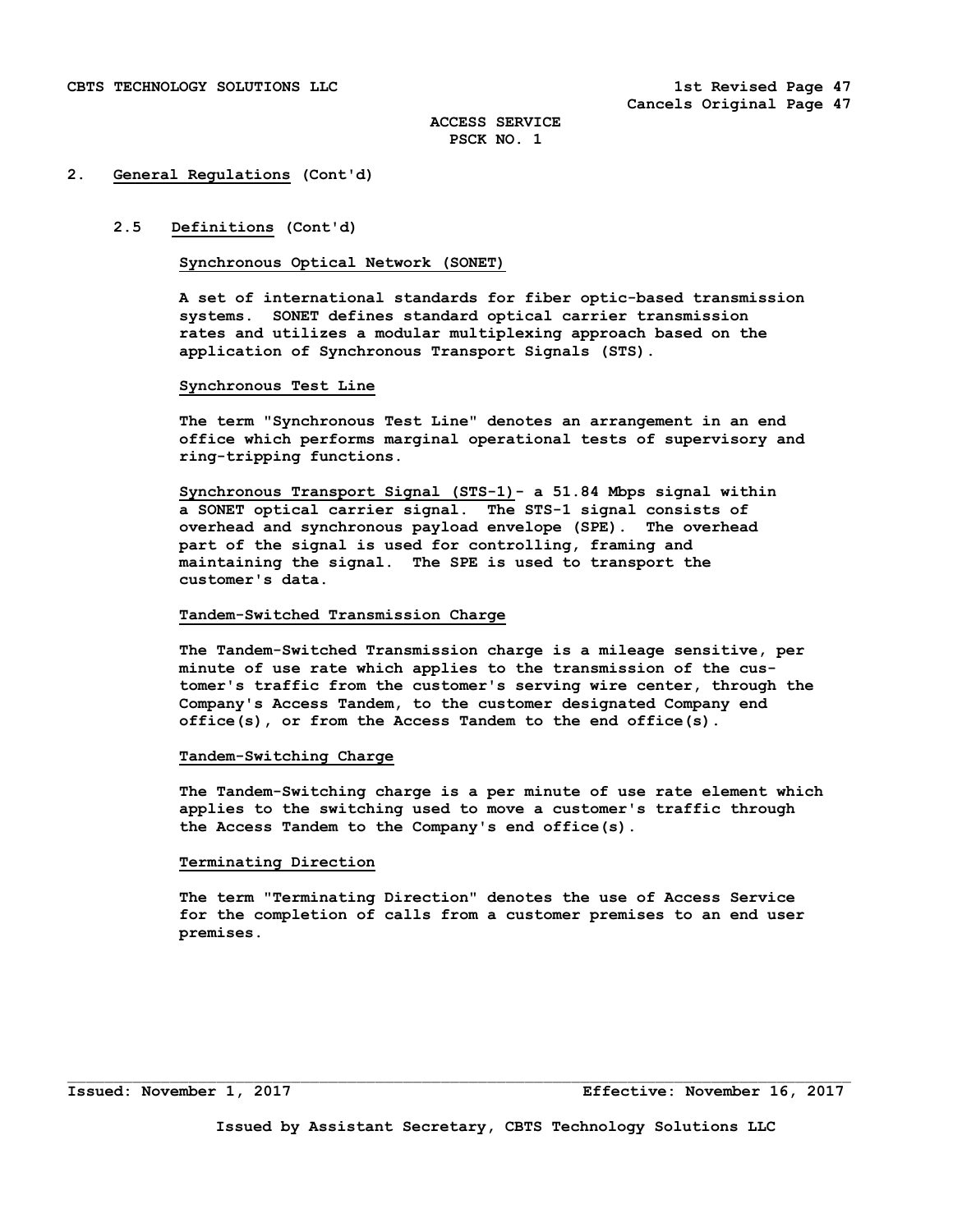# **2.5 Definitions (Cont'd)**

**Transmission Measuring (105 Type) Test Line/Responder** 

**The term "Transmission Measuring (105 Type) Test Line/Responder" denotes an arrangement in an end office which provides far-end access to a responder and permits two-way loss and noise measurements to be made on trunks from a near end office.** 

#### **Transmission Path**

 **The term "Transmission Path" denotes an electrical path capable of transmitting signals within the range of the service offering, e.g., a voice grade transmission path is capable of transmitting voice frequencies within the approximate range of 300 to 3000 Hz. A transmission path is comprised of physical or derived channels consisting of any form or configuration of facilities typically used in the telecommunications industry.** 

#### **Trunk**

 **The term "Trunk" denotes a communications path connecting two switching systems in a network, used in the establishment of an end-to-end connection.** 

#### **Trunk Access Limitation**

 **The term "Trunk Access Limitation" denotes the routing of originating calls to a specified number of transmission paths in a trunk group in order to limit (choke) the completion of such traffic. Calls which could not be completed over the subset of transmission paths in the trunk group, i.e., the choked calls, would be routed to reorder tone.** 

## **Trunk Group**

 **The term "Trunk Group" denotes a set of trunks which are traffic engineered as a unit for the establishment of connections between switching systems in which all of the communications paths are interchangeable.** 

#### **Trunk-Side Connection**

 **The term "Trunk-Side Connection" denotes the connection of a Transmission path to the trunk side of a local exchange switching system** 

 $\mathcal{L}_\text{max}$ 

**Issued: November 1, 2017 Effective: November 16, 2017**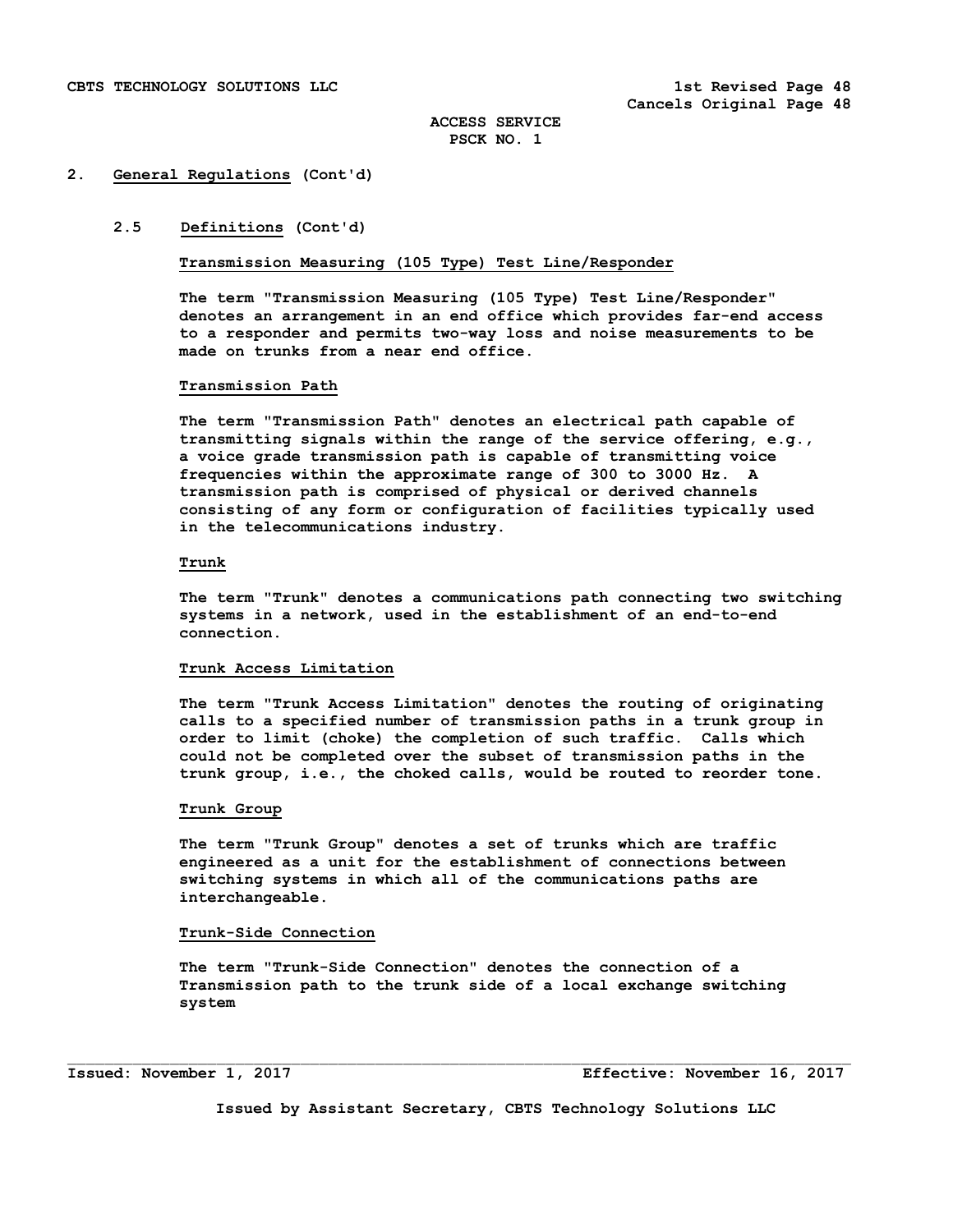## **2.5 Definitions (Cont'd)**

## **Two-Wire to Four-Wire Conversion**

 **The term "Two-Wire to Four-Wire Conversion" denotes an arrangement which converts a four-wire transmission path to a two-wire transmission path to allow a four-wire facility to terminate in a two-way entity (e.g., a central office switch).** 

#### **Unauthorized PIC Change**

 **The term "Unauthorized PIC Change" denotes a customer whose selected PIC was changed and the IC is unable to produce the signed Letter of Authorization (LOA) or other form of valid authorization to the Company for the resolution of the PIC dispute.** 

#### **V and H Coordinates Method**

 **The term "V and H Coordinates Method" denotes a method of computing airline miles between two points by utilizing an established formula which is based on the vertical and horizontal coordinates of the two points.** 

# **Virtual LAN (VLAN) `**

 **The term Virtual LAN (VLAN) denotes a static logical connection used for point-to-multipoint, and multipoint-to-multipoint. VLANs support long-term ongoing connections between data terminal equipment. Permanent Logical paths are assigned exclusively to each VLAN in the network.** 

#### **VLAN Tagging**

 **The Term VLAN tagging denotes a way to label different traffic types so they may be differentiated from one another. VLAN Tagging can allow for different service levels for different traffic types.** 

i<br>S

**Issued: November 1, 2017 Effective: November 16, 2017**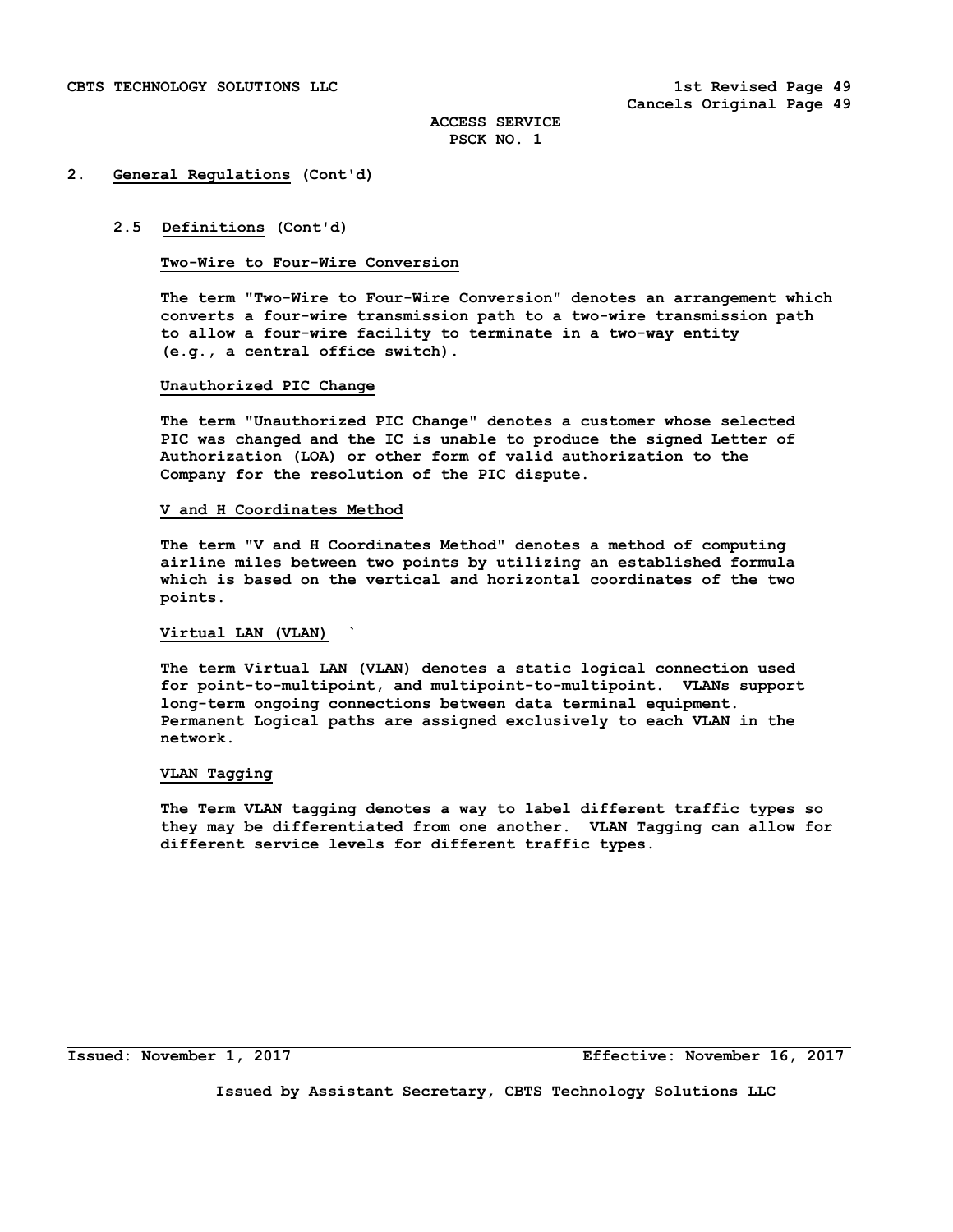## **3. Switched Access Service**

# **3.1 General**

 **Switched Access Service, which is available to customers for their use in furnishing their services to end users, provides a two-point electrical communications path between a customer's premises and an end user's premises. It provides for the use of common terminating, switch ing and trunking facilities and common subscriber plant of the Company. Switched Access Service provides for the ability to originate calls from an end user's premises to a customer's premises, and to terminate calls from a customer's premises to an end user's premises in the LATA where it is provided. Specific references to material describing the elements of Switched Access Service are provided in 3.1.1 and 3.1.2 following.** 

# **3.1.1 Switched Access Service Arrangements and Manner of Provision**

 **Switched Access Services are differentiated by their technical characteristics, e.g., line side vs. trunk side connection at the Company entry switch, and the manner in which an end user accesses them in originating calling, e.g., with or without an access code. Following is a brief description of each type of service arrangement.** 

# **(A) Feature Group D (FGD)**

 **FGD Access, which is available to all customers, provides Trunk side access to Company end office switches with an associated uniform 1OXXX or lOXXXX access code for the customer's use in originating and terminating communica tions.** 

**Issued: November 1, 2017 Effective: November 16, 2017**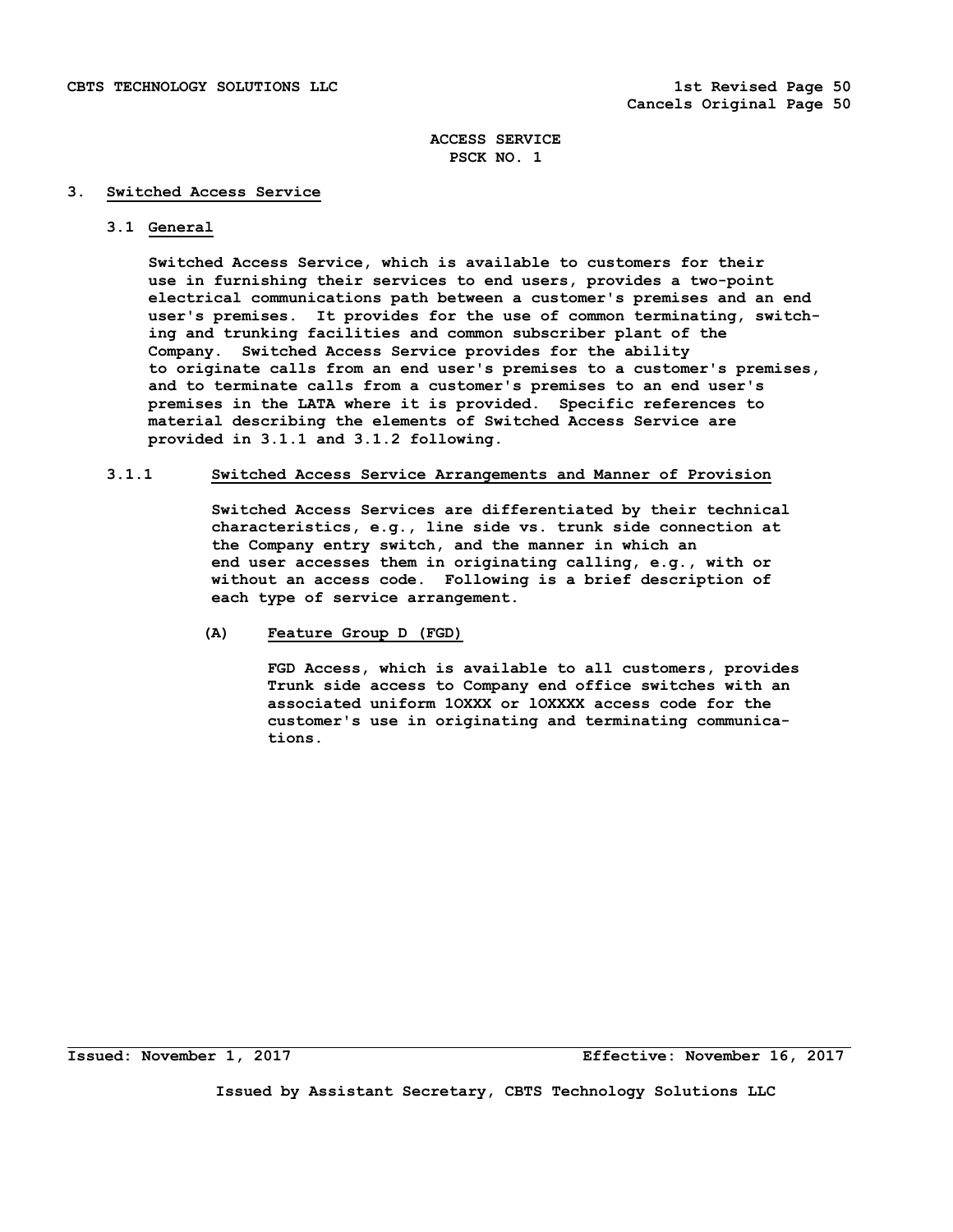## **3. Switched Access Service (Cont'd)**

## **3.1 General (Cont'd)**

- **3.1.1 Switched Access Service Arrangements and Manner of Provision(Cont'd)** 
	- **(B) 800 Access Service**

 **800 Access Service, which is available to all customers, is an originating offering utilizing FGD Switched Access Service. The service provides a customer identification function based on the dialed 800 Series number. The 800 Series includes 800, 888, 877, 866, 855, 844, 833, 822. This customer identification function could include additional call handling and destination features, such as; alternate carrier(s) and/or alternate destina tion(s), time-of-day, day-of-week, specific dates, originating NPA-NXX-XXXX, percent allocation, routing to a single carrier and destination from an area of ser vice which is smaller than an area defined by an NPA-NXX.** 

 **When a 1 + 800 Series + NXX + XXXX call is originated by an end user, the Company will perform the customer identification function based on the dialed 1 + 800 Series + NXX + XXXX (ten digit screening) to deter mine the customer location to which the call is to be routed. Where 800 Series prefixes are not part of ten digit screening, the customer identification function will be performed based on the 800 Series + NXX digits only (e.g., Canada). If an 800 Series call originates from an end office not equipped to provide the SSP Data Base Query function, the call will be routed to an office at which the function is available. The SSP Data Base Query function will be available at the tandem and select end offices. Once customer identification has been established, the call will be routed to the customer.** 

 **Unless prohibited by technical limitations (e.g., different dialing plans), the customer's 800 Access Service traffic may, at the option of the customer, be combined in the same trunk group arrangement with the customer's non-800 Access Service traffic. When re quired by technical limitations, or at the request of the customer, a separate trunk group will be established for 800 Access Service.** 

 **When 800 Access Service traffic is combined in the same trunk group arrangement with other traffic, usage for the 800 Access Service traffic may be aggregated with or shown separately from the other traffic for billing pur poses. When separate trunk groups are provided for 800 Access Service, usage will be billed separately.**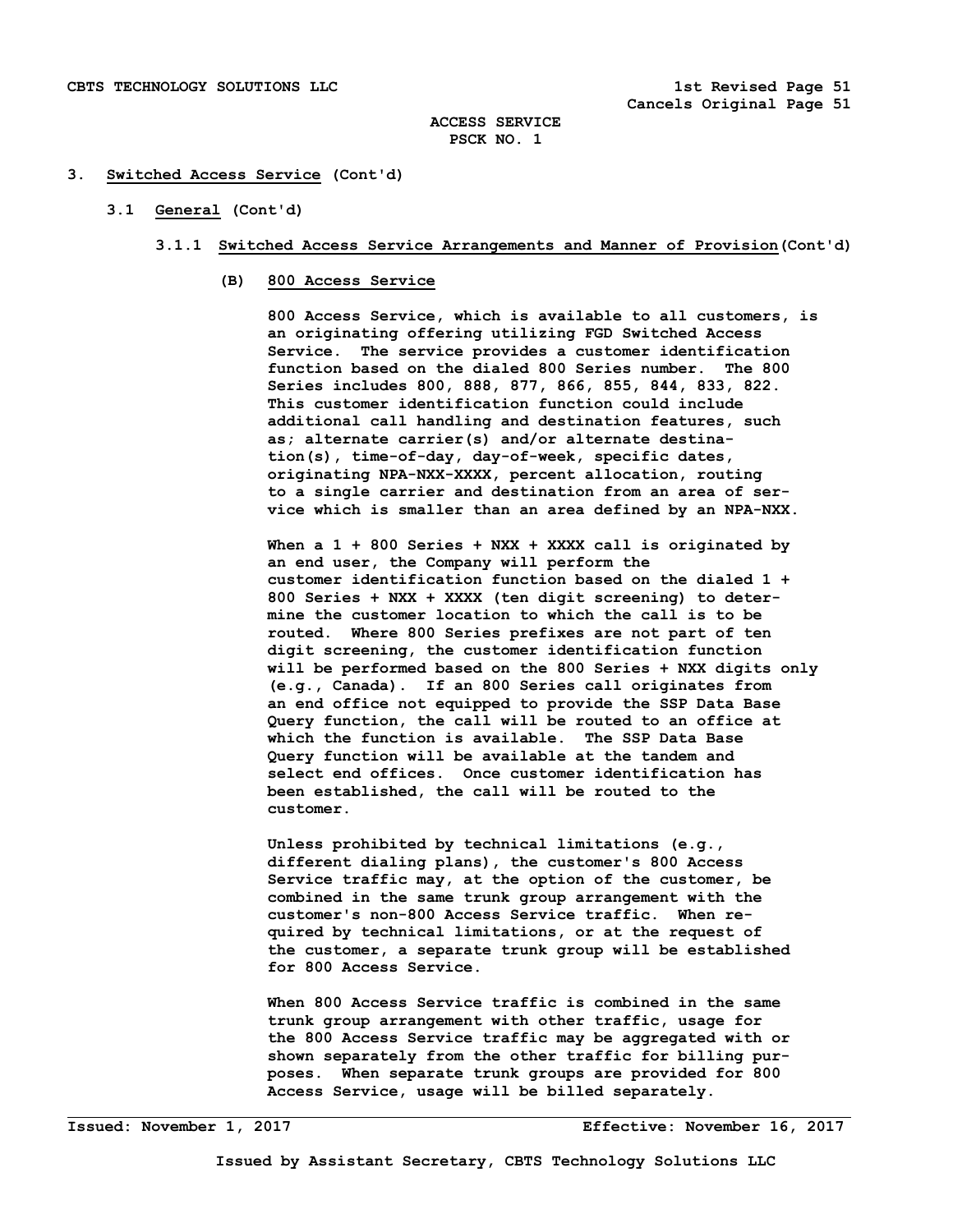#### **3. Switched Access Service (Cont'd)**

# **3.1 General (Cont'd)**

# **3.1.2 Rate Categories**

 **The rate categories which apply to Switched Access Service are:** 

 **- Switched Transport (described in 3.1.2(A) following) - Local Switching (described in 3.1.2(B) following)** 

# **(A) Switched Transport**

 **The Switched Transport rate category establishes the charges related to the transmission and tandem facilities between the customer's premises and the end office switch(es) which may be a Remote Switching Module, where the customer's traffic is switched to originate or terminate the customer's communications. Mileage measurement rules are set forth in 3.5.7 following.** 

 **Switched Transport is a two-way voice frequency transmission path composed of facilities determined by the Telephone Company. The two-way voice frequency transmission path permits the transport of calls in the originating direction (from the end user's end office switch to the customer's premises) and in the terminating direction (from the customer's premises to the end office switch), but not simultaneously. The voice frequency transmission path may comprise any form or configuration of plant capable of and typically used in the telecommunications industry for the transmission of voice and associated telephone signals within the frequency bandwidth of approximately 300 to 3000 Hz.** 

 **The customer must specify when ordering (1) whether the service is to be directly routed to an end office switch or through the Company's access tandem switch or a TSP's access tandem switch, (2) the type of Direct- Trunked Transport and whether it will overflow to the Company's or a TSP's access tandem switch when service is directly routed to an end office, (3) the type of Entrance Facility, (4) the directionality of the service, and (5) when multiplexing is required, the hub(s) at which the multiplexing will be provided.** 

**Issued: November 1, 2017 Effective: November 16, 2017**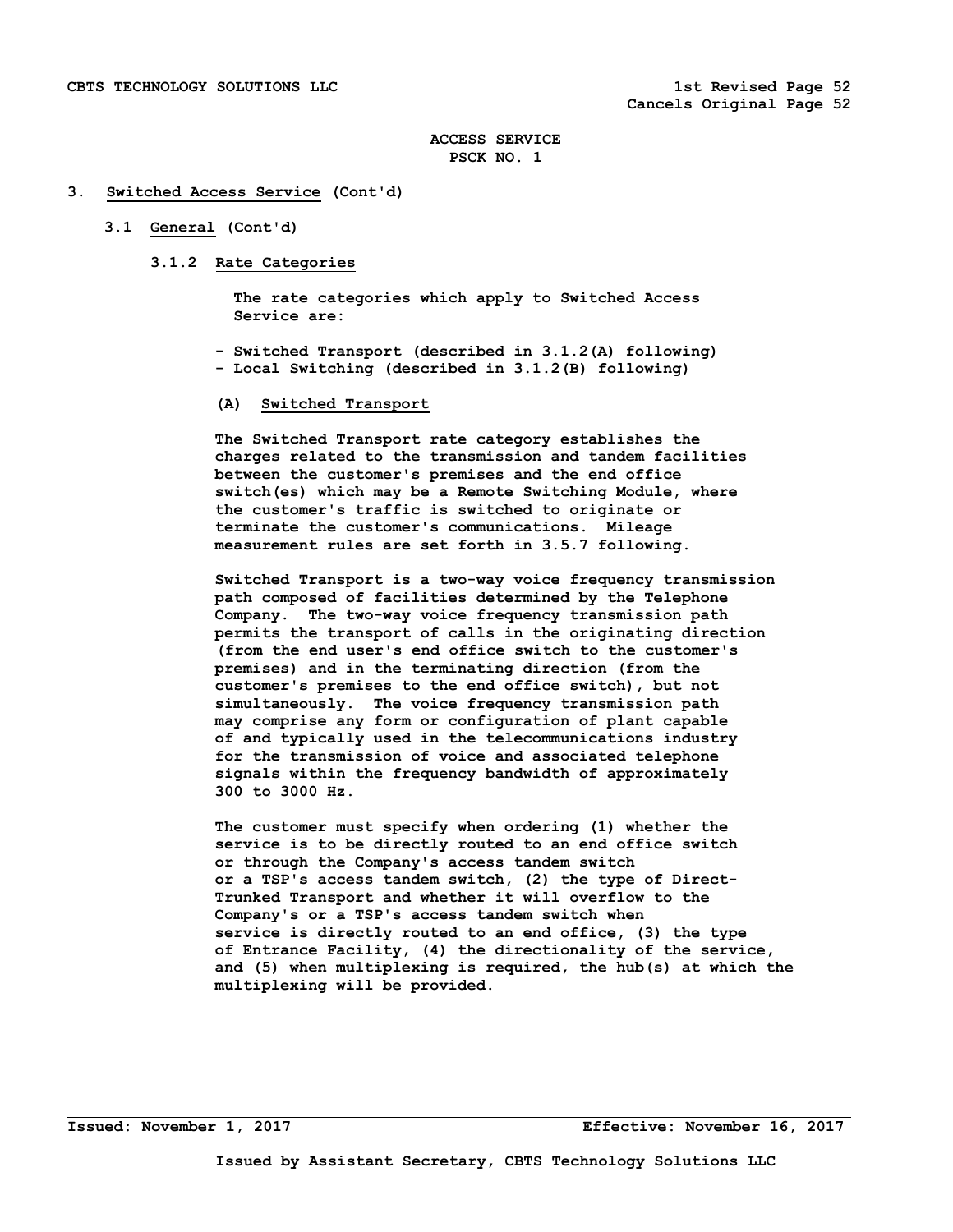## **3. Switched Access Service (Cont'd)**

## **3. Switched Access Service (Cont'd)**

- **3.1 General (Cont'd)** 
	- **3.1.2 Rate Categories (Cont'd)** 
		- **(B) Switched Transport (Cont'd)**

 **Additionally, when service is to be routed through an access tandem switch, the customer must specify whether the facility between the serving wire center and the tandem is to be provided as Direct-Trunked Transport or Tandem-Switched Transport.** 

 **Switched Transport is provided at the rates and charges set forth in 3.7.1 following. The description of these rates with respect to the different types of service is as set forth in 3.1.2 following.** 

- **(1) Switched Transport Facilities**
- **(a) Entrance Facility**

 **An Entrance Facility provides the communica tion path between a customer's premises and the Company's serving wire center for that premises. The Entrance Facility is provided to a single customer and is available for use with all line side and trunk side Switched Access services. An Entrance Faci lity is provided even if the customer's pre mises and the serving wire center are located in the same building** 

 **(b) Direct-Trunked Transport Facility** 

 **A Direct-Trunked Transport facility provides the communications path between the serving wire center of a customer's premises and an end office, between the serving wire center of a customer's premises and the Company's Access tandem. Direct-Trunked Transport facilities are provided to a single customer. Direct-Trunked Transport facilities are avail able for use with all line side and trunk side Switched Access services.**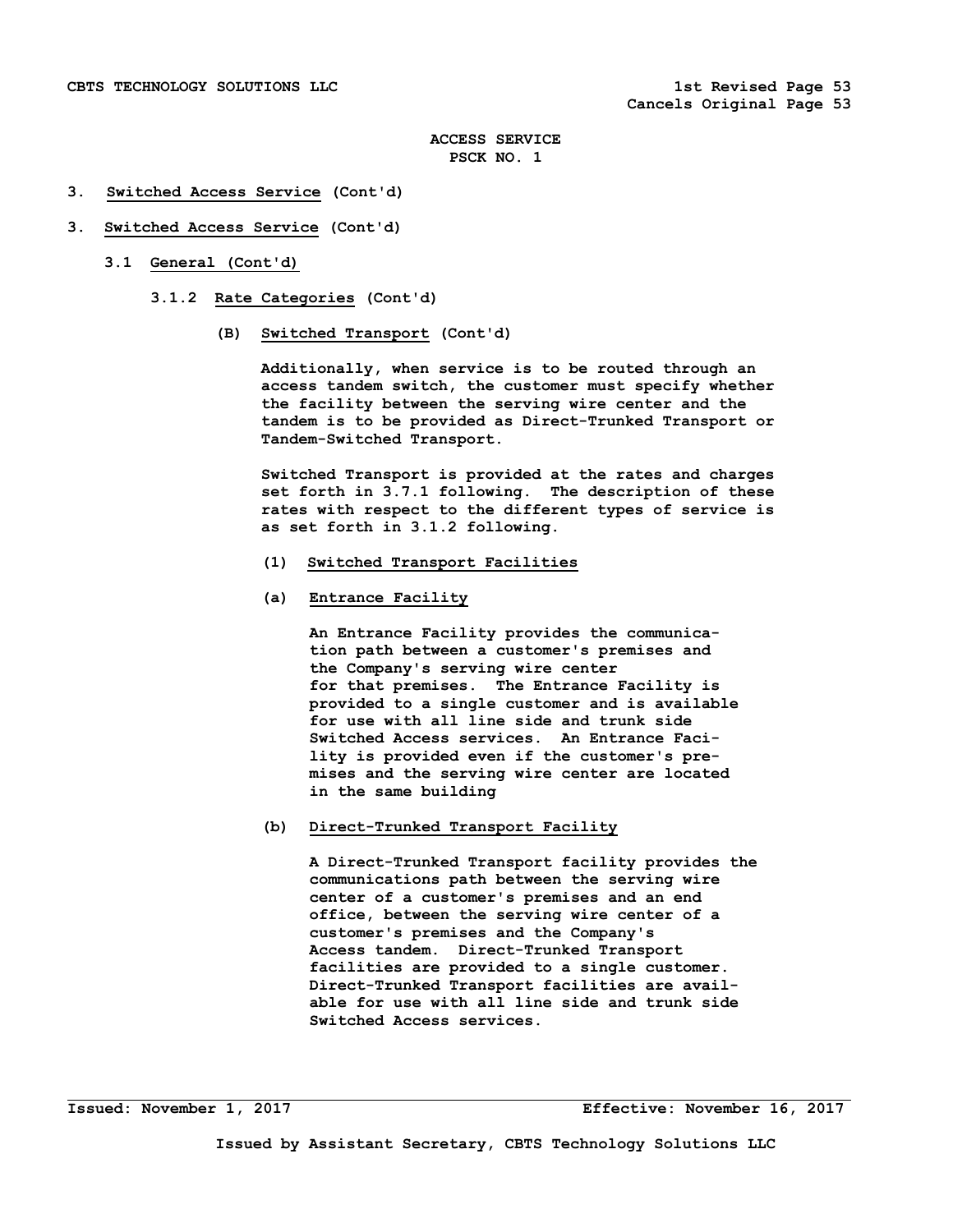#### **3. Switched Access Service (Cont'd)**

- **3.1 General (Cont'd)** 
	- **3.1.2 Rate Categories (Cont'd)** 
		- **(B) Switched Transport (Cont'd)** 
			- **(1) Switched Transport Facilities (Cont'd)** 
				- **(c) Tandem-Switched Transport Facility**

 **The Tandem-Switched Transport facility provides the communications path between the customer's serving wire center and the end office or between the tandem and the end office on circuits that are switched at an access tandem. Tandem- Switched Transport facilities are available for use with all trunk side Switched Access Services.** 

 **Tandem-Switched Transport charges consist of a Tandem-Switched Transmission charge (fixed and per mile minute of use charges) and a Tandem- Switching charge (per minute charge) where elements may apply independently of one another as described herein. For originating minutes, (C) these charges apply to non-8YY minutes only (C)**

 **(d) Access Tandem Trunk Port** 

 **The Access Tandem Trunk Port is a monthly per port rate that provides a port for each dedicated trunk on the Serving Wire Center side of the access tandem.** 

**\_**

**Issued: June 1, 2021 Effective: July 1, 2021**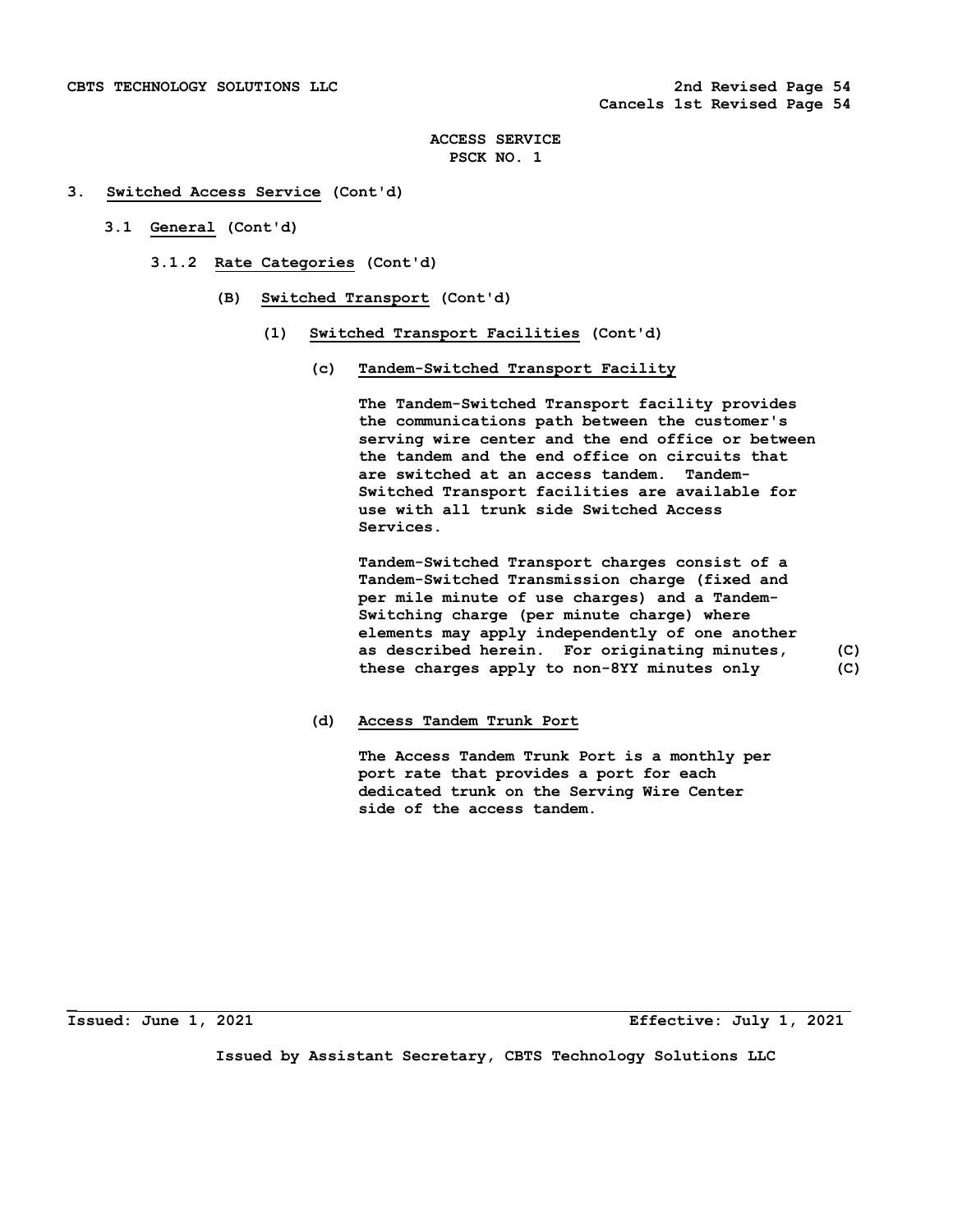## **3. Switched Access Service (Cont'd)**

- **3.1 General (Cont'd)** 
	- **3.1.2 Rate Categories (Cont'd)** 
		- **(B) Switched Transport (Cont'd)** 
			- **(2) Switched Transport Connections (Cont'd)**

 **Switched Transport is comprised of specific connec tion types. These connections may be either analog or digital. Analog connections are differentiated by spectrum and bandwidth; digital connections are differentiated by bit rate. Depending on the spectrum, bandwidth or bit rate selected by the customer, multiplexing, as described in 3.7.1(D), may also be required to allow interconnection with other Switched Transport facilities or to a Company switch.** 

 **With one exception, the customer may choose the Switched Transport connection comprising the Switched Transport facility. For the tandem to end office por tion of Tandem-Switched Transport, the Company will determine the type of connection used.** 

 **Each type of connection is composed of specific channels which are provided for use with a Switched Access service. Each channel in a Switched Trans port following types of connections are available for all Switched Transport facilities.** 

 **(a) Mercury 1.544 (DS1)** 

 **A Mercury 1.544 (DS1) provides 24 channels for the transmission of nominal 64.0 kbps or 1.544 Mbps isochronous serial data. The actual bit rate and framing format is a function of the channel interface selected by the customer.**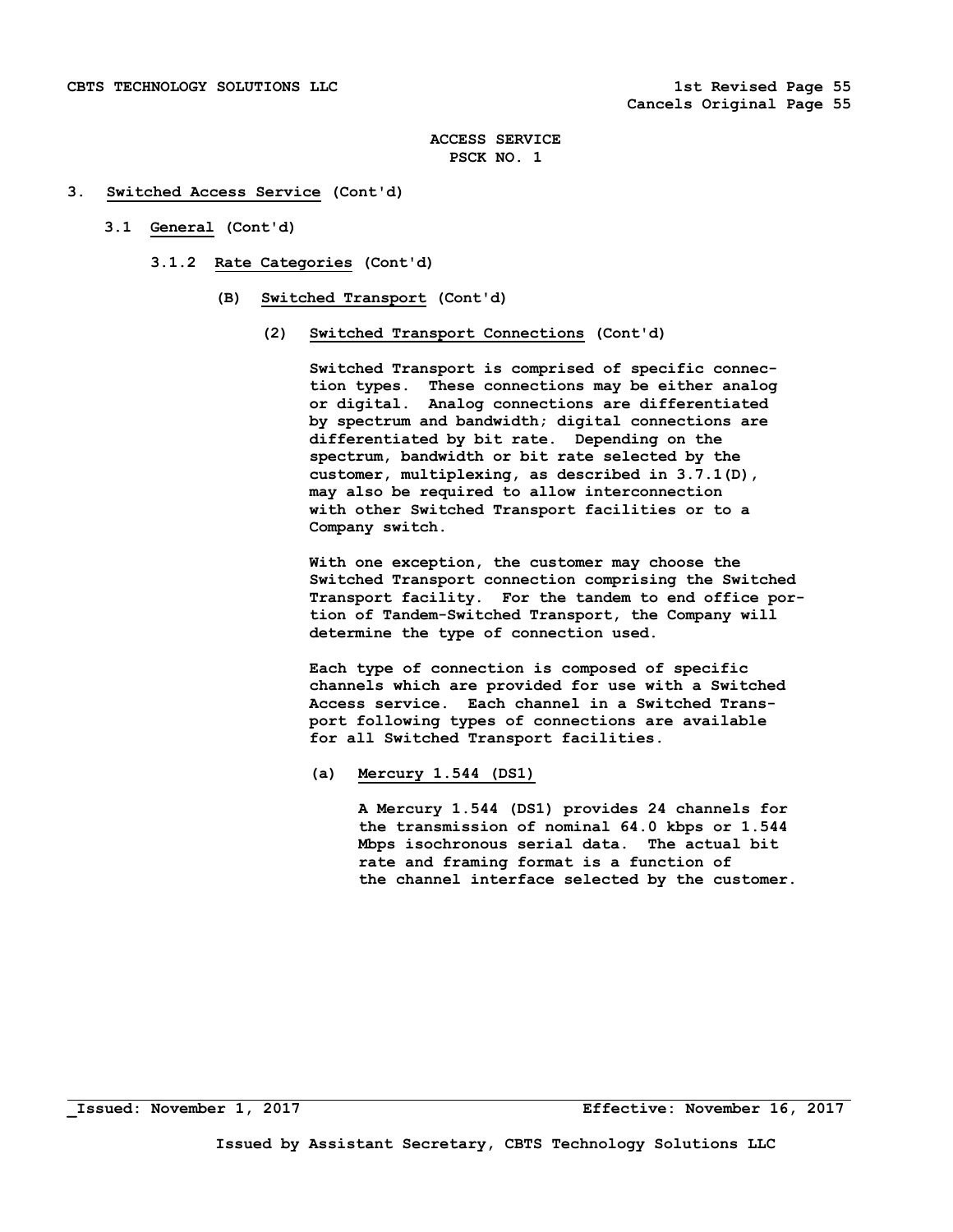## **3. Switched Access Service (Cont'd)**

- **3.1 General (Cont'd)** 
	- **3.1.2 Rate Categories (Cont'd)** 
		- **(B) Switched Transport (Cont'd)** 
			- **(b) Mercury 45 (DS3)**

 **Mercury 45 (DS3) provides 28 Mercury 1.544s (DS1) or 672 DSO channels and provides for transmission of nominal 44.736 Mbps isochron ous serial data. The actual bit rate and framing format is a function of the channel interface selected by the customer. With Mercury 45 (DS3), customers may request to have an electrical interface installed at their customer premises. For DS3 connections utilizing an electrical interface, the cus tomer will receive an electrical signal with a transmission speed of 44.736 Mbps per channel** 

## **(3) Multiplexing**

 **Multiplexing provides the capability of converting the capacity or bandwidth of a Switched Transport facility from a higher level to a lower level or from a lower level to a higher level. Multiplexing is required when the customer requests to inter connect Entrance facilities, or Direct - Trunked Transport facilities of different capacities or bandwidths, i.e., DS1 to Voice Grade or DS3 to DS1.** 

 **When customers request to interconnect DS3 facili ties with Company switches, DS3 to DS1 multiplexing is required at appropriately equipped end offices. Locations where multiplexing is available are specified in the NECA Tariff F.C.C. No. 4.** 

 **Customers ordering Tandem Switched Transport will incur a multiplexing charge for multiplexing on the Serving Wire Center side of the Access Tandem and a multiplexing charge for multiplexing on the End Office side of the Access Tandem.**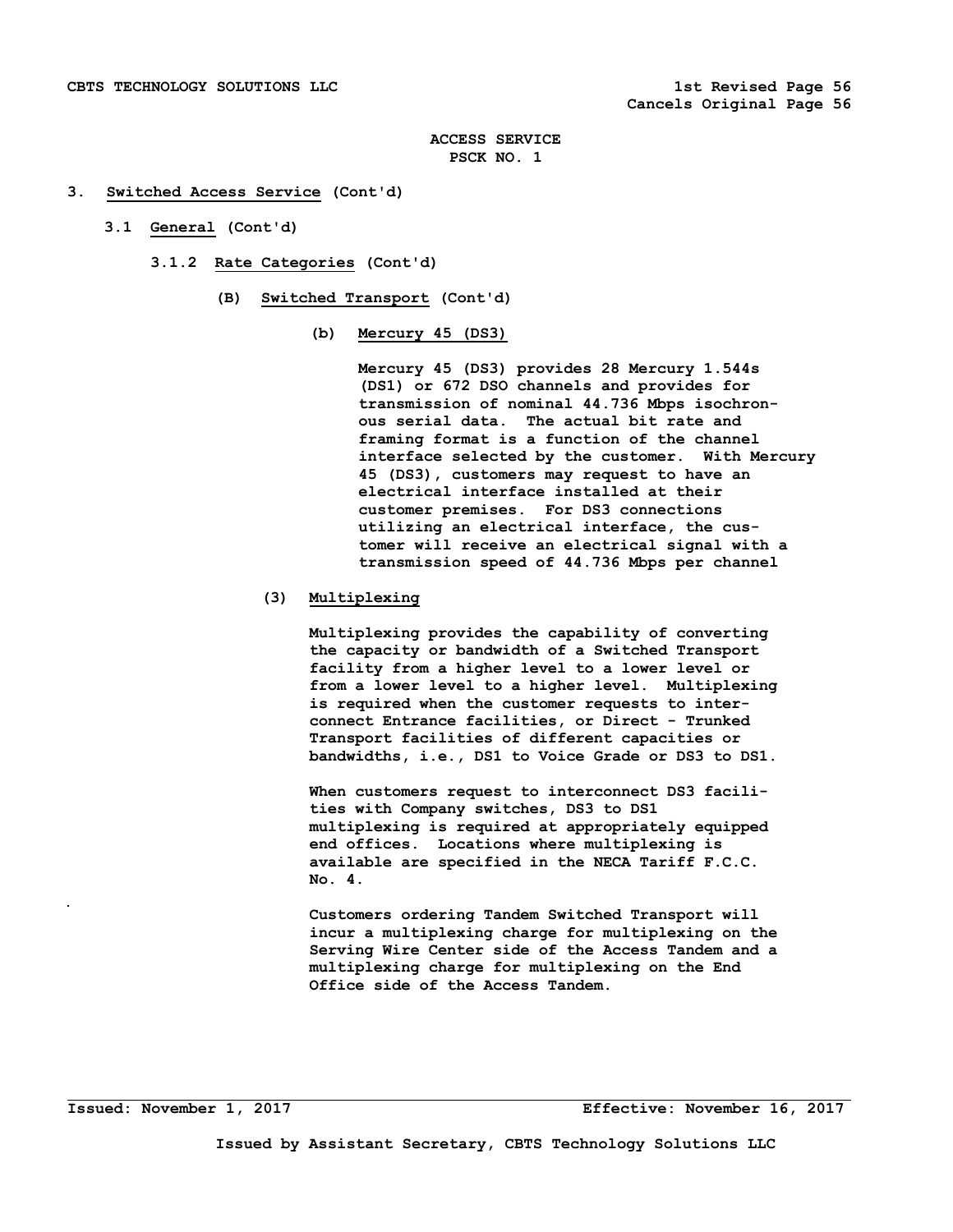## **3. Switched Access Service (Cont'd)**

- **3.1 General (Cont'd)** 
	- **3.1.2 Rate Categories (Cont'd)** 
		- **(B) Switched Transport (Cont'd)** 
			- **(3) Multiplexing**

 **Rates and charges for multiplexing are set forth in 3.7.1. For each of the multiplexing options listed below, the multiplexer is associated with the Switched Transport facility with the higher capacity or bandwidth (e.g., a DS3 to DS1 multiplexer is associated with the facility DS3 connection).** 

 **(a) Mercury 45 (DS3) to Mercury 1.544 (DS1)** 

 **Available with all Switched Transport facilities using DS3 connections. Provides an arrangement that converts a DS3 signal to or from 28 DS1 channels. Conversion is accomplished using digital time division multiplexing.** 

 **(b) Mercury 1.544 (DS1) to Voice Grade** 

 **Available with all Switched Transport facilities using DS1 connections. Provides an arrangement that converts a DS1 connection to or from 24 voice grade channels. Conversion is accomplished using digital time division multiplexing.** 

 **(c) Common Multiplexing** 

 **Common Multiplexing is provided on a usage sensitive basis in conjunction with Tandem Switched Transport. Switched Access facilities are connected to the Tandem as DS1 circuits. Multiplexing is required to connect common switched facilities from DS3 to DS1.**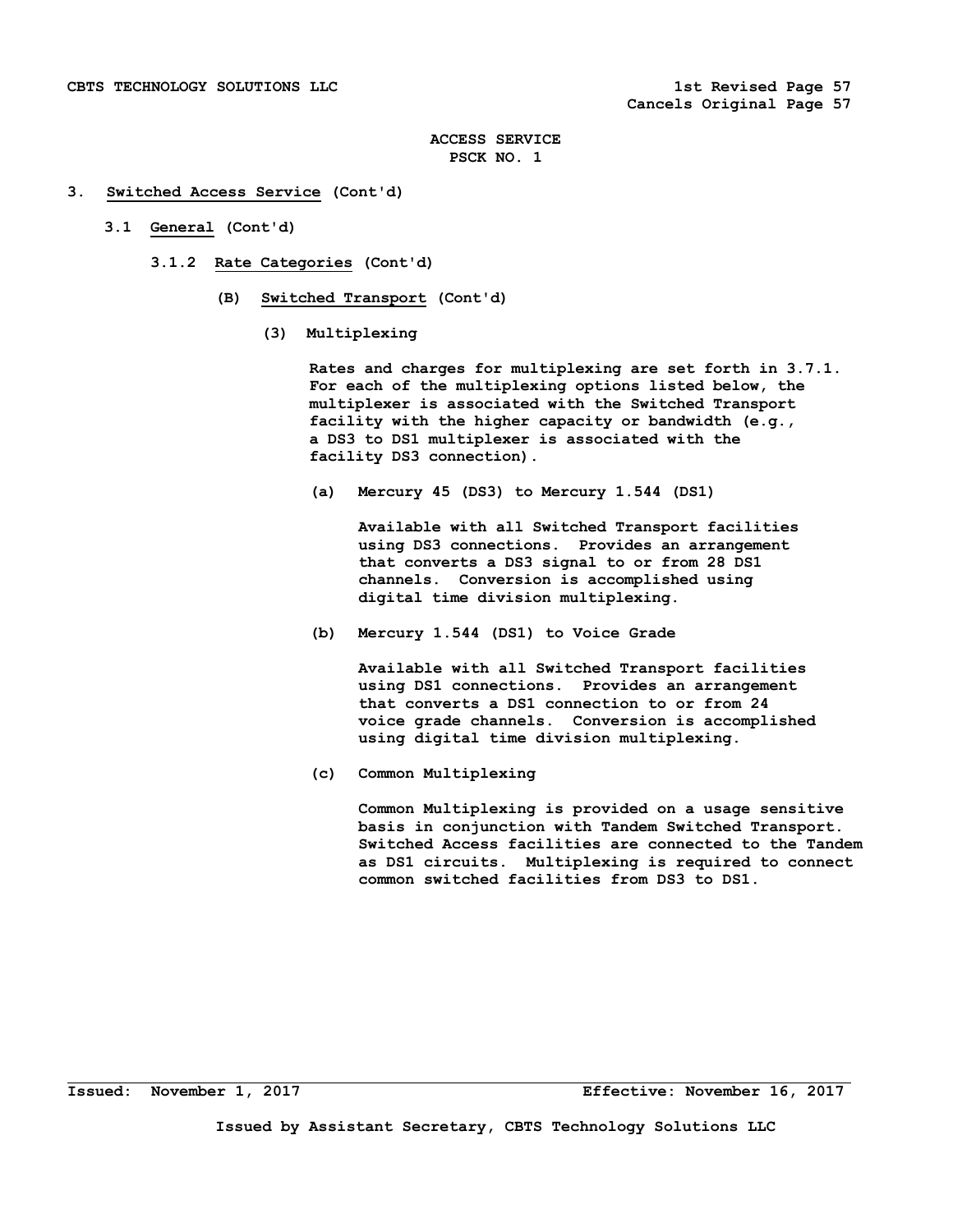## **3. Switched Access Service (Cont'd)**

- **3.1 General (Cont'd)** 
	- **3.1.2 Rate Categories (Cont'd)** 
		- **(B) Switched Transport (Cont'd)** 
			- **(4) Chargeable Optional Features** 
				- **(a) Common Channel Signaling Access Capability (CCSAC)**

 **This option allows the customer to receive signals for call setup out-of-band. This option is only available with Feature Group D.** 

 **The Company will provide the CCSAC option in accordance with the technical specifications set forth in Technical Reference TR-TSV-000905 from properly equipped signaling elements in the Telephone Company CCS network.** 

 **This option requires the establishment of the required number of CCSAC signaling links between the customer's signaling point of interconnection and each of the Telephone Company's designated Signaling Transfer Points (STPs) and STP Port Terminations. The STP locations are set forth in the National Exchange Carrier Association, Inc. Tariff F.C.C. No. 4. The customer will have the option of ordering a Signaling Link pro visioned over a dedicated Mercury 1.544 (DS1) Facility or over a 56 Kbps DDS channel.** 

## **(b) Carrier Identification Parameter (CIP)**

 **The CIP Optional Feature provides for the delivery of the Carrier Identification Code (CIC) within the Initial Address Message (IAM) SS7 call setup protocol. CIP is available with originating Feature Group D Switched Access Service from certain end offices and from the access tandem. Customers should contact the Company** 

**\_**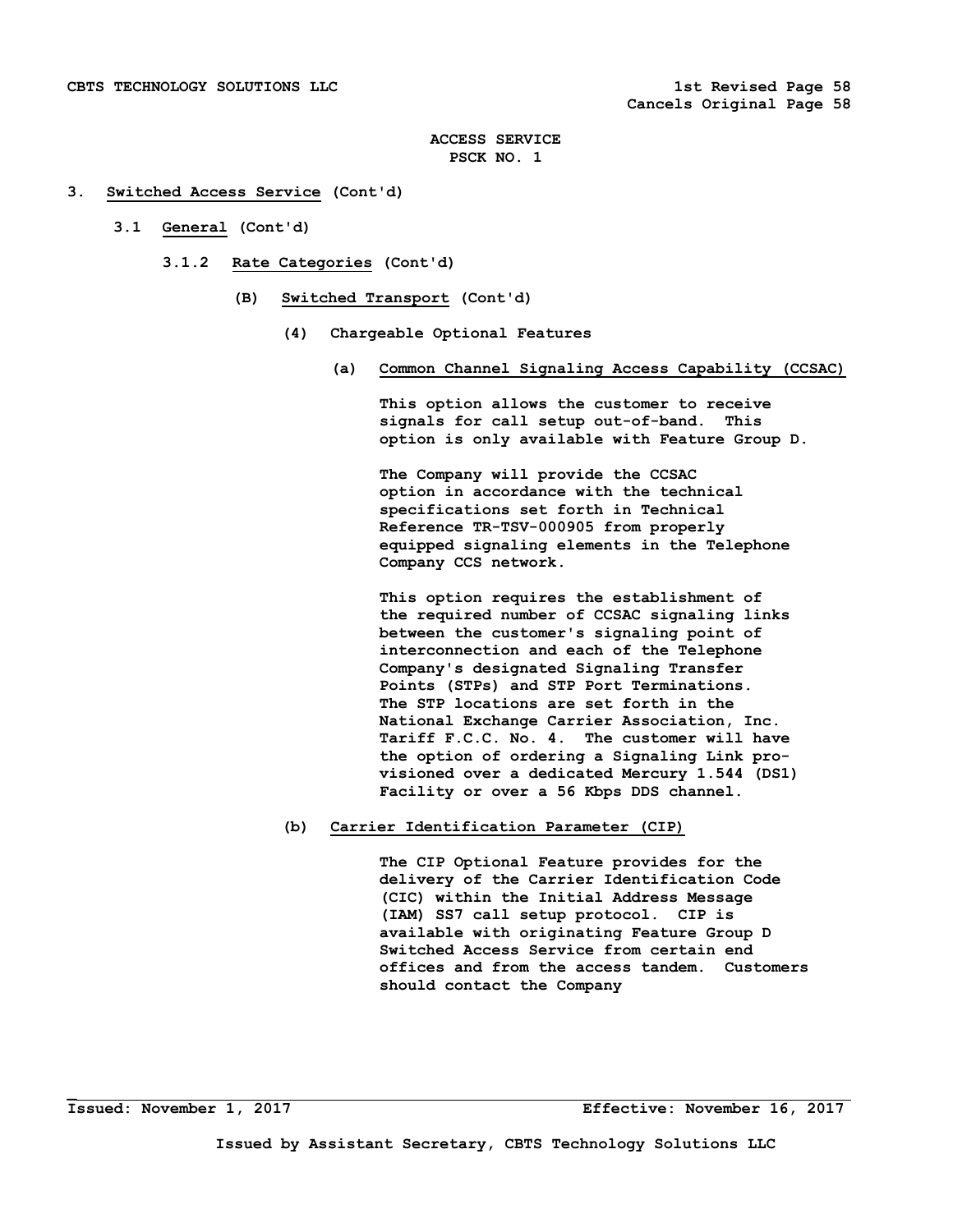# **3. Switched Access Service (Cont'd)**

- **3.1 General (Cont'd)** 
	- **3.1.2 Rate Categories (Cont'd)** 
		- **(B) Switched Transport (Cont'd)** 
			- **(4) Chargeable Optional Features**
			- **(b) Carrier Identification Parameter (CIP)(Cont'd)**

 **to determine where CIP is available. This feature requires the customer to purchase or use already established CCSAC signaling links between the customer's signaling point of interconnection and each of the Company's designated STPs and STP Port Terminations, as described in Section 3.7.1(G). The rates for the CIP Optional Feature are described in Section 3.7.1(I).** 

# **(c) Signaling for Tandem Switching**

 **This option allows any interested third party, including competitive access provid ers (CAPS), interexchange carriers (IXCs), and end users, to receive signaling informa tion necessary to provide tandem signaling. Signaling for tandem switching provides the carrier identification code (CIC) and the OZZ code (or the CKTD code for SS7) to the Tandem Switch Provider (TSP). The CIC identifies the IXC to receive the call, and the OZZ identifies the IXC trunk group to which traffic should be routed. This option is available only with Feature Group D (FGD).** 

 **The customer may choose to have this option provided with Multifrequency or Common Channel Signaling.** 

 **When tandem switching is provided by a TSP, the TSP will be required to order one-way**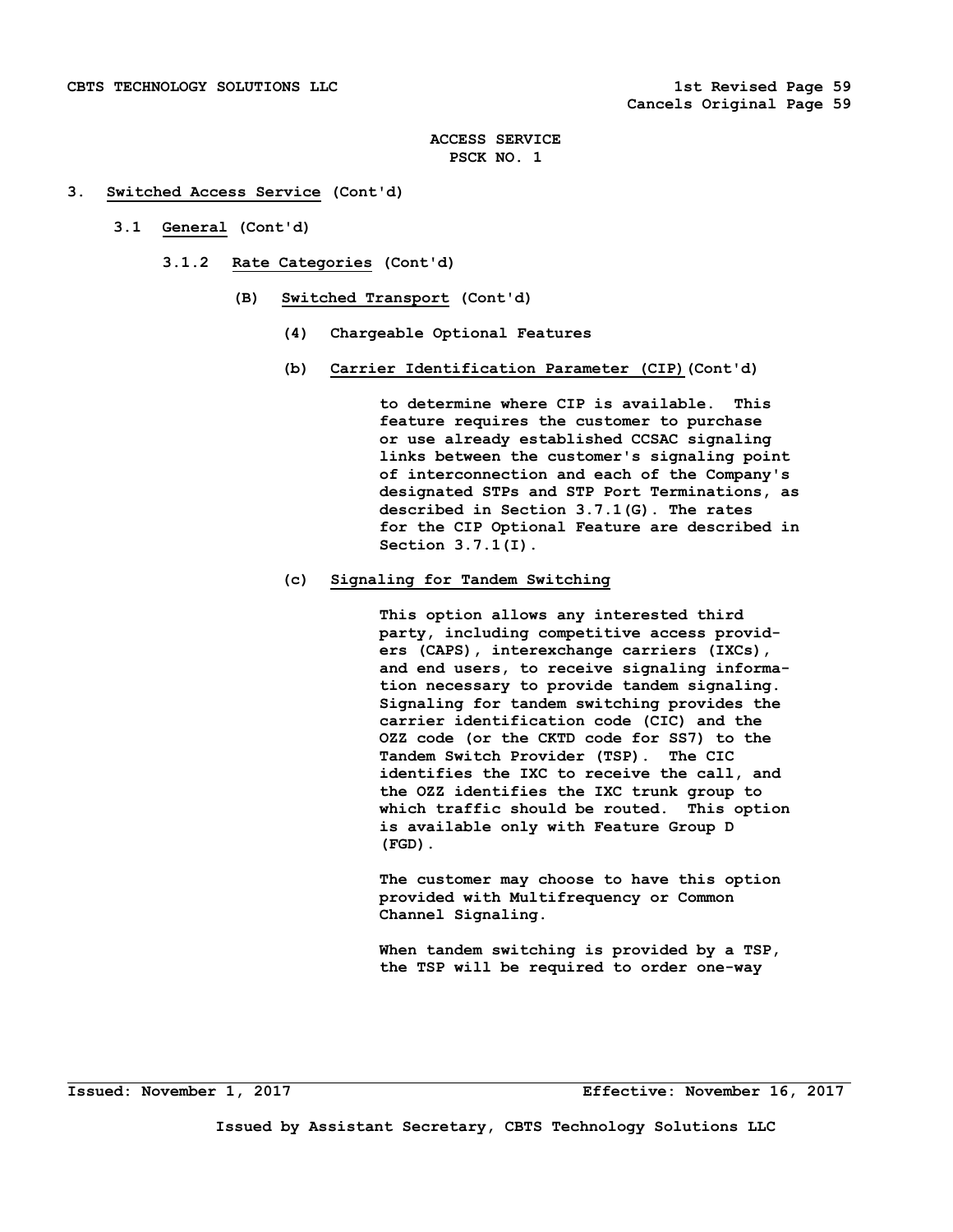## **3. Switched Access Service (Cont'd)**

- **3.1 General (Cont'd)** 
	- **3.1.2 Rate Categories (Cont'd)** 
		- **(B) Switched Transport (Cont'd)** 
			- **(4) Chargeable Optional Features**
			- **(c) Signaling for Tandem Switching (Cont'd)**

 **direct-trunks between the desired Company end offices and the TSP's access tandem switch. These one-way trunks will be billed as direct-trunks to the TSP.** 

 **Either the TSP or the IXC using the TSP as its access tandem provider, may be the customer for the remaining FGD usage charges i.e., carrier common line, local switching, information surcharge and the interconnec tion charge. The signaling nonrecurring charge, described in Section 3.7.1, will be assessed to the TSP. Any link be tween the TSP's access tandem switch and an IXC Point of Presence (POP) location may be purchased from the Company's special access section in this tariff.** 

 **If an IXC wishes to move their traffic to a TSP's access tandem switch, the TSP must provide the Company with a written letter of authorization (LOA). If a TSP contacts the Company on behalf of an IXC to move the IXC traffic from the Company access tandem switch to a TSP access tandem switch, the IXC must pro vide the Company an LOA.** 

 **If the IXC is the customer of record, for terminating usage, the IXC's TSP of choice is obligated to provide the Telephone Com pany with all billing detail needed to accurately count and bill usage. The re quirements for providing this billing data are described in the following paragraphs.**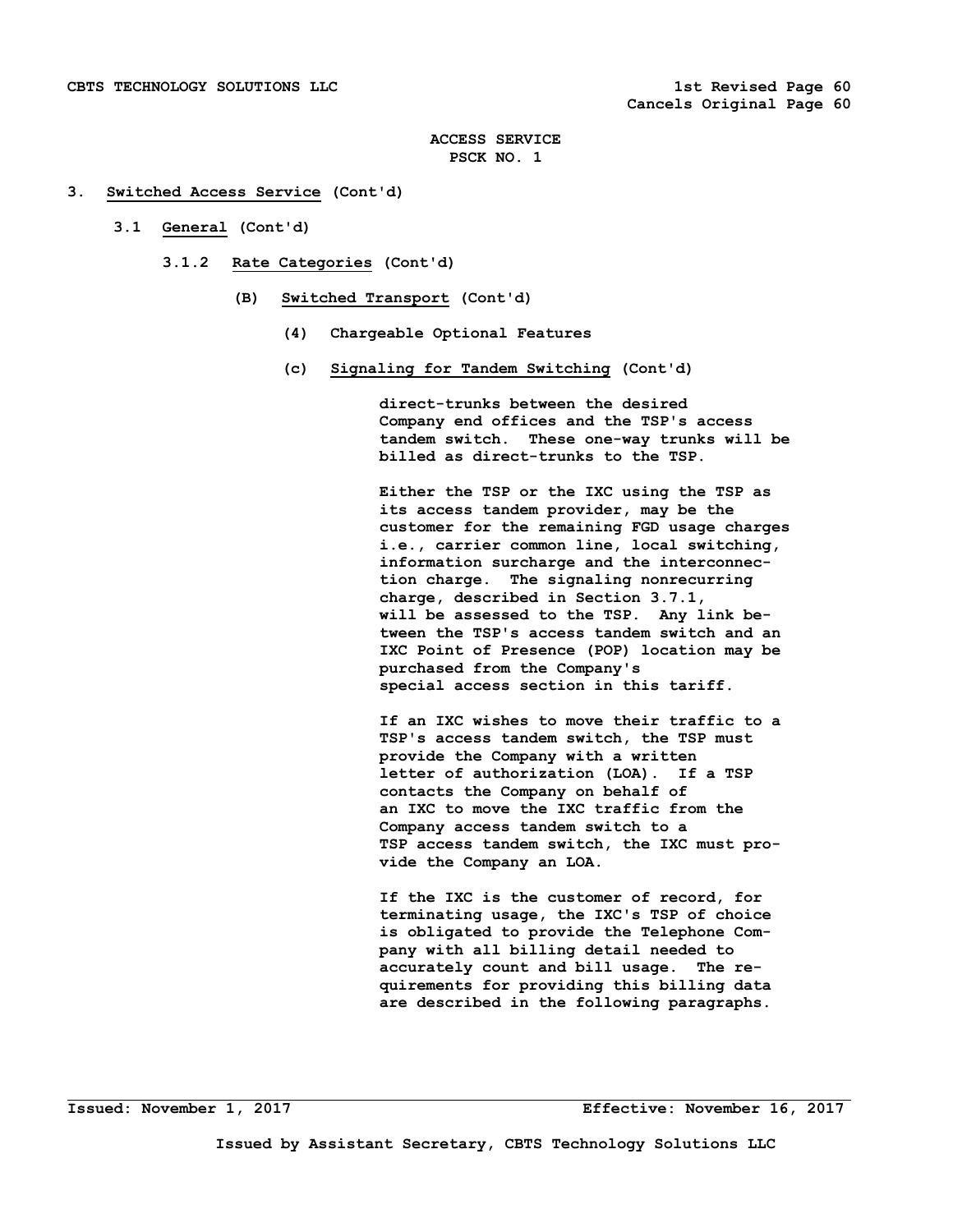## **3. Switched Access Service (Cont'd)**

- **3.1 General (Cont'd)** 
	- **3.1.2 Rate Categories (Cont'd)** 
		- **(C) Local Switching**

 **This rate category provides for (1) local end office switching, i.e., the common switching functions associated with the various Switched Access Service arrangements, (2) the termination of switched transport at end offices, and (3) 800 Data Base Queries. This category includes usage sensitive rates and both chargeable and nonchargeable optional features.** 

- **(a) Local Switching applies on a per minute of use basis, providing local switching functions for FGD, and 800 Access Service. Where end offices are appropriately equipped, international dialing may also be provided a capability of Local Switching, i.e., the capability of switching international calls with service prefix and address codes having more digits than can be switched through a standard FGD end office.**
- **(b) 800 Access Service, Data Base Query Charge and Routing Options Capability apply on a per query basis and are originating offerings utilizing FGD. These services provide customer identification and additional call handling and destination features (i.e., time of day, day of week, etc.). These services provide for the use of the Tandem Switching, Tandem Termination, and Tandem Transport facilities of the Company. The Company will not charge Carrier Common Line, Local End Office Switching, or End Office Port charges.**
- **(1) Usage Sensitive Rates (Cont'd) The description of these rates is set forth in 3.7.2 following.**

# **3.1.3 Design Layout Report**

 **At the request of the customer, the Company will provide to the customer the makeup of the facilities and ser vices provided from the customer's premises to the first point of switching. This information will be provided in the form of a Design Layout Report. The Design Layout Report will be provided to the customer at no charge, and will be reissued or updated whenever these facilities are materially changed.**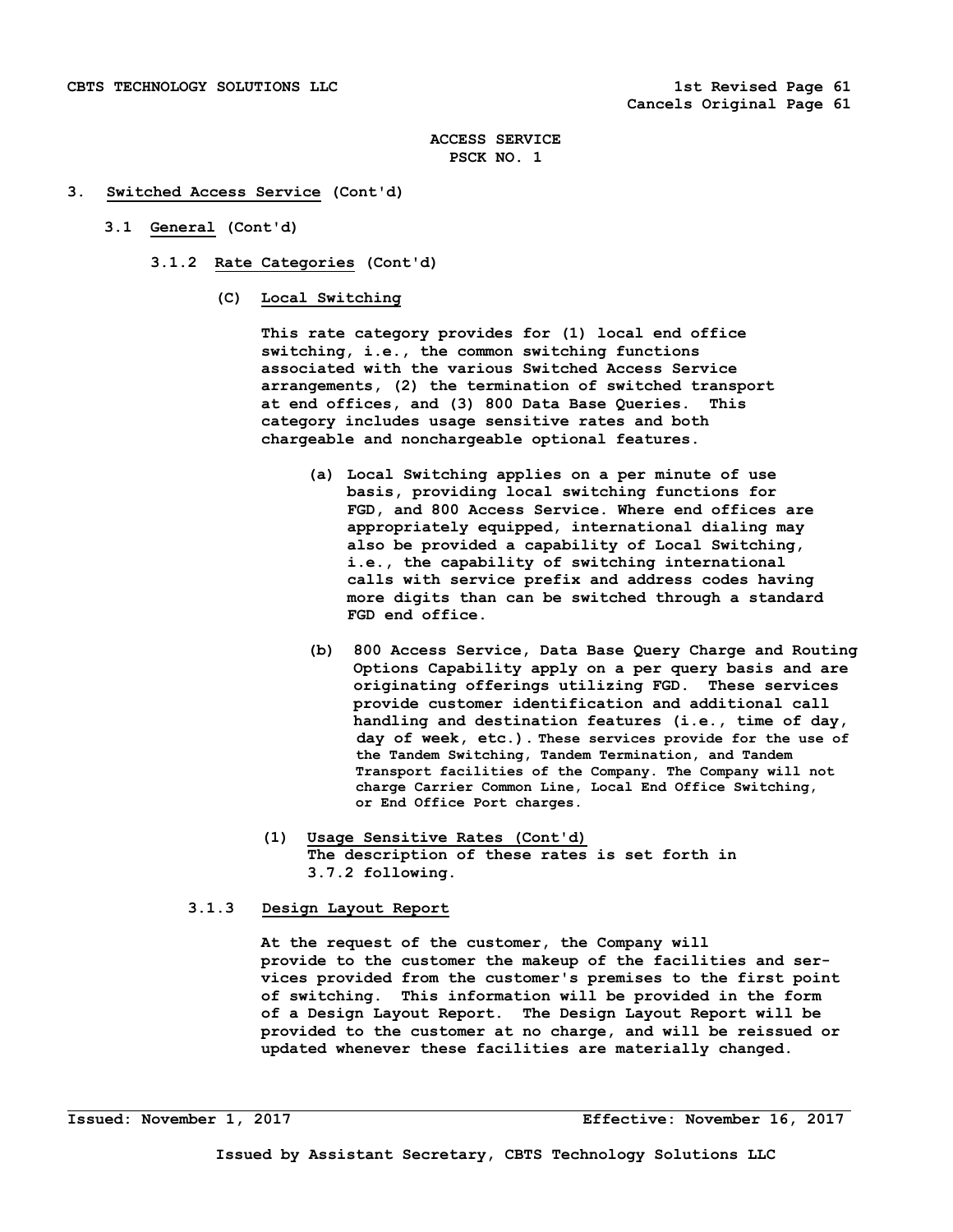## **3. Switched Access Service (Cont'd)**

# **3.1 General (Cont'd)**

## **3.1.4 Acceptance Testing**

 **At no additional charge, the Company will, at the customer's request, cooperatively test, at the time of installation, the following parameters: loss, C-notched noise, C-message noise, 3-tone slope, d.c. continuity and operational signaling.** 

 **At no additional charge, the Company will, at the time of installation of Feature Group D with the 64CCC Local Transport option trunks, perform the Digital Trunk Acceptance Tests described in TR-TSV-000905.** 

 **3.1.5 Ordering Options and Conditions** 

 **To order Switched Access, customers should contact the Company as described in Section 3.6 following. Rate elements for Switched Access Services are defined in 3.7.** 

 **3.1.6 CCSAC Testing Requirements** 

 **When Feature Group D with CCSAC option is ordered, network compatibility and other operational tests will be performed cooperatively by the Company and the customer. These tests are as specified in Technical Reference TR-TSV-000905.**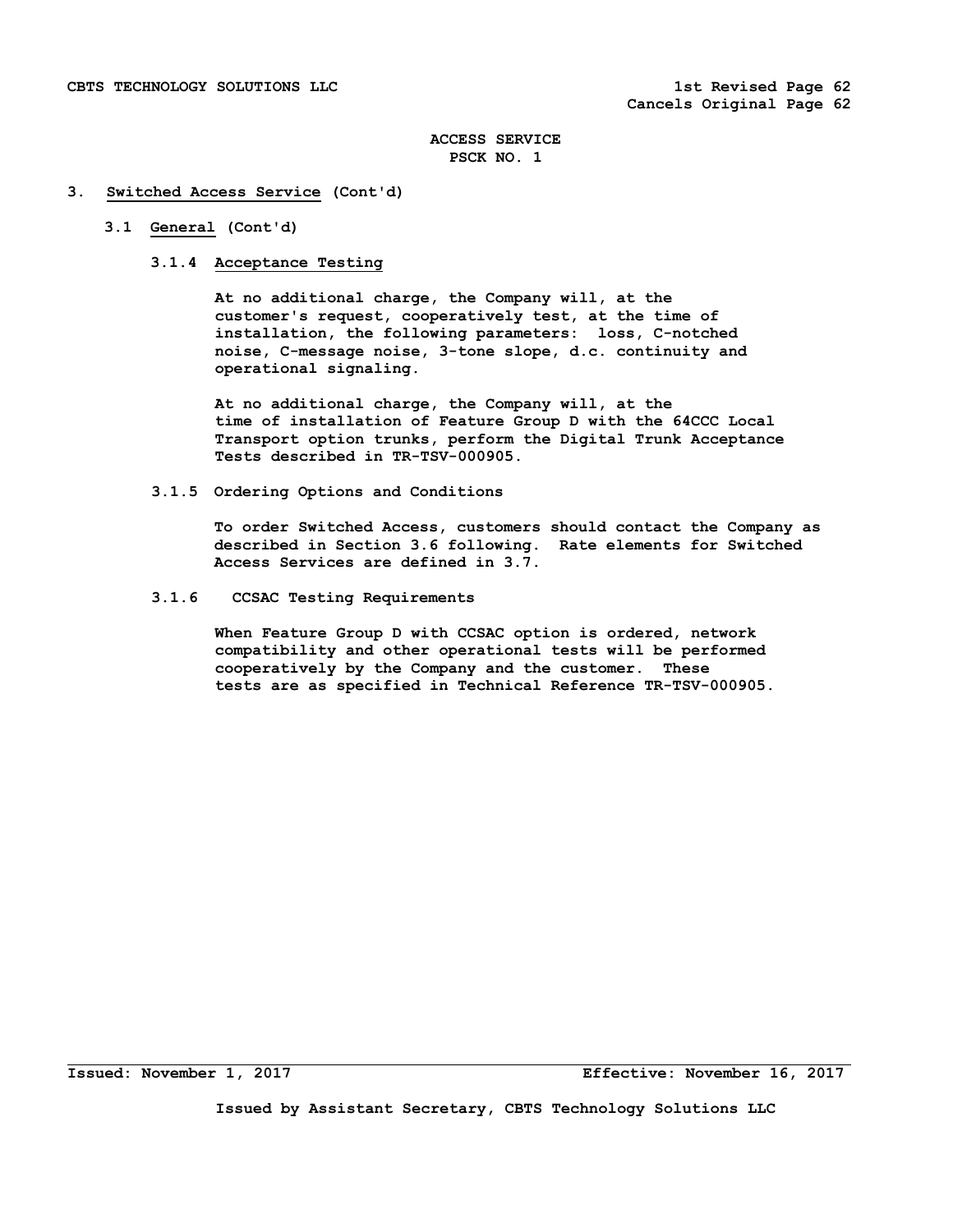#### **3. Switched Access Service (Cont'd)**

## **3.2 Local Switching**

- **3.2.1 Common Switching Optional features** 
	- **(A) Call Denial on Line or Hunt Group**

 **This option allows for the screening of terminating calls within the LATA, and for the completion only of calls to 611, 911, 800, 555-1212, and a Telephone Company specified set of NXXs within the Telephone Company local exchange calling area of the dial tone office in which the arrangement is provided. All other "toll" calls are routed to a reorder tone or recorded announcement.** 

## **(B) Uniform Call Distribution Arrangement**

 **This option provides a type of multiline hunting arrangement which provides for an even distribution of calls among the available lines in a hunt group. Where available, this feature is provided in Company electronic end offices only.** 

# **(C) Nonhunting Number for Use with Hunt Group or Uniform Call Distribution Arrangement**

 **This option provides an arrangement for an individual line within a multiline hunt or uniform call distribu tion group that provides access to that line within the hunt or uniform call distribution group when it is idle or provides busy tone when it is busy, when the nonhunt ing number is dialed. Where available, this feature is provided in Company electronic end offices only** 

## **(D) Automatic Number Identification (ANI)**

 **This option provides the automatic transmission of a seven or ten digit number and information digits to the customer's premises for calls originating in the LATA, to identify the calling station. The ANI feature is an end office software function which is associated on a call-by-call basis with (1) all individual trans mission paths in a trunk group routed directly between an end office and a customer's premises or, where technically feasible, with (2) all individual trans mission paths in a trunk group between an end office and an access tandem, and a trunk group between an access tandem and a customer's premises.**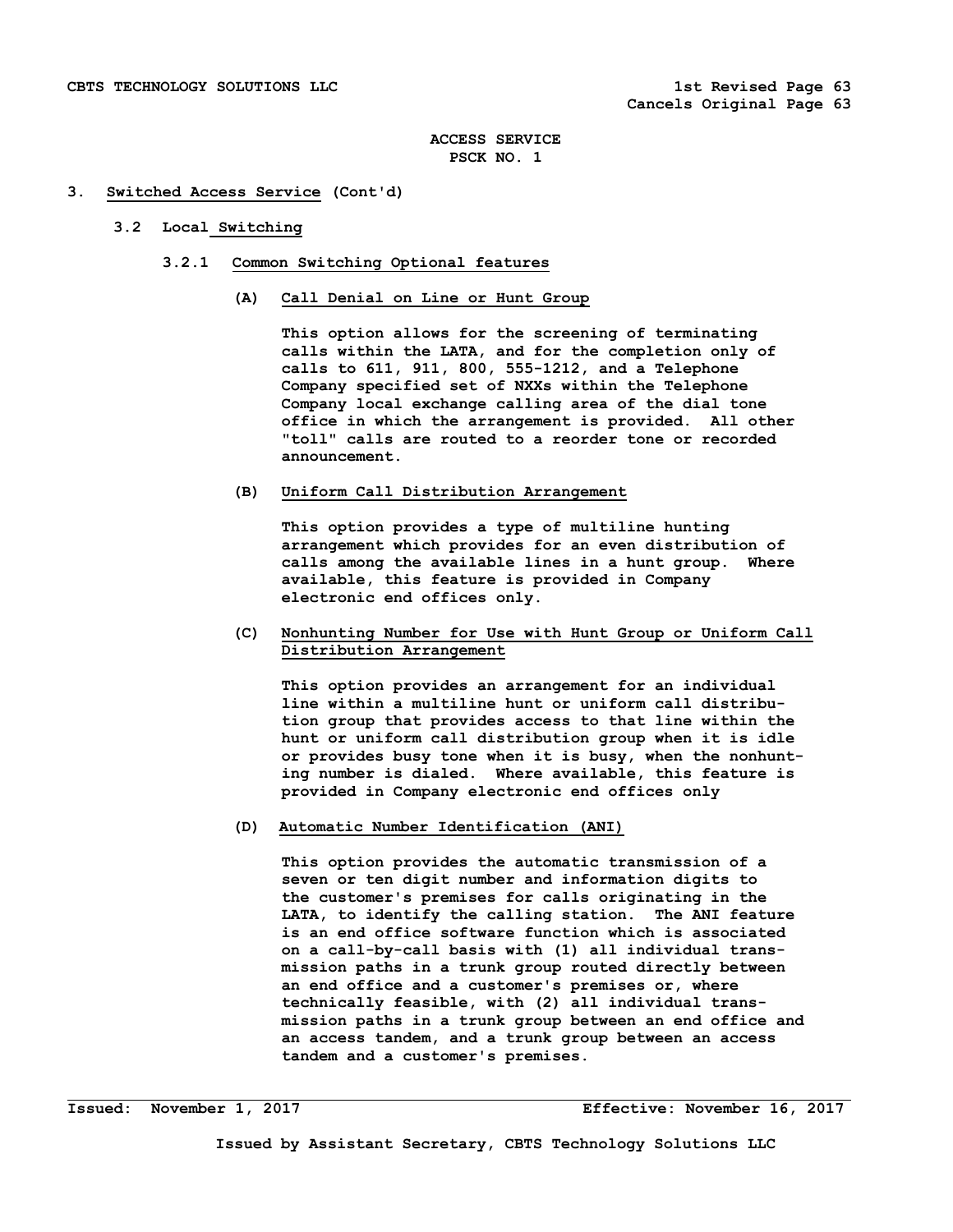## **3. Switched Access Service (Cont'd)**

- **3.2 Local Switching (Cont'd)** 
	- **3.2.1 Common Switching Optional Features (Cont'd)** 
		- **(E) Automatic Number Identification (ANI) (Cont'd)**

 **The ten digit ANI telephone number is only available with Feature Group D with multifrequency address signal ing. When the CCSAC optional feature is specified, the customer may obtain an ANI equivalent by ordering the charge number (CN) optional feature as specified in 3.7.1 (G) following. The ten digit ANI telephone number consists of the Numbering Plan Area (NPA) plus the seven digit ANI telephone number. The ten digit ANI telephone number will be transmitted on all calls except those identified as ANI failure, in which case only the NPA will be transmitted (in addition to the information digits described below).** 

 **Also, ANI Information Indicator (ANI II) digits or Flexible ANI information digits will be provided to the customer along with the ten digit ANI telephone number.** 

 **(1) The ANI Information Indicator (ANI II) digits identify: (1) telephone number is the station billing number - no special treatment required, (2) ANI failure has occurred in the end office switch which prevents identification of calling telephone number - must be obtained by operator or in some other manner, (3) hotel/motel originated call which requires room number identification, (4) coinless station, hospital, inmate, etc., call which requires special screening or handling by the customer, and (5) Local Exchange Company Coin.** 

> **ANI information digits are either 00, 01, 02, 06, 07, 20, or 27.**

> **Customers who subscribe to ANI, may also elect to obtain expanded ANI digits, 52 for WATS, at no additional charge. Expanded ANI digits, 52 for WATS was previously provided in this tariff under the name Flexible ANI.**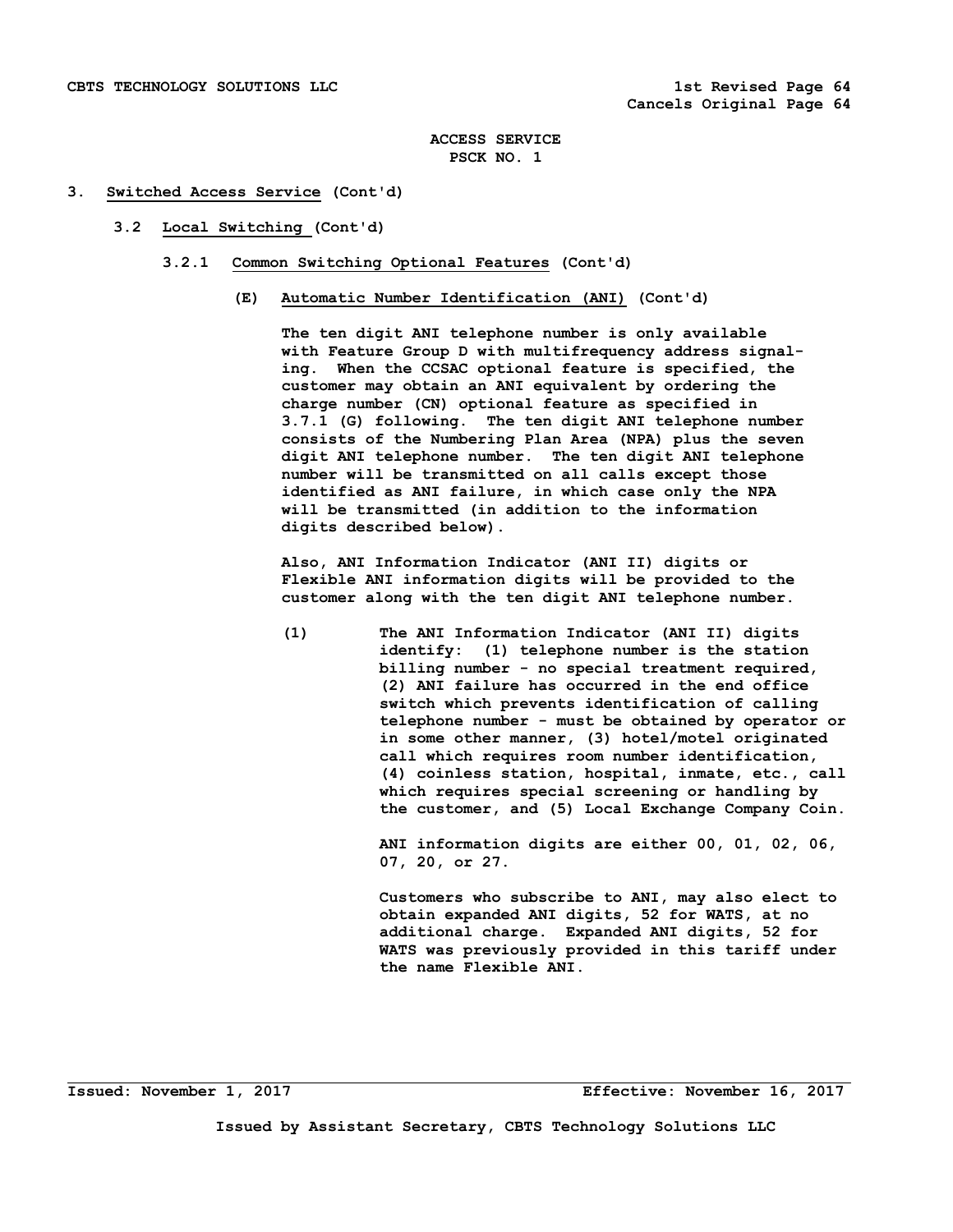## **3. Switched Access Service (Cont'd)**

- **3.2 Local Switching Optional Features (Cont'd)** 
	- **3.2.1 Common Switching Optional Features (Cont'd)** 
		- **(E) Automatic Number Identification (ANI) (Cont'd)** 
			- **(2) Flexible Automatic Number Identification (Flex-ANI) The Flex-ANI feature is an Optional Switching Feature and enhancement to ANI. The feature is available on inband signaling or in the Originating Line Informa tion Parameter in the Basic Initial Address Message (IAM) Delivery optional feature for SS7 signaling. Flex-ANI provides additional values for the Informa tion Indicator (ii) digits that are associated with various classes of service not available with the standard ANI digits. The customer must have ANI in order to have Flex-ANI or may order the features simultaneously.** 
				- **The following Flex-ANI are currently available: 29 Confinement/Detention Facility 70 Private Pay stations**
			- **All ii codes will be delivered to the customer when Flex ANI is ordered.**

 **Flexible ANI information digits must be ordered per Carrier Identification Code (CIC), per End Office and must be provisioned in conjunction with the ANI optional feature.** 

 **(F) Cut-Through** 

 **This option allows end users of the customer to reach the customer's premises by using the end of dialing digit (#). This option provides for connection of the call to the premises of the customer indicated by the 10XXX or 10XXXX code upon receipt of the end of dialing digit (#). The Company will not record any other dialed digits for these calls. This option is available with Feature Group D.**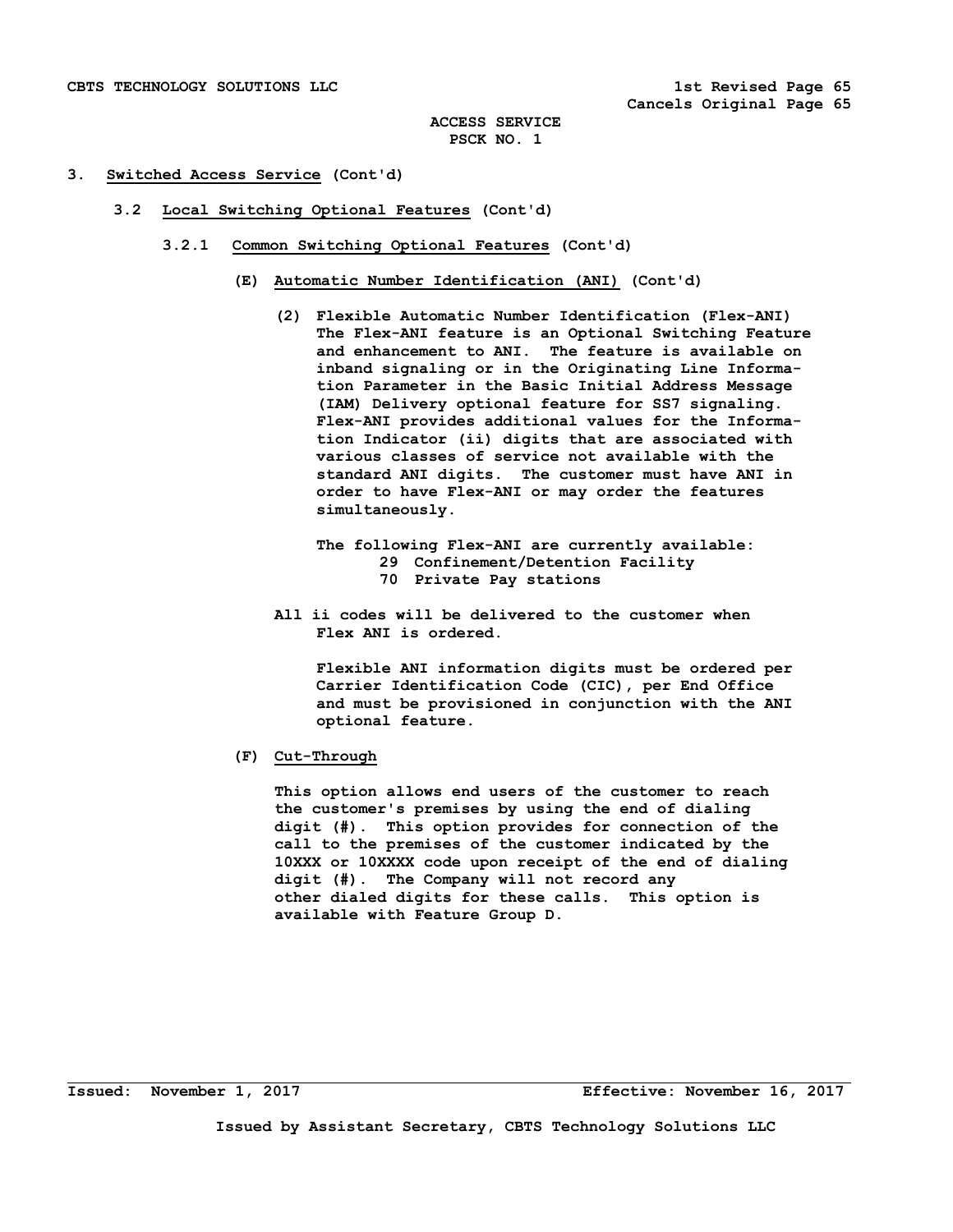## **3. Switched Access Service (Cont'd)**

- **3.2 Local Switching Optional Features (Cont'd)** 
	- **3.2.1 Common Switching Optional Features (Cont'd)** 
		- **(G) 900/976 Call Blocking**

 **This option, where available, allows for the screening of terminating calls within the LATA for the purpose of blocking 900/976 or "dial-it" type calls only. 900/976 calls are routed to a reorder tone or to a recorded announcement. This option is available with Feature Group A. 900/976 Call Blocking, Call Denial and Service Code Denial are mutually exclusive.** 

 **(H) Calling Party Number (CPN)** 

 **This option provides for the automatic transmission of the calling party's ten digit telephone number to the customer's premises for calls originating in the LATA. The ten digit telephone number consists of the NPA plus the seven digit telephone number, which may or may not be the same number as the calling station's charge number. The ten digit telephone number will be coded as presented, or restricted via a "Privacy Indicator" for delivery to the called end user. The specific protocol for CPN is contained in Technical Reference TR-TSV-000905. This feature is available with Feature Group D when the CCSAC option is specified.** 

 **(I) Charge Number (CN)** 

 **This option provides for the automatic transmission of the ten digit billing number of the calling station number and originating line information. The specific protocol for CN is contained in Technical Reference TR-TSV-000905. This feature is available with Feature Group D when CCSAC is specified.**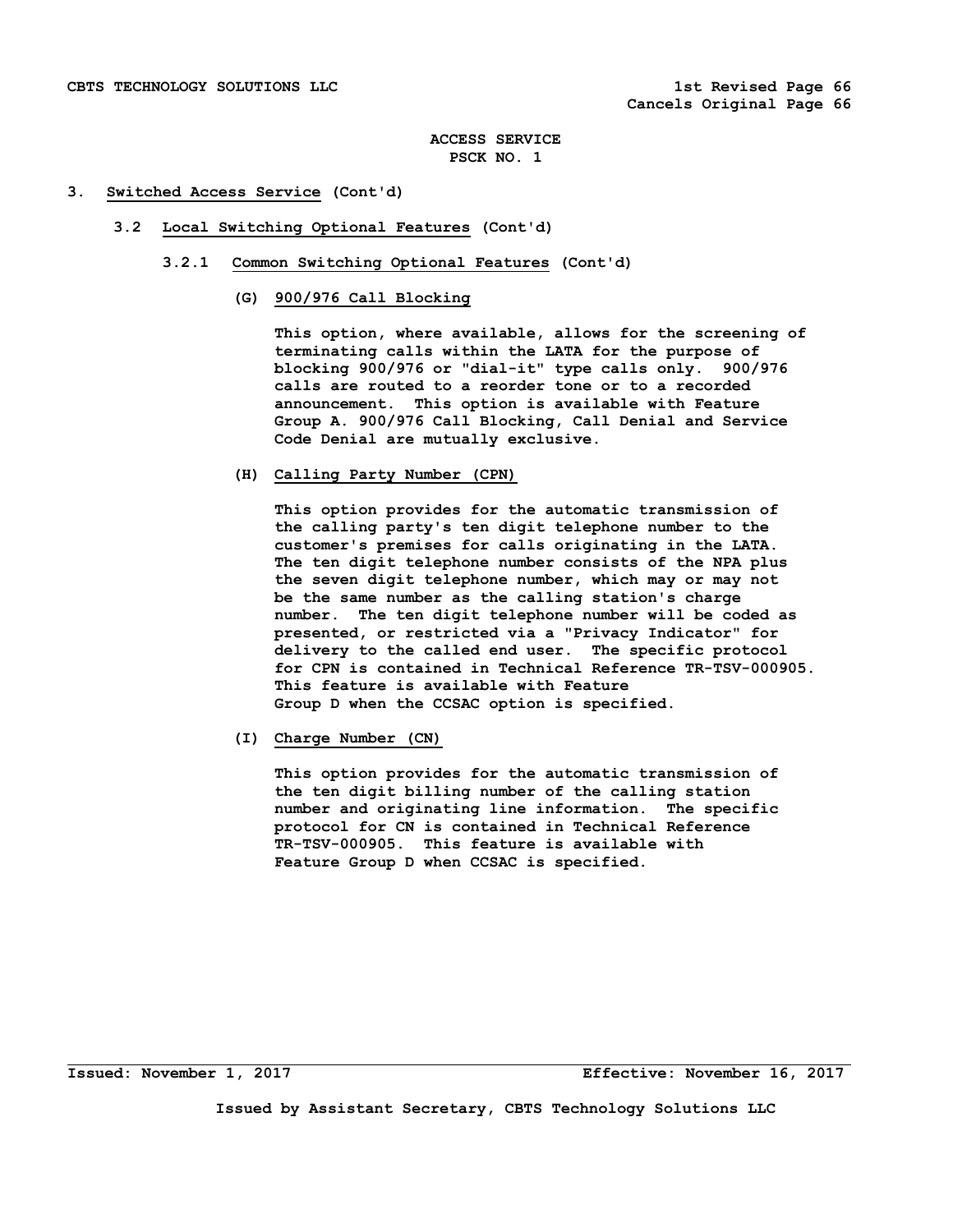# **3. Switched Access Service (Cont'd)**

- **3.2 Local Switching Optional Features (Cont'd)** 
	- **3.2.1 Common Switching Optional Features (Cont'd)** 
		- **(J) Carrier Selection Parameter (CSP)**

 **This option provides for the automatic transmission of a signaling indicator which signifies to the customer whether the call being processed originated from a presubscribed end user of that customer. The specific protocol for CSP is contained in Technical Reference TR-TSV-000905. This feature is available with Feature Group D when CCSAC is specified.** 

 **(K) Service Class Routing** 

 **This option provides the capability of directing origi nating traffic from an end office to a trunk group to a customer designated premises, based on the line class of service (e.g., coin or hotel/motel), service prefix indicator (e.g., 0-, 0+, 01+ or 011+) or service access code (e.g., 800). It is provided in suitably equipped end office or access tandem switches and is available with Feature Group D.**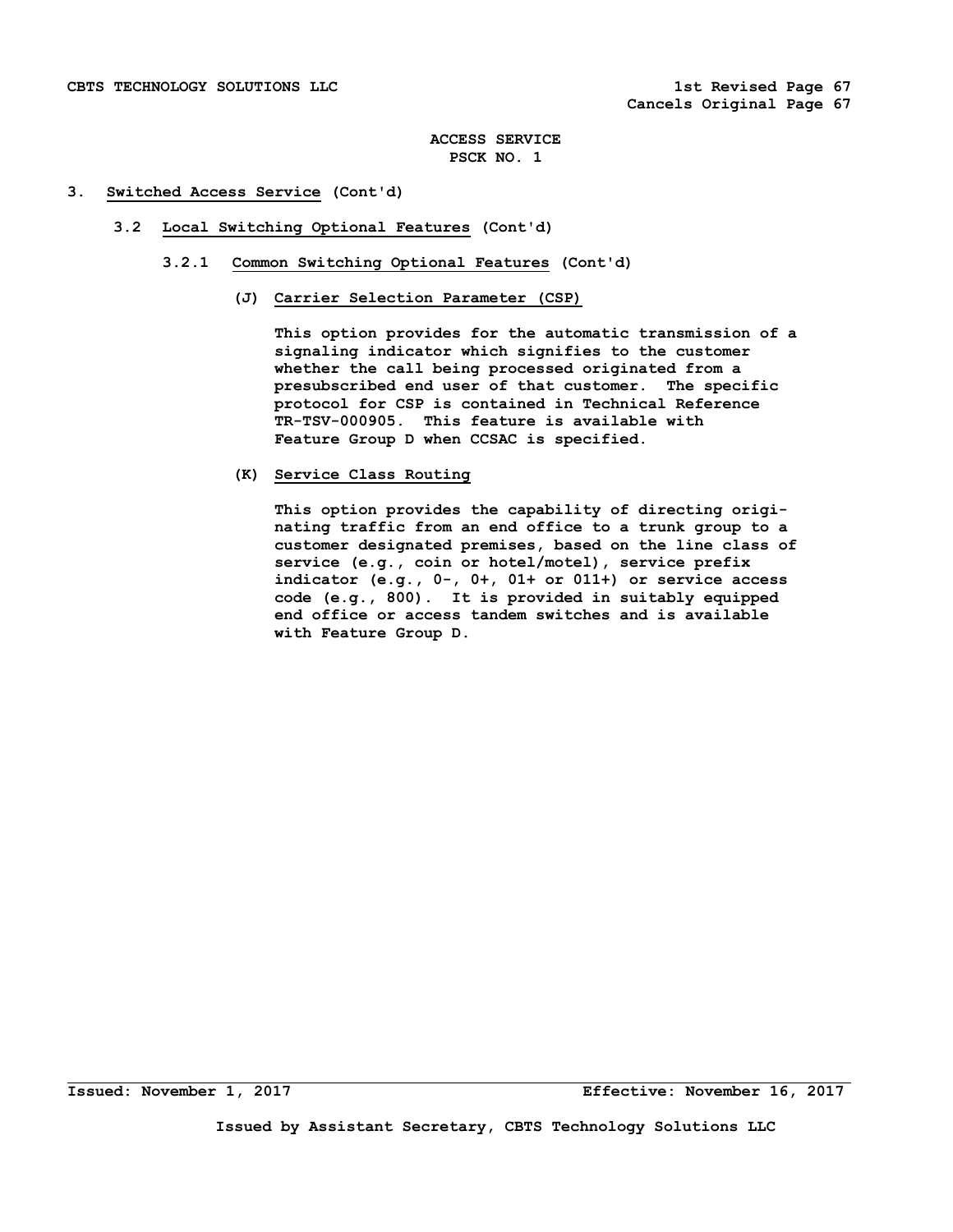# **3. Switched Access Service (Cont'd)**

- **3.2 Local Switching (Cont'd)** 
	- **3.2.1 Common Switching Optional Features (Cont'd)** 
		- **(L) Alternate Traffic Routing** 
			- **(1) Multiple Customer Premises Alternate Routing**

 **This option provides the capability of directing originating traffic from an end office (or appropriately equipped access tandem) to a trunk group (the "high usage" group) to a customer designated premises until that group is fully loaded, and then delivering additional originating traffic (the "overflowing" traffic) from the same end office or access tandem to a different trunk group (the "final" group) to a second customer designated premises. It is provided in suitably equipped end office or access tandem switches and is available with Feature Group D.** 

 **(2) End Office Alternate Routing** 

 **This option provides an alternate routing arrangement for customers who have access for a particular Feature Group to an end office via two routes: one route via an access tandem and one direct route. The feature allows the customers originating traffic from the end office to be offered first to the direct trunk group and then overflow to the access tandem group or to a TSP's access tandem group. It is provided in suitably equipped end offices and is available with Feature Group D.**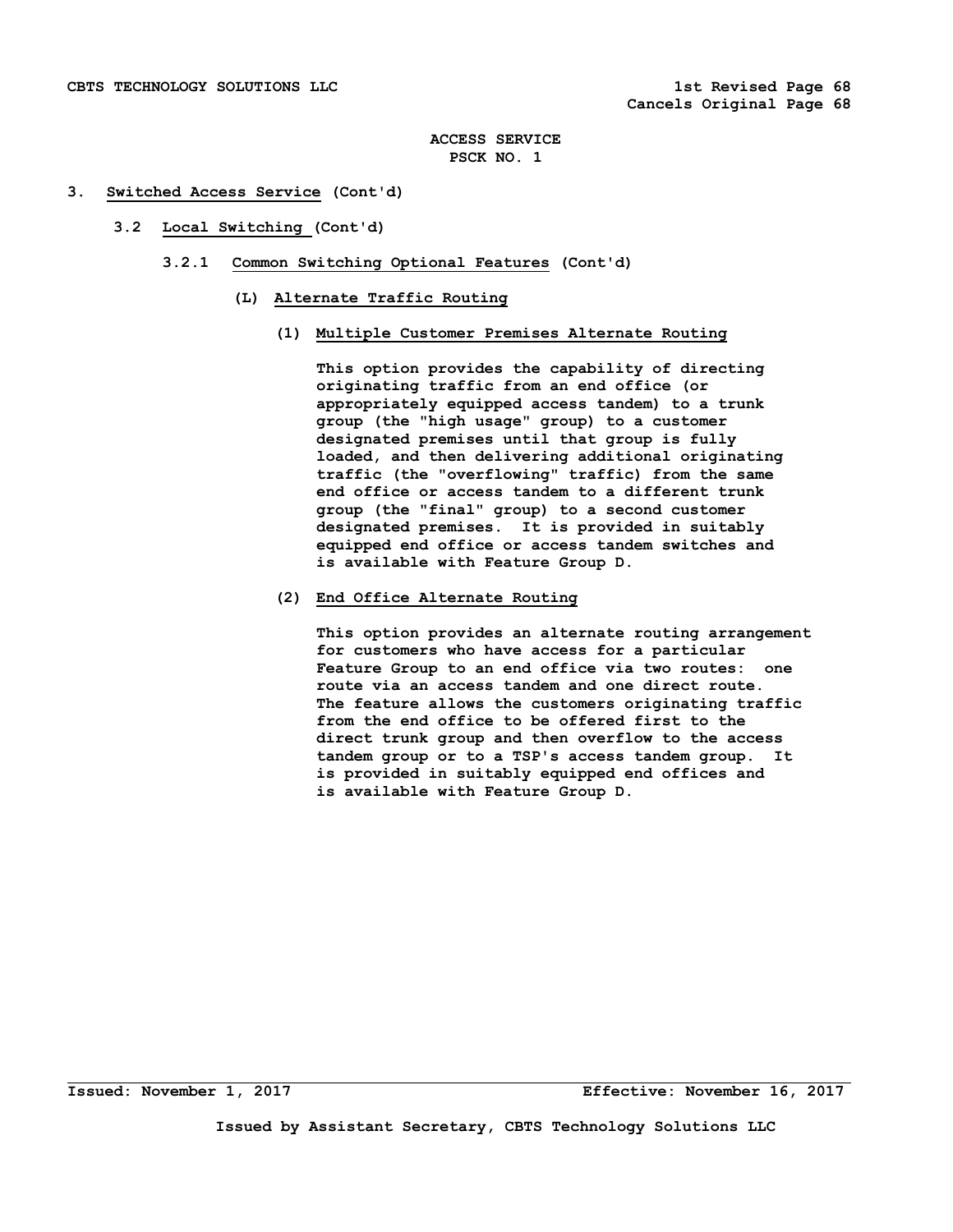## **3. Switched Access Service (Cont'd)**

- **3.2 Local Switching (Cont'd)** 
	- **3.2.1 Common Switching Optional Features (Cont'd)** 
		- **(M) Originating Line Number Screening Service (OLNS)**

 **OLNS Service provides information concerning the nature of the subscriber's line from which a call originates. OLNS service sends a two digit code with the Automatic Number Identification (ANI) at the beginning of a call to the Interexchange Carrier (IXC) and Operator Service Provider (OSP). When an IXC or OSP receives a call, it can use the information about the nature of the originating location (i.e., whether prison inmate or private payphone) to determine whether to allow the call to be billed to the originating line or require another form of payment, such as a calling card.** 

 **The two digits sent are either Automatic Number Identification Information Indicators (ANI II) or Flexible Automatic Number Identification (Flex-ANI). The charge for OLNS is recovered from the IXC and OSP through the Flex-ANI charge.** 

## **(N) International Carrier Option**

 **This option allows for Feature Group D end offices or access tandem switches equipped for International Direct Distance Dialing to be arranged to forward the international calls of one or more international carriers to the customer (i.e., the Company is able to route originating international calls to a customer other than the one designated by the end user either through presubscription or 10XXX or 10XXXX dial ing). This arrangement requires provision of written veri fication to the Company that the customer is authorized to forward such calls. The written verifica tion must be in the form of a letter of agency authoriz ing the customer to order the option on behalf of the international carrier. This option is only provided at Company end offices or access tandems equipped for International Direct Distance Dialing. It is available with Feature Group D.**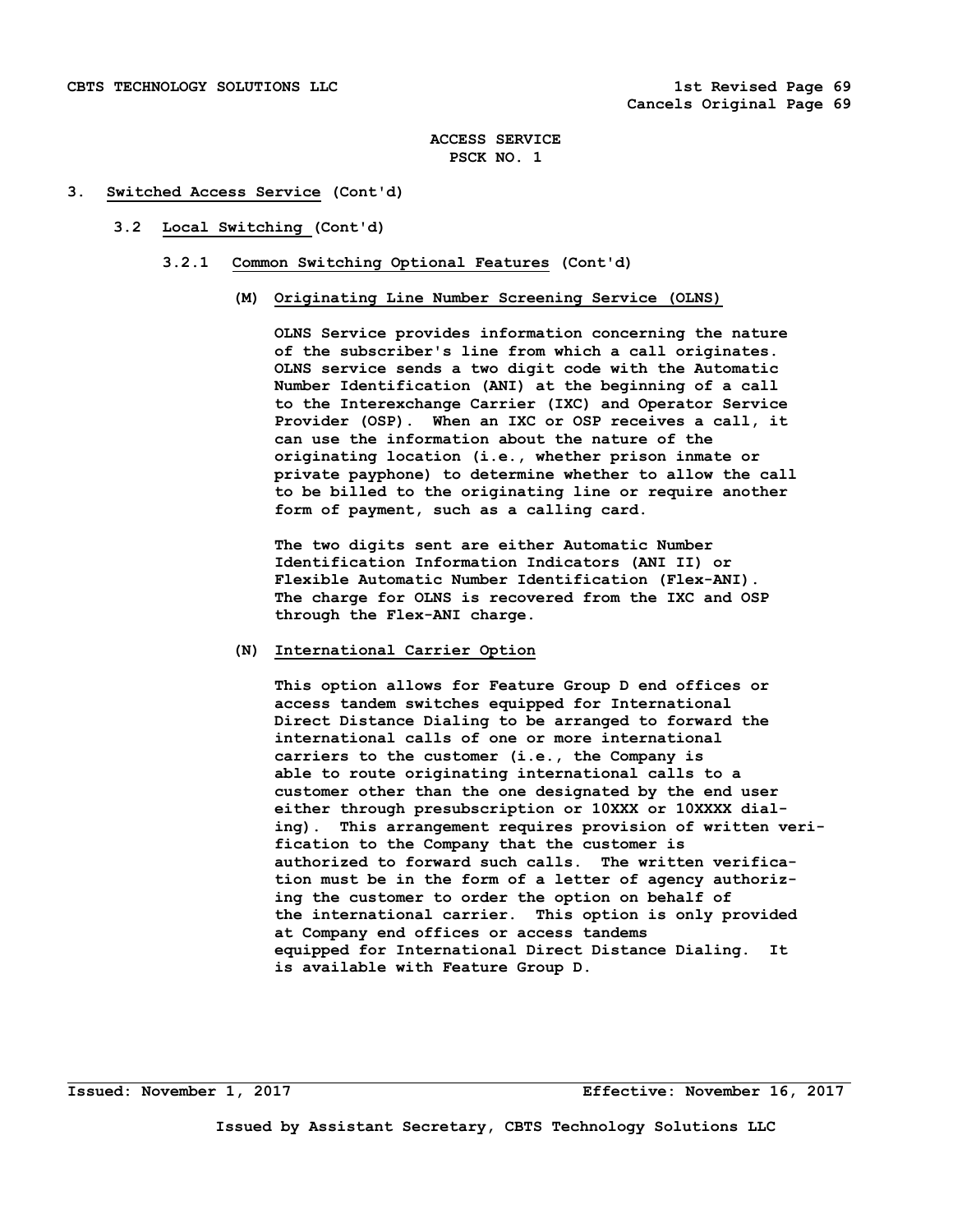## **3. Switched Access Service (Cont'd)**

## **3.3 Obligations of the Company**

 **In addition to the obligations of the Company set forth in 2. preceding, the Company has certain other obligations pertaining only to the provision of Switched Access Service. These obligations are as follows:** 

## **3.3.1 Network Management**

 **The Company will administer its network to insure the provision of acceptable service levels to all telecommunications users of the Company's network services. Generally, service levels are considered acceptable only when both end users and customers are able to establish connections with little or no delay encountered within the Company network. The Company maintains the right to apply protective controls, i.e., those actions, such as call gapping, which selectively cancel the completion of traffic, over any traffic carried over its network, including that associated with a customer's Switched Access Service. Generally, such protective measures would only be taken as a result of occurrences such as failure or overload of Company or customer facilities, natural disasters, mass calling or national security demands. In the event that the protective controls applied by the Company result in the complete loss of service by the customer, the customer will be granted a Credit Allowance for Service Interruption as set forth in 2.4.3 preceding.**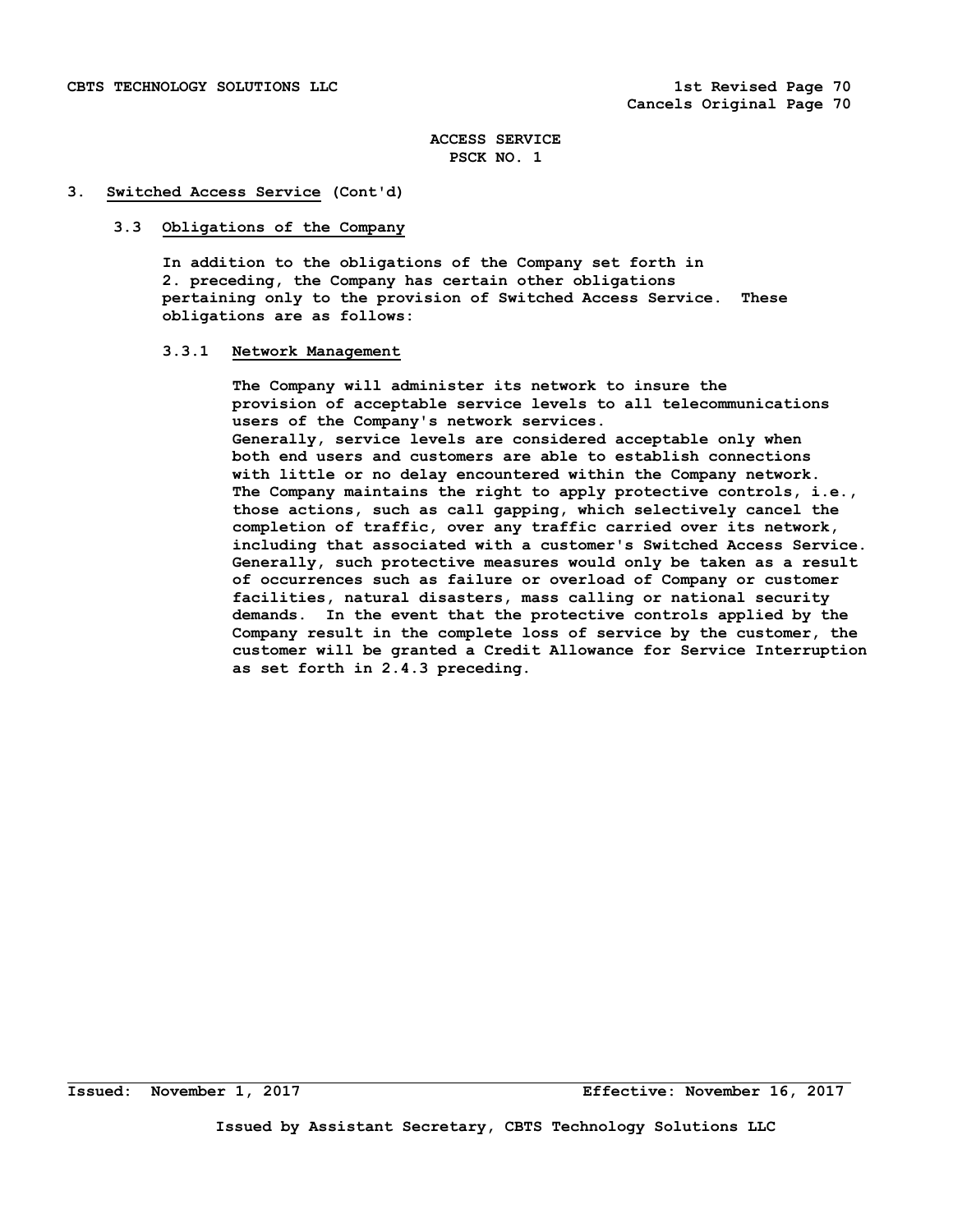#### **3. Switched Access Service (Cont'd)**

#### **3.3 Obligations of the Company (Cont'd)**

#### **3.3.2 Design and Traffic Routing of Switched Access Service**

 **For Switched Access Service, ordered on a per line or per trunk basis, the customer desired line or trunk directionality and/or traffic routing of the Switched Access Service between the customer's premises and the entry switch are specified on the customer's order for service. Also, the customer must specify the Switched Transport facilities to be used (i.e., Entrance Facility, or Electronic Cross-Connect, Direct-Trunked Transport facility, and Tandem-Switched Transport facility). When specifying the Switched Transport facilities to be used, the customer must indicate if the facilities are existing or new.** 

 **The Company will be responsible for selection of facilities from the interface to any switching point and to the end offices where capacity is ordered.** 

## **3.3.3 Determination of Number of Transmission Paths**

 **The following applies to switched access voice transmission paths, and does not apply to CCSAC signaling links and STP Port Terminations provided with the CCSAC option. For determination of the number of CCSAC signaling links and STP Port Terminations required to handle its signaling traffic, the customer shall work cooperatively with the Company.** 

 **For Switched Access Service which is ordered on a per line or per trunk basis, the customer specifies the number of trans mission paths in the order for service. A transmission path is a communication path within the frequency bandwidth of ` approximately 300 to 3000 Hz or a derived communication path of a frequency bandwidth of approximately 300 Hz to 3000 Hz provided over a high frequency analog facility or a high speed digital facility between a customer's premises and a Company location.** 

## **3.3.4 Determination of Number of End Office Transport Terminations**

 **For analog entry switches, a termination will be provided for each feature group line or trunk requested. For digital entry switches, an equivalent termination will be provided for each feature group line or trunk requested.**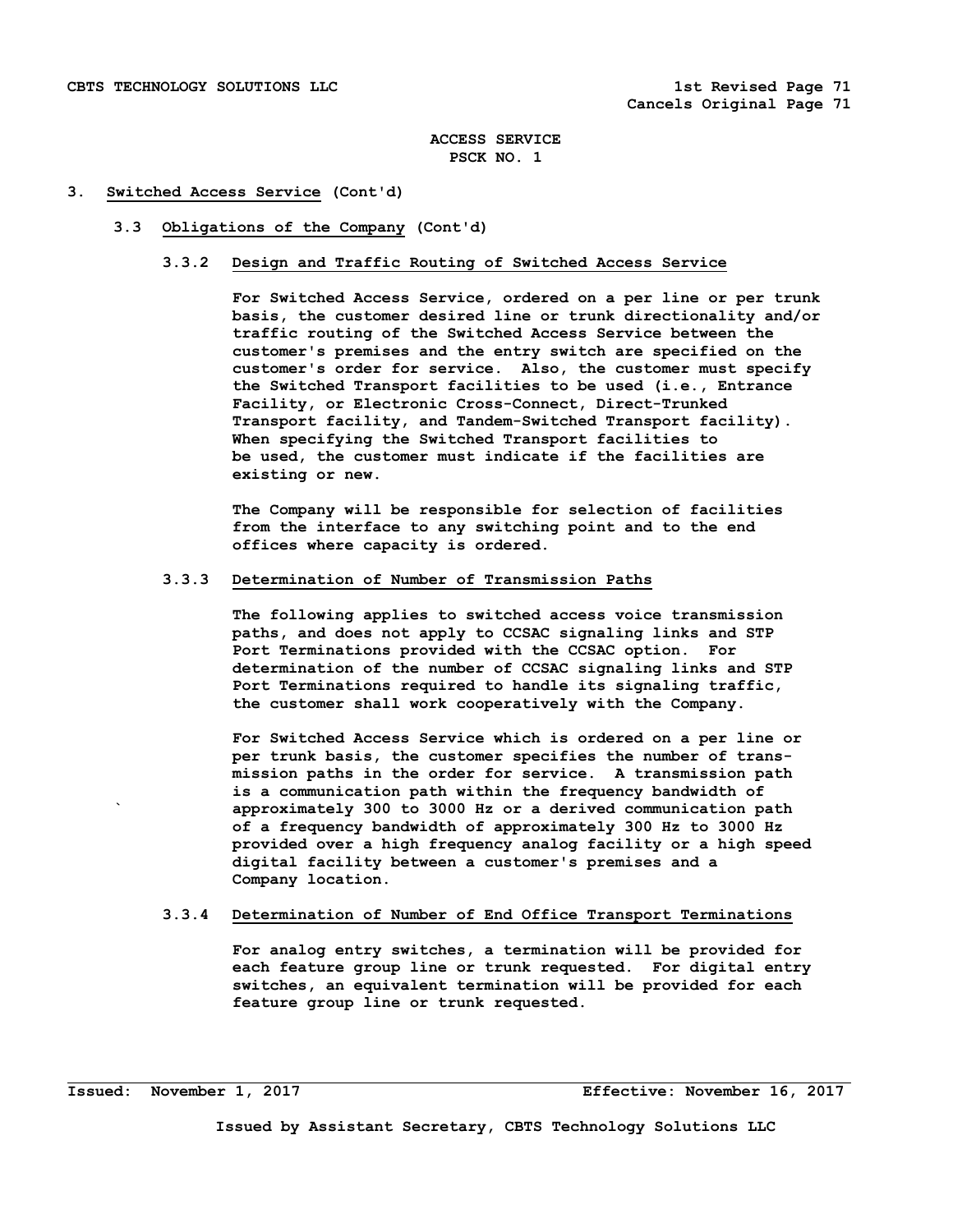#### **3. Switched Access Service (Cont'd)**

#### **3.4 Obligations of the Customer**

 **In addition to the obligations of the customer set forth in 2. preceding, the customer has certain specific obligations pertaining to the use of Switched Access Service. These obligations are as follows:** 

## **(A) Substantial Call Volume**

 **When a customer offers services for which a substantial call volume is expected during a short period of time (e.g., media stimulated events), the customer must notify the Company of the anticipated demand for each peak period. For events scheduled during weekends or holidays, the Company must be notified no later than 5:00 p.m. local time the second prior business day. Notification should include the nature, time, duration, and frequency of the event, an estimated call volume, and the NPA NXX line number(s) to be used.** 

 **On the basis of the information provided, the Company may invoke network management controls if required to reduce the probability of excessive network congestion. The Company will work cooperatively with the customer to determine the appropriate level of such control.** 

 **Failure to provide prescribed notification may result in customer caused network congestion, which could result in discontinuation of service under section 2.2 and/or damages under paragraph 2.3.1.** 

**Issued: November 1, 2017 Effective: November 16, 2017**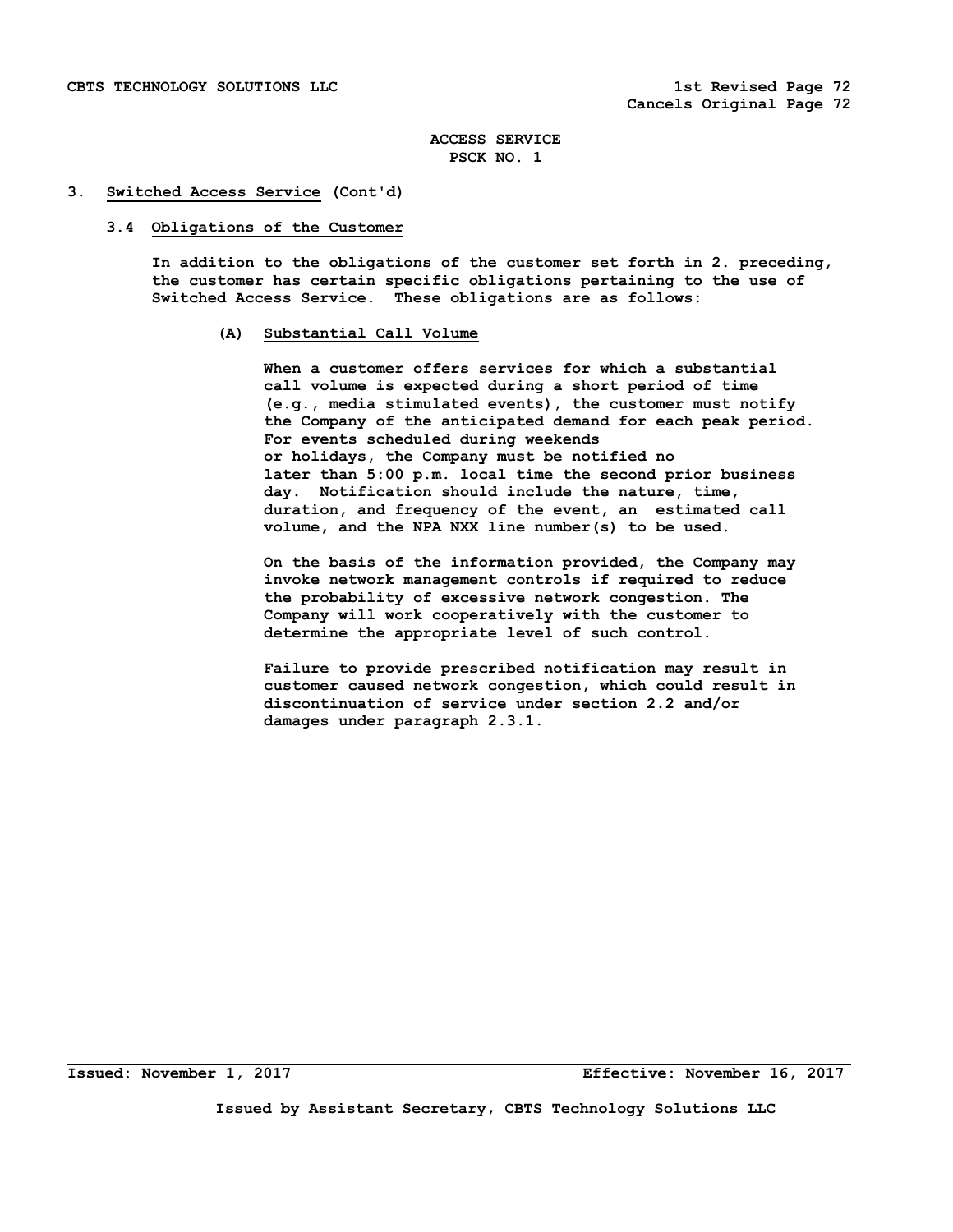#### **3. Switched Access Service (Cont'd)**

# **3.4 Obligations of the Customer (Cont'd)**

### **3.4.1 Supervisory Signaling**

 **The customer's facilities shall provide the necessary on-hook, off-hook, answer and disconnect supervision.** 

## **3.4.2 Trunk Group Measurement Reports**

 **With the agreement of the customer, trunk group data in the form of usage in hundred call seconds, peg count and overflow for its end of all access trunk groups, where technologically feasible, will be made available to the Company. These data will be used to monitor trunk group utilization and service performance and will be based on previously arranged intervals and format.** 

#### **3.4.3 Design of Switched Access Services**

 **When a customer orders Switched Access Service on a per line or per trunk basis, it is the customer's responsibility to assure that sufficient access services have been ordered to handle its traffic.**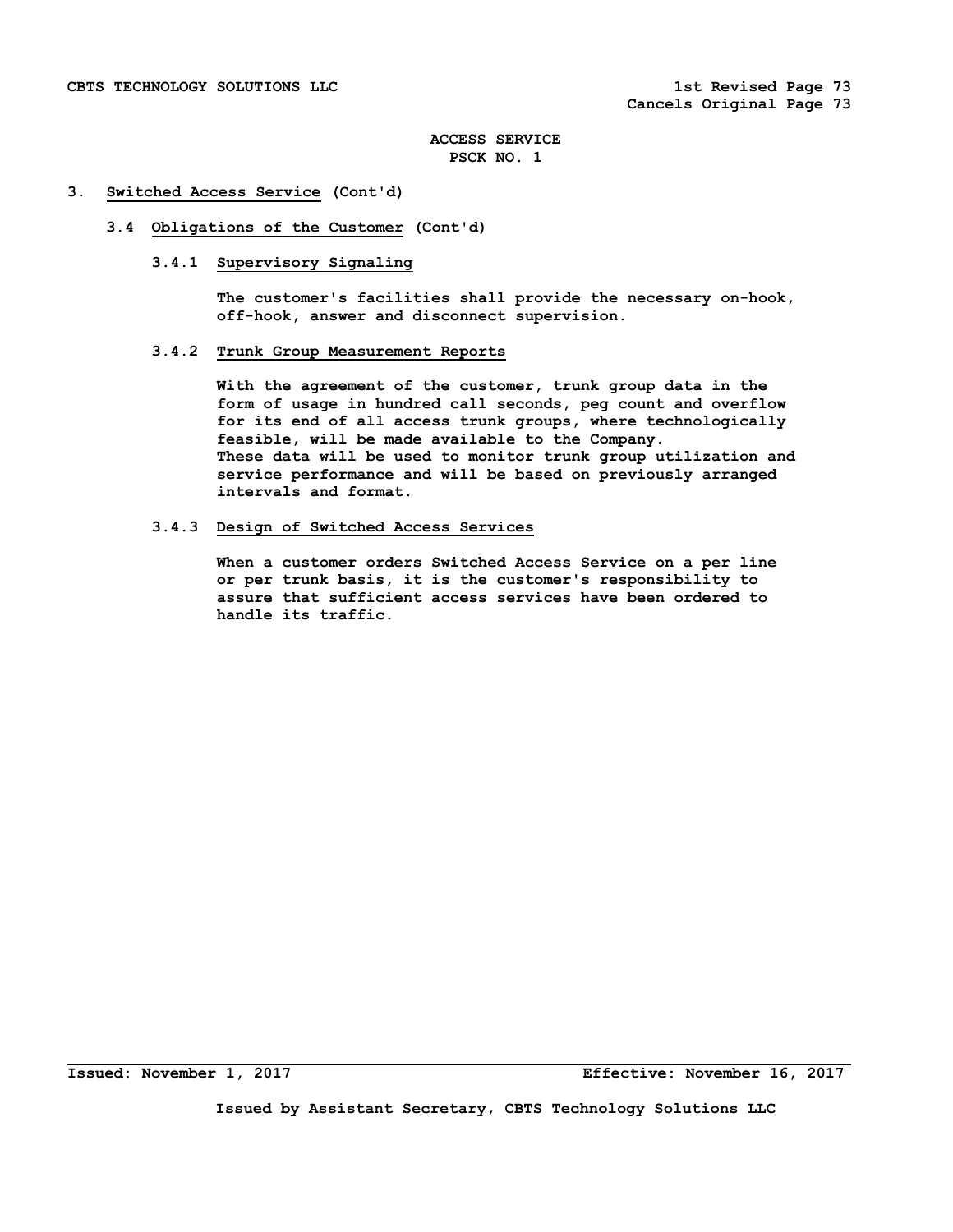#### **3. Switched Access Service (Cont'd)**

#### **3.5 Rate Regulation (cont'd)**

 **This section contains the specific regulations governing the rates and charges that apply for Switched Access Service.** 

# **3.5.1 Description of Rates and Charges**

 **There are four types of rates and charges that apply to Switched Access Service. These are monthly recurring rates, Usage rates, nonrecurring charges, and payment plans for Mercury 1.544 (DS1) service. These rates and charges are applied differently to the various rate elements as set forth following.** 

#### **(A) Monthly Rates**

 **Monthly rates are flat recurring rates that apply each month or fraction thereof that a specific rate element is provided. For billing purposes, each month is considered to have 30 days.** 

## **(B) Usage Rates**

 **Usage rates are rates that apply only when a specific rate element is used. These are applied on a per occurrence (e.g., query, access minute, access minute fixed and per mile basis. Usage rate charges are accumulated over a monthly period.** 

## **(C) Nonrecurring Charges**

 **Nonrecurring charges are one-time charges that apply for a specific work activity (i.e., installation or change to an existing service). The types of nonrecurring charges that apply for Switched Access Service are: installation of service, service rearrangements, and Signaling for Tandem Switching**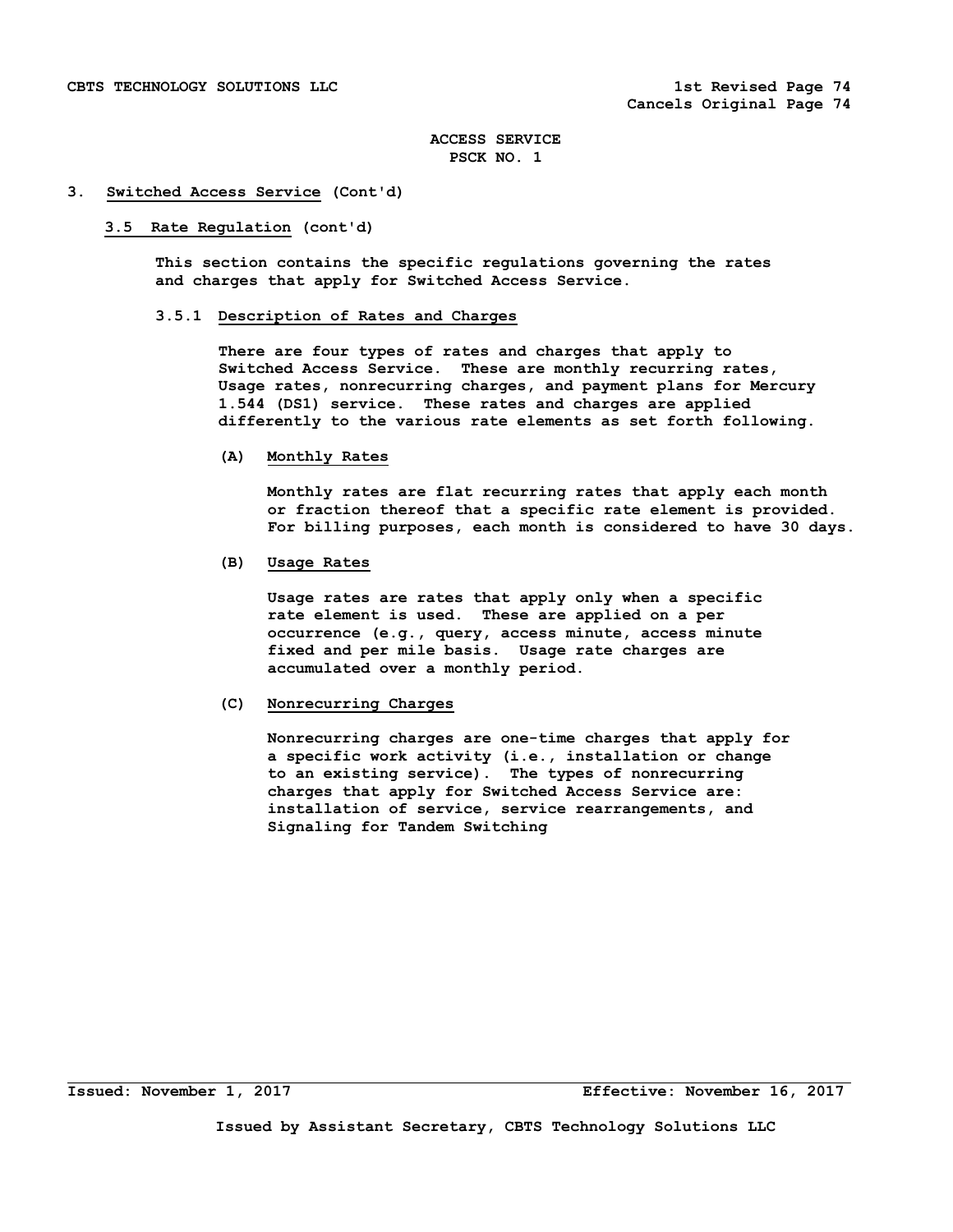#### **3. Switched Access Service (Cont'd)**

#### **3.5 Rate Regulation (cont'd)**

- **3.5.1 Description of Rates and Charges (Cont'd)**
- **(C) Nonrecurring Charges (Cont'd)** 
	- **(1) Installation of Service**

 **Nonrecurring charges apply to each Switched Access Service installed as follows:** 

- **Per Line or Per Trunk**
- **Per Entrance Facility (DS1 or DS3)**
- **Per Multiplexer ordered**

#### **(D) Payment Plans for Mercury 1.544 (DS1) Service**

 **The Optional Payment Plan (OPP) is a provision that allows a customer to pay a fixed rate for specific Mercury 1.544 (DS1) Service over a 36 or 60 month payment period. During the effective term, monthly rates for services installed under this arrangement will not be subject to Company initiated rate changes.** 

 **Mercury 1.544 (DS1) rates and charges for which the OPP is available are listed in 3.7.1 following.** 

 **During a customer's OPP term, the customer shall pay current rates provided they do not exceed the original rate contracted for by the customer, and conversion may be made to a new OPP term of the same or different length. If the expiration date for the new service or OPP term is beyond the end of the original OPP term, the remaining OPP charges for the original term will not apply.** 

 **At the expiration of the OPP term and if the customer wishes to continue Mercury 1.544 (DS1) Service the customer may elect:** 

- **Prevailing month-to-month tariff rates**
- **A new OPP at the prevailing OPP rate, if available**

 **The customer continues to receive the OPP rate on a month-to month basis for a period of up to six months following the completion of the term. After the six months, the rates will automatically revert to the month-to-month rates.**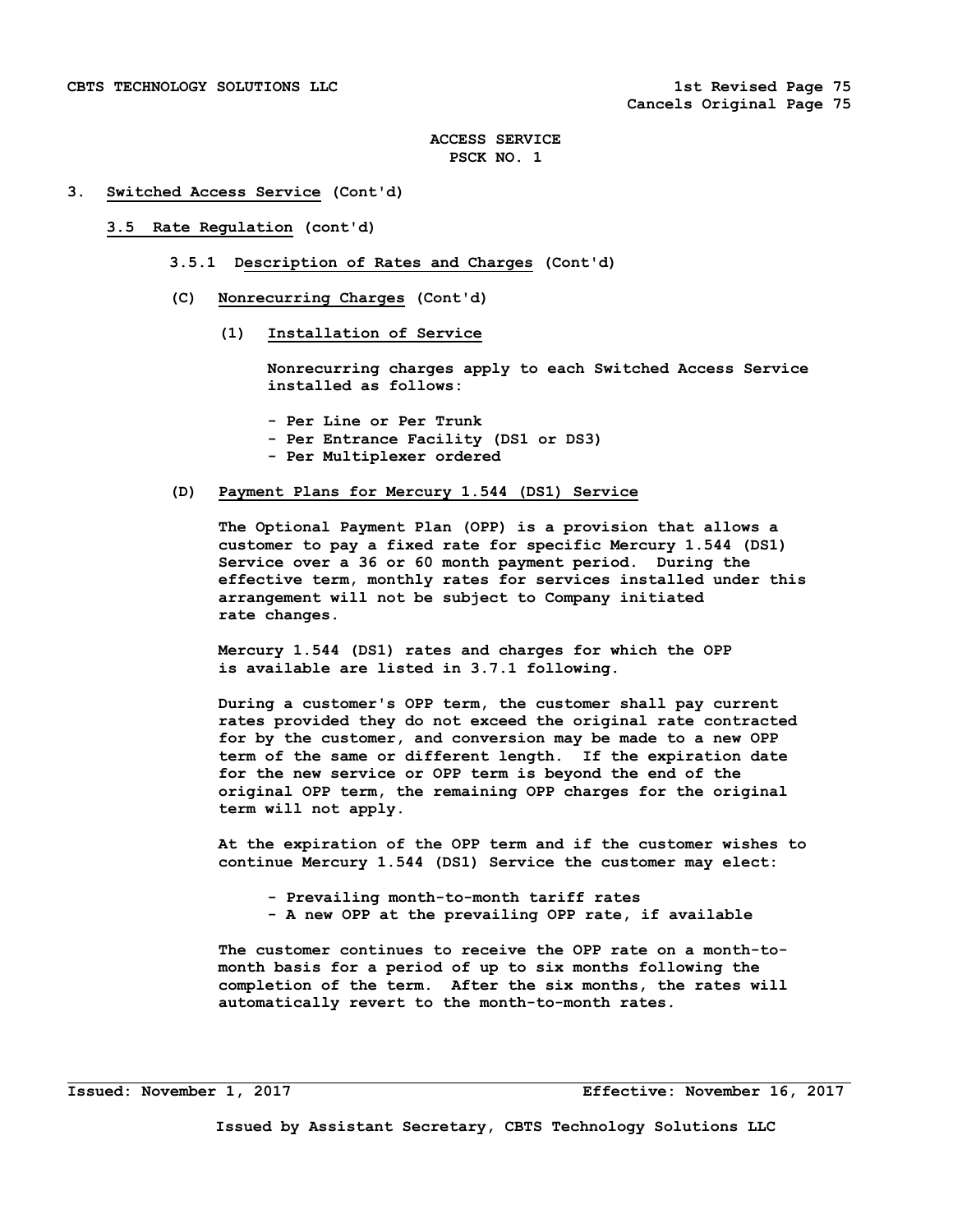#### **3. Switched Access Service (Cont'd)**

#### **3.5 Rate Regulation (cont'd)**

#### **3.5.1 Description and Application of Rates and Charges (Cont'd)**

 **(D) Payment Plan for Mercury 1.544 (DSls) Service (Cont'd)** 

 **During an OPP term, a customer may move one Entrance Facility service to another location while keeping the OPP in force, provided the customer and customer's end user remain the same and no lapse in service occurs.** 

 **The Minimum Period for service provided under an OPP is the same as the OPP term selected by the customer (i.e. 36 or 60 month payment period). The Minimum Period for service pro vided under the month-to-month payment arrangement is 1 month for Mercury 1.544 (DS1).** 

 **Customers requesting termination of service prior to the ex piration date of the Minimum Period will be liable for payment of a Minimum Period Charge. The Minimum Period Charge for all OPP terms will be calculated as follows:** 

- **The service that is in place less than 12 months the customer would pay the monthly rate for the service.**
- **The dollar difference between (a) the current OPP rate for the OPP term that could have been completed during the time the service was actually in service, and (b) the customer's current OPP rate for each month the service was provided.**

 **For example, a customer subscribed to a 60 month OPP term and disconnected service during the 39th month. This customer's minimum period charge would be:** 

 **[36 month OPP rate - 60 month OPP rate] X 39 = Minimum Period Charge.** 

 **The 36 month OPP term could have been completed during the months the service was actually in service.** 

 **All minimum period charges will be based on the OPP rates in effect at the time of termination.** 

**Issued: November 1, 2017 Effective: November 16, 2017**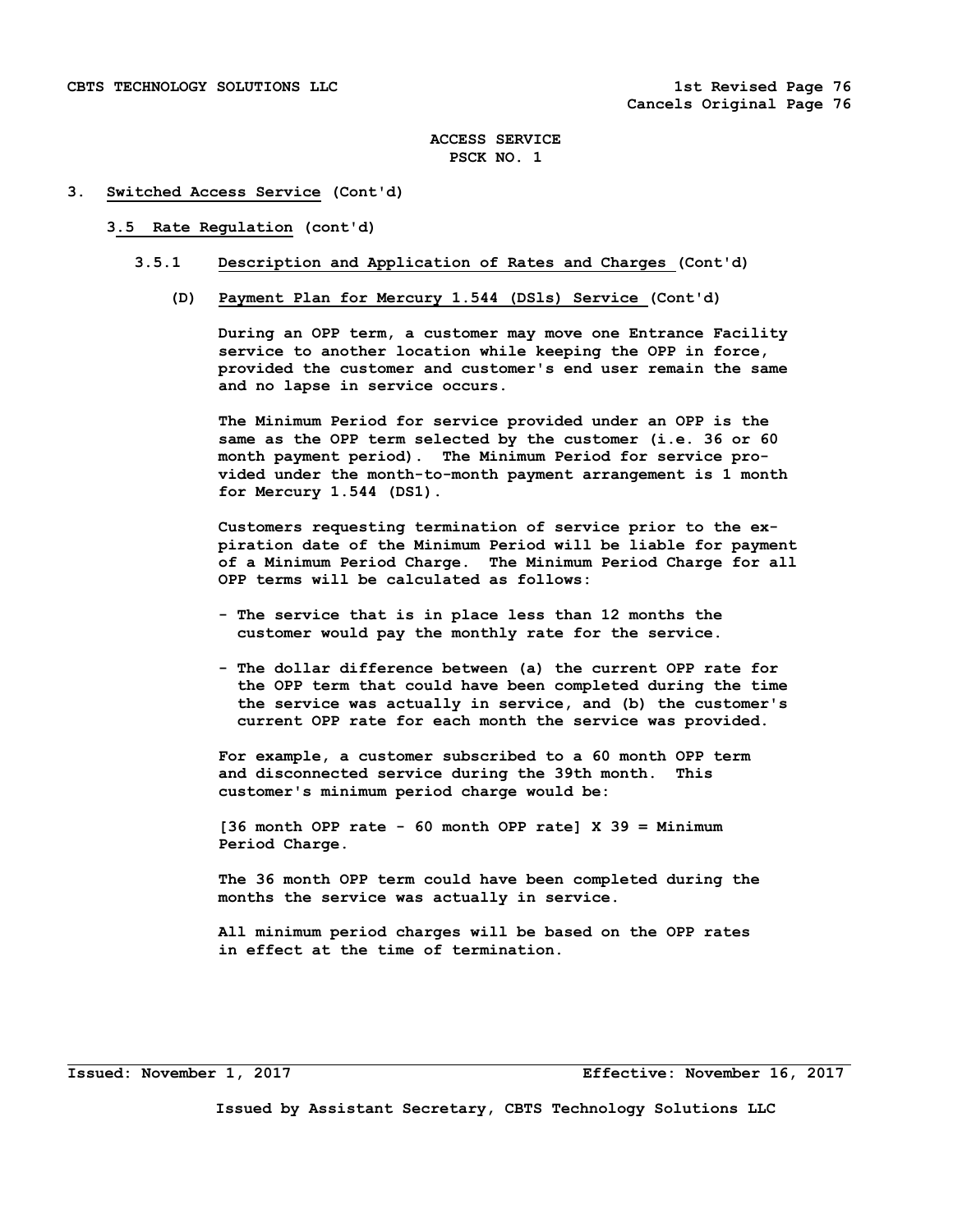#### **3. Switched Access Service (Cont'd)**

- **3.5 Rate Regulations (Cont'd)** 
	- **3.5.1 Description of Rates and Charges (Cont'd)** 
		- **(E) Nonrecurring Charges (Cont'd)** 
			- **(1) Service Rearrangements**

 **Service rearrangements are changes to existing services installed which do not result in either a change in the minimum period requirements as set forth in 2.4.2 preceding or a change in the physical location of the point of termination at a customer's premises or a customer's end user's premises. Changes which result in the establishment of new minimum period obligations are treated as disconnects and starts. Changes in the physical location of the point of termination are treated as moves and are described and charged for as set forth in 3.5.4 following.** 

 **The charge to the customer for the service rearrangement is dependent on whether the change is administrative only in nature or involves an actual physical change to the service.** 

 **Administrative changes will be made without charge(s) to the customer. Such changes require the continued provision and billing of the Access Service to the same entity (i.e., customer remains responsible for all outstanding indebtedness for the Access Service). Administrative changes are as follows:** 

 **- Change of customer name (i.e., the customer of record does not change but rather the customer of record changes its name.**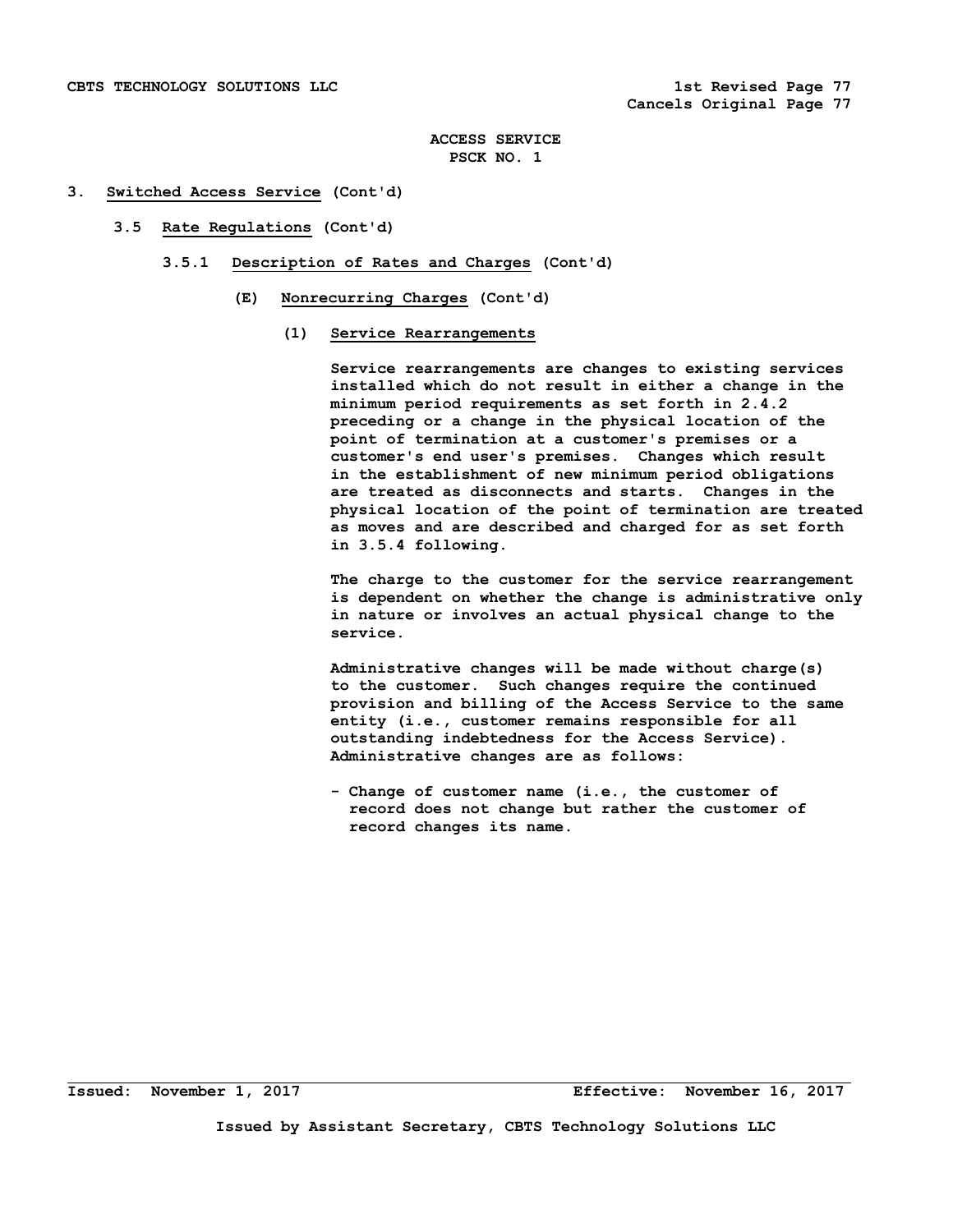#### **3. Switched Access Service (Cont'd)**

- **3.5 Rate Regulations (Cont'd)** 
	- **3.5.1 Description of Rates and Charges (Cont'd)** 
		- **(E) Nonrecurring Charges (Cont'd)** 
			- **(2) Service Rearrangements (Cont'd)** 
				- Change of customer or customer's end user premises  **address when the change of address is not a result of a physical relocation of equipment,**
				- Change in billing data (name, address, or contact  **name or telephone number),**
				- Change of customer circuit identification,
				- Change of billing account number,
				- Change of customer test line number,
				- Change of customer or customer's end user contact  **name or telephone number, and**
				- Change of jurisdiction.

 **All other service rearrangements will be charged for as follows:** 

- If, due to technical limitations of the Company,  **a customer could not combine its 800 Access Service traffic with its other trunk side Switched Access Service, no charge will apply to combine these trunk groups when it becomes technically possible.**
- For all other changes, including the addition of,  **or modifications to, optional features a charge equal to the Switched Transport nonrecurring (i.e., installation) charge will apply. When an optional feature is not required on each transmission path, but rather for an entire transmission path group,**

**Issued: November 1, 2017 Effective: November 16, 2017**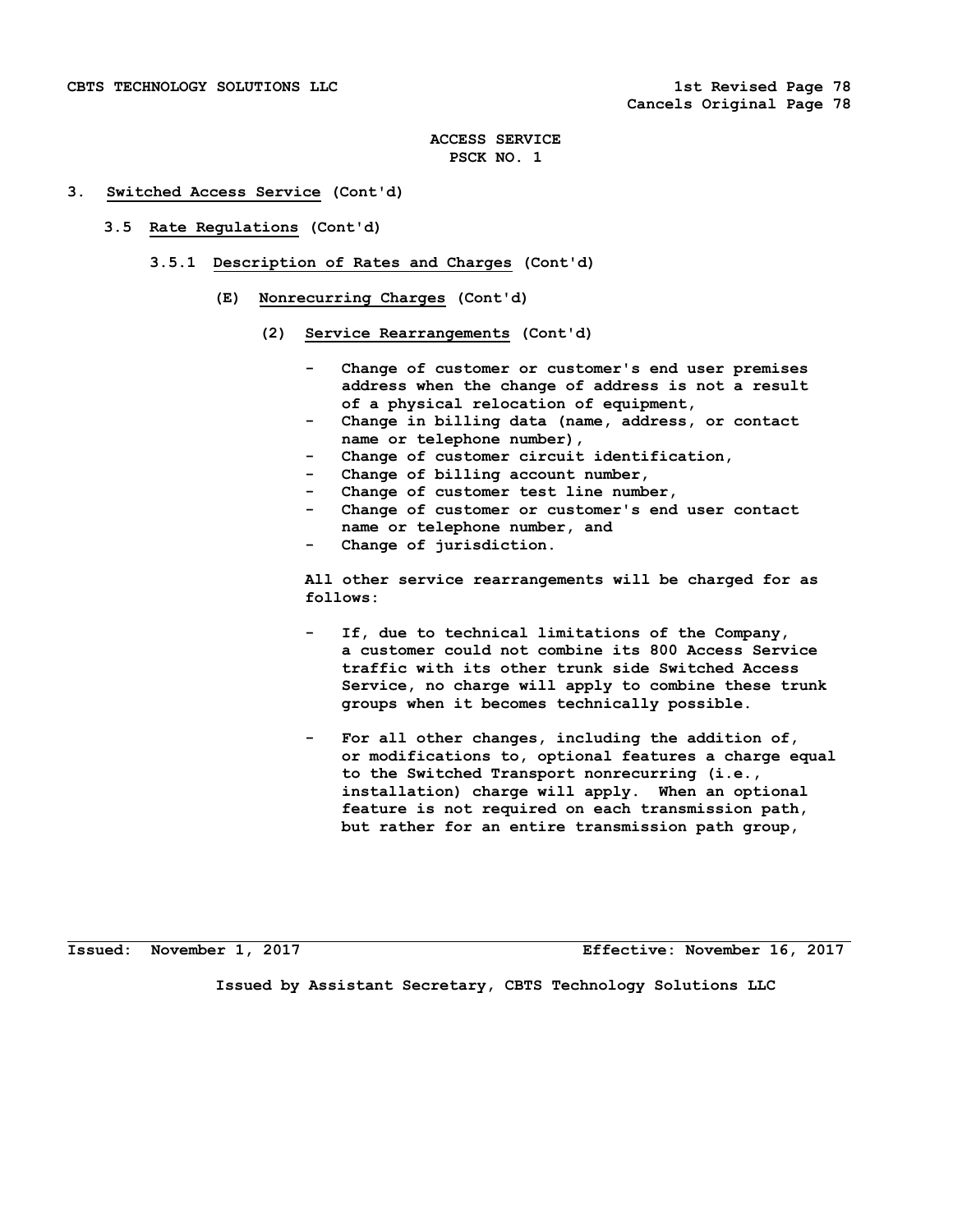#### **3. Switched Access Service (Cont'd)**

- **3.5 Rate Regulations (Cont'd)** 
	- **3.5.1 Description of Rates and Charges (Cont'd)** 
		- **(E) Nonrecurring Charges (Cont'd)** 
			- **(1) Service Rearrangements (Cont'd)**

 **an end office or an access tandem switch, only one such charge will apply (i.e., it will not apply per transmission path). When the CCSAC option is elected, the customer may add Calling Party Number (CPN), Charge Number (CN), and Carrier Selection Parameter (CSP) at no additional charge if these features are specified at the time the CCSAC option is ordered for existing switched access trunks.** 

 **- In compliance with FCC Docket No. 91-213 Report and Order, Adopted September 17, 1992, no Switched Transport nonrecurring charges will apply for service connection when an interexchange carrier converts trunks from tandem-switched transport to direct-trunked transport or from direct-trunked transport to tandem-switched transport, or for movement between Voice Grade, DS1 or DS3 facilities. The customer, however, must maintain the same Point of Termination (POT) location to receive the waiver. This waiving of Switched Transport nonrecurring charges remains in effect until six months from the effective date of the Local Transport Restructure tariff.** 

#### **(2) Signaling for Tandem Switching**

 **A nonrecurring charge as specified in 3.7.1 following applies when a TSP request signaling information for the provision of tandem switching. The nonrecurring signaling charge applies per CIC routed over a TSP's trunk group, by Telephone Company end office.**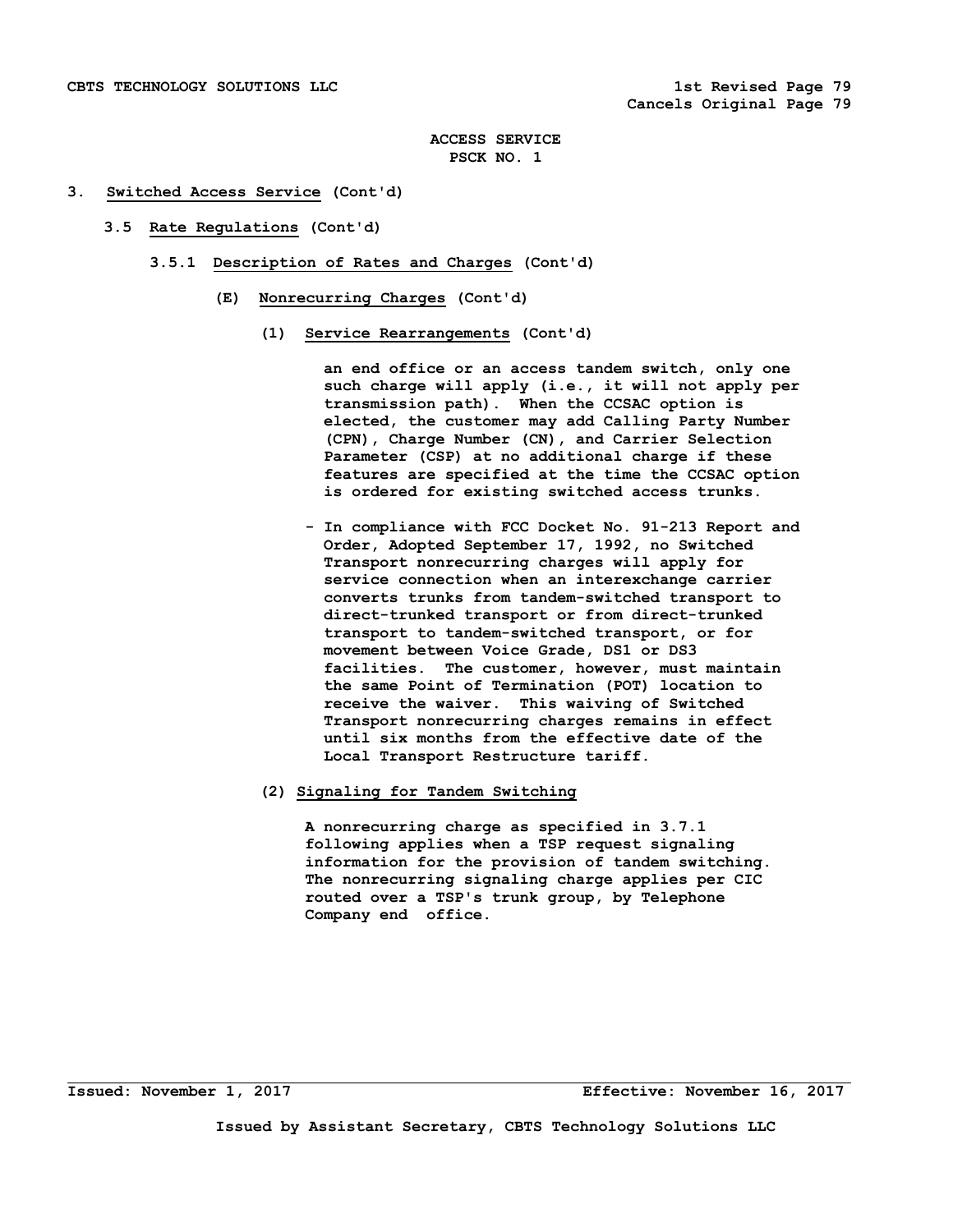#### **3. Switched Access Service (Cont'd)**

#### **3.5 Rate Regulations (Cont'd)**

- **3.5.1 Description of Rates and Charges (Cont'd)** 
	- **(F) Local Switching Ports** 
		- **(1) Local Switching Common Port**

 **The Local Switching Common Trunk Port minutes of-use rate provides for the use of the shared end office trunk ports for termination of common transport trunks for tandem routed traffic.** 

 **(2) Local Switching Dedicated Trunk Port** 

 **The Local Switching Dedicated Trunk Port monthly rate provides for termination of a dedicated trunk in the end office port. The rate is assessed per trunk for all trunk side services, per analog or digital end office.** 

### **3.5.2 Minimum Periods**

 **Switched Access Service is provided for a minimum period of one month.** 

### **3.5.3 Minimum Monthly Charge**

 **Switched Access Service is subject to a minimum monthly charge. The minimum charge applies for the total capacity provided. The minimum monthly charge consists of the following elements:** 

 **The minimum monthly charge for the Tandem-Switched Transmission and Tandem-Switching rate elements is the sum of the charges set forth in 3.7.1 following for the measured usage for the month.** 

 **The minimum monthly charge for Entrance Facilities and Direct-Trunked Transport rate elements is the sum of the charges set forth in 3.7.1 following.**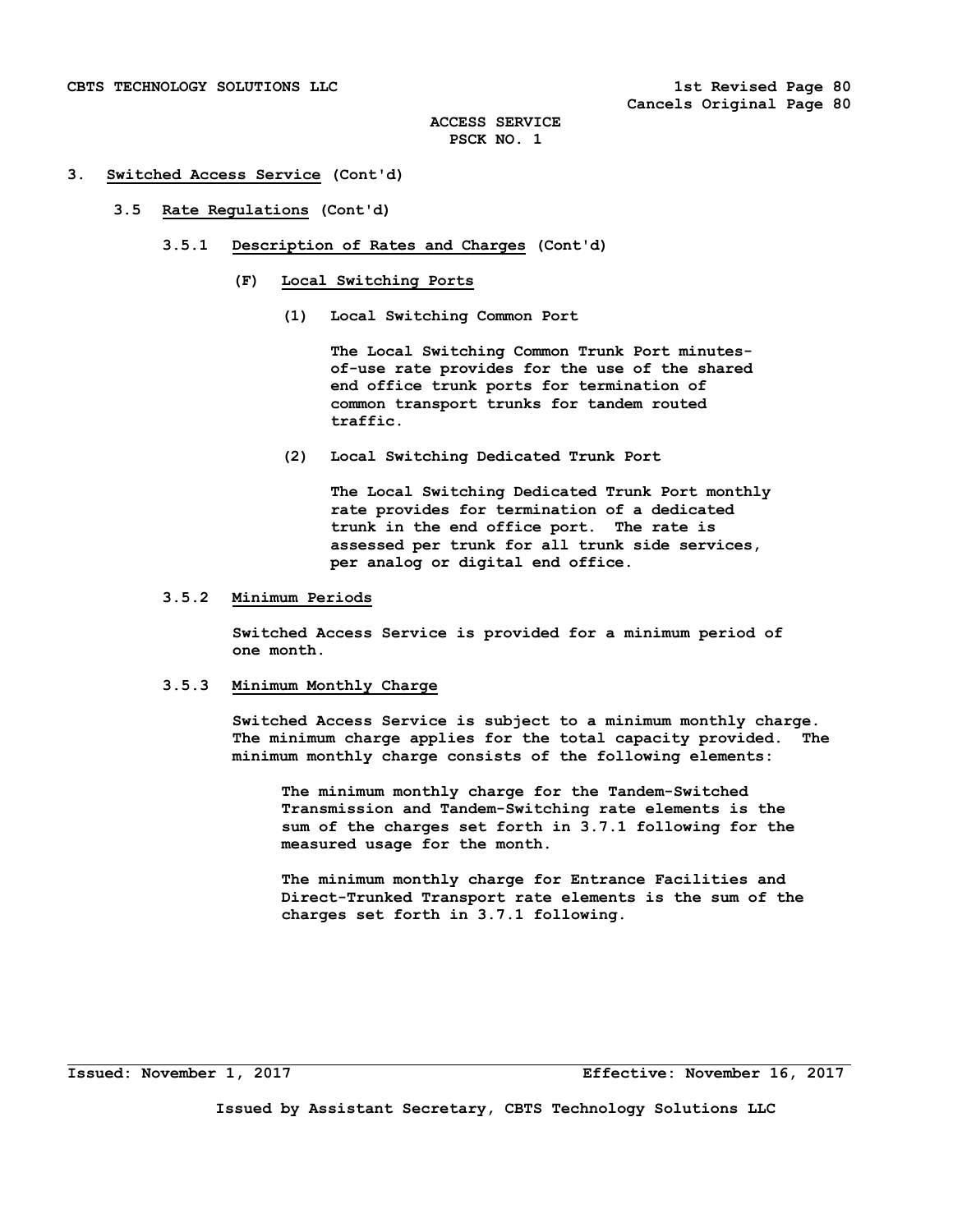#### **3. Switched Access Service (Cont'd)**

#### **3.5 Rate Regulations (Cont'd)**

 **3.5.4 Moves** 

 **A move involves a change in the physical location of one of the following:** 

 **- The point of termination at the customer's premises - The customer's premises** 

 **The charges for the move are identical whether the move is to a new location within the same building or to a different building.** 

 **All Moves will be treated as a discontinuance and start of service and all associated nonrecurring charges will apply. New minimum period requirements will be established for the new services. The customer will also remain responsible for satisfying all outstanding minimum period charges for the discontinued services.** 

## **3.5.5 Measuring Access Minutes**

 **Customer traffic to end offices will be measured by the Telephone Company at end office switches or access tandem switches. Origi nating and terminating calls will be measured by the Company to determine the basis for computing chargeable access minutes.** 

 **For terminating calls over FGD, where the off-hook supervisory signal is provided by the customer's equipment the measured minutes are the chargeable access minutes.**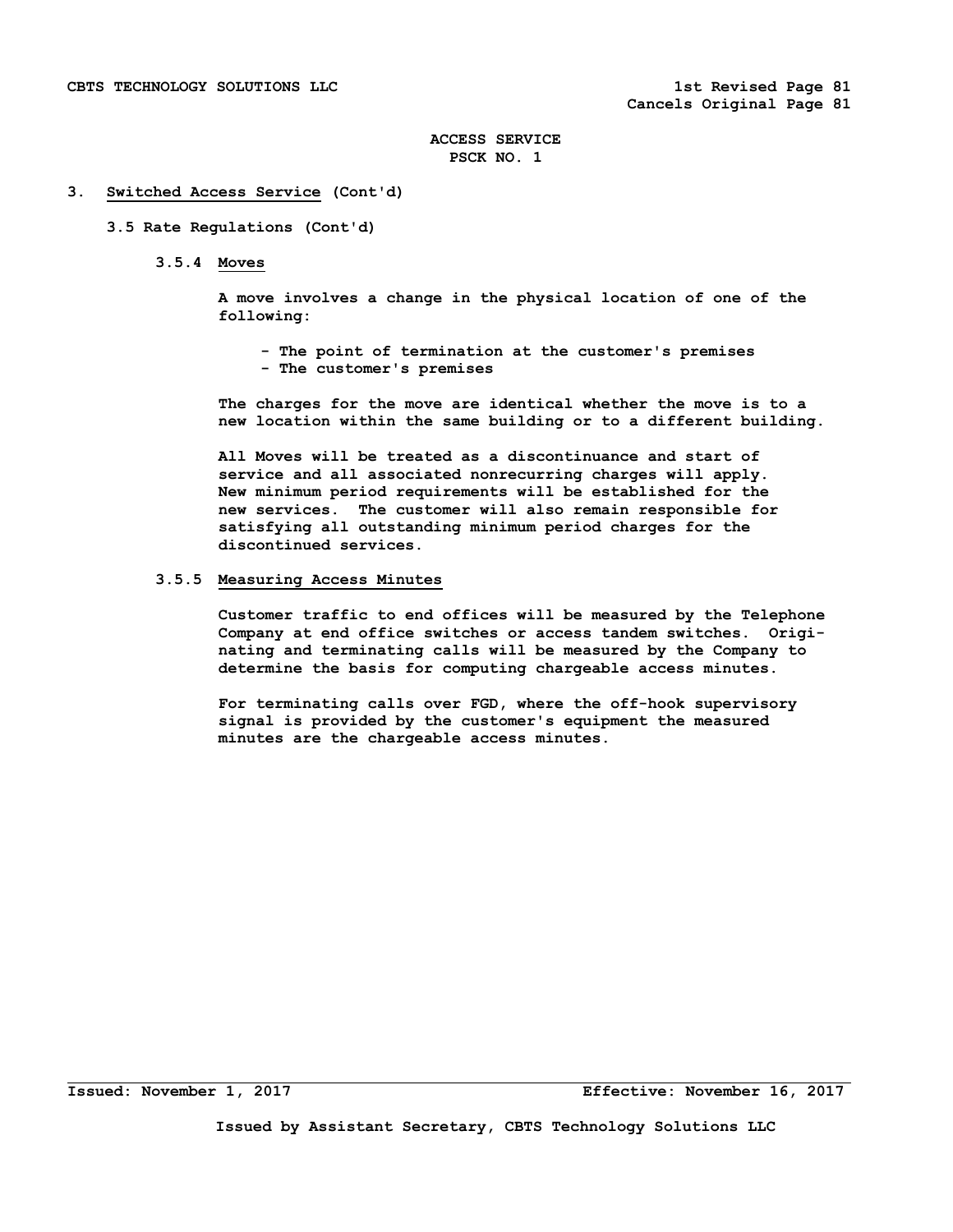#### **3. Switched Access Service (Cont'd)**

- **3.5 Rate Regulations (Cont'd)** 
	- **3.5.5 Measuring Access Minutes (Cont'd)** 
		- **Step 1: Obtain recorded originating minutes and messages (measured as set forth in (A) following for FGA where the off-hook supervisory signal is forwarded by the customer's equipment when the called party answers) from the appropriate recording data.**
		- **Step 2: Obtain the total attempts by dividing the originating measured messages by the completion ratio. Completion ratios (CR) are obtained separately for the major call categories such as DDD, 800, directory assistance and international from a sample study which analyzes the ultimate completion status of the total attempts which receive acknowledgement from the customer. That is, Measured Messages divided by Completion Ratio equals Total Attempts.**
		- **Step 3: Obtain the total non-conversation time additive (NCTA) by multiplying the total attempts (obtained in Step 2) by the NCTA per attempt ratio. The NCTA per attempt ratio is obtained from the sample study identified in Step 2 by measuring the non-conversation time associated with both completed and uncompleted attempts. The total NCTA is the time on a completed attempt from customer acknowledgment of receipt of call to called party answer (set up and ringing) plus the time on an uncompleted attempt from customer acknowledgement of call until the access tandem or end office receives a disconnect signal (ring - no answer, busy or network blockage). That is, Total Attempts times Non- Conversation Time per Attempt Ratio equals Total NCTA.**
		- **Step 4: Obtain total chargeable originating access minutes by adding the total NCTA (obtained in Step 3) to the recorded originating measured minutes (obtained in Step 1). That is, Measured Minutes plus NCTA equals Chargeable Originating Access Minutes.**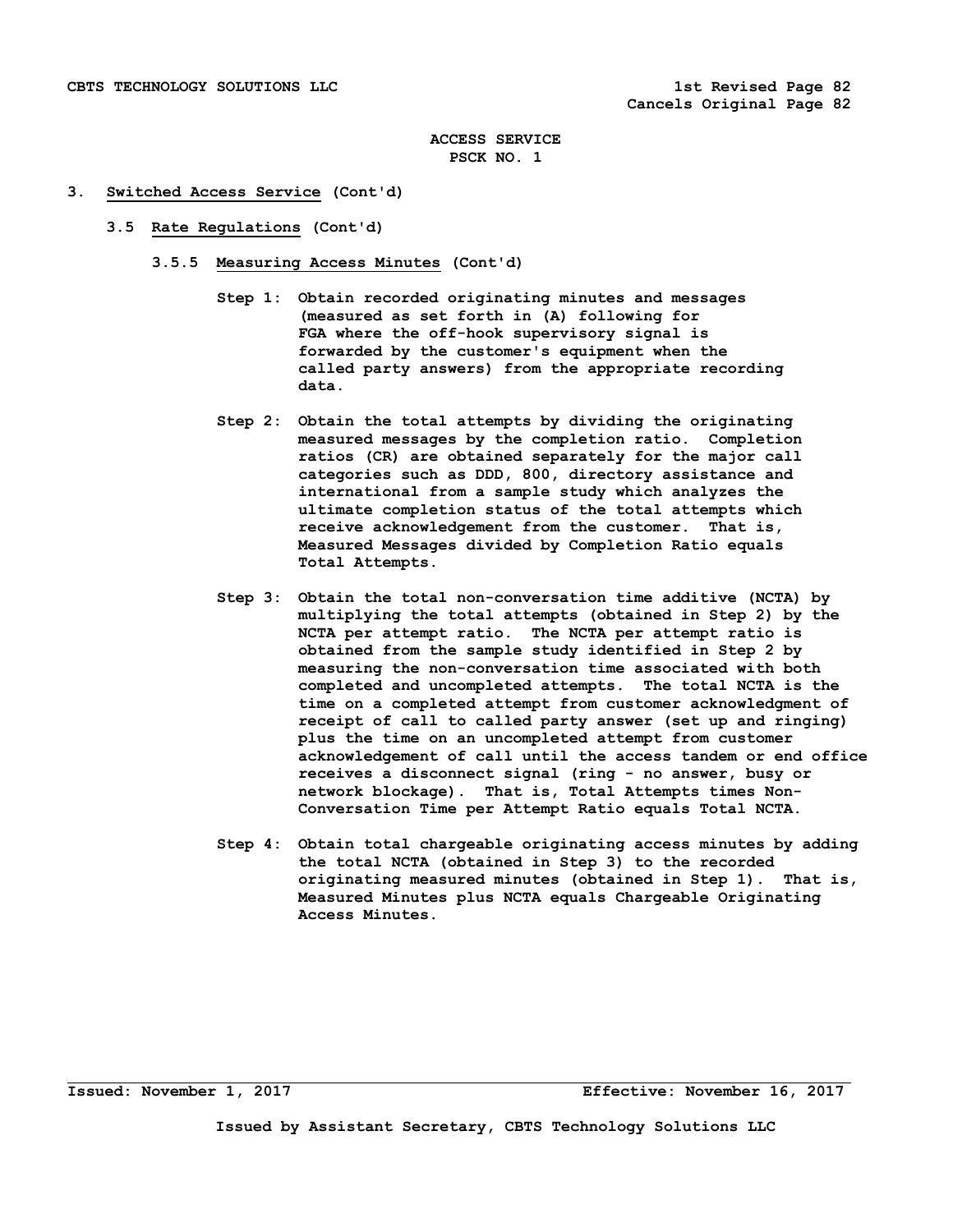#### **3. Switched Access Service (Cont'd)**

#### **3.5 Rate Regulations (Cont'd)**

 **3.5.5 Measuring Access Minutes (Cont'd)** 

 **Following is an example which illustrates how the chargeable originating access minutes are derived from the measured originating minutes using this formula.** 

- **Where: Measured Minutes (M. Min.) = 7,000 Measured Messages (M. Mes.) = 1,000 Completion Ratio (CR) = .75**  NCTA per Attempt = .4
	- **(1) Total Attempts = 1,000(M. Mes) = 1,333.33 .75 (CR)**
	- **(2) Total NCTA = .4 (NCTA per Attempt) x 1,333.33 = 533.33**
	- **(3) Total Chargeable Originating Access Minutes = 7,000(M. Min) + 533.33(NCTA) = 7,533.33**

 **FGD access minutes or fractions thereof are accumulated over the billing period. The exact value of the fraction is a function of the switch technology where the measurement is made. FGD access minutes are accumulated for each end office.** 

 **When determining chargeable access minutes the accumulated access minutes or fractions thereof are rounded up to the nearest access minute.**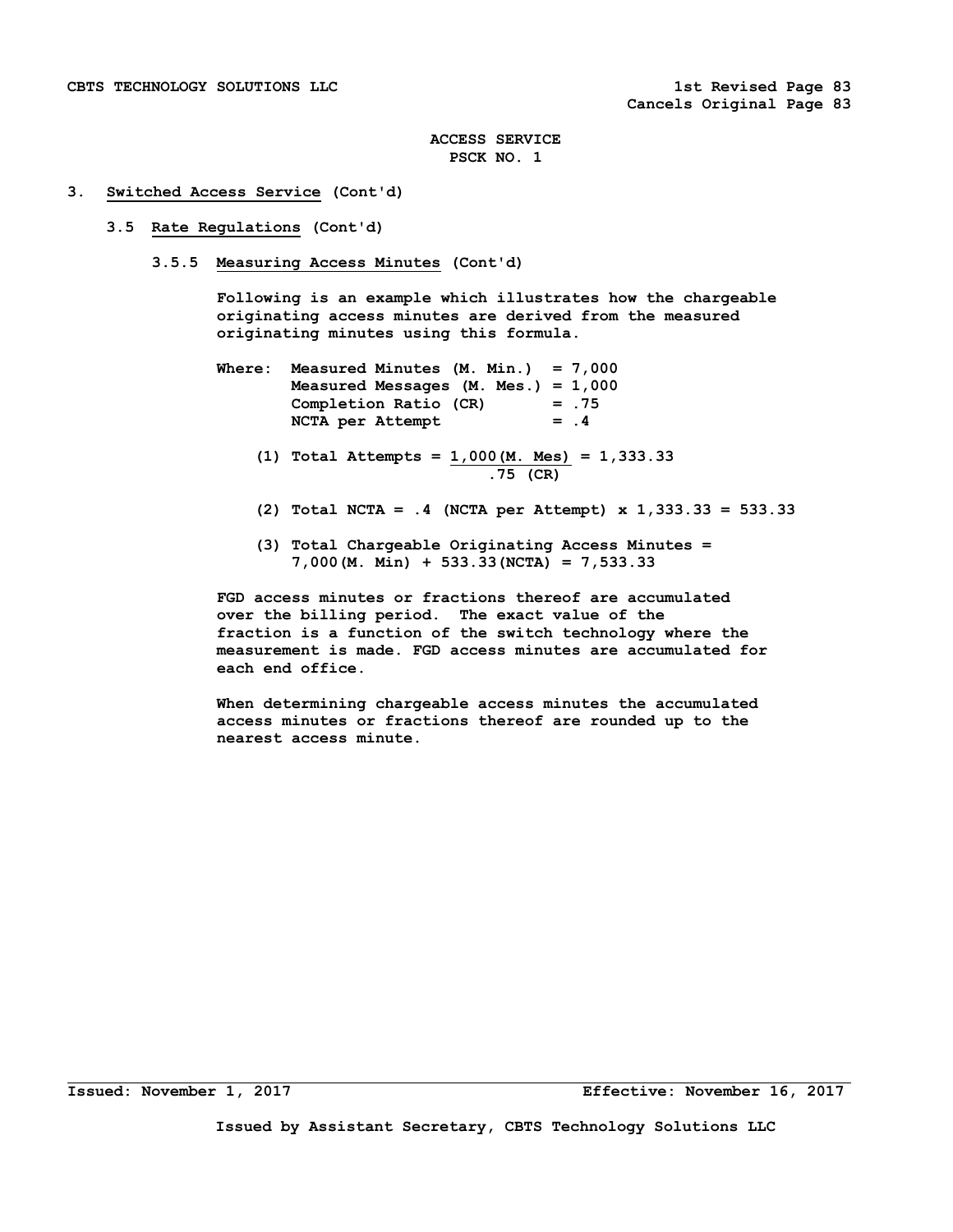#### **3. Switched Access Service (Cont'd)**

#### **3.7 Rate Regulations (Cont'd)**

- **3.5.5 Measuring Access Minutes (Cont'd)** 
	- **(A) Feature Group D Usage Measurement**

 **For originating calls over FGD with multifrequency address signaling, usage measurement begins when the originating FGD entry switch receives the first wink supervisory signal forwarded from the customer's point of termination. For originating calls over FGD with CCSAC, usage measurement begins when the last point of switching sends the initial address message to the customer.** 

 **The measurement of originating call usage over FGD ends when the originating FGD entry switch receives dis connect supervision from either the originating end user's end office, indicating the originating end user has disconnected, or the customer's point of termina tion, whichever is recognized first by the entry switch.** 

 **For terminating calls over FGD, the measurement of access minutes begins when the terminating FGD entry switch receives answer supervision from the terminating end user's end office, indicating the terminating end user has answered.** 

 **The measurement of terminating call usage over FGD ends when the terminating FGD entry switch receives dis connect supervision from either the terminating end user's end office, indicating the terminating end user has disconnected, or the customer's point of termina tion, whichever is recognized first by the entry switch.**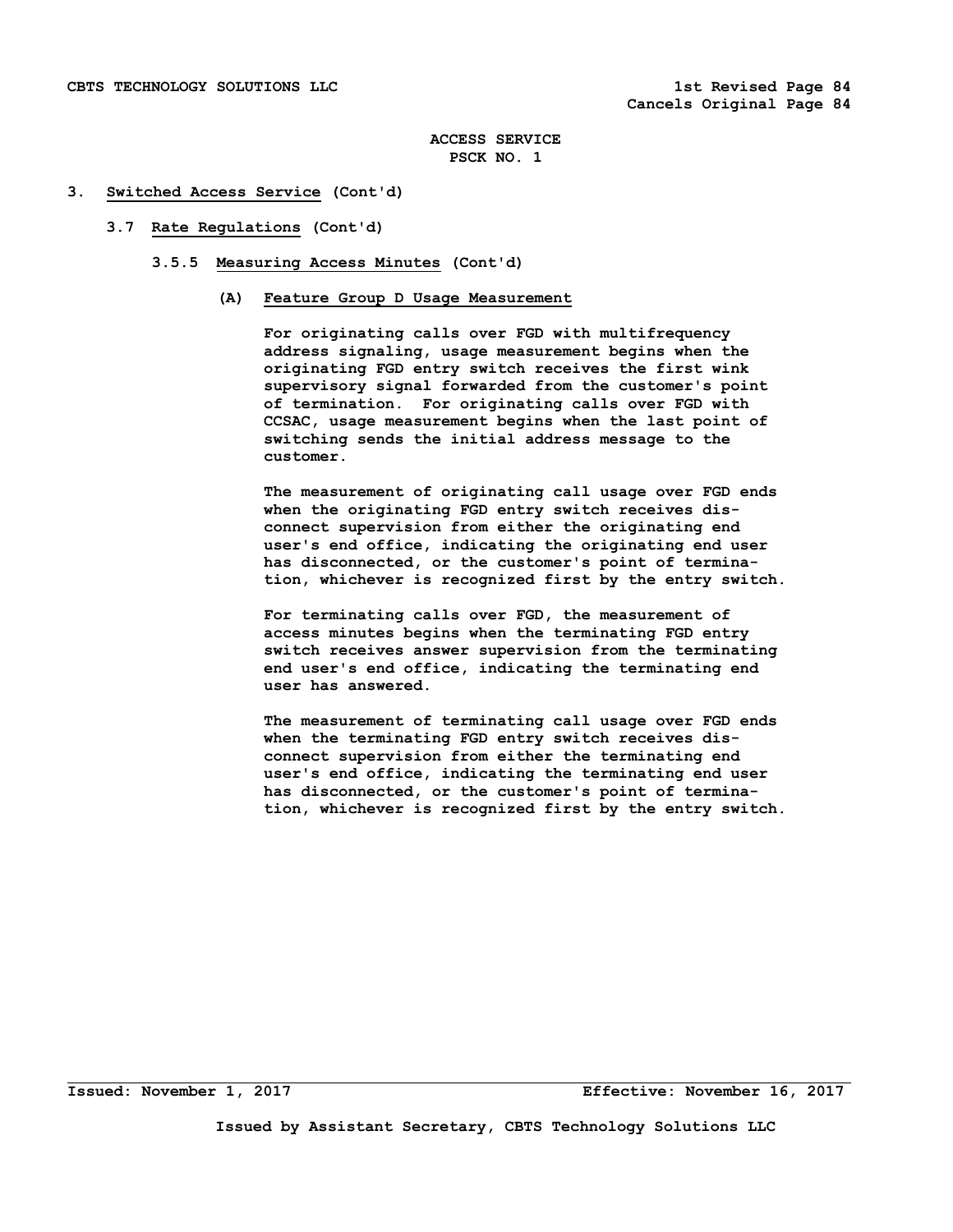#### **3. Switched Access Service (Cont'd)**

#### **3.5 Rate Regulations (Cont'd)**

#### **3.5.6 Network Blocking Charge for Feature Group D**

 **The customer will be notified by the Company to increase its capacity (quantities of trunks) when excessive trunk group blocking occurs on groups carrying Feature Group D traffic and the measured access minutes for that hour ex ceed the capacity purchased. Excessive trunk group block ing occurs when the blocking thresholds stated below are exceeded. They are predicated on time consistent, hourly measurements over a 30 day period excluding Saturdays, Sundays and national holidays. If the order for additional capacity has not bee received by the Company within 15 days of the notification, the Company will bill the customer, at the rate set forth in 3.7.1(F) following, for each overflow in excess of the blocking threshold when (1) the average "30 day period" overflow exceeds the threshold level for any particular hour and (2) the "30 day period" measured average originating or two-way usage for the same clock hour exceeds the capacity purchased.** 

# **Blocking Thresholds**

| Trunks in Service | $1\%$ | $1/2$ <sup>8</sup> |
|-------------------|-------|--------------------|
| $1 - 2$           | .070  | .045               |
| $3 - 4$           | .050  | .035               |
| $5 - 6$           | .040  | .025               |
| 7 or greater      | .030  | .020               |

 **The 1% blocking threshold is for transmission paths carrying traffic direct (without an alternate route) between an end office and a customer's premises. The 1/2% blocking threshold is for transmission paths carrying first routed traffic between an end office and a customer's premises via an access tandem.** 

**Issued: November 1, 2017 Effective: November 16, 2017**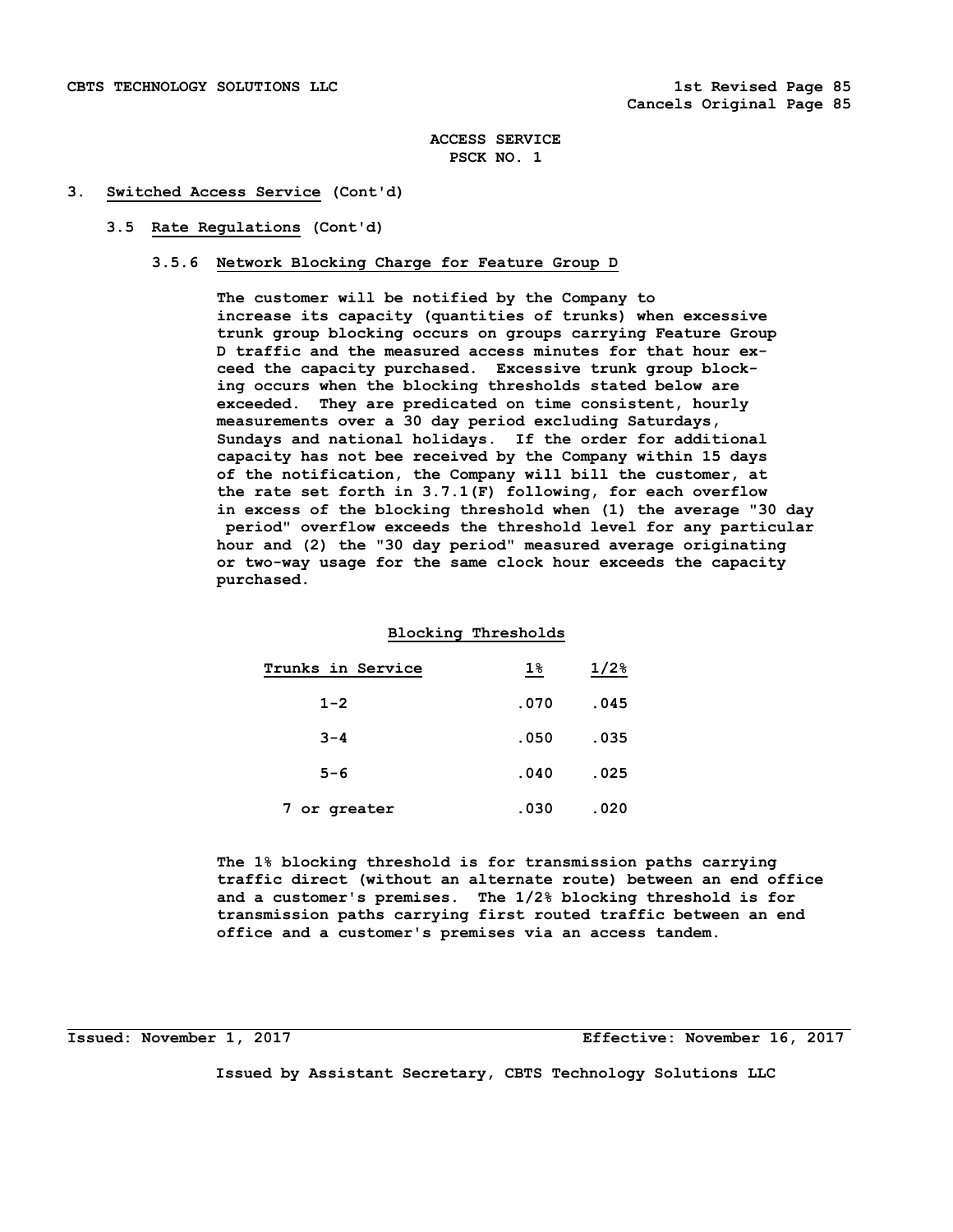#### **3. Switched Access Service (Cont'd)**

#### **3.5 Rate Regulations (Cont'd)**

### **3.5.7 Mileage Measurement**

 **The mileage to be used to determine monthly rates for Switched Transport rate elements is calculated on the airline distance between the end office switch where the call carried by Switched Transport originates or terminates and the customer's serving wire center, except as set forth in (A) through (H) following. The V&H coordinates method is used to determine mileage. This method is set forth in the NATIONAL EXCHANGE CARRIER ASSOCIATION TARIFF F.C.C. NO. 4 for Wire Center Information (V&H coordinates).** 

 **Exceptions to the mileage measurement rules are as follows:** 

- **(A) When Switched Transport facilities of different capacit ies or bandwidths are interconnected by a multiplexer at a location other than the serving wire center, mileage is determined using the V&H coordinates method follow ing:**
- **(1) When only one multiplexer is involved, mileage for Direct-Trunked Transport is measured separately from the serving wire center to the hub where multiplexing occurs and then measured from the hub to the end office where the call is switched to originate or terminate.** 
	- **(2) When more than one multiplexer is used, mileage for Direct-Trunked Transport is measured successively from the serving wire center to the first hub, from the first hub to the second hub and then from the second hub to the end office where the call is switched to originate or terminate.**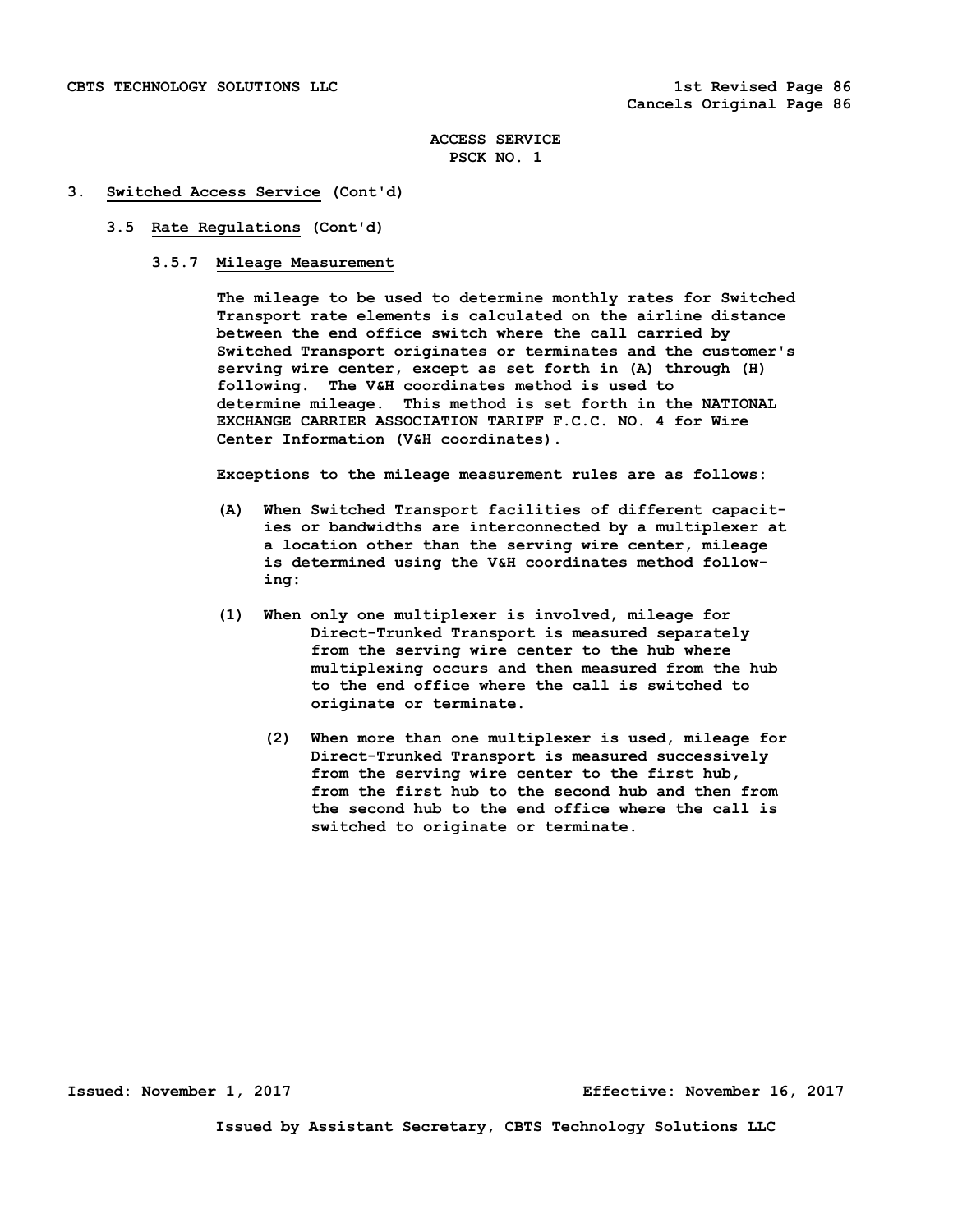### **3. Switched Access Service (Cont'd)**

- **3.5 Rate Regulations (Cont'd)** 
	- **3.5.7 Mileage Measurement (Cont'd)** 
		- **(B) When Direct-Trunked Transport is provided to a Host/Re mote arrangement, Direct-Trunked Transport rates apply and mileage is calculated using the V & H coordinate method between the customer's serving wire center and the Host office serving the Remote Office. When Tandem- Switched Transport is provided to a Host/Remote arrange ment, Tandem-Switching Transmission rates and Tandem- Switched rates apply. Tandem-Switched Transport mileage is calculated using the V & H coordinate method between the customer's serving wire center and the Host office for both Direct-Trunked Transport and Tandem-Switched Transport to a Host/Remote arrangement, the Tandem- Switching Transmission rate will apply separately from the Host office to the Remote office. The Inter connection charge will apply to both Direct and Tandem access minutes of use. Remote end offices are set forth in the National Exchange Carrier Association Tariff F.C.C. No. 4.**
		- **(C) When Direct-Trunked Transport is provided for line side Switched Access Service both Direct-Trunked Transport and Tandem-Switched Transmission rates apply. Direct-Trunked Transport applies to both originating and terminating usage and mileage is calculated using the V&H Coordinates method between the customer's serving wire center and the end office switch where the dial tone for the line side Switched Access Service is provided. Tandem-Switched Transmission applies only to terminating usage and mileage is calculated using the V&H coordinate method between the dial tone office and the end office where the call is switched to terminate.**

**Issued: November 1, 2017 Effective: November 16, 2017**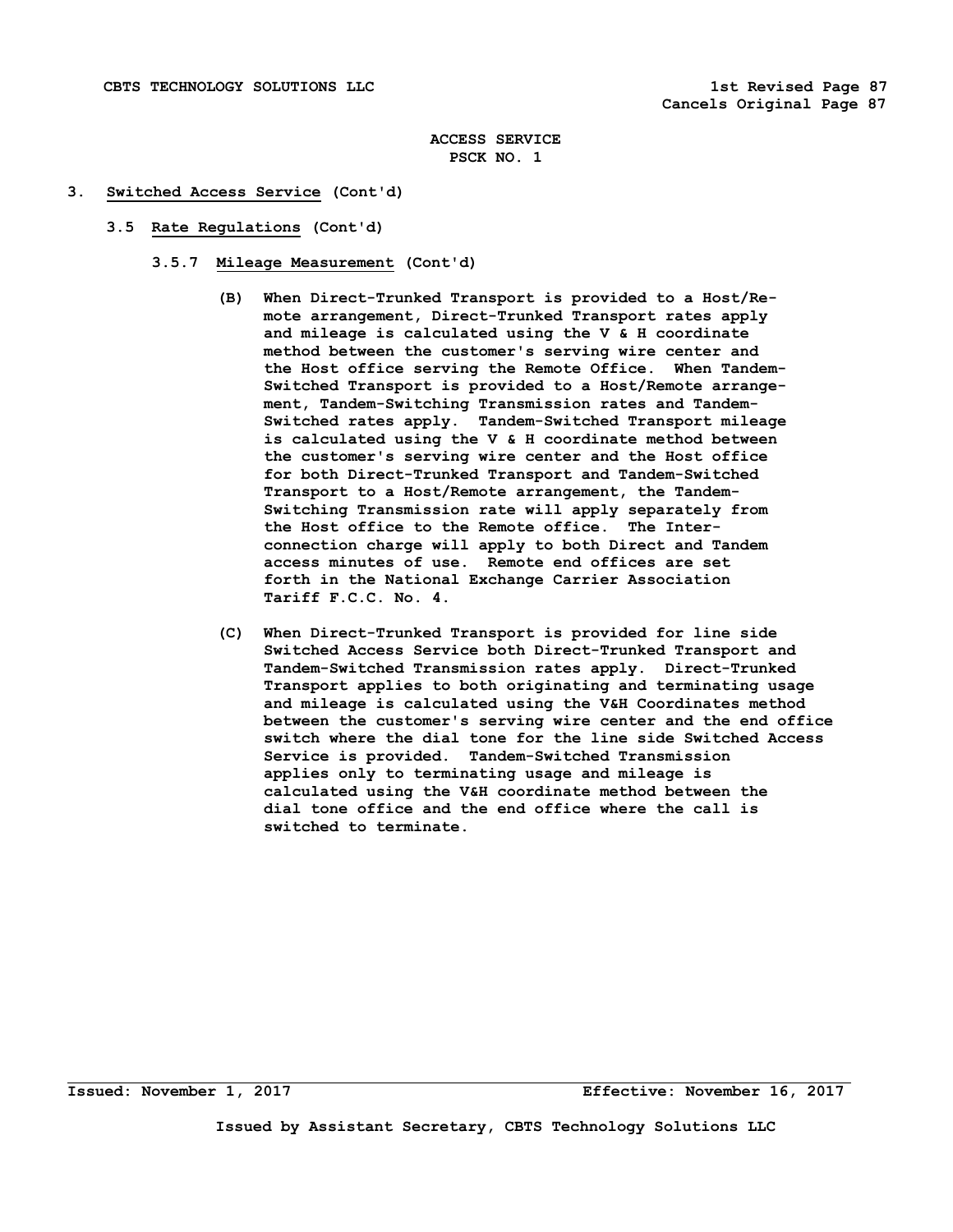## **3. Switched Access Service (Cont'd)**

- **3.5 Rate Regulations (Cont'd)** 
	- **3.5.7 Mileage Measurement (Cont'd)** 
		- **(D) The Alternate Traffic Routing optional feature is provided with Feature Group D to provide service from an end office to different customer premises locations. For Feature Group D traffic routed via an access tandem, such apportionment be made using standard Company traffic engineering methodology and will be based on the last trunk hundred call seconds desired for the high usage group, as described in 3.5.6 preceding, and the relative capacity ordered to the end office, when the feature is provided at an end office switch, or to the subtending end offices when the feature is provided at an access tandem switch. This apportionment will serve as the basis for the Switched Transport Tandem-Switching Transmission mileage calculation. The customer will be billed accordingly.**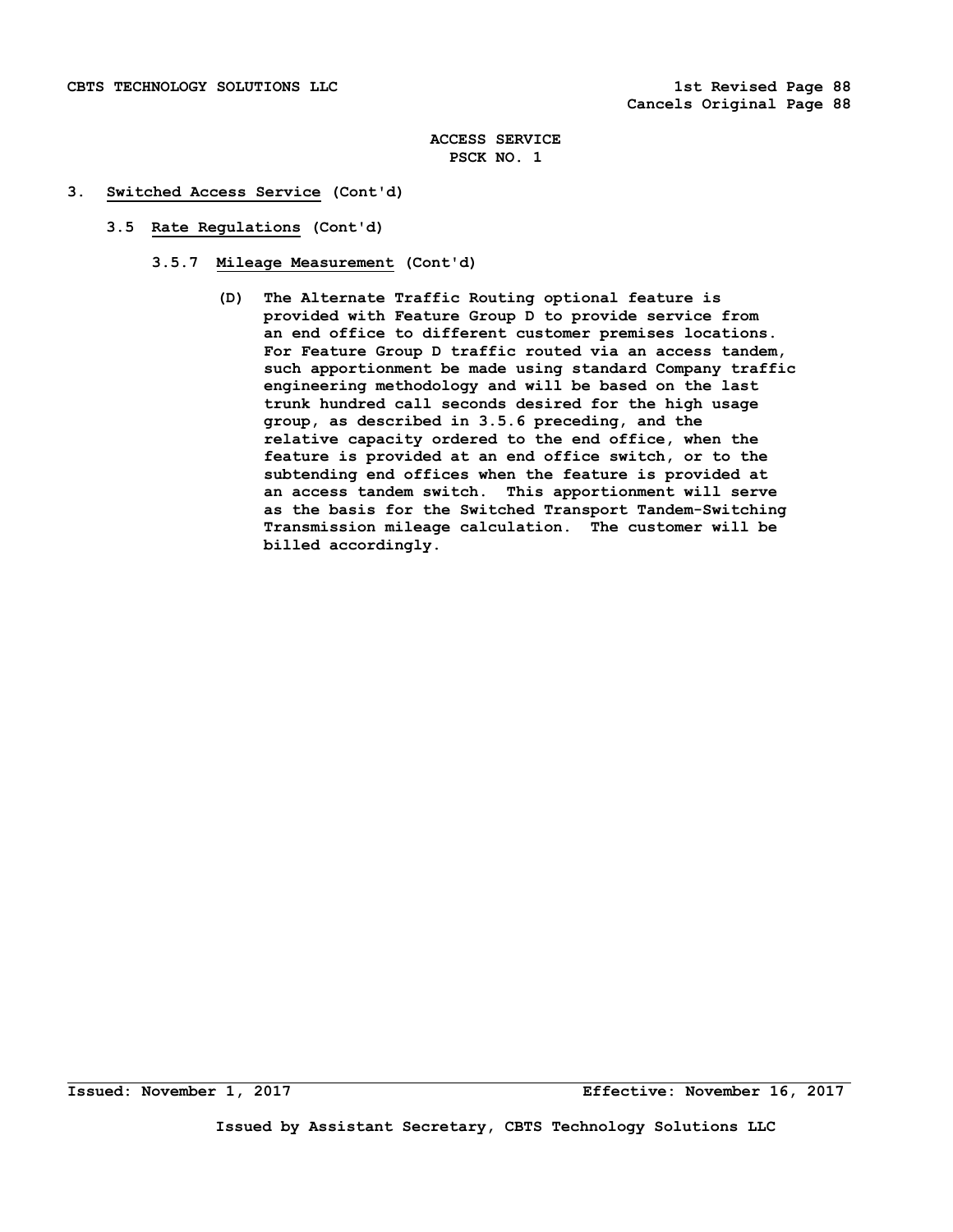#### **3. Switched Access Service (Cont'd)**

## **3.5 Rate Regulations (Cont'd)**

 **3.5.8 Shared Use** 

 **Shared use occurs when Switched Access Service and Special Access Service, including CCSAC signaling connections, are provided over the same analog or digital high capacity facility through a common interface.** 

 **Shared Use facilities are ordered, provided and rated either as Switched Access or Special Access. Ordering, provisioning and rating of Special Access Shared Use facilities is set forth in Section 4 following. Ordering, provisioning and rating of Switched Access Shared Use facilities is as follows.** 

- **(A) Switched Access facilities are ordered, provided and rated as Switched Access only in cases where the facility is used for Switched Access only. In the event that a Special Access circuit is added to a switched facility, the facility will then be provisioned as a special access facility.**
- **(B) Then ordered as Switched Access, the nonrecurring charges that apply when the Switched Access Shared Use facility is installed will be the nonrecurring charges associated with the Switched Access Transport being ordered.**
- **(C) The customer must place an order for each individual Switched or Special Access service using the Shared Use facility and must also specify the channel assignment for each service.**
- **(D) Then shared Use occurs and the facility becomes a Special Access facility, the monthly recurring rates for Special and Switched Access will be based upon the percentage of channels associated with each.**

**Issued: November 1, 2017 Effective: November 16, 2017**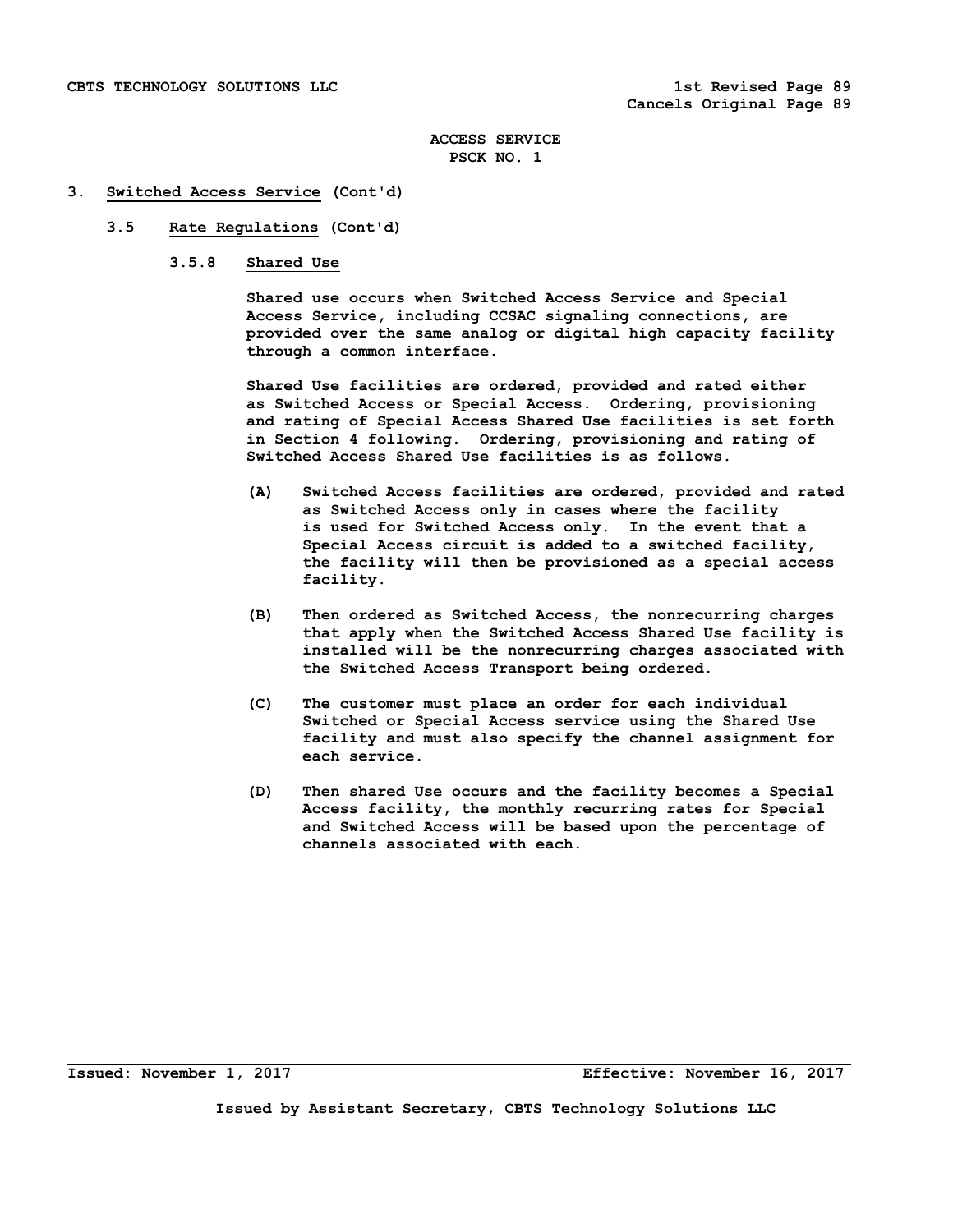#### **3. Switched Access Service (Cont'd)**

 **3.5 Rate Regulations (Cont'd)** 

 **3.5.8 Shared Use (Cont'd)** 

- **(E) When shared use of a facility occurs in a Host/Remote situation, the facility must route to the Host end office. The Company will continue to provide shared use to any end office so long as capabilities exit.**
- **(F) Channels being used in conjunction with CCSAC may be included as Shared Use. However, CCSAC signaling connections nonrecurring charges will not apply to the individual channels of the shared use facility.**

#### **3.5.9 Data Base Query**

 **A Data Base Query charge as set forth in 3.7.2(A)(2) applies for each data base query that returns a valid carrier identi fication code that provides the appropriate routing information even if the call is not completed. The charge is assessed on a per query basis and may include an are of service which may range from a single NPA/NNX to an area consisting of all LATAs and NPAs in the state of Ohio. When additional routing options (i.e., alternate carrier(s) and/or alternate destination(s) identified based on criteria such as; time of day, day-of-week, specific dates, originating NPA-NXX, percent allocation, routing to a single carrier and destination from an area of service smaller than an area defined by an NPA-NXX) are performed, a Routing Options Capability charge as set forth in 3.7.2(A)(2) will also apply per query. The Database Query and Routing Capability Charge provides for the use of the Tandem Switching, Tandem Termination, and Tandem Transport facilities of the Company. The Company will not charge Carrier Common Line, Local End Office Switching, or End Office Port charges.** 

## **3.6 Ordering Service**

#### **3.6.1 Contact Information**

 **To order DS1 or DS3 service contact the following:** 

- **Senior Director Telecom Professional Services 513-397-9386**
- **Director of Operations 513-397-6385**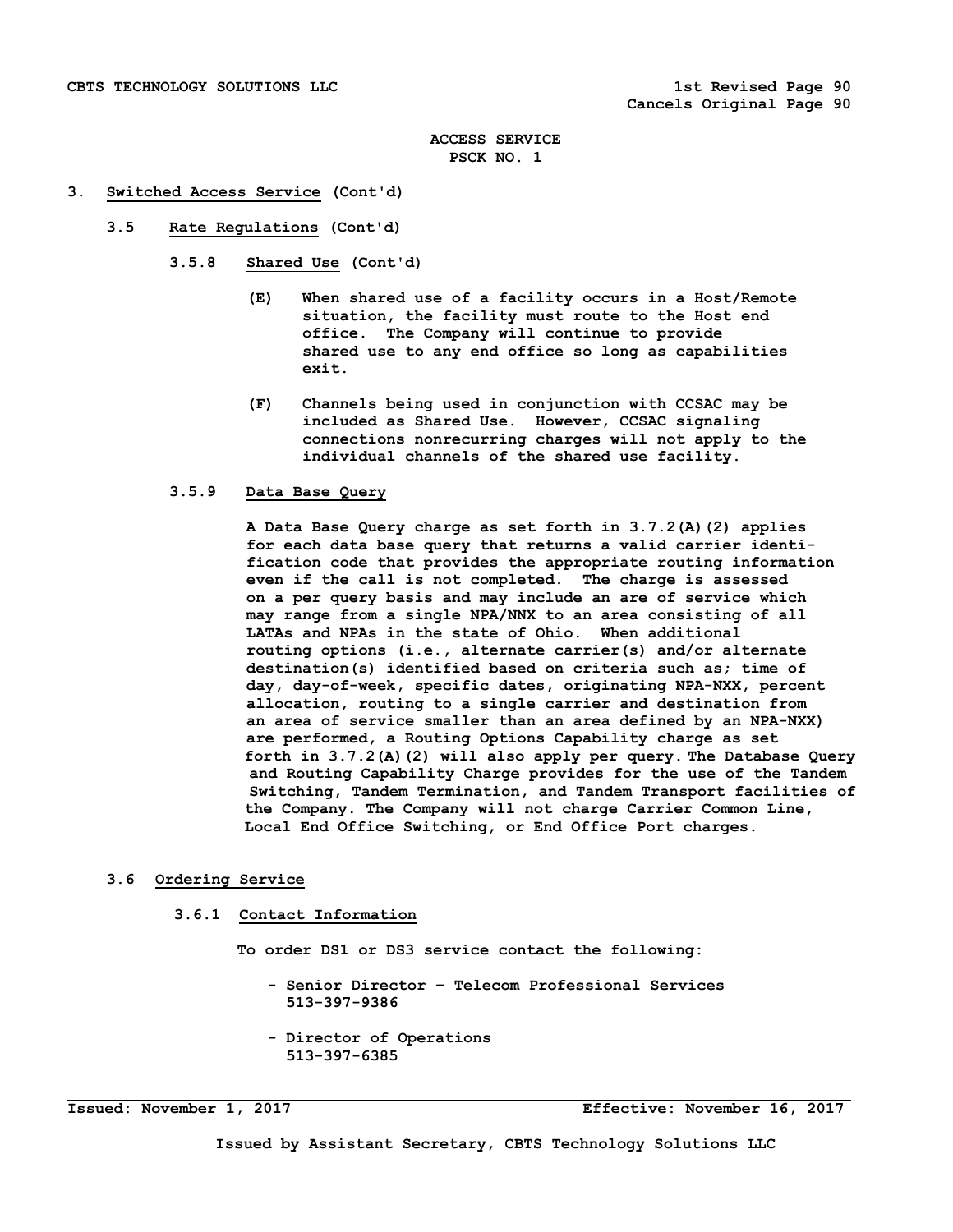# **3. Switched Access Service (Cont'd)**

- **3.7 Rates and Charges**
- **3.7.1 Switched Transport (A) Entrance Facilities**

 **Recurring Charges-Optional Payment Plan** 

- **(1) Mercury 1.5 (DS1)** 
	- **USOC Monthly \$ 135.00**
	- **EFYB1 36 Month 129.00**
		- **60 Month 122.21**

| (2) | Mercury 45 (DS3) |  |             |              |             |
|-----|------------------|--|-------------|--------------|-------------|
|     |                  |  | <b>USOC</b> | Monthly      |             |
|     |                  |  |             | Rates        | \$1,500.00  |
|     |                  |  | EFYC1       |              |             |
|     |                  |  |             | Nonrecurring |             |
|     |                  |  |             | Charges      | <b>NONE</b> |

# **(B) Switched Transport**

 **(1) Mercury 1.5 (DS1)** 

| Monthly, Optional |                                           |               |          |
|-------------------|-------------------------------------------|---------------|----------|
| Payment Plan      |                                           | Monthly Rates |          |
| Mileage Bands     | USOC<br>and the control of the control of | Fixed         | Per Mile |
|                   |                                           |               |          |

 **Mileage Bands** 

|  | 1YTX1 \$100.00 \$9.42 |  |  |
|--|-----------------------|--|--|
|--|-----------------------|--|--|

 **(2) Mercury 45 (DS3) 1YTX1 \$ 703.48 \$ 80.00** 

**Issued: November 1, 2017 Effective: November 16, 2017**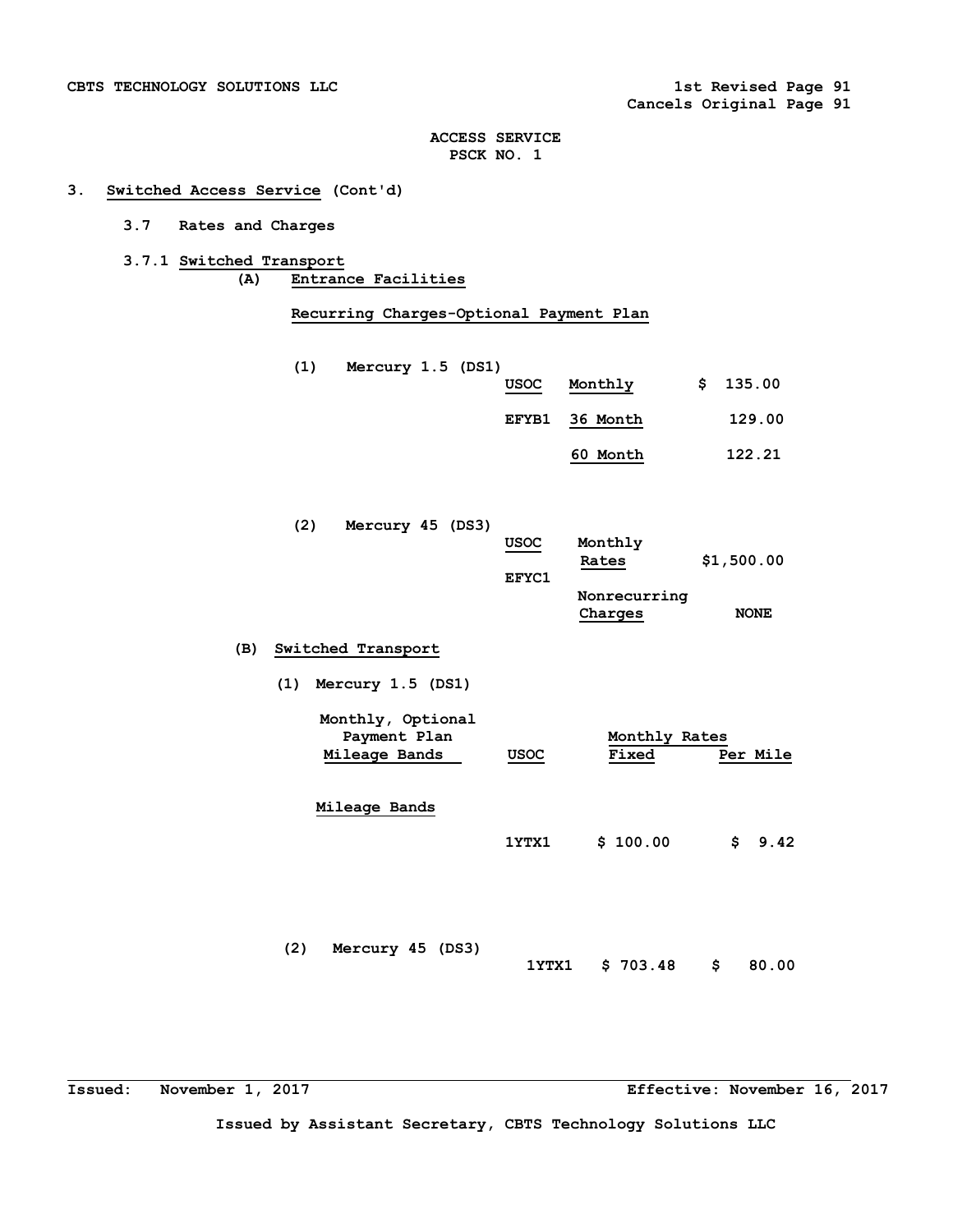**Cancels 1st Revised Page 92** 

**ACCESS SERVICE PSCK NO. 1** 

## **3. Switched Access Service (Cont'd)**

## **3.7 Rates and Charges**

- **3.7.1 Switched Transport (Cont'd)** 
	- **(C) Tandem-Switched Transport**

|     |     |                                                                                     |              | Monthly Rates                  |     |
|-----|-----|-------------------------------------------------------------------------------------|--------------|--------------------------------|-----|
|     | (1) | <b>USOC</b><br>Tandem-Switched                                                      |              |                                |     |
|     |     | Transmission<br>Per MOU                                                             |              | Note 1                         | (C) |
|     |     | Per MOU, Per Mile                                                                   |              | Note 1                         | (C) |
|     | (2) | Tandem-Switching                                                                    |              | Note 1                         | (C) |
|     |     |                                                                                     | <b>USOC</b>  | Monthly Rate                   |     |
|     | (3) | Access Tandem Trunk<br>Port Charge, Per Trunk                                       | <b>PT8UX</b> | Note 1                         | (C) |
| (D) |     | Multiplexing (Including Tandem<br>Multiplexers-End Office Side of<br>Access Tandem) |              | Monthly Rates                  |     |
|     | (2) | Mercury 45 (DS3) to Mercury 1.5 (DS1)                                               |              |                                |     |
|     |     | - Per Arrangement<br>MKW31                                                          |              | \$678.02                       |     |
|     | (3) | Rate Per Access Minute<br>Tandem Multiplexing<br>(EO Side of Access Tandem)         |              | Note 1                         | (C) |
| (E) |     | Installation<br>- Per Line or Trunk                                                 |              | Nonrecurring<br>Charge<br>None |     |
|     |     |                                                                                     |              | Rate Per Call Blocked          |     |
| (F) |     | Network Blocking Charge                                                             |              | \$0.0034                       |     |

**Note 1: CBTS Technology Solutions' intrastate switched access rates mirror the current intrastate switched access rates of the underlying Incumbent Local Exchange Company ("ILEC") which serves the territory in which traffic originates or terminates as set forth in AT&T Ohio Tariff No. 20 Part 21, Cincinnati Bell Telephone Access Tariff PUCO No. 2, Frontier North Access Tariff PUCO No. 2 and United Telephone Company of Ohio dba CenturyLink Access Tariff PUCO No.1.**

**Issued: June 1, 2021 Effective: July 1, 2021**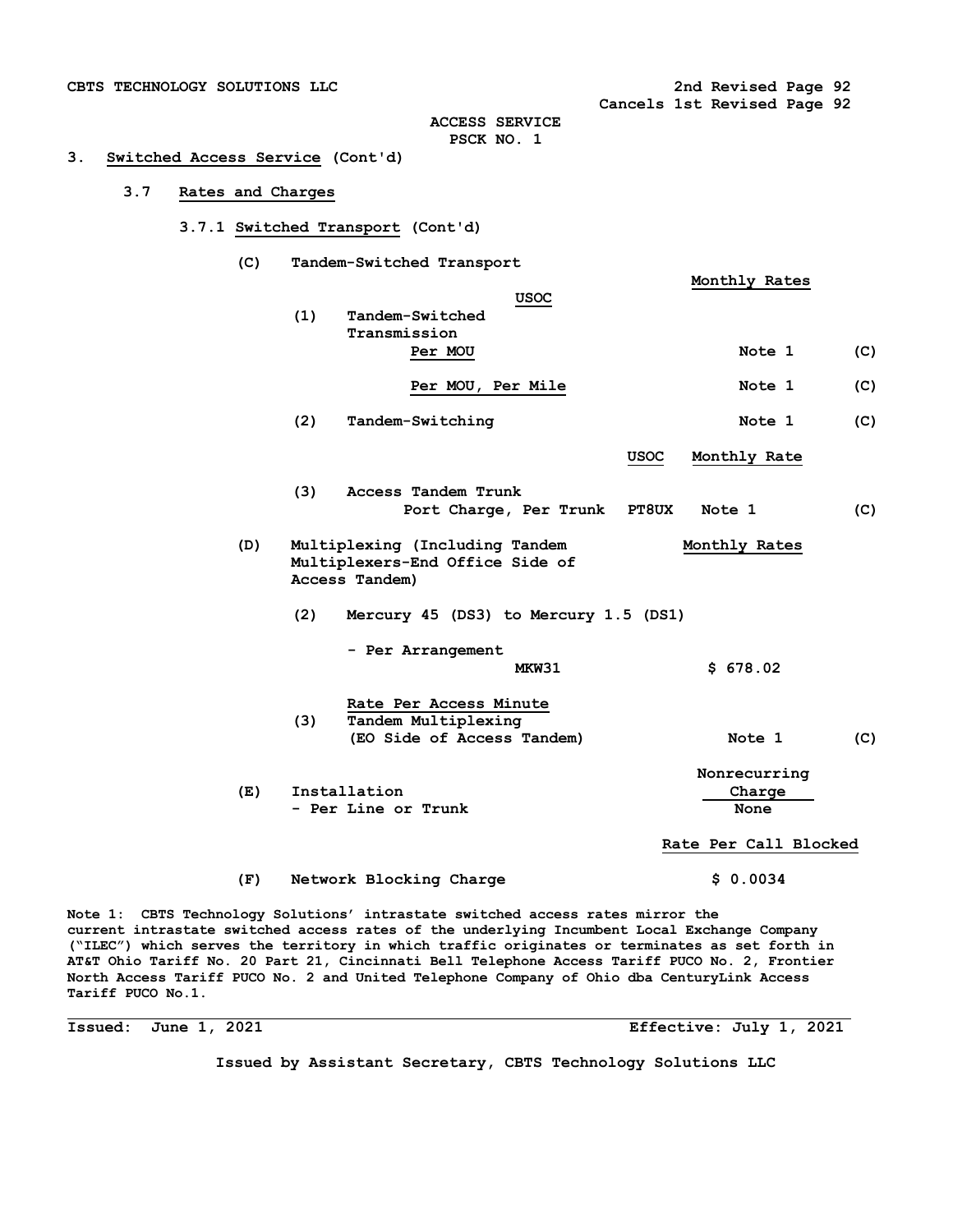## **3. Switched Access Service (Cont'd)**

# **3.7 Rates and Charges**

 **3.7.1 Switched Transport (Continued))** 

## **(G) CCSAC Signaling Link and STP Port Termination Charges**

|                                                                      | <b>USOC</b>       | Monthly<br>Rates           | Nonrecurring<br>Charge     |
|----------------------------------------------------------------------|-------------------|----------------------------|----------------------------|
| 1) CCSAC Signaling Link<br>a) Channel Termination*<br>- per DS1 link |                   | \$135.79                   | <b>NONE</b>                |
| b) Channel Mileage**<br>- per DS1 link                               |                   |                            | Nonrecurring<br>Charge     |
| Mileage Band                                                         |                   |                            |                            |
| 0                                                                    | Fixed<br>Per Mile | <b>NONE</b><br><b>NONE</b> | <b>NONE</b><br><b>NONE</b> |
| Over 0                                                               | Fixed<br>Per Mile | \$100.00<br>9.42           | <b>NONE</b><br><b>NONE</b> |

 **\* One Channel Termination applies per CGSAC Signaling Link. \*\* Channel Mileage applies between Serving Wire Center and STP, but does not apply when mileage is zero.** 

**Issued: November 1, 2017 Effective: November 16, 2017**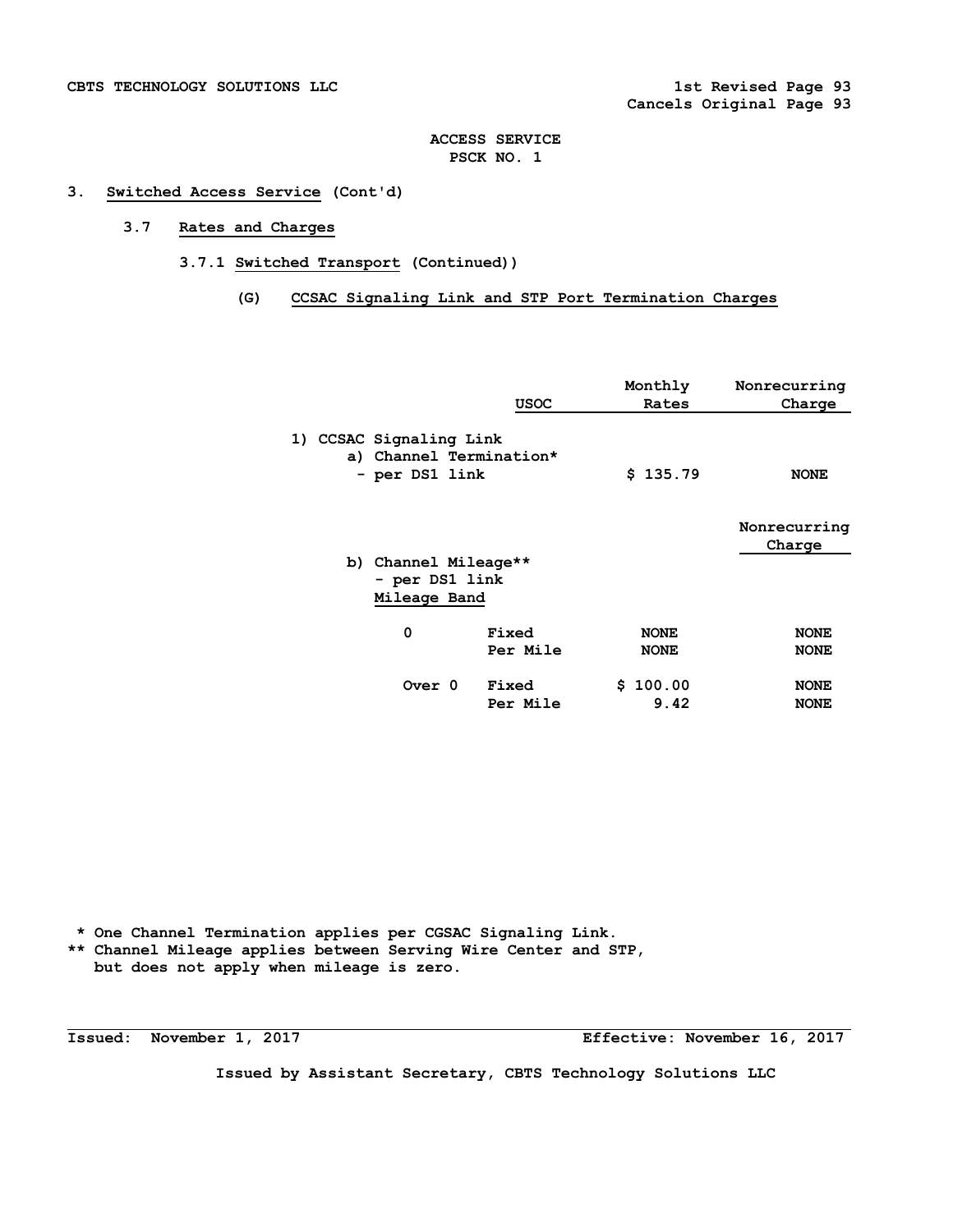# **3. Switched Access Service (Cont'd)**

# **3.7 Rates and Charges (Cont'd)**

 **3.7.1 Switched Transport (Cont'd)** 

# **(H) Signaling for Tandem Switching**

|                              |                                        | Nonrecurring                          |              |
|------------------------------|----------------------------------------|---------------------------------------|--------------|
|                              | USOC                                   | Charge                                |              |
| per end office, per          | trunk group, per CIC<br>CF3TZ          | \$300.00                              |              |
| (I)                          | Carrier Identification Parameter (CIP) |                                       |              |
|                              | <b>USOC</b>                            | Monthly Rate                          |              |
| per trunk group              | U7CPG                                  | \$                                    | 105.00       |
|                              |                                        | Nonrecurring<br>Charge<br><b>NONE</b> |              |
| 3.7.2 Local Switching        |                                        |                                       |              |
|                              |                                        |                                       |              |
| (A)<br>Usage Sensitive Rates |                                        | Rate<br>Per Access Minute             |              |
| (1)<br>Local Switching       |                                        | \$0.0036714                           |              |
|                              | (A) Common Trunk Port, per trunk       |                                       | 0.000968     |
|                              |                                        | <b>USOC</b>                           | Monthly Rate |
| (B)                          | Dedicated Trunk Port,<br>per trunk     | PT8GX \$                              | 6.17         |
|                              |                                        | USOC<br>Monthly Rates                 |              |
|                              | (C) STP Port Termination               | <b>PT85X</b>                          | \$886.68     |

**Issued: November 1, 2017 Effective: November 16, 2017**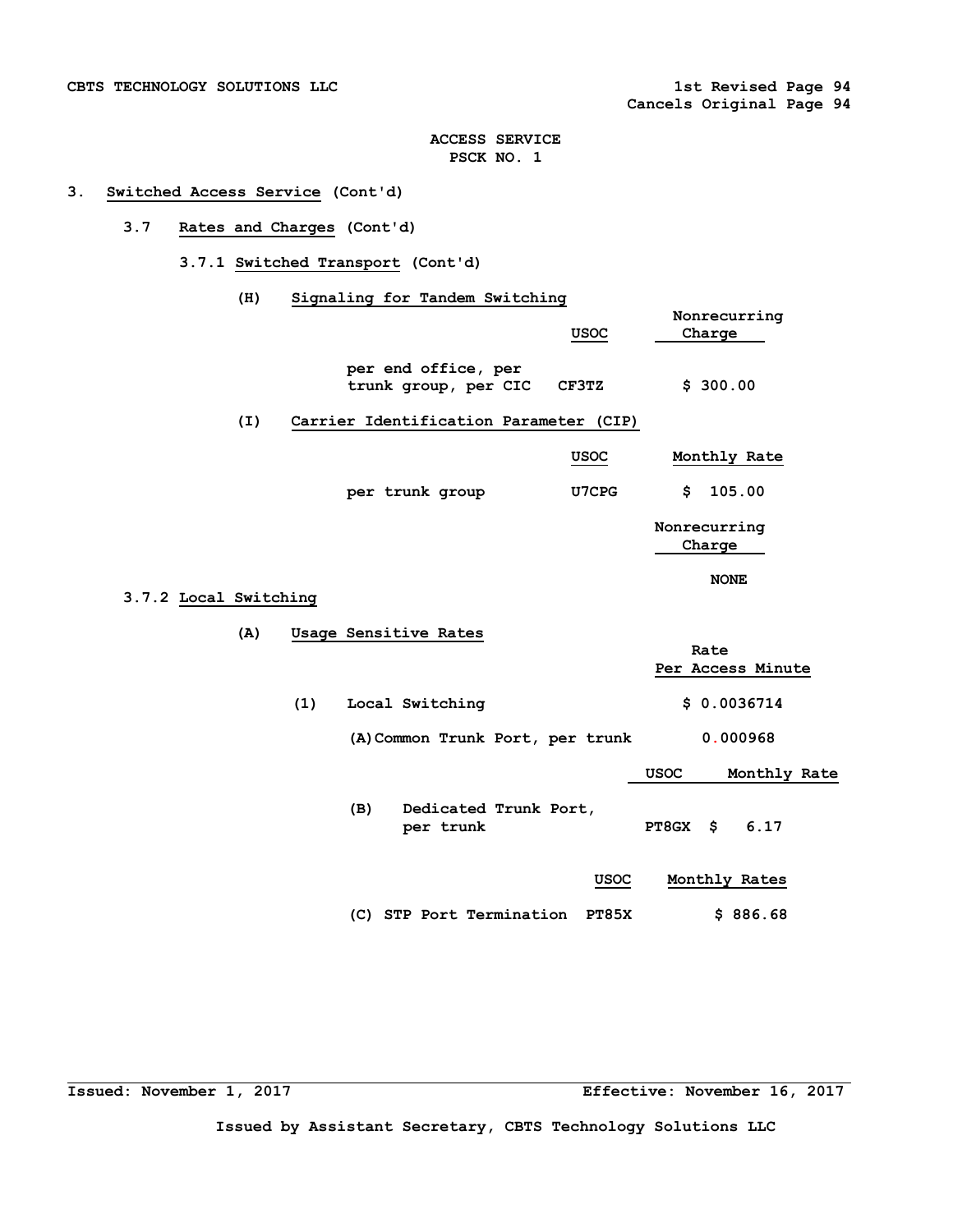## **3. Switched Access Service (Cont'd)**

- **3.7 Rates and Charges (Cont'd)** 
	- **3.7.2 Local Switching (Cont'd)** 
		- **(A) Usage Sensitive Rates**

|                                     | <b>USOC</b> | Rate<br>Per Query |
|-------------------------------------|-------------|-------------------|
| 800 Access Service                  |             |                   |
| Data Base Query Charge<br>per query | 8QRY        | Note 1<br>(C)     |

**Note 1: CBTS Technology Solutions' intrastate switched access rates mirror the current intrastate switched access rates of the underlying Incumbent Local Exchange Company ("ILEC") which serves the territory in which traffic originates or terminates as set forth in AT&T Ohio Tariff No. 20 Part 21, Cincinnati Bell Telephone Access Tariff PUCO No. 2, Frontier North Access Tariff PUCO No. 2 and United Telephone Company of Ohio dba CenturyLink Access Tariff PUCO No.1.**

**Issued: November 1, 2017 Effective: November 16, 2017**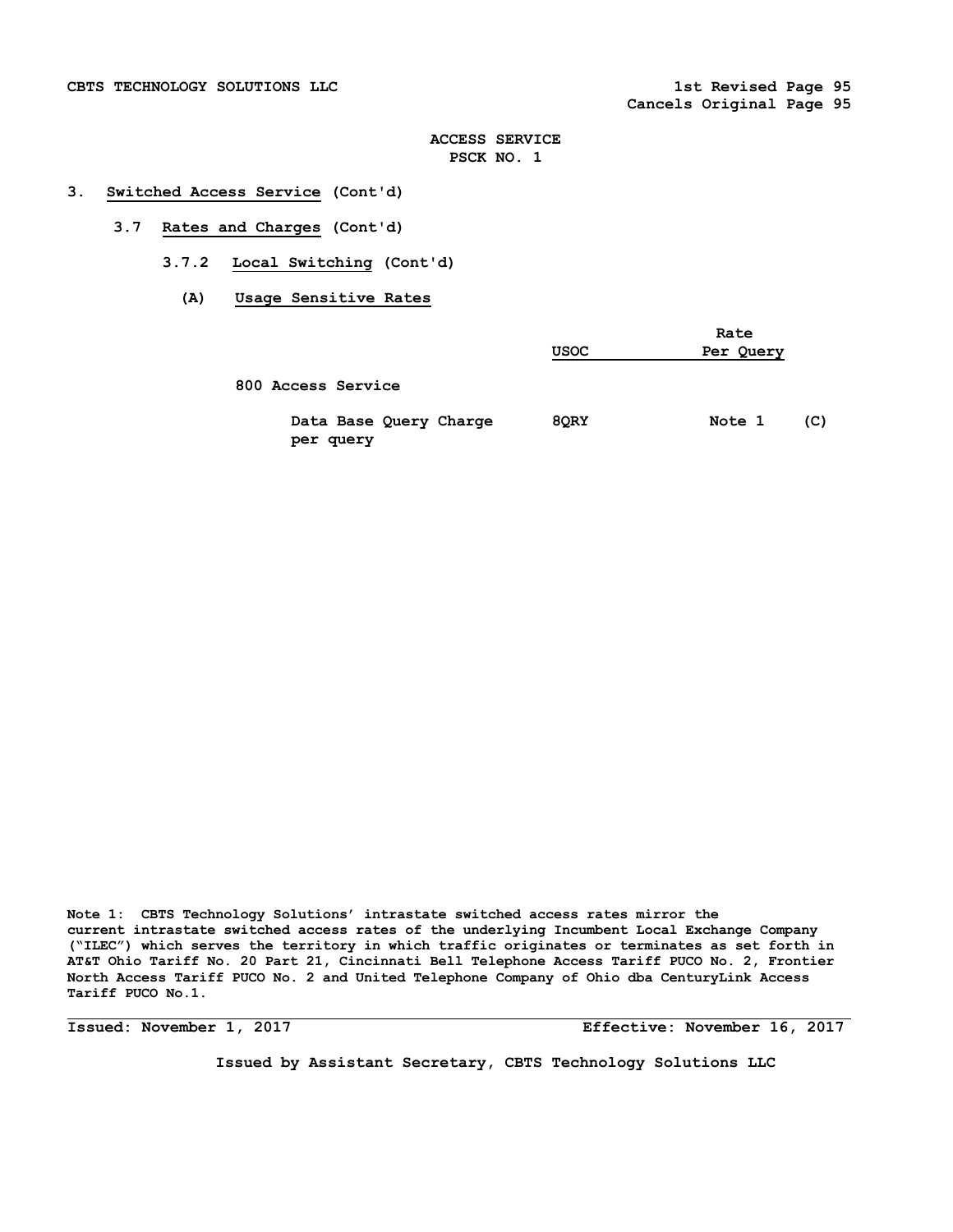## **4. Special Access Service**

#### **4.1 General**

 **Special Access provides a transmission path to connect customer designated premises.** 

## **4.1.1 Rate Categories**

 **There are three basic rate categories which apply to Special Access Service:** 

- Channel Terminations (described in 4.4.1(A) following)
- **Channel Mileage (described in 4.4.1(B) following)**
- Optional Features and Functions (described in 4.4.1(C)  **following)**

#### **(A) Channel Termination**

**The Channel Termination rate category provides for the communications path between a Customer-designated premises and the Serving Wire Center of that premises. Included as part of the Channel Termination is a standard channel interface arrangement which defines the technical characteristics associated with the type of facilities to which the access service is to be connected at the Point of Termination (POT) and the type of signaling capability itself is provided as an optional feature as set forth in (C) following. One Channel Termination charge applies per is terminated. This charge will apply even if the Customerdesignated premises and the Serving Wire Center are located in the same Company building.** 

# **(B) Channel Mileage**

 **The Channel Mileage rate category provides for the transmission facilities between the serving wire centers associated with two customer designated premises, between a serving wire center associated with a customer designed premises and a Telephone Company hubs. There are two rates that apply for each band, i.e., a flat rate per band and a rate per mile.**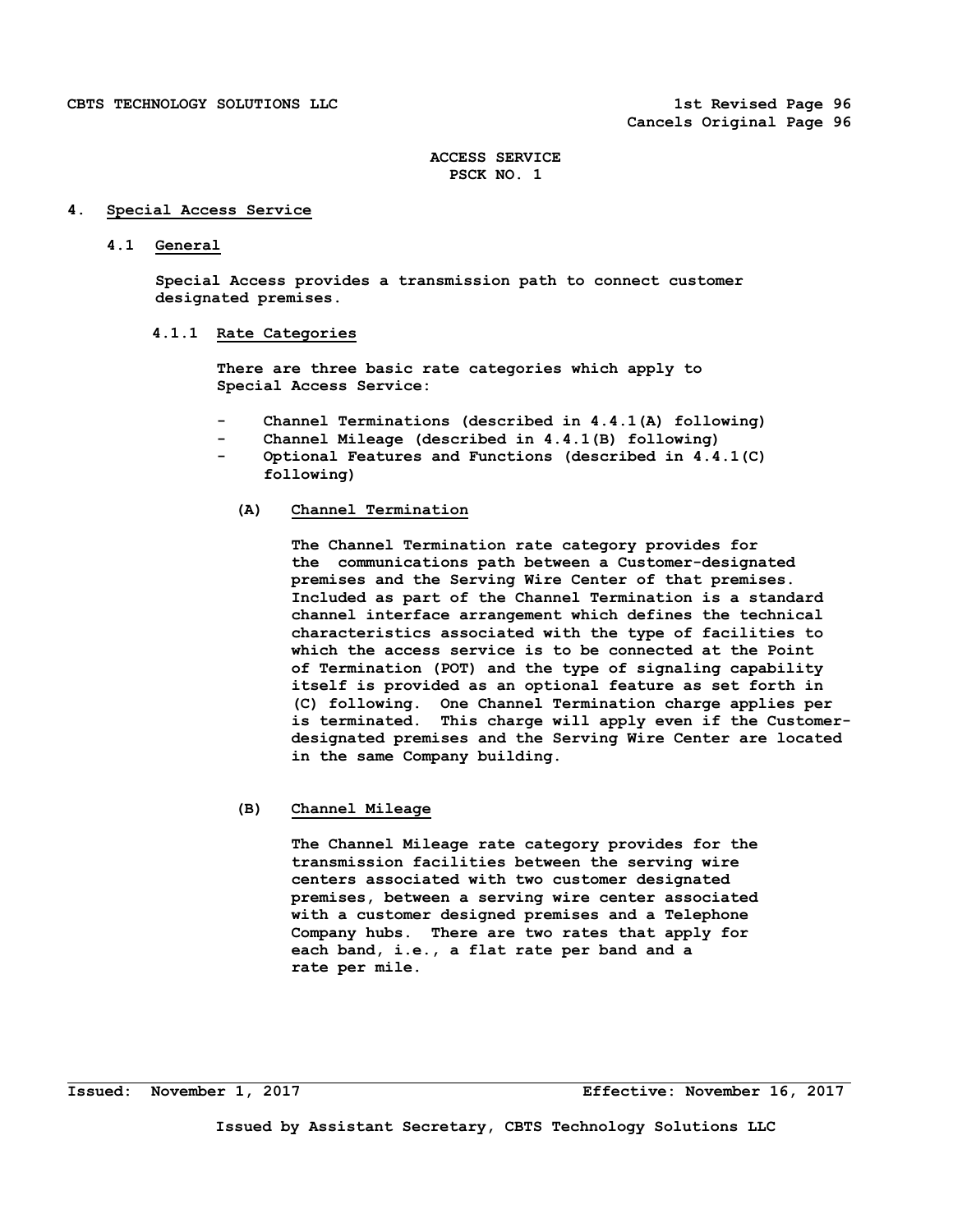### **4. Special Access Service (Cont'd)**

- **4.1 General (Cont'd)** 
	- **4.1.1 Rate Categories (Cont'd)** 
		- **(C) Optional Features and Functions**

**The Optional Features and Functions rate category provides for optional features and functions which may be added to a Special Access Service to improve its quality or utility to meet specific communications requirements. These are not necessarily identifiable with specific equipment, but rather represent the end result in terms of performance characteristics which may be obtained. These characteristics may be obtained by using various combinations of equipment. Although the equipment necessary to perform a specified function may be installed at various locations along the path of the service, they will be charges for as a single rate element.** 

- **4.2 Service Descriptions** 
	- **4.2.1 High Capacity Service\***

 **A High Capacity channel is a channel for the transmission of nominal 1.544 or 474.736 Mbps isochronous serial data. The actual bit rate and framing format is a function of the channel interface selected by the customer.** 

- **4.3 Ordering Service** 
	- **4.3.1 Contact Information**

 **To order DS1 Or DS3 service contact the following:** 

- **Senior Director Telecom Professional Services 513-397-9386**
- **Director of Operations 513-397-6385**

**\* Where available.** 

**Issued: November 1, 2017 Effective: November 16, 2017**